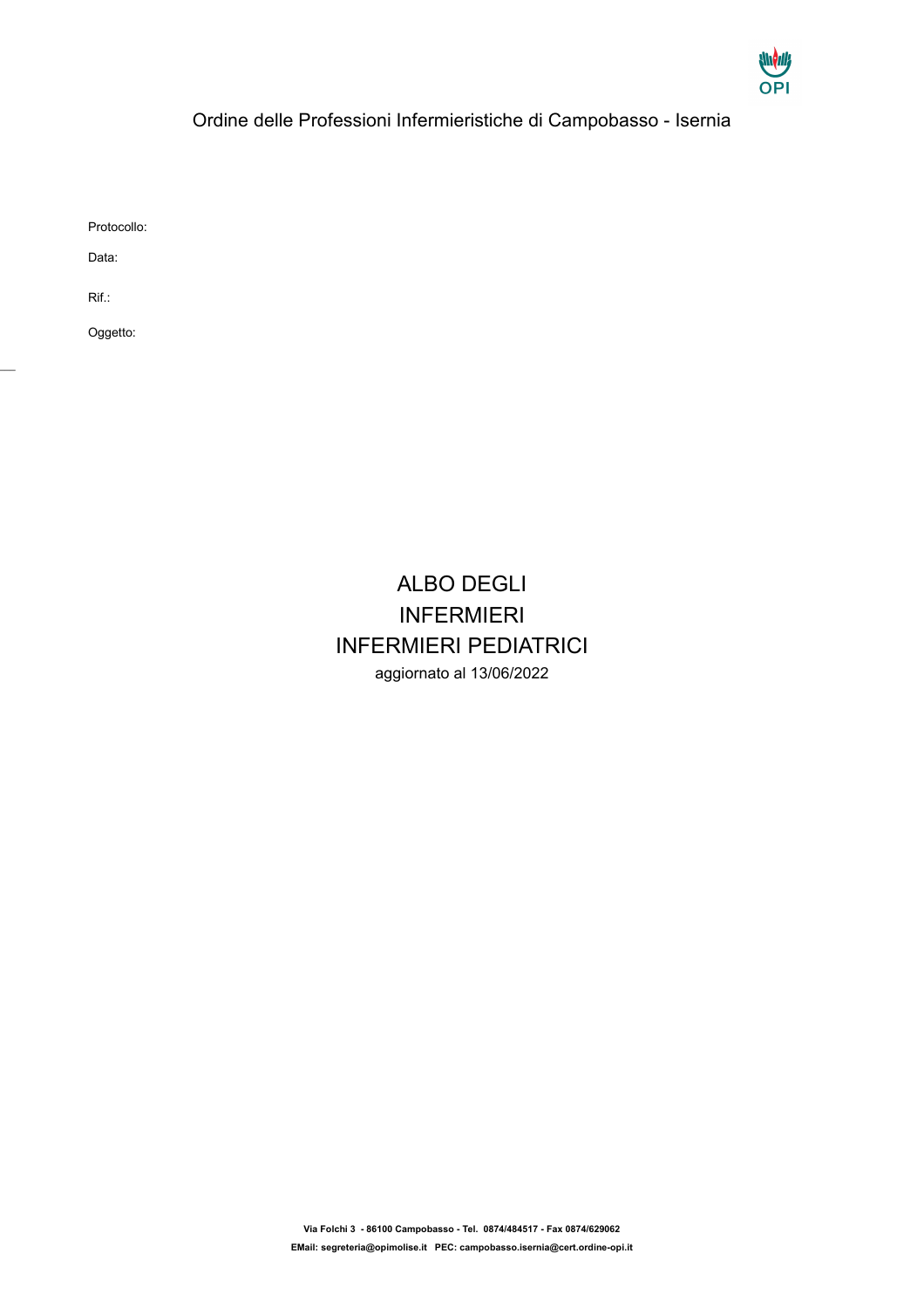| <b>Stato</b><br>Iscriz. | Data<br>$ $ inizio | Data<br>fine | <b>Cognome e Nome</b>                                       | Luogo di nascita                                              | <b>Data</b><br>nascita                         | Qualifica/Albo | Data<br>iscrizione       |
|-------------------------|--------------------|--------------|-------------------------------------------------------------|---------------------------------------------------------------|------------------------------------------------|----------------|--------------------------|
|                         |                    |              | <b>ABBATIELLO GERARDO</b>                                   | NAPOLI (NA)                                                   | 29/12/1964 Infermiere                          |                | 14/09/2011               |
|                         |                    |              | <b>ABBIUSO CONCETTA</b>                                     | <b>TERMOLI (CB)</b>                                           | 02/01/1989 Infermiere                          |                | 21/05/2012               |
|                         |                    |              | <b>ABIUSO ANTONELLA</b>                                     | CAMPOBASSO (CB)                                               | 17/12/1994 Infermiere                          |                | 28/11/2016               |
|                         |                    |              | <b>ABIUSO BIAGIO</b>                                        | RICCIA (CB)                                                   | 03/05/1963 Infermiere                          |                | 14/05/1984               |
|                         |                    |              | <b>ACETO ALESSANDRO</b><br><b>ACETO DENISE</b>              | CAMPOBASSO (CB)<br>CAMPOBASSO (CB)                            | 23/01/1971 Infermiere<br>19/09/1986 Infermiere |                | 08/07/1996<br>21/11/2008 |
|                         |                    |              | <b>ACETO MARIA ANNUNZIATA</b>                               | CAMPOBASSO (CB)                                               | 05/10/1972 Infermiere                          |                | 18/07/1996               |
|                         |                    |              | <b>ADDUOCCHIO ALBERTO</b>                                   | STOCKACH (EE)                                                 | 31/05/1972 Infermiere                          |                | 07/07/1994               |
|                         |                    |              | <b>ADDUOCCHIO FRANCESCA</b>                                 | CAMPOBASSO (CB)                                               | 13/02/1996 Infermiere                          |                | 02/12/2019               |
|                         |                    |              | <b>ADOVASIO MICHELA</b><br><b>ADOVASIO VERONICA</b>         | LARINO (CB)<br>LARINO (CB)                                    | 17/09/1991 Infermiere<br>11/02/1990 Infermiere |                | 24/02/2014<br>05/03/2013 |
|                         |                    |              | <b>AGOSTINELLI LUCIA</b>                                    | <b>FOGGIA (FG)</b>                                            | 14/03/1986 Infermiere                          |                | 19/04/2011               |
|                         |                    |              | <b>AGOSTINI TANNIA LUDMILLA</b>                             | TERMOLI (CB)                                                  | 19/10/1974 Infermiere                          |                | 13/02/1998               |
|                         |                    |              | <b>AGOSTO DONATO</b>                                        | CAMPOBASSO (CB)                                               | 02/03/1972 Infermiere                          |                | 06/08/1997               |
|                         |                    |              | ALANEI ROBERT CLAUDIU<br>ALANEI STEFANIA VALENTINA          | CODLEA (EE)<br><b>BRASOV (EE)</b>                             | 23/08/1995 Infermiere<br>27/12/1995 Infermiere |                | 02/12/2019<br>02/12/2019 |
|                         |                    |              | <b>ALBANESE ANNA</b>                                        | CAMPOBASSO (CB)                                               | 26/07/1995 Infermiere                          |                | 19/12/2017               |
|                         |                    |              | <b>ALBANESE MARIA</b>                                       | SPINETE (CB)                                                  | 10/10/1965 Infermiere                          |                | 30/07/1985               |
|                         |                    |              | <b>ALBANESE ROSALBA</b>                                     | <b>BOJANO (CB)</b><br>FOGGIA (FG)                             | 03/07/1969 Infermiere<br>01/08/1974 Infermiere |                | 09/07/1991<br>26/10/2007 |
|                         |                    |              | <b>ALBINO CONCETTA</b><br><b>ALESSANDRI STEFANIA</b>        | SAN GALLO (EE)                                                | 21/06/1969 Infermiere                          |                | 31/07/2002               |
|                         |                    |              | <b>ALFIERI NICO</b>                                         | LARINO (CB)                                                   | 08/05/1993 Infermiere                          |                | 13/01/2016               |
|                         |                    |              | <b>ALFIERI NICOLINO</b>                                     | CASACALENDA (CB)                                              | 23/12/1961 Infermiere                          |                | 04/11/1983               |
|                         |                    |              | <b>ALFIERI PAOLA</b>                                        | <b>SANTA CROCE DI MAGLIANO (CB)</b><br><b>WAIBLINGEN (EE)</b> | 03/12/1973 Infermiere<br>25/02/1973 Infermiere |                | 06/02/1995               |
|                         |                    |              | <b>ALFIERI SONIA</b><br><b>ALLEGRI UMBERTO</b>              | <b>ISERNIA (IS)</b>                                           | 22/02/1974 Infermiere                          |                | 02/07/1992<br>06/08/1997 |
|                         |                    |              | <b>ALTIERI GABRIELLA</b>                                    | CAMPOBASSO (CB)                                               | 22/12/1982 Infermiere                          |                | 13/01/2010               |
|                         |                    |              | <b>ALTIERI STEFANO</b>                                      | <b>ISERNIA (IS)</b>                                           | 02/12/1991 Infermiere                          |                | 06/03/2017               |
|                         |                    |              | <b>AMICONE CARMELA</b>                                      | LARINO (CB)<br><b>AGNONE (IS)</b>                             | 20/02/1972 Infermiere<br>06/10/1970 Infermiere |                | 26/07/1991<br>15/07/1993 |
|                         |                    |              | <b>AMICONE MARIA</b><br><b>AMICONE MARTINA</b>              | AGNONE (IS)                                                   | 16/11/1995 Infermiere                          |                | 30/10/2017               |
|                         |                    |              | <b>AMICONE PIERINO</b>                                      | AGNONE (IS)                                                   | 19/01/1967 Infermiere                          |                | 15/07/1993               |
|                         |                    |              | <b>AMITRANO MIRIAM</b>                                      | CAMPOBASSO (CB)                                               | 03/04/1972 Infermiere                          |                | 10/11/2009               |
|                         |                    |              | <b>AMODEI ELVIRA</b><br><b>AMODEI TERESA</b>                | <b>COLLI A VOLTURNO (IS)</b><br><b>COLLI A VOLTURNO (IS)</b>  | 09/03/1957 Infermiere<br>26/05/1964 Infermiere |                | 05/04/1983<br>22/07/1987 |
|                         |                    |              | <b>AMOROSA GIUSEPPE</b>                                     | <b>TORINO (TO)</b>                                            | 01/09/1965 Infermiere                          |                | 16/06/2006               |
|                         |                    |              | <b>AMORUSO ADALGISA</b>                                     | RIPABOTTONI (CB)                                              | 20/04/1965 Infermiere                          |                | 06/07/1989               |
|                         |                    |              | <b>ANDOLFI SARA</b>                                         | CAMPOBASSO (CB)                                               | 31/07/1994 Infermiere                          |                | 30/01/2017               |
|                         |                    |              | ANDREI ALEXANDRU<br><b>ANDREI BIANCA DIANA</b>              | PIATRA NEAMT (EE)<br>PIATRA NEAMT (EE)                        | 09/07/1985 Infermiere<br>24/09/1985 Infermiere |                | 07/07/2009<br>01/04/2009 |
|                         |                    |              | <b>ANGELONE CINZIA</b>                                      | <b>ISERNIA (IS)</b>                                           | 13/07/1962 Infermiere                          |                | 02/07/1985               |
|                         |                    |              | <b>ANGELONE ELISA</b>                                       | <b>VENAFRO (IS)</b>                                           | 06/09/1995 Infermiere                          |                | 24/02/2020               |
|                         |                    |              | <b>ANGELONE MARIA</b>                                       | FORMIA (LT)<br>CHIETI (CH)                                    | 04/03/1981 Infermiere                          |                | 21/04/2008               |
|                         |                    |              | <b>ANGELUCCI GIANLUIGI</b><br><b>ANGHEL SILVIA</b>          | <b>CONSTANTA (EE)</b>                                         | 24/03/1975 Infermiere<br>29/04/1955 Infermiere |                | 04/11/2005<br>19/04/2011 |
|                         |                    |              | <b>ANGIOLILLI LAURA</b>                                     | <b>ISERNIA (IS)</b>                                           | 21/07/1979 Infermiere                          |                | 28/01/2013               |
|                         |                    |              | <b>ANGIOLILLI MARTINA</b>                                   | <b>ISERNIA (IS)</b>                                           | 07/12/1987 Infermiere                          |                | 07/12/2010               |
|                         |                    |              | <b>ANGIOLILLO MICHELE</b><br>ANNUNZIATA MARIA COLOMBA       | ROMA (RM)<br><b>NOCERA INFERIORE (SA)</b>                     | 02/10/1986 Infermiere<br>08/09/1988 Infermiere |                | 27/11/2013<br>17/12/2012 |
|                         |                    |              | <b>ANTENUCCI ANDREA</b>                                     | <b>ISERNIA (IS)</b>                                           | 16/10/1968 Infermiere                          |                | 27/11/2013               |
|                         |                    |              | <b>ANTENUCCI ANNAMARIA</b>                                  | <b>ISERNIA (IS)</b>                                           | 20/10/1982 Infermiere                          |                | 20/11/2006               |
|                         |                    |              | <b>ANTENUCCI ARIANNA</b>                                    | CAMPOBASSO (CB)                                               | 07/09/1994 Infermiere                          |                | 22/01/2018               |
|                         |                    |              | <b>ANTENUCCI COSMO</b><br><b>ANTENUCCI ENRICA</b>           | <b>ISERNIA (IS)</b><br><b>ISERNIA (IS)</b>                    | 30/08/1962 Infermiere<br>01/02/1974 Infermiere |                | 30/07/1985<br>06/08/1997 |
|                         |                    |              | <b>ANTENUCCI FERNANDA</b>                                   | <b>ISERNIA (IS)</b>                                           | 28/04/1973 Infermiere                          |                | 18/07/1996               |
|                         |                    |              | <b>ANTINUCCI CHIARA</b>                                     | CAMPOBASSO (CB)                                               | 14/12/1983 Infermiere                          |                | 04/11/2005               |
|                         | Sospeso 27/04/2022 | 31/12/2022   | <b>ANTONELLI ANNA</b>                                       | <b>ISERNIA (IS)</b><br>VENAFRO (IS)                           | 18/11/1971 Infermiere<br>24/01/1981 Infermiere |                | 07/07/1994               |
|                         |                    |              | <b>ANTONELLI CARMINE</b><br><b>ANTONELLI GIACOMO</b>        | <b>ISERNIA (IS)</b>                                           | 29/06/1993 Infermiere                          |                | 19/11/2003<br>28/01/2019 |
|                         | Sospesa 20/01/2022 | 31/12/2022   | <b>ANTONELLI ROBERTA</b>                                    | <b>ISERNIA (IS)</b>                                           | 27/02/1981 Infermiere                          |                | 19/11/2003               |
|                         |                    |              | <b>ANTONELLI SONIA</b>                                      | CASTEL DI SANGRO (AQ)                                         | 26/06/1985 Infermiere                          |                | 16/11/2007               |
|                         |                    |              | <b>ANTONILLI LUCIANA</b><br><b>APICELLA FILOMENA</b>        | ISERNIA (IS)<br><b>ULM SOFLIGEN (EE)</b>                      | 18/07/1960 Infermiere<br>13/02/1974 Infermiere |                | 30/08/1984<br>18/07/1996 |
|                         |                    |              | APOLLONIO ALESSANDRA                                        | <b>ISERNIA (IS)</b>                                           | 04/05/1984 Infermiere                          |                | 20/11/2006               |
|                         |                    |              | <b>APOLLONIO GIANFRANCO</b>                                 | FORNELLI (IS)                                                 | 04/06/1974 Infermiere                          |                | 12/07/1994               |
|                         |                    |              | <b>APOLLONIO GINO</b><br><b>APOLLONIO IDA</b>               | <b>ISERNIA (IS)</b><br>FORNELLI (IS)                          | 24/10/1974 Infermiere<br>22/09/1977 Infermiere |                | 07/07/1993<br>23/11/2018 |
|                         |                    |              | <b>APOLLONIO MICHELE</b>                                    | RICHTERSWIL (EE)                                              | 27/08/1971 Infermiere                          |                | 08/07/1996               |
|                         |                    |              | <b>APOLLONIO REBECCA</b>                                    | <b>ISERNIA (IS)</b>                                           | 08/07/1994 Infermiere                          |                | 28/11/2016               |
|                         |                    |              | <b>APOLLONIO SILVIA</b>                                     | <b>ISERNIA (IS)</b>                                           | 02/05/1972 Infermiere                          |                | 09/07/1991               |
|                         |                    |              | <b>APPUGLIESE RAMONA</b><br><b>APPUGLIESE STEFANIA</b>      | <b>ISERNIA (IS)</b><br>AGNONE (IS)                            | 28/02/1995 Infermiere<br>28/12/1959 Infermiere |                | 22/01/2018<br>25/07/1983 |
|                         |                    |              | <b>AQUILANO FIORELLA</b>                                    | CELENZA SUL TRIGNO (CH)                                       | 23/11/1966 Infermiere                          |                | 19/09/1991               |
|                         |                    |              | <b>AQUILANTE FRANCO</b>                                     | SAN MARTINO IN PENSILIS (CB)                                  | 16/01/1965 Infermiere                          |                | 15/07/1993               |
|                         |                    |              | <b>ARGENIO LUCA</b>                                         | ALESSANDRIA (AL)                                              | 21/07/1980 Infermiere                          |                | 13/04/2005               |
|                         |                    |              | <b>ARIENZALE CRISTINA</b><br><b>ARIENZALE MARIACRISTINA</b> | SEPINO (IS)<br>CAMPOBASSO (CB)                                | 06/10/1975 Infermiere<br>17/09/1982 Infermiere |                | 06/08/1997<br>04/11/2005 |
|                         |                    |              | <b>ARMANETTI PAOLA</b>                                      | CAMPOBASSO (CB)                                               | 16/12/1966 Infermiere                          |                | 11/02/1988               |
|                         |                    |              | <b>ARMANETTI SILVANA</b>                                    | CAMPOBASSO (CB)                                               | 31/08/1972 Infermiere                          |                | 07/07/1994               |
|                         |                    |              | <b>ARMENTI ERICA</b>                                        | <b>ISERNIA (IS)</b><br><b>ISERNIA (IS)</b>                    | 13/07/1982 Infermiere                          |                | 18/11/2005<br>23/11/2018 |
|                         | Sospesa 03/06/2022 | 31/12/2022   | <b>ARMENTI MARIANNA</b><br><b>ARTERITANO ROSSELLA</b>       | CAMPOBASSO (CB)                                               | 13/09/1996 Infermiere<br>09/02/1964 Infermiere |                | 20/12/2001               |
|                         |                    |              | <b>ASSALONE PASQUALINA MARISA</b>                           | ETTELBRUCK (EE)                                               | 07/08/1980 Infermiere                          |                | 07/12/2010               |
|                         |                    |              | <b>ASTORE LUCIANA</b>                                       | PERTH (EE)                                                    | 07/10/1967 Infermiere                          |                | 26/07/1991               |
|                         |                    |              | <b>AVAGLIANO FEDERICA</b><br><b>AVORGNA RAMONA</b>          | NAPOLI (NA)<br>CAMPOBASSO (CB)                                | 20/03/1979 Infermiere<br>11/07/1975 Infermiere |                | 10/11/2009<br>06/08/1997 |
|                         |                    |              | <b>AZZARONE GRAZIELLA</b>                                   | <b>MONTE SANT'ANGELO (FG)</b>                                 | 14/10/1957 Infermiere                          |                | 12/11/1982               |
|                         |                    |              | <b>BACCARO ANGELALIA</b>                                    | CAMPOBASSO (CB)                                               | 18/12/1972 Infermiere                          |                | 29/09/1994               |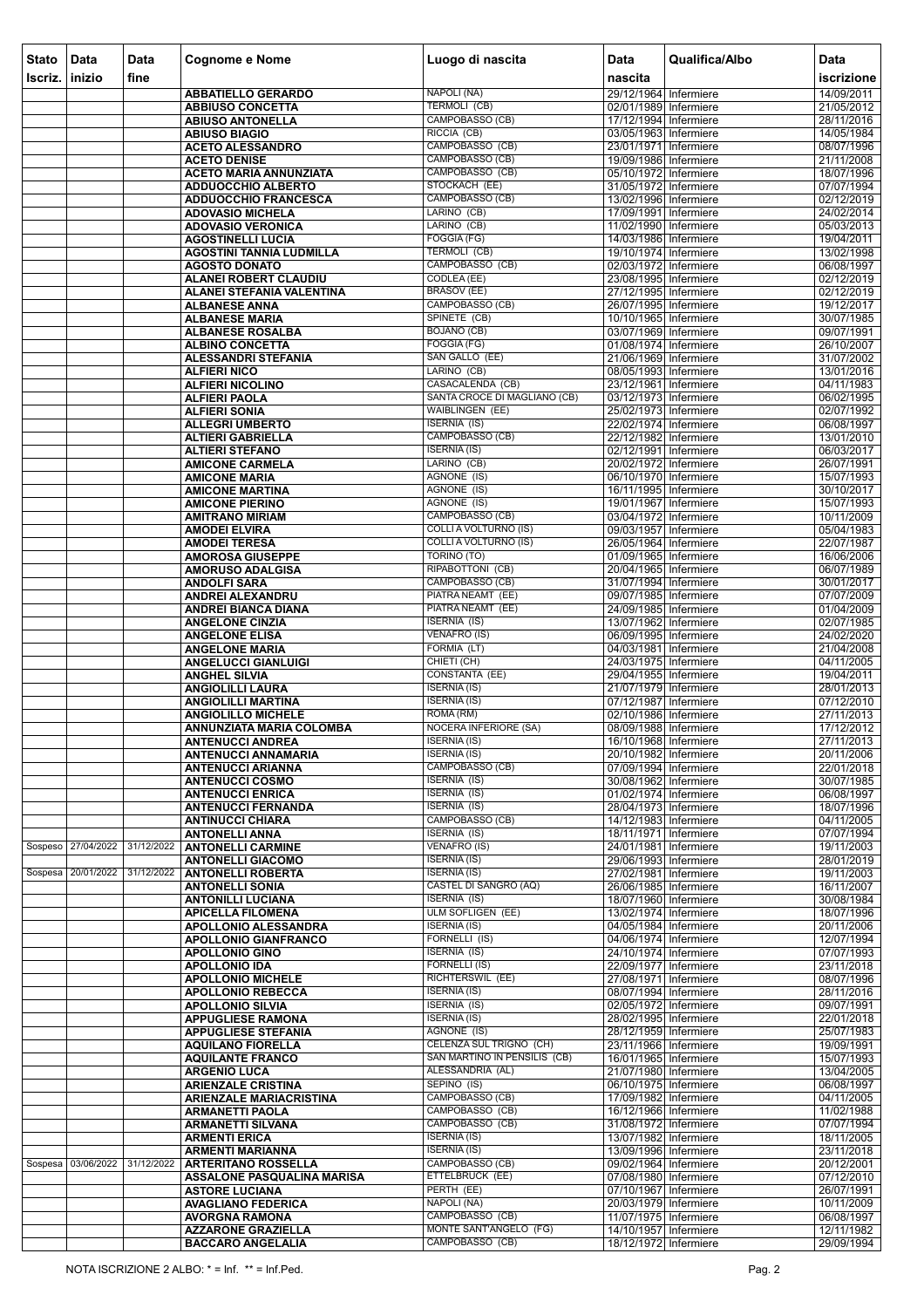| <b>Stato</b> | Data               | <b>Data</b> | <b>Cognome e Nome</b>                                         | Luogo di nascita                              | <b>Data</b>                                    | Qualifica/Albo | Data                     |
|--------------|--------------------|-------------|---------------------------------------------------------------|-----------------------------------------------|------------------------------------------------|----------------|--------------------------|
| Iscriz.      | inizio             | fine        |                                                               |                                               | nascita                                        |                | iscrizione               |
|              |                    |             | <b>BACCI FRANCESCA</b><br><b>BAO BEATRICE</b>                 | ROMA (RM)<br><b>BENEVENTO (BN)</b>            | 07/06/1970 Infermiere<br>23/12/1984 Infermiere |                | 06/08/1997<br>20/11/2006 |
|              |                    |             | <b>BARANELLO ASSUNTA</b>                                      | MIRABELLO SANNITICO (CB)                      | 17/03/1959 Infermiere                          |                | 24/01/1984               |
|              |                    |             | <b>BARATTA CARMINE</b>                                        | CAMPOBASSO (CB)                               | 15/07/1997 Infermiere                          |                | 13/04/2022               |
|              |                    |             | <b>BARBATO FEDERICA</b>                                       | CAMPOBASSO (CB)<br>VENAFRO (IS)               | 09/09/1988 Infermiere                          |                | 19/04/2011               |
|              |                    |             | <b>BARBATO TERESA</b><br><b>BARBIERI GIULIA</b>               | CAMPOBASSO (CB)                               | 15/04/1977 Infermiere<br>06/10/1994 Infermiere |                | 21/04/2008<br>28/11/2016 |
|              |                    |             | <b>BARBIERI RACHELE</b>                                       | TERMOLI (CB)                                  | 26/10/1987 Infermiere                          |                | 10/11/2009               |
|              |                    |             | <b>BARLETTA GIUSEPPINA</b>                                    | CARPINONE (IS)                                | 06/04/1959 Infermiere                          |                | 01/07/1986               |
|              |                    |             | <b>BARNI CARMEN</b>                                           | CAMPOBASSO (CB)<br>NAPOLI (NA)                | 01/11/1976 Infermiere<br>18/04/1999 Infermiere |                | 05/11/2004               |
|              |                    |             | <b>BARONE DANIELA</b><br><b>BARONE DANIELA</b>                | <b>TERMOLI (CB)</b>                           | 08/11/1993 Infermiere                          |                | 28/11/2021<br>14/12/2016 |
|              |                    |             | <b>BARONE FABIO</b>                                           | <b>BENEVENTO (BN)</b>                         | 11/03/1980 Infermiere                          |                | 18/11/2005               |
|              |                    |             | <b>BARONE GIOVANNA</b>                                        | <b>TERMOLI (CB)</b>                           | 07/01/1965 Infermiere                          |                | 30/08/1984               |
|              |                    |             | <b>BARONE LILIANA</b>                                         | TERMOLI (CB)<br>TERMOLI (CB)                  | 01/04/1989 Infermiere                          |                | 05/05/2014               |
|              |                    |             | <b>BARONE MARIA CARMINE</b><br><b>BARONE ORNELLA</b>          | CAMPOBASSO (CB)                               | 09/04/1977 Infermiere<br>22/10/1991 Infermiere |                | 08/10/2012<br>17/05/2018 |
|              |                    |             | <b>BARONE TIZIANA</b>                                         | CAMPOBASSO (CB)                               | 03/06/1965 Infermiere                          |                | 04/11/2010               |
|              |                    |             | <b>BARONE VITTORIA</b>                                        | CAMPOBASSO (CB)                               | 27/08/1983 Infermiere                          |                | 13/01/2010               |
|              |                    |             | <b>BARRASSI PAOLA</b>                                         | HINE SAINT PAUL (EE)<br><b>TERMOLI (CB)</b>   | 10/04/1967 Infermiere                          |                | 09/07/1991               |
|              |                    |             | <b>BARREA BARBARA</b><br><b>BARREA LUCIA</b>                  | CAMPOBASSO (CB)                               | 19/11/1975 Infermiere<br>11/12/1984 Infermiere |                | 06/08/1997<br>07/05/2012 |
|              |                    |             | <b>BARTOLUCCI MARIA</b>                                       | <b>ISERNIA (IS)</b>                           | 15/02/1970 Infermiere                          |                | 28/07/1995               |
|              |                    |             | <b>BASILE GIOVANNA</b>                                        | CAMPOBASSO (CB)                               | 05/02/1971 Infermiere                          |                | 20/10/1993               |
|              |                    |             | <b>BASILE PASQUALINA</b>                                      | CAMPOBASSO (CB)<br>FOGGIA (FG)                | 01/05/1960 Infermiere<br>21/04/1995 Infermiere |                | 04/11/1983<br>25/02/2019 |
|              |                    |             | <b>BATTAGLINI LUCA</b><br><b>BATTISTA CHRISTIAN</b>           | <b>ISERNIA (IS)</b>                           | 14/06/1995 Infermiere                          |                | 24/02/2020               |
|              |                    |             | <b>BATTISTA TIZIANA</b>                                       | CAMPOBASSO (CB)                               | 08/04/1972 Infermiere                          |                | 07/07/1994               |
|              |                    |             | <b>BAVOTA GUERRINO</b>                                        | LARINO (CB)                                   | 26/01/1968 Infermiere                          |                | 22/01/2018               |
|              |                    |             | <b>BAVOTA MARIA GIUSEPPINA</b><br><b>BELLAFRONTE MARILENA</b> | LARINO (CB)<br>TAVENNA (CB)                   | 23/02/1970 Infermiere<br>10/05/1949 Infermiere |                | 02/07/1992<br>22/05/1979 |
|              |                    |             | BELLANTONIO SANDRA ANTONELLA                                  | MACCHIAGODENA (IS)                            | 10/08/1962 Infermiere                          |                | 06/08/1997               |
|              |                    |             | <b>BELNUDO DEBORA</b>                                         | CAMPOBASSO (CB)                               | 12/05/1985 Infermiere                          |                | 21/04/2008               |
|              |                    |             | <b>BELPERIO IRENE GRAZIELLA</b>                               | TELESE TERME (BN)                             | 17/06/1997 Infermiere                          |                | 31/05/2022               |
|              |                    |             | <b>BENATI NICOLETTA</b><br><b>BENEDETTO RITA DANIELA</b>      | FERRARA (FE)<br>MONTENERO DI BISACCIA (CB)    | 13/03/1955 Infermiere<br>27/07/1967 Infermiere |                | 21/05/2013<br>06/07/1989 |
|              |                    |             | <b>BENIAMINO CONSIGLIA</b>                                    | <b>ISERNIA (IS)</b>                           | 04/06/1974 Infermiere                          |                | 06/08/1996               |
|              |                    |             | <b>BENIAMINO FEDERICA</b>                                     | <b>ISERNIA (IS)</b>                           | 25/08/1987 Infermiere                          |                | 26/11/2009               |
|              |                    |             | <b>BERARDI ANGELO</b>                                         | CAMPOBASSO (CB)                               | 04/02/1972 Infermiere                          |                | 25/08/1998               |
|              |                    |             | <b>BERARDI ANTONELLO</b><br><b>BERARDI SILVIA</b>             | CAMPOBASSO (CB)<br>LUDWIGSHAFEN (EE)          | 20/04/1970 Infermiere<br>14/10/1972 Infermiere |                | 05/11/1996<br>07/07/1994 |
|              |                    |             | <b>BERARDINELLI GIULIA</b>                                    | <b>ISERNIA (IS)</b>                           | 01/11/1997   Infermiere                        |                | 02/11/2020               |
|              |                    |             | <b>BERARDO ANGELA</b>                                         | <b>DURONIA (CB)</b>                           | 21/01/1976 Infermiere                          |                | 23/12/2005               |
|              |                    |             | <b>BERCHICCI ANDREA</b>                                       | <b>TERMOLI (CB)</b><br>LARINO (CB)            | 19/11/1988 Infermiere                          |                | 10/06/2014               |
|              |                    |             | <b>BERCHICCI CINZIA</b><br><b>BERINDEAN LAURA</b>             | CLUJ - NAPOCA (EE)                            | 19/09/1982 Infermiere<br>02/12/1977 Infermiere |                | 28/01/2013<br>24/09/2004 |
|              |                    |             | <b>BERLINGIERI ANNA MARIA</b>                                 | POZZILLI (IS)                                 | 24/11/1989 Infermiere                          |                | 14/12/2016               |
|              |                    |             | <b>BERLINGIERI MIRELLA</b>                                    | <b>TORREMAGGIORE (FG)</b>                     | 05/01/1972 Infermiere                          |                | 06/08/1997               |
|              |                    |             | <b>BERNARDO ILARIA</b><br><b>BERNARDO RITA</b>                | VENAFRO (IS)<br><b>ISERNIA (IS)</b>           | 02/11/1993 Infermiere<br>19/11/1974 Infermiere |                | 28/11/2016<br>08/07/1996 |
|              |                    |             | <b>BERNARDO SILVIA</b>                                        | CAMPOBASSO (CB)                               | 11/01/1995   Infermiere                        |                | 30/01/2017               |
|              |                    |             | <b>BERNARDO VALERIA</b>                                       | CAMPOBASSO (CB)                               | 13/07/1986 Infermiere                          |                | 07/11/2008               |
|              |                    |             | <b>BERTONE FILOMENA</b>                                       | SANT'ANGELO IN GROTTE (IS)                    | 28/09/1954 Infermiere                          |                | 27/05/1986               |
|              |                    |             | <b>BERTONE MICHELINA</b><br><b>BERTONI ESTER</b>              | SANT'ANGELO IN GROTTE (IS)<br>CAMPOBASSO (CB) | 31/12/1954 Infermiere<br>11/05/1987 Infermiere |                | 16/04/1980<br>18/12/2013 |
|              |                    |             | <b>BESEDOVA LUBICA</b>                                        | <b>BRATISLAVA (EE)</b>                        | 10/10/1976 Infermiere                          |                | 18/11/2005               |
|              |                    |             | <b>BEVILACQUA ACHILLE</b>                                     | CASERTA (CE)                                  | 16/08/1986 Infermiere                          |                | 30/03/2015               |
|              |                    |             | <b>BEVILACQUA ANNA</b>                                        | CAMPOBASSO (CB)                               | 21/07/1970 Infermiere                          |                | 07/07/1993               |
|              |                    |             | <b>BEVILACQUA EMILIA</b><br><b>BIANCHI AMALIA VITTORIA</b>    | CAMPOBASSO (CB)<br>PIEDIMONTE MATESE (CE)     | 26/04/1978 Infermiere<br>20/06/1984 Infermiere |                | 07/12/2001<br>10/12/2008 |
|              |                    |             | <b>BIANCHI CARMEN ORIANA</b>                                  | VENAFRO (IS)                                  | 19/07/1990 Infermiere                          |                | 28/01/2013               |
|              |                    |             | <b>BIANCHI PATRIZIA</b>                                       | CAMPOMARINO (CB)                              | 25/04/1969 Infermiere                          |                | 05/11/1996               |
|              |                    |             | <b>BIANCHI RITA</b><br><b>BIANCHINI ADELE</b>                 | CAMPOMARINO (CB)<br>AGNONE (IS)               | 24/03/1967 Infermiere<br>16/03/1990 Infermiere |                | 28/07/1995<br>23/05/2017 |
|              |                    |             | <b>BIANCO MATTIA</b>                                          | CAMPOBASSO (CB)                               | 07/10/1992 Infermiere                          |                | 26/01/2015               |
|              |                    |             | <b>BIASELLA PIERPAOLO</b>                                     | <b>BOJANO (CB)</b>                            | 29/06/1971 Infermiere                          |                | 03/11/1995               |
|              |                    |             | <b>BIBBO' DARIO</b>                                           | <b>TERMOLI (CB)</b>                           | 31/01/1989 Infermiere                          |                | 20/06/2016               |
|              |                    |             | <b>BIELLO ALTIERO</b><br><b>BIELLO FABIO</b>                  | VENAFRO (IS)<br>TORINO (TO)                   | 18/10/1980 Infermiere<br>29/04/1987 Infermiere |                | 21/11/2008<br>26/11/2009 |
|              |                    |             | <b>BIELLO LOREDANA</b>                                        | VENAFRO (IS)                                  | 30/01/1969 Infermiere                          |                | 07/07/1993               |
|              |                    |             | <b>BIELLO PAOLA</b>                                           | VENAFRO (IS)                                  | 26/12/1970 Infermiere                          |                | 09/07/1991               |
|              |                    |             | <b>BISCOTTI LAURA</b>                                         | LARINO (CB)                                   | 29/11/1964 Infermiere                          |                | 27/09/1989               |
|              |                    |             | <b>BLANCO ANTONIO</b><br><b>BLANDINO SALVATORE</b>            | AARAU (EE)<br>CAMPOBASSO (CB)                 | 06/05/1968 Infermiere<br>20/10/1987 Infermiere |                | 06/08/1997<br>05/12/2011 |
|              |                    |             | <b>BOCALE DOMENICA</b>                                        | TORINO (TO)                                   | 08/07/1972 Infermiere                          |                | 20/09/1995               |
|              |                    |             | <b>BOCCARDI ANTONIO</b>                                       | LARINO (CB)                                   | 23/02/1972 Infermiere                          |                | 15/07/1993               |
|              |                    |             | <b>BOCCARDO DONATA</b>                                        | CAMPOBASSO (CB)                               | 17/01/1979 Infermiere                          |                | 21/11/2008               |
|              | Sospeso 18/03/2022 | 31/12/2022  | <b>BOIANELLI MICHELE</b><br><b>BOIANO GIUDITTA</b>            | CASERTA (CE)<br><b>GALLO MATESE (CE)</b>      | 28/06/1972 Infermiere<br>09/10/1966 Infermiere |                | 06/08/1997<br>26/11/2004 |
|              |                    |             | <b>BOLDEA ANCA</b>                                            | BUZAU (EE)                                    | 17/05/1977 Infermiere                          |                | 26/01/2015               |
|              |                    |             | <b>BONAFIGLIA CARMELA</b>                                     | <b>SESTO CAMPANO (IS)</b>                     | 26/10/1963 Infermiere                          |                | 11/07/1990               |
|              |                    |             | <b>BONAVENTURA NADIA</b>                                      | VENAFRO (IS)                                  | 30/04/1974 Infermiere                          |                | 11/10/1995               |
|              |                    |             | <b>BONCRISTIANO MARINELLA</b><br><b>BONTEMPO NICOLETTA</b>    | LARINO (CB)<br>MONTENERO DI BISACCIA (CB)     | 14/09/1972 Infermiere<br>29/07/1962 Infermiere |                | 07/08/1995<br>24/01/1984 |
|              |                    |             | <b>BORIATI ANNA</b>                                           | <b>ISERNIA (IS)</b>                           | 04/03/1962 Infermiere                          |                | 30/07/1985               |
|              |                    |             | <b>BORIATI ENZO</b>                                           | <b>ISERNIA (IS)</b>                           | 13/02/1957 Infermiere                          |                | 15/12/1982               |
|              |                    |             | <b>BORIATI ULISSE</b>                                         | <b>ISERNIA (IS)</b>                           | 16/12/1971 Infermiere                          |                | 08/07/1996               |
|              |                    |             | <b>BORNASCHELLA PAOLO</b>                                     | <b>ISERNIA (IS)</b>                           | 06/10/1991 Infermiere                          |                | 20/01/2014               |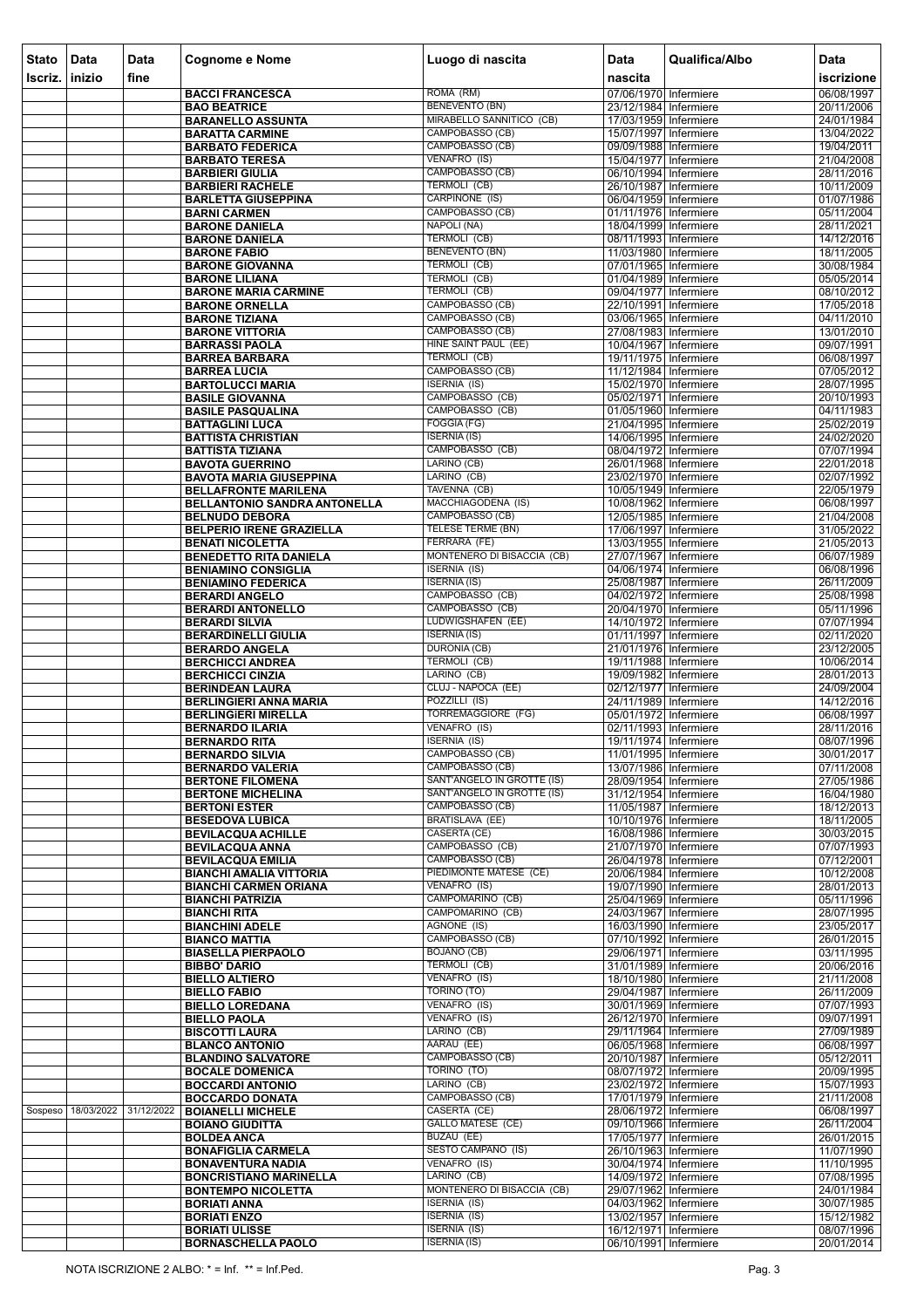| <b>Stato</b> | Data               | <b>Data</b> | <b>Cognome e Nome</b>                                        | Luogo di nascita                                 | <b>Data</b>                                    | Qualifica/Albo                   | <b>Data</b>              |
|--------------|--------------------|-------------|--------------------------------------------------------------|--------------------------------------------------|------------------------------------------------|----------------------------------|--------------------------|
| Iscriz.      | inizio             | fine        |                                                              |                                                  | nascita                                        |                                  | iscrizione               |
|              |                    |             | <b>BORRELLI DALMAZIO</b>                                     | <b>BOJANO (CB)</b>                               | 05/12/1975 Infermiere                          |                                  | 06/12/2000               |
|              |                    |             | <b>BORRELLI GLORIA</b>                                       | <b>ISERNIA (IS)</b>                              | 22/06/1989 Infermiere                          |                                  | 28/11/2011               |
|              |                    |             | <b>BOSSI BENEDETTA</b><br><b>BOTTIGLIA MARIA</b>             | CAMPOBASSO (CB)<br>CAMPOBASSO (CB)               | 28/05/1975 Infermiere<br>18/11/1972 Infermiere |                                  | 25/01/1999<br>07/07/1994 |
|              |                    |             | <b>BOVE BARBARA</b>                                          | CAMPOBASSO (CB)                                  | 21/05/1977 Infermiere                          |                                  | 09/05/2005               |
|              |                    |             | <b>BOVE VERONICA</b>                                         | <b>ISERNIA (IS)</b>                              | 24/03/1987 Infermiere                          |                                  | 05/12/2011               |
|              |                    |             | <b>BOVENZI CLAUDIO</b><br><b>BOZZA ANTONIO</b>               | ST. GEORGEN (EE)<br>CAMPOBASSO (CB)              | 15/01/1973 Infermiere<br>12/11/1980 Infermiere |                                  | 17/12/2012<br>23/12/2005 |
|              |                    |             | <b>BOZZA DANIELA</b>                                         | CAMPOBASSO (CB)                                  | 12/03/1986 Infermiere                          |                                  | 10/11/2009               |
|              |                    |             | <b>BOZZA GIUSEPPINA</b>                                      | CAMPOBASSO (CB)                                  | 25/10/1969 Infermiere                          |                                  | 02/07/1992               |
|              |                    |             | <b>BRACCIO NICOLA</b>                                        | CAMPOBASSO (CB)<br><b>TERMOLI (CB)</b>           | 09/06/1995 Infermiere<br>18/05/1987 Infermiere |                                  | 19/04/2021               |
|              |                    |             | <b>BRACONE PAOLA</b><br><b>BRANCA ANTONIETTA</b>             | CAMPOBASSO (CB)                                  | 16/01/1960 Infermiere                          |                                  | 26/11/2009<br>03/03/1986 |
|              |                    |             | <b>BRANCAZIO ANTONIO GIUSEPPE</b>                            | CASERTA (CE)                                     | 22/09/1991 Infermiere                          |                                  | 27/10/2014               |
|              |                    |             | <b>BRANCAZIO SANDRA</b>                                      | CAPRIATI A VOLTURNO (CE)                         | 20/01/1966 Infermiere                          |                                  | 28/04/1988               |
|              |                    |             | <b>BRIZZI ALESSIA</b><br><b>BRUNETTI DOMENICO</b>            | <b>ISERNIA (IS)</b><br><b>ISERNIA (IS)</b>       | 05/07/1988 Infermiere<br>05/10/1967 Infermiere |                                  | 25/06/2012<br>11/07/1990 |
|              |                    |             | <b>BRUNETTI STEFANIA</b>                                     | PIETRABBONDANTE (IS)                             | 25/03/1975 Infermiere                          |                                  | 11/12/1997               |
|              |                    |             | <b>BRUNETTI TERESA</b>                                       | ORATINO (CB)                                     | 21/11/1969 Infermiere                          |                                  | 02/07/1992               |
|              |                    |             | <b>BRUNO DOMENICA</b><br><b>BRUNO GABRIELLA</b>              | <b>CELENZA VALFORTORE (FG)</b><br>VENAFRO (IS)   | 06/07/1971 Infermiere<br>20/03/1964 Infermiere |                                  | 28/10/2019<br>11/08/1983 |
|              |                    |             | <b>BRUNO MARIKA</b>                                          | <b>VENAFRO (IS)</b>                              | 09/02/1997 Infermiere                          |                                  | 23/01/2020               |
|              |                    |             | <b>BRUNO TOMMASO</b>                                         | <b>ISERNIA (IS)</b>                              | 22/12/1982 Infermiere                          |                                  | 15/06/2005               |
|              |                    |             | <b>BRUSCINO SEBASTIAN</b><br><b>BRUSCINO VITTORIO</b>        | CAMPOBASSO (CB)<br>BARANELLO (CB)                | 04/04/1987 Infermiere<br>20/06/1965 Infermiere |                                  | 10/11/2009<br>18/02/1991 |
| Sospeso      | 16/02/2022         | 31/12/2022  | <b>BRUSCO CRISTIAN</b>                                       | SANT'AGAPITO (IS)                                | 23/10/1976 Infermiere                          |                                  | 28/04/2010               |
|              |                    |             | <b>BRUSCO SARA</b>                                           | <b>ISERNIA (IS)</b>                              | 14/04/1996 Infermiere                          |                                  | 18/11/2019               |
|              |                    |             | <b>BRUSCO SILVIA</b>                                         | <b>ISERNIA (IS)</b><br>CASSINO (FR)              | 31/07/1984 Infermiere                          |                                  | 20/11/2006               |
|              |                    |             | <b>BRUSELLI ANGELINA</b><br><b>BUCCI ALESSANDRA</b>          | <b>ISERNIA (IS)</b>                              | 15/07/1963 Infermiere<br>27/12/1981 Infermiere |                                  | 12/11/1982<br>26/11/2004 |
|              |                    |             | <b>BUCCI CINZIA</b>                                          | SESSANO DEL MOLISE (IS)                          | 22/10/1972 Infermiere                          |                                  | 13/02/1998               |
|              |                    |             | <b>BUCCI DESIREE</b>                                         | <b>ISERNIA (IS)</b>                              | 22/09/1987 Infermiere                          |                                  | 11/05/2010               |
|              |                    |             | <b>BUCCI EDDA ANNA</b><br><b>BUCCI ELISA</b>                 | AGNONE (IS)<br><b>VENAFRO (IS)</b>               | 08/02/1957 Infermiere<br>03/09/1981 Infermiere |                                  | 23/06/2009<br>09/05/2005 |
|              |                    |             | <b>BUCCI EMANUELA</b>                                        | <b>ISERNIA (IS)</b>                              | 16/02/1992 Infermiere                          |                                  | 30/11/2015               |
|              |                    |             | <b>BUCCI PAOLA</b>                                           | CASSINO (FR)                                     | 01/04/1979 Infermiere                          |                                  | 07/12/2001               |
|              |                    |             | <b>BUCCIERI ANTONIA</b><br><b>BUCCIERI MARIA</b>             | POZZILLI (IS)<br>ROMA (RM)                       | 24/06/1957 Infermiere<br>26/01/1976 Infermiere |                                  | 05/04/1983<br>28/11/2016 |
|              |                    |             | <b>BUCCIGROSSI GABRIELLA</b>                                 | LARINO (CB)                                      | 20/10/1995 Infermiere                          |                                  | 27/04/2020               |
|              |                    |             | <b>BUCIARDINI PASQUALE</b>                                   | CAMPOBASSO (CB)                                  | 27/06/1987 Infermiere                          |                                  | 25/01/2011               |
|              |                    |             | <b>BUCIARDINI STEFANO</b><br><b>BUONSANTO BARBARA</b>        | CAMPOBASSO (CB)<br>SAN MARTINO IN PENSILIS (CB)  | 07/05/1993 Infermiere<br>20/09/1970 Infermiere |                                  | 30/11/2015<br>06/08/1997 |
|              |                    |             | <b>BURO GIANFRANCO</b>                                       | SAN MARTINO IN PENSILIS (CB)                     | 24/03/1963 Infermiere                          |                                  | 23/09/1985               |
|              |                    |             | <b>BUSICO EMANUELE</b>                                       | <b>AGNONE (IS)</b>                               | 17/12/1986 Infermiere                          |                                  | 21/05/2013               |
|              |                    |             | <b>BUSZAU ANNA</b><br><b>CACCAVELLI ROSSELLA</b>             | GIZYCKO (EE)<br>CAMPOBASSO (CB)                  | 08/04/1975 Infermiere                          | 26/05/1992 Infermiere Pediatrico | 19/04/2011<br>18/05/2015 |
|              |                    |             | <b>CACCAVELLI ROSSELLA</b>                                   | CAMPOBASSO (CB)                                  | 26/05/1992 Infermiere                          |                                  | 27/03/2020               |
| Sospeso      | 18/03/2022         | 31/12/2022  | <b>CACCAVONE GABRIELE</b>                                    | TERMOLI (CB)                                     | 23/07/1989 Infermiere                          |                                  | 05/12/2011               |
|              |                    |             | <b>CACCIOLA ANTONIO</b><br><b>CACCIOLA JESSICA</b>           | PRATELLA (CE)<br>PIEDIMONTE MATESE (CE)          | 27/07/1960 Infermiere<br>13/12/1992 Infermiere |                                  | 30/08/1989<br>04/04/2016 |
|              |                    |             | <b>CADAMUSTO ANGELICA</b>                                    | RICCIA (CB)                                      | 01/10/1985 Infermiere                          |                                  | 17/12/2012               |
|              |                    |             | <b>CAIROLI KATIA</b>                                         | ROMA (RM)                                        | 06/02/1968 Infermiere                          |                                  | 11/07/1990               |
|              |                    |             | <b>CALABRESE DONATO</b><br><b>CALABRESE GIUSEPPINA</b>       | <b>ISERNIA (IS)</b><br>RICCIA (CB)               | 16/12/1994 Infermiere<br>21/06/1973 Infermiere |                                  | 28/11/2016<br>18/07/1996 |
|              |                    |             | <b>CALABRESE LUCIA</b>                                       | SPINETE (CB)                                     | 24/09/1967 Infermiere                          |                                  | 06/07/1989               |
|              |                    |             | <b>CALABRESE MELANIA</b>                                     | <b>ISERNIA (IS)</b>                              | 08/02/1985 Infermiere                          |                                  | 11/05/2010               |
|              |                    |             | <b>CALANDRELLA CLARA</b><br><b>CALCUTTO BARBARA</b>          | SANTA CROCE DI MAGLIANO (CB)<br>CAMPOBASSO (CB)  | 25/05/1960 Infermiere<br>20/10/1969 Infermiere |                                  | 15/11/1983<br>04/07/1990 |
|              |                    |             | <b>CALCUTTO MARIA</b>                                        | CAMPOBASSO (CB)                                  | 29/04/1974 Infermiere                          |                                  | 06/08/1997               |
|              |                    |             | <b>CALDARARO ELDA</b>                                        | <b>ISERNIA (IS)</b>                              |                                                | 02/12/1966 Infermiere Pediatrico | 06/11/1986               |
|              |                    |             | <b>CALDARARO ELENA</b><br><b>CALDARARO EMMA</b>              | <b>ISERNIA (IS)</b><br><b>ISERNIA (IS)</b>       | 28/02/1971 Infermiere<br>14/05/1983 Infermiere |                                  | 20/09/1995<br>08/06/2021 |
|              |                    |             | <b>CALDARARO GIUSY</b>                                       | <b>ISERNIA (IS)</b>                              | 05/01/1996 Infermiere                          |                                  | 18/11/2019               |
|              |                    |             | <b>CALLEO ASSUNTA</b>                                        | VENAFRO (IS)                                     | 02/01/1967 Infermiere                          |                                  | 05/08/1987               |
|              |                    |             | <b>CALLEO ELISA</b><br><b>CALLEO NORMA</b>                   | <b>VENAFRO (IS)</b><br><b>ISERNIA (IS)</b>       | 23/05/1983 Infermiere<br>10/07/1988 Infermiere |                                  | 16/04/2007<br>07/05/2020 |
|              |                    |             | <b>CALVITTI ROSY</b>                                         | <b>TERMOLI (CB)</b>                              | 22/11/1989 Infermiere                          |                                  | 22/01/2018               |
|              |                    |             | <b>CAMBIO ALESSANDRO</b>                                     | <b>VENAFRO (IS)</b>                              | 27/01/1995 Infermiere                          |                                  | 31/08/2020               |
|              |                    |             | <b>CAMBIO ENRICHETTA</b><br><b>CAMBIO VALENTINA</b>          | FONTEGRECA (CE)<br><b>ISERNIA (IS)</b>           | 17/10/1968 Infermiere<br>18/10/1987 Infermiere |                                  | 20/07/1992<br>26/11/2009 |
|              |                    |             | <b>CAMELI ESTER</b>                                          | CAMPOBASSO (CB)                                  | 03/02/1996 Infermiere                          |                                  | 17/06/2021               |
|              | Sospeso 27/01/2022 | 31/12/2022  | <b>CAMELI JERRY</b>                                          | CAMPOBASSO (CB)<br>CAMPOBASSO (CB)               | 13/03/1988 Infermiere                          |                                  | 07/12/2010               |
|              |                    |             | <b>CAMINO RAFFAELE</b><br><b>CAMPAGNA MILENA</b>             | <b>TERMOLI (CB)</b>                              | 26/07/1983 Infermiere<br>06/07/1972 Infermiere |                                  | 22/01/2018<br>26/11/2009 |
|              |                    |             | <b>CAMPAGNA SERENA</b>                                       | TERMOLI (CB)                                     | 27/03/1988 Infermiere                          |                                  | 21/05/2012               |
|              |                    |             | <b>CAMPANA ANNA LISA</b>                                     | TORINO (TO)                                      | 06/01/1970 Infermiere                          |                                  | 16/03/1992               |
|              |                    |             | <b>CAMPANELLI ANTONIO</b><br><b>CAMPANELLI ARCANGELO</b>     | <b>COLLETORTO (CB)</b><br><b>COLLETORTO (CB)</b> | 04/04/1964 Infermiere<br>07/05/1972 Infermiere |                                  | 30/10/1985<br>31/07/1992 |
|              |                    |             | <b>CAMPANELLI CAROLA</b>                                     | <b>ISERNIA (IS)</b>                              | 02/05/1990 Infermiere                          |                                  | 09/09/2015               |
|              |                    |             | <b>CAMPANELLI DAMIANO</b>                                    | PISA(PI)                                         | 25/12/1976 Infermiere                          |                                  | 18/11/2005               |
|              |                    |             | <b>CAMPERCHIOLI FABRIZIO</b><br><b>CAMPOFREDANO FIORELLA</b> | CAMPOBASSO (CB)<br><b>URURI (CB)</b>             | 10/05/1988 Infermiere<br>23/07/1966 Infermiere |                                  | 20/01/2014<br>26/07/1991 |
|              |                    |             | <b>CAMPOLIETI GIUSEPPINA</b>                                 | CAMPOBASSO (CB)                                  | 23/03/1968 Infermiere                          |                                  | 06/07/1989               |
|              |                    |             | <b>CAMPOLIETI MARIANGELA</b>                                 | CAMPOBASSO (CB)                                  | 30/03/1981 Infermiere                          |                                  | 05/12/2011               |
|              |                    |             | <b>CANALE GIOVANNA</b><br><b>CANCELLIERE DOMENICA</b>        | MONTERODUNI (IS)<br><b>ISERNIA (IS)</b>          | 19/10/1968 Infermiere<br>05/03/1975 Infermiere |                                  | 07/07/1993<br>28/07/1995 |
|              |                    |             | <b>CANCELLIERE FEDERICA</b>                                  | <b>ISERNIA (IS)</b>                              | 23/04/1993 Infermiere                          |                                  | 26/10/2015               |
|              |                    |             | <b>CANCELLIERE MARIA DOMENICA</b>                            | <b>ISERNIA (IS)</b>                              | 01/12/1982 Infermiere                          |                                  | 20/11/2006               |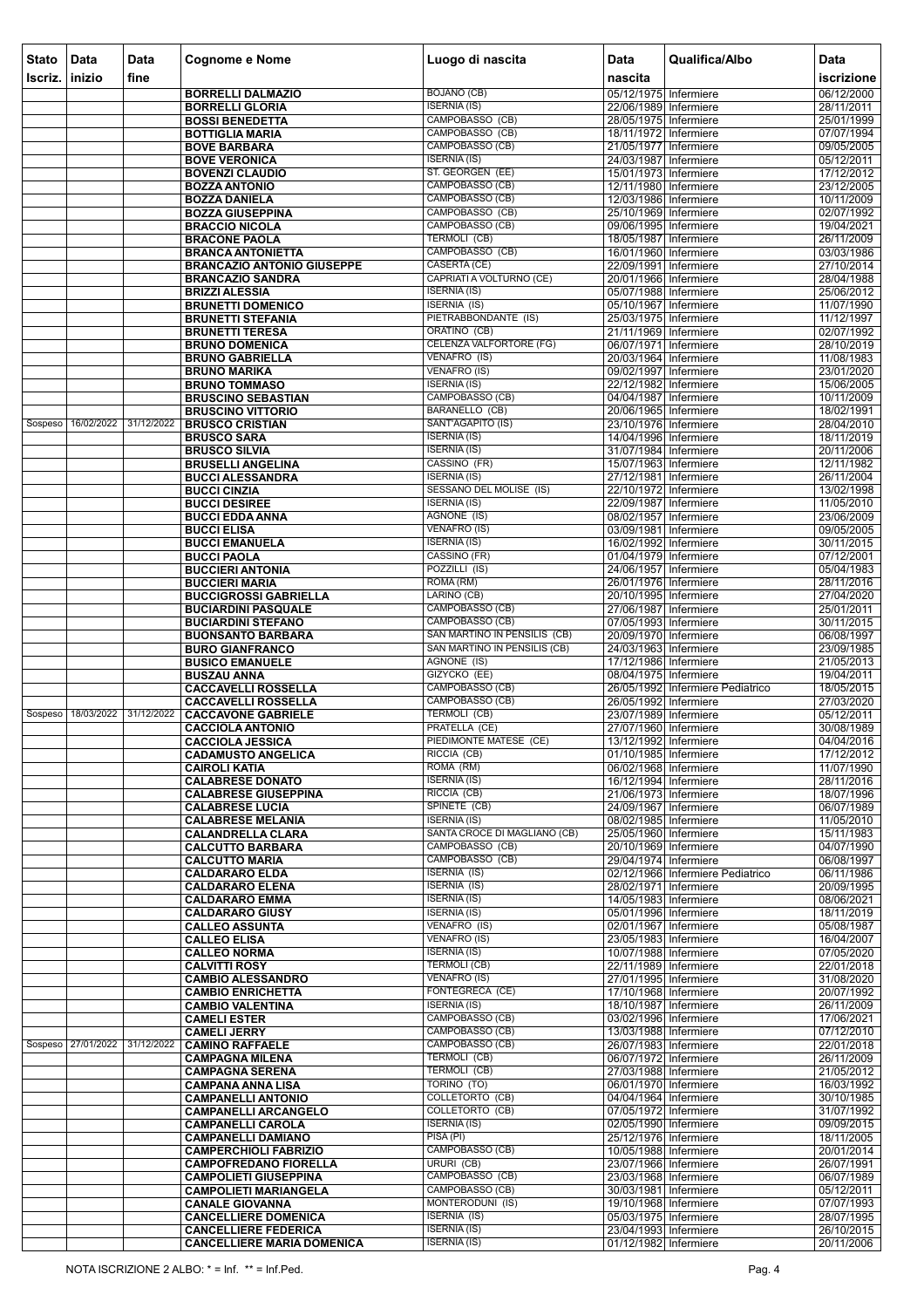| <b>Stato</b><br>Iscriz. | Data<br>$ $ inizio | Data<br>fine | <b>Cognome e Nome</b>                                       | Luogo di nascita                                         | <b>Data</b><br>nascita                         | Qualifica/Albo | Data<br>iscrizione       |
|-------------------------|--------------------|--------------|-------------------------------------------------------------|----------------------------------------------------------|------------------------------------------------|----------------|--------------------------|
|                         |                    |              | <b>CANCELLIERE OMBRETTA</b>                                 | <b>ISERNIA (IS)</b>                                      | 21/06/1972 Infermiere                          |                | 15/07/1993               |
|                         |                    |              | <b>CANDELORO IOLANDA</b>                                    | VASTO (CH)                                               | 19/01/1977 Infermiere                          |                | 28/11/2011               |
|                         |                    |              | <b>CANNARSA ANNA</b>                                        | TERMOLI (CB)                                             | 23/06/1963 Infermiere                          |                | 04/11/1983               |
|                         |                    |              | <b>CANNARSA ANTONIO</b>                                     | <b>TERMOLI (CB)</b>                                      | 17/04/1964 Infermiere                          |                | 09/12/1985               |
|                         |                    |              | <b>CANNAVINA CLELIA</b><br><b>CANNIZZO LEONARDO</b>         | MONTREAL (EE)<br>FOGGIA (FG)                             | 30/03/1965 Infermiere<br>05/05/1982 Infermiere |                | 10/04/1989<br>27/10/2014 |
|                         |                    |              | <b>CANONICO CLAUDIA</b>                                     | AVELLINO (AV)                                            | 21/10/1967 Infermiere                          |                | 21/09/1987               |
|                         |                    |              | <b>CANTON ROBERTA</b>                                       | PADOVA (PD)                                              | 19/12/1954 Infermiere                          |                | 16/09/1999               |
|                         |                    |              | <b>CAPALDI FRANCESCA</b>                                    | VENAFRO (IS)<br>VENAFRO (IS)                             | 09/07/1994 Infermiere<br>13/03/1992 Infermiere |                | 28/11/2016               |
|                         |                    |              | <b>CAPALDI NILDE ELSA</b><br><b>CAPASSO NUNZIA</b>          | CAMPOBASSO (CB)                                          | 11/08/1957 Infermiere                          |                | 28/11/2016<br>21/09/1987 |
|                         |                    |              | <b>CAPASSO BARBATO ENZA</b>                                 | VENAFRO (IS)                                             | 02/02/1994 Infermiere                          |                | 13/01/2016               |
| Sospesa                 | 14/12/2021         | 31/12/2022   | <b>CAPITANIO MARILENA</b>                                   | S. GIOVANNI ROTONDO (FG)                                 | 28/09/1962 Infermiere                          |                | 14/05/1984               |
|                         |                    |              | <b>CAPOCCI ANDREA</b><br><b>CAPOCCI ANGELA</b>              | PONTECORVO (FR)<br>CASSINO (FR)                          | 20/03/1984 Infermiere<br>29/12/1987 Infermiere |                | 28/04/2010<br>26/11/2009 |
|                         |                    |              | <b>CAPOCCI DARIO</b>                                        | <b>ISERNIA (IS)</b>                                      | 29/12/1986 Infermiere                          |                | 27/06/2018               |
|                         |                    |              | <b>CAPONE CARLA</b>                                         | CAMPOBASSO (CB)                                          | 27/03/1967 Infermiere                          |                | 12/10/1989               |
|                         |                    |              | <b>CAPONE VALENTINA</b><br><b>CAPORASO ILARIA</b>           | CASSINO (FR)<br>CAMPOBASSO (CB)                          | 04/05/1989 Infermiere<br>27/07/1997 Infermiere |                | 01/02/2012<br>14/04/2020 |
|                         |                    |              | <b>CAPOZZI DARIO</b>                                        | FOGGIA (FG)                                              | 10/01/1989 Infermiere                          |                | 18/11/2019               |
|                         |                    |              | <b>CAPOZZI GIUSEPPINA</b>                                   | RICCIA (CB)                                              | 05/11/1960 Infermiere                          |                | 04/11/1983               |
|                         |                    |              | <b>CAPOZZI MONICA</b><br><b>CAPPABIANCA GIANNI ANTONIO</b>  | SHOPHEIM (EE)<br>LARINO (CB)                             | 30/11/1974 Infermiere<br>29/08/1970 Infermiere |                | 07/08/1995<br>12/07/1994 |
|                         |                    |              | <b>CAPPABIANCA MARIANGELA</b>                               | CAMPOBASSO (CB)                                          | 22/11/1998 Infermiere                          |                | 13/12/2021               |
|                         |                    |              | <b>CAPPARELLI CARMINE</b>                                   | CAMPOBASSO (CB)                                          | 15/03/1973 Infermiere                          |                | 13/01/2010               |
|                         |                    |              | <b>CAPPELLA DONATO</b>                                      | PARIGI (EE)                                              | 07/07/1987 Infermiere                          |                | 18/05/2015               |
|                         |                    |              | <b>CAPPELLA EMILIA</b><br><b>CAPPELLA MARILINA</b>          | MILANO (MI)<br><b>TERMOLI (CB)</b>                       | 24/02/1970 Infermiere<br>18/07/1995 Infermiere |                | 07/07/1993<br>02/12/2019 |
|                         |                    |              | <b>CAPPELLETTI DOLORES</b>                                  | CAMPOBASSO (CB)                                          | 20/11/1989 Infermiere                          |                | 24/02/2020               |
|                         |                    |              | <b>CAPPELLETTI MARIACARMEN</b>                              | CAMPOBASSO (CB)                                          | 05/05/1979 Infermiere                          |                | 19/11/2003               |
|                         |                    |              | <b>CAPPIELLO EMILIA</b><br><b>CAPRA DANIELA CRISTINA</b>    | LARINO (CB)<br>SAN POLO MATESE (CB)                      | 27/06/1975 Infermiere<br>14/04/1971 Infermiere |                | 06/08/1997<br>07/08/1995 |
|                         |                    |              | <b>CAPRA ROBERTA</b>                                        | CAMPOBASSO (CB)                                          | 20/09/1963 Infermiere                          |                | 30/07/1985               |
|                         |                    |              | <b>CARAFA ANGELA</b>                                        | CAMPOMARINO (CB)                                         | 20/01/1963 Infermiere                          |                | 03/09/1992               |
|                         | Sospesa 27/01/2022 | 31/12/2022   | <b>CARAFA GILDA</b><br><b>CARANCI ANGELA</b>                | LARINO (CB)<br>LONGANO (IS)                              | 07/03/1973 Infermiere<br>02/01/1960 Infermiere |                | 23/10/1997<br>15/10/1985 |
|                         |                    |              | <b>CARANCI ANNA TERESA</b>                                  | VENAFRO (IS)                                             | 15/10/1970 Infermiere                          |                | 10/07/1992               |
|                         |                    |              | <b>CARANCI DEBORA</b>                                       | <b>ISERNIA (IS)</b>                                      | 20/08/1991 Infermiere                          |                | 26/10/2015               |
|                         |                    |              | <b>CARANCI IOLANDA</b>                                      | LONGANO (IS)<br>LUDWIGSHAFEN (EE)                        | 23/03/1961 Infermiere<br>23/07/1973 Infermiere |                | 30/07/1985<br>28/07/1995 |
|                         |                    |              | <b>CARANCI KATIA</b><br><b>CARANGI VALENTINA</b>            | <b>ISERNIA (IS)</b>                                      | 29/04/1996 Infermiere                          |                | 23/11/2018               |
|                         |                    |              | <b>CARCIONE ANNAMARIA</b>                                   | CASSINO (FR)                                             | 08/07/1982 Infermiere                          |                | 26/11/2004               |
|                         |                    |              | <b>CARDARELLI GIANFRANCO</b>                                | VENAFRO (IS)                                             | 16/01/1992 Infermiere                          |                | 27/05/2019               |
|                         |                    |              | <b>CARDELIO TERESA</b><br><b>CARDELLA MARTA</b>             | CAMPOBASSO (CB)<br><b>TERMOLI (CB)</b>                   | 28/09/1978 Infermiere<br>06/05/1993 Infermiere |                | 18/01/2002<br>27/06/2018 |
|                         |                    |              | <b>CARFORA ADELAIDE</b>                                     | MADDALONI (CE)                                           | 17/02/1997 Infermiere                          |                | 01/12/2020               |
|                         |                    |              | <b>CARICATO BERNARDETTA TERESA</b>                          | FOGGIA (FG)                                              | 23/03/1980 Infermiere                          |                | 21/01/2009               |
|                         |                    |              | <b>CARLINI FILOMENA ANTONELLA</b><br><b>CARLINO CHIARA</b>  | S. PIETRO AVELLANA (IS)<br><b>TERMOLI (CB)</b>           | 17/01/1971 Infermiere<br>16/07/1993 Infermiere |                | 27/07/1990<br>29/08/2016 |
|                         |                    |              | <b>CARLUCCI CARMINA</b>                                     | SANTA MARIA DEL MOLISE (IS)                              | 21/04/1965 Infermiere                          |                | 28/07/1995               |
|                         |                    |              | <b>CARLUCCI STEFANIA</b>                                    | <b>ISERNIA (IS)</b>                                      | 12/10/1985 Infermiere                          |                | 19/04/2010               |
|                         |                    |              | <b>CARLUCCIO ANTONELLA</b><br><b>CARMOSINO ALESSANDRO</b>   | CAMPOBASSO (CB)<br>CASTEL DI SANGRO (AQ)                 | 14/08/1969 Infermiere<br>02/12/1985 Infermiere |                | 07/08/1995<br>28/04/2010 |
|                         |                    |              | <b>CARMOSINO LICIA</b>                                      | CASTROPIGNANO (CB)                                       | 05/02/1966 Infermiere                          |                | 07/07/1993               |
|                         |                    |              | <b>CARMOSINO MARIA GRAZIA</b>                               | CASTEL DI SANGRO (AQ)                                    | 15/07/1987 Infermiere                          |                | 26/11/2009               |
|                         |                    |              | <b>CARMOSINO SIMONETTA</b><br><b>CARNEVALE ANDREA</b>       | <b>VASTOGIRARDI (IS)</b><br>CAMPOBASSO (CB)              | 05/08/1973 Infermiere<br>13/05/1990 Infermiere |                | 18/11/2005<br>21/05/2013 |
|                         |                    |              | <b>CARNEVALE CARMELA</b>                                    | ROTHERHAM (EE)                                           | 13/04/1972 Infermiere                          |                | 28/07/1995               |
|                         |                    |              | <b>CARNEVALE FRANCESCO</b>                                  | CAMPOBASSO (CB)                                          | 18/07/1987 Infermiere                          |                | 07/12/2010               |
|                         |                    |              | <b>CAROSELLA ANTONELLA</b>                                  | AGNONE (IS)<br>AGNONE (IS)                               | 07/03/1962 Infermiere<br>28/02/1983 Infermiere |                | 30/08/1984<br>04/12/2009 |
|                         |                    |              | <b>CAROSELLA CLAUDIA</b><br><b>CAROSELLA MONIA</b>          | CAMPOBASSO (CB)                                          | 09/09/1987 Infermiere                          |                | 27/11/2013               |
|                         |                    |              | <b>CAROSELLA NICOLA</b>                                     | AGNONE (IS)                                              | 03/04/1967 Infermiere                          |                | 26/07/1991               |
| Sospesa                 | 18/03/2022         | 31/12/2022   | <b>CAROSELLA ROBERTA</b>                                    | AGNONE (IS)<br><b>ISERNIA (IS)</b>                       | 06/05/1970 Infermiere<br>23/05/1960 Infermiere |                | 12/07/1994<br>12/11/1982 |
|                         |                    |              | <b>CAROSELLI ANNAMARIA</b><br><b>CAROTENUTO GIOVANNI</b>    | <b>ISERNIA (IS)</b>                                      | 21/07/1976 Infermiere                          |                | 06/08/1997               |
|                         |                    |              | <b>CARPENITO MILENA</b>                                     | CAMPOBASSO (CB)                                          | 01/02/1978 Infermiere                          |                | 07/12/2001               |
|                         |                    |              | <b>CARPENTIERI LUCIANO</b>                                  | <b>BENEVENTO (BN)</b><br>CASSINO (FR)                    | 13/12/1976 Infermiere                          |                | 23/12/2011               |
|                         |                    |              | <b>CARRACILLO FABIO</b><br><b>CARRAZANA ABREUS YAILENIS</b> | CIENFUEGOS (EE)                                          | 26/01/1975 Infermiere<br>20/12/1984 Infermiere |                | 13/02/1998<br>20/01/2014 |
|                         |                    |              | <b>CARRIERO LEDA</b>                                        | BARANELLO (CB)                                           | 29/09/1970 Infermiere                          |                | 28/07/1995               |
|                         |                    |              | <b>CARRIERO SARA</b>                                        | CAMPOBASSO (CB)                                          | 22/11/1985 Infermiere                          |                | 14/12/2016               |
|                         |                    |              | <b>CARRINO FILOMENA</b><br><b>CARUSILLO MICHELE</b>         | FROSOLONE (IS)<br>FOGGIA (FG)                            | 17/05/1963 Infermiere<br>01/01/1979 Infermiere |                | 15/09/1983<br>21/11/2008 |
|                         |                    |              | <b>CARUSO EUFRASIA</b>                                      | L'AQUILA (AQ)                                            | 21/12/1983 Infermiere                          |                | 21/04/2008               |
|                         |                    |              | <b>CARUSO GAETANO</b>                                       | LARINO (CB)                                              | 17/03/1995 Infermiere                          |                | 30/09/2019               |
|                         |                    |              | <b>CARUSO LUIGINO</b><br><b>CASA FEDERICA</b>               | CAMPOBASSO (CB)<br><b>VENAFRO (IS)</b>                   | 09/03/1968 Infermiere<br>24/02/1996 Infermiere |                | 29/09/1994<br>28/01/2019 |
|                         |                    |              | <b>CASA GIOVANNI</b>                                        | <b>ISERNIA (IS)</b>                                      | 30/08/1995 Infermiere                          |                | 02/12/2019               |
|                         |                    |              | <b>CASA GIUSEPPE</b>                                        | <b>ISERNIA (IS)</b>                                      | 12/08/1969 Infermiere                          |                | 19/09/1991               |
|                         |                    |              | <b>CASA VALENTINA</b><br><b>CASALE PAOLO</b>                | <b>ISERNIA (IS)</b><br><b>BLAUBEUREN (EE)</b>            | 04/07/1990 Infermiere<br>15/02/1978 Infermiere |                | 21/02/2013<br>26/11/2004 |
|                         |                    |              | <b>CASAZZA GIUSY</b>                                        | <b>BENEVENTO (BN)</b>                                    | 11/01/1993 Infermiere                          |                | 30/09/2019               |
|                         |                    |              | <b>CASCIATO ANTONELLA</b>                                   | S.ANGELO DEL PESCO (IS)                                  | 28/02/1980 Infermiere                          |                | 16/04/2003               |
|                         |                    |              | <b>CASCIATO GIUSEPPINA</b><br><b>CASCIATO VINCENZA</b>      | SANT'ANGELO DEL PESCO (IS)<br>SANT'ANGELO DEL PESCO (IS) | 17/05/1970 Infermiere<br>28/10/1963 Infermiere |                | 28/07/1995<br>29/11/1983 |
| Sospeso                 | 16/05/2022         | 31/12/2022   | <b>CASCIOTTO FORTUNATO</b>                                  | <b>TERMOLI (CB)</b>                                      | 25/05/1956 Infermiere                          |                | 01/10/2008               |
|                         |                    |              | <b>CASERTANO CHIARA</b>                                     | CAMPOBASSO (CB)                                          | 01/09/1988 Infermiere                          |                | 19/04/2011               |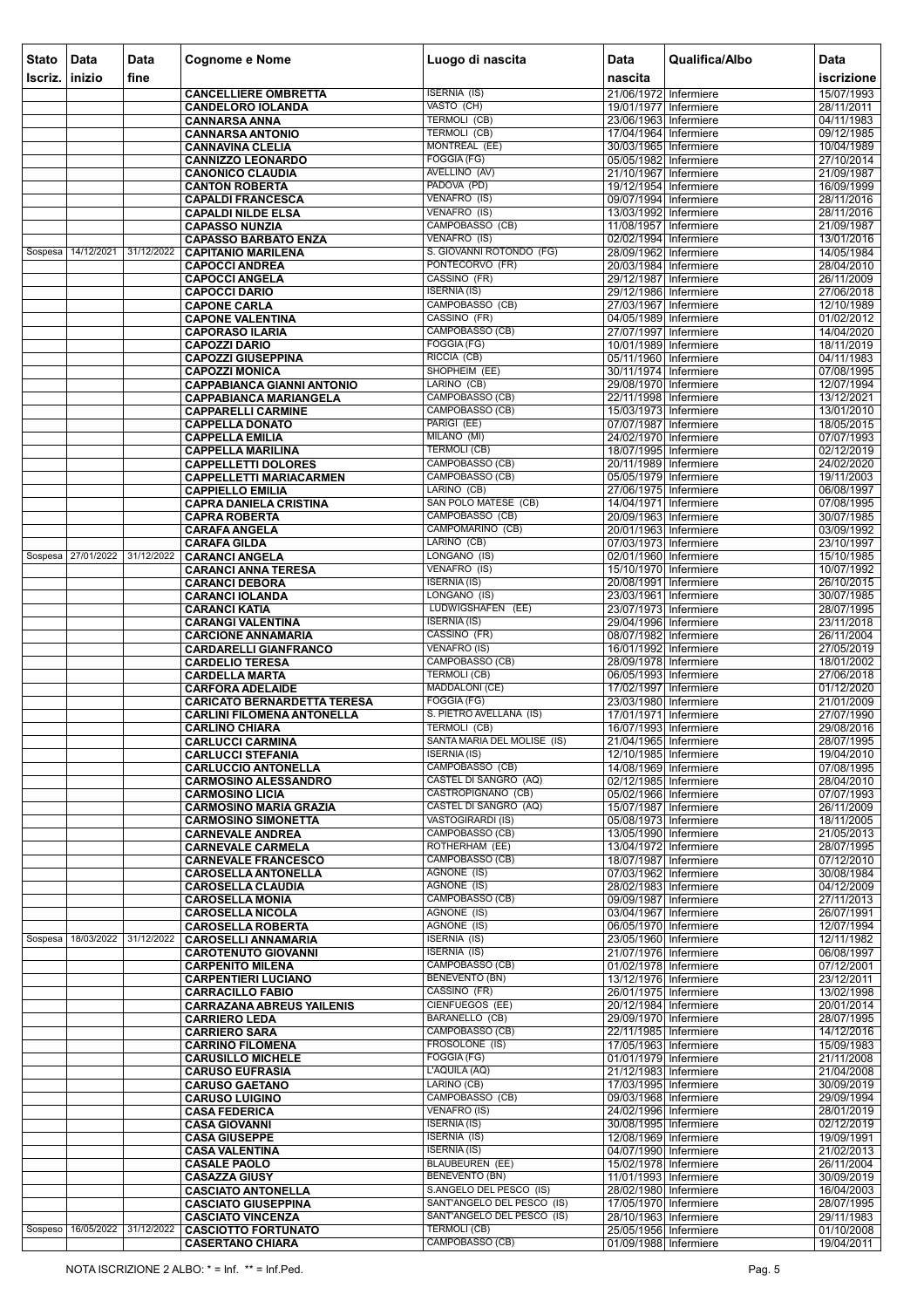| Stato   | Data                          | Data                  | <b>Cognome e Nome</b>                                         | Luogo di nascita                                              | <b>Data</b>                                    | Qualifica/Albo | Data                     |
|---------|-------------------------------|-----------------------|---------------------------------------------------------------|---------------------------------------------------------------|------------------------------------------------|----------------|--------------------------|
| scriz.  | inizio                        | fine                  | <b>CASMIRRO EMANUELE</b>                                      | SAN GIOVANNI ROTONDO (FG)                                     | nascita<br>06/08/1997 Infermiere               |                | iscrizione<br>09/02/2021 |
|         |                               |                       | <b>CASSANESE DIANA</b>                                        | <b>MENZIKEN (EE)</b>                                          | 03/05/1967 Infermiere                          |                | 28/07/1995               |
|         |                               |                       | <b>CASSANESE PATRIZIA</b>                                     | MENZIKEN (EE)                                                 | 28/11/1972 Infermiere                          |                | 12/07/1994               |
|         |                               |                       | <b>CASSETTA GAETANO</b><br><b>CASTALDI FERNANDO</b>           | <b>TERMOLI (CB)</b><br><b>ISERNIA (IS)</b>                    | 18/04/1987 Infermiere<br>12/11/1978 Infermiere |                | 14/06/2011<br>10/12/2008 |
|         |                               |                       | <b>CASTALDI GIUSEPPE</b>                                      | <b>ISERNIA (IS)</b>                                           | 25/11/1976 Infermiere                          |                | 06/12/2000               |
|         |                               |                       | <b>CASTALDI MARIA CARMINA</b>                                 | MONTAQUILA (CB)                                               | 18/12/1967 Infermiere                          |                | 06/07/1989               |
|         |                               |                       | <b>CASTALDI NICOLA</b><br><b>CASTALDI PALMINA</b>             | <b>ISERNIA (IS)</b><br><b>MONTAQUILA (IS)</b>                 | 12/08/1971 Infermiere<br>06/03/1971 Infermiere |                | 06/08/1997<br>06/08/1997 |
|         |                               |                       | <b>CASTALDI PIO</b>                                           | FORNELLI (IS)                                                 | 13/02/1956 Infermiere                          |                | 15/10/1985               |
|         |                               |                       | <b>CASTALDI SIMONE</b>                                        | <b>ISERNIA (IS)</b>                                           | 05/10/1991 Infermiere                          |                | 30/11/2015               |
|         |                               |                       | <b>CASTALDI WALTER</b><br><b>CASTELLUCCI NADIA</b>            | <b>ISERNIA (IS)</b><br>WOODSTOCK (EE)                         | 02/02/1990 Infermiere<br>17/12/1981 Infermiere |                | 27/11/2013<br>16/04/2007 |
|         |                               |                       | <b>CASTRATARO ORNELLA</b>                                     | <b>XELLES (EE)</b>                                            | 02/01/1968 Infermiere                          |                | 11/07/1990               |
|         |                               |                       | <b>CASTRIOTTA JESSICA</b>                                     | <b>TERMOLI (CB)</b>                                           | 06/07/1988 Infermiere                          |                | 01/02/2012               |
|         |                               |                       | <b>CATALANO IDA</b><br><b>CATALDI ASSUNTINA</b>               | AGNONE (IS)<br>CAMPOBASSO (CB)                                | 17/04/1985 Infermiere<br>03/03/1970 Infermiere |                | 12/05/2008<br>07/07/1994 |
|         |                               |                       | <b>CATAURO FRANCESCA</b>                                      | AGNONE (IS)                                                   | 19/08/1984 Infermiere                          |                | 21/01/2009               |
|         |                               |                       | <b>CATINARO ANASTASIA MARIA</b>                               | <b>TERMOLI (CB)</b>                                           | 18/07/1997 Infermiere                          |                | 23/01/2020               |
|         |                               |                       | <b>CATINO MARTINA</b><br><b>CAVALLO ANNA</b>                  | <b>VENAFRO (IS)</b><br>LESINA (FG)                            | 03/05/1991 Infermiere<br>04/07/1963 Infermiere |                | 21/06/2021<br>23/12/2005 |
|         |                               |                       | <b>CAVALLO VALENTINA</b>                                      | <b>TERMOLI (CB)</b>                                           | 29/11/1989 Infermiere                          |                | 09/10/2013               |
|         |                               |                       | <b>CAVANI ANNA</b>                                            | TORRE DEL GRECO (NA)                                          | 02/12/1991 Infermiere                          |                | 30/01/2017               |
|         |                               |                       | <b>CAVICCHIO IOLANDA</b><br><b>CAVICCHIO MONIA</b>            | <b>ISERNIA (IS)</b><br><b>ISERNIA (IS)</b>                    | 29/10/1972 Infermiere<br>20/01/1978 Infermiere |                | 15/07/1993<br>31/03/2000 |
|         |                               |                       | <b>CAVONE CARMEN</b>                                          | <b>ISERNIA (IS)</b>                                           | 26/11/1988 Infermiere                          |                | 29/02/2016               |
|         |                               |                       | <b>CECERE CARLA</b>                                           | CAMPOBASSO (CB)                                               | 15/07/1966 Infermiere                          |                | 06/08/1996               |
|         |                               |                       | <b>CEFALOGLI MELANIA</b><br><b>CEFALOGLI PASQUALE</b>         | <b>ISERNIA (IS)</b><br><b>ISERNIA (IS)</b>                    | 08/07/1989 Infermiere<br>24/04/1964 Infermiere |                | 05/12/2011<br>30/08/1984 |
|         | Sospesa 27/01/2022 31/12/2022 |                       | <b>CEFARATTI EMANUELA</b>                                     | CAMPOBASSO (CB)                                               | 22/12/1993 Infermiere                          |                | 20/06/2016               |
|         |                               |                       | <b>CELENTANO FABIANA</b>                                      | <b>BRUGG (EE)</b>                                             | 17/08/1983 Infermiere                          |                | 12/04/2006               |
|         |                               |                       | <b>CELLI MARA</b><br><b>CENTILLO ANNA RITA</b>                | LIESTAL (EE)<br>CASACALENDA (CB)                              | 16/03/1972 Infermiere<br>30/03/1969 Infermiere |                | 15/07/1993<br>15/07/1993 |
|         |                               |                       | <b>CENTRACCHIO FRANCESCO</b>                                  | CAMPOBASSO (CB)                                               | 13/05/1992 Infermiere                          |                | 13/01/2016               |
|         |                               |                       | <b>CENTRACCHIO INES</b>                                       | FORNELLI (IS)                                                 | 02/12/1967 Infermiere                          |                | 13/07/1989               |
|         |                               |                       | <b>CENTRACCHIO NADIA</b><br><b>CERA ALESSANDRO</b>            | <b>CERRO AL VOLTURNO (IS)</b><br><b>CASTEL DI SANGRO (AQ)</b> | 30/01/1974 Infermiere<br>25/04/1998 Infermiere |                | 28/07/1995<br>28/11/2021 |
|         |                               |                       | <b>CERASUOLO MARTINA</b>                                      | <b>ISERNIA (IS)</b>                                           | 24/05/1992 Infermiere                          |                | 23/02/2015               |
|         |                               |                       | <b>CERBASO FILOMENA</b>                                       | AGNONE (IS)                                                   | 21/09/1993 Infermiere                          |                | 25/01/2016               |
|         |                               |                       | <b>CEREDA NICOLA</b><br><b>CERIMELE PAOLA</b>                 | AGNONE (IS)<br>AGNONE (IS)                                    | 16/05/1978 Infermiere<br>15/08/1968 Infermiere |                | 20/05/2009<br>08/07/1996 |
|         |                               |                       | <b>CERINO MARIATERESA</b>                                     | CAMPOBASSO (CB)                                               | 23/10/1999 Infermiere                          |                | 13/04/2022               |
|         |                               |                       | <b>CERIO ANTONIO</b>                                          | FERRAZZANO (CB)                                               | 08/07/1953 Infermiere                          |                | 20/03/1985               |
|         |                               |                       | <b>CERIO GIACOMO</b><br><b>CERNERA LOREDANA</b>               | CAMPOBASSO (CB)<br>NAPOLI (NA)                                | 24/08/1989 Infermiere<br>23/07/1974 Infermiere |                | 21/05/2012<br>06/08/1997 |
|         |                               |                       | <b>CERRONE ANNA</b>                                           | VENAFRO (IS)                                                  | 03/09/1970 Infermiere                          |                | 28/07/1995               |
|         |                               |                       | <b>CERRONE ANNA PIA</b>                                       | <b>MONTAQUILA (IS)</b><br>WINTERTHUR (EE)                     | 16/05/1962 Infermiere<br>25/05/1981 Infermiere |                | 15/10/1985               |
|         |                               |                       | <b>CERRONE GLORIA</b><br><b>CERULLI RITA</b>                  | <b>ISERNIA (IS)</b>                                           | 21/05/1982 Infermiere                          |                | 01/02/2012<br>21/04/2008 |
|         |                               |                       | <b>CHIACCHIARI QUINTILIANO</b>                                | <b>ISERNIA (IS)</b>                                           | 04/03/1965 Infermiere                          |                | 30/08/1984               |
|         |                               |                       | <b>CHIARA ANTONIO</b><br><b>CHIODI ANTONELLO</b>              | CAMPOBASSO (CB)<br><b>VENAFRO (IS)</b>                        | 10/01/1962 Infermiere<br>28/03/1996 Infermiere |                | 07/09/2009<br>23/01/2020 |
|         |                               |                       | <b>CHIODI PASQUALE FRANCESCO</b>                              | PIEDIMONTE MATESE (CE)                                        | 28/11/1974 Infermiere                          |                | 21/04/2008               |
|         |                               |                       | <b>CHIODI ROSA</b>                                            | <b>GALLO MATESE (CE)</b>                                      | 12/10/1962 Infermiere                          |                | 15/09/1983               |
|         |                               |                       | <b>CHIOVITTI EVANGELIA</b><br><b>CHIRA EUGENIA ALINA</b>      | CAMPOBASSO (CB)<br>TALPA (EE)                                 | 26/05/1969 Infermiere<br>03/04/1977 Infermiere |                | 10/04/2017<br>01/02/2012 |
|         |                               |                       | <b>CHIUCHIOLO ANNAMARIA</b>                                   | CAMPOBASSO (CB)                                               | 29/09/1956 Infermiere                          |                | 30/08/1984               |
|         |                               |                       | <b>CHIUCHIOLO PASQUALE</b>                                    | CAMPOBASSO (CB)                                               | 28/05/1966 Infermiere                          |                | 11/07/1990               |
|         |                               |                       | <b>CHIUSO RUGGIERO</b><br><b>CIACCI LUIGI</b>                 | <b>SESTO CAMPANO (IS)</b><br><b>TERMOLI (CB)</b>              | 16/12/1966 Infermiere<br>20/07/1978 Infermiere |                | 02/07/1992<br>26/11/2004 |
|         |                               |                       | <b>CIAFARDINI ANTONIETTA</b>                                  | CAMPOBASSO (CB)                                               | 11/01/1984 Infermiere                          |                | 21/04/2008               |
|         |                               |                       | <b>CIAMBRIELLO DANILO</b><br><b>CIAMPINO MARIA</b>            | CAMPOBASSO (CB)<br><b>BENEVENTO (BN)</b>                      | 21/11/1997 Infermiere<br>25/05/1983 Infermiere |                | 17/11/2020<br>19/04/2011 |
|         |                               |                       | <b>CIANCHETTA ARNALDA</b>                                     | <b>ISERNIA (IS)</b>                                           | 05/05/1955 Infermiere                          |                | 23/02/1983               |
|         |                               |                       | <b>CIANCHETTA MARIA ANTONIETTA</b>                            | <b>ISERNIA (IS)</b>                                           | 22/07/1966 Infermiere                          |                | 15/07/1993               |
| Sospeso |                               | 16/02/2022 31/12/2022 | <b>CIANFRANI LUCA MARIA</b>                                   | <b>ISERNIA (IS)</b><br>CAMPOBASSO (CB)                        | 05/10/1988 Infermiere<br>20/07/1985 Infermiere |                | 26/01/2015<br>05/12/2007 |
|         |                               |                       | <b>CIARALLO ROBERTA</b><br><b>CIARALLO ROSA</b>               | CAMPOBASSO ()                                                 | 31/07/1968 Infermiere                          |                | 13/07/1990               |
|         |                               |                       | <b>CIARAMELLA GIOVANNA</b>                                    | CAMPOBASSO (CB)                                               | 15/05/1960 Infermiere                          |                | 30/07/1985               |
|         |                               |                       | <b>CIARAMELLA ROSALBA</b><br><b>CIARLARIELLO ANGELA</b>       | CAMPOBASSO (CB)<br>CAMPOBASSO (CB)                            | 26/10/1959 Infermiere<br>09/12/1982 Infermiere |                | 25/09/1984<br>27/10/2014 |
|         |                               |                       | <b>CIARLARIELLO VALERIA</b>                                   | CAMPOBASSO (CB)                                               | 24/07/1974 Infermiere                          |                | 02/09/1997               |
|         |                               |                       | <b>CIARLILLO EMILIO</b>                                       | SAN GIOVANNI IN GALDO (CB)                                    | 05/01/1971 Infermiere                          |                | 15/11/1994               |
|         |                               |                       | <b>CIARLILLO MARIA ANTONELLA</b>                              | OFFEMBURG (EE)<br>PINEROLO (TO)                               | 17/07/1964 Infermiere<br>28/05/1974 Infermiere |                | 30/07/1985<br>09/01/1998 |
|         |                               |                       | <b>CIAVARELLA ANTONELLA</b><br><b>CIAVARRO ELVIRA</b>         | CAMPOBASSO (CB)                                               | 11/07/1975 Infermiere                          |                | 03/02/2006               |
|         |                               |                       | <b>CIAVOLINO ARCANGELO</b>                                    | <b>TERMOLI (CB)</b>                                           | 23/05/1982 Infermiere                          |                | 19/04/2011               |
|         |                               |                       | <b>CICCARELLA ALESSANDRA</b><br><b>CICCARELLA LUIGI</b>       | <b>TERMOLI (CB)</b><br>SAN BIASE (CB)                         | 18/05/1984 Infermiere<br>15/03/1968 Infermiere |                | 20/11/2006<br>18/07/1996 |
|         |                               |                       | <b>CICCARELLA MARILENA</b>                                    | <b>TERMOLI (CB)</b>                                           | 20/05/1991 Infermiere                          |                | 27/11/2013               |
|         |                               |                       | <b>CICCHELLA LUCIA</b>                                        | CAMPOBASSO (CB)                                               | 08/11/1970 Infermiere                          |                | 15/07/1993               |
|         |                               |                       | <b>CICCHETTI ANGELA FILOMENA</b><br><b>CICCHETTI MAURIZIO</b> | <b>BASILEA (EE)</b><br><b>TERMOLI (CB)</b>                    | 23/01/1969 Infermiere<br>22/07/1983 Infermiere |                | 10/07/1992<br>28/04/2010 |
|         |                               |                       | <b>CICCHINI VERDIANA</b>                                      | <b>ISERNIA (IS)</b>                                           | 29/12/1991 Infermiere                          |                | 27/11/2013               |
|         |                               |                       | <b>CICCHINO ASSUNTINA</b>                                     | <b>ISERNIA (IS)</b><br><b>ISERNIA (IS)</b>                    | 16/08/1966 Infermiere                          |                | 13/07/1989<br>21/05/2012 |
|         |                               |                       | <b>CICCHINO MARIANNA</b><br><b>CICCHINO MARZIA</b>            | CAMPOBASSO (CB)                                               | 16/01/1988 Infermiere<br>17/10/1994 Infermiere |                | 19/12/2017               |
|         |                               |                       | <b>CICCONE IVANA</b>                                          | <b>BOJANO (CB)</b>                                            | 01/07/1971 Infermiere                          |                | 18/07/1996               |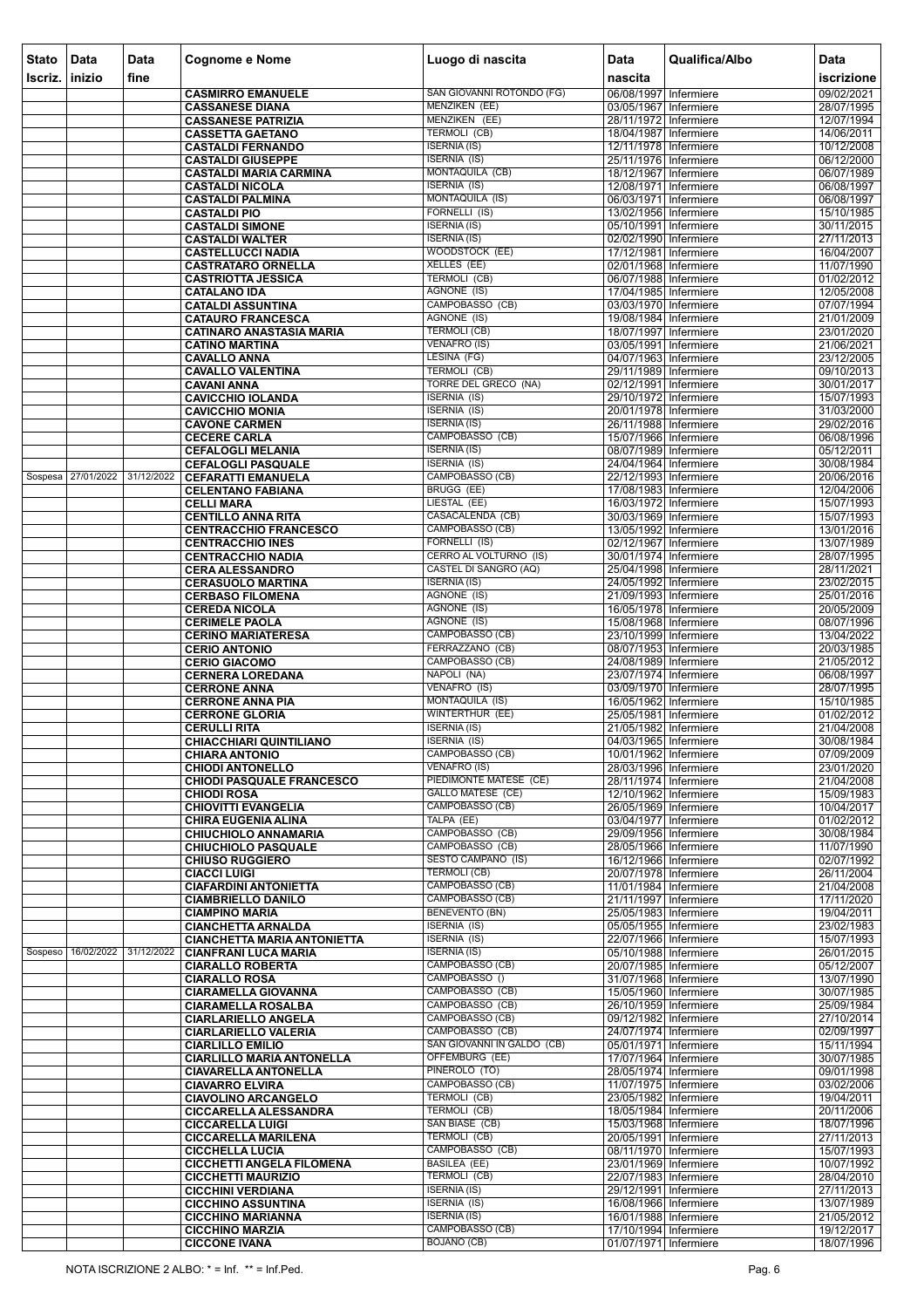| <b>Stato</b> | Data           | <b>Data</b> | <b>Cognome e Nome</b>                                              | Luogo di nascita                                             | <b>Data</b>                                    | Qualifica/Albo                   | Data                     |
|--------------|----------------|-------------|--------------------------------------------------------------------|--------------------------------------------------------------|------------------------------------------------|----------------------------------|--------------------------|
| Iscriz.      | <b>linizio</b> | fine        |                                                                    |                                                              | nascita                                        |                                  | iscrizione               |
|              |                |             | <b>CICCONE SERGIO</b><br><b>CICCOTOSTO ANNA</b>                    | CAMPOBASSO (CB)<br>TERMOLI (CB)                              | 02/03/1964 Infermiere<br>27/11/1975 Infermiere |                                  | 11/10/1995<br>06/08/1997 |
|              |                |             | <b>CICERONE AMALIA</b>                                             | <b>SESTO CAMPANO (IS)</b>                                    | 16/08/1971 Infermiere                          |                                  | 02/07/1992               |
|              |                |             | <b>CICERONE ARIANNA</b>                                            | NAPOLI (NA)                                                  | 18/04/1977 Infermiere                          |                                  | 26/11/2004               |
|              |                |             | <b>CICERONE CARMEN</b>                                             | CASSINO (FR)                                                 | 31/05/1979 Infermiere                          |                                  | 21/04/2008               |
|              |                |             | <b>CICERONE QUIRINO</b><br><b>CICERONE SABRINA</b>                 | CASSINO (FR)<br><b>ISERNIA (IS)</b>                          | 01/05/1992 Infermiere<br>10/08/1984 Infermiere |                                  | 28/01/2019<br>20/11/2006 |
|              |                |             | <b>CICIOLA ANNA</b>                                                | LARINO (CB)                                                  | 15/06/1976 Infermiere                          |                                  | 21/11/2008               |
|              |                |             | <b>CICIOLA SONIA</b>                                               | LARINO (CB)                                                  | 17/07/1980 Infermiere                          |                                  | 20/11/2006               |
|              |                |             | <b>CILENTI VINCENZO</b>                                            | <b>BENEVENTO (BN)</b>                                        | 23/05/1980 Infermiere                          |                                  | 05/12/2007               |
|              |                |             | <b>CILIBERTI TERESA</b><br><b>CILIONE ROSAMARIA</b>                | <b>GUGLIONESI (CB)</b><br><b>BOJANO (CB)</b>                 | 06/04/1959 Infermiere                          | 18/12/1964 Infermiere Pediatrico | 12/07/1994<br>06/11/1986 |
|              |                |             | <b>CIMAGLIA SILVANA</b>                                            | CAMPOBASSO (CB)                                              | 26/06/1960 Infermiere                          |                                  | 21/04/2008               |
|              |                |             | <b>CIMINO ROBERTA</b>                                              | VENAFRO (IS)                                                 | 14/12/1967 Infermiere                          |                                  | 06/07/1989               |
|              |                |             | <b>CIMMINO FAUSTA</b>                                              | AGNONE (IS)                                                  |                                                | 22/03/1965 Infermiere Pediatrico | 26/02/1987               |
|              |                |             | <b>CIMMINO ROSARIA</b><br><b>CIMONE STEFANIA</b>                   | AGNONE (IS)<br>QUADRI (CH)                                   | 28/09/1970 Infermiere<br>10/05/1971 Infermiere |                                  | 10/07/1992<br>26/07/1991 |
|              |                |             | <b>CIMORELLI LUCIANO</b>                                           | VENAFRO (IS)                                                 | 24/05/1974 Infermiere                          |                                  | 07/07/1994               |
|              |                |             | <b>CIMORELLI MARIA RITA</b>                                        | <b>ISERNIA (IS)</b>                                          | 29/12/1969 Infermiere                          |                                  | 28/07/1995               |
|              |                |             | <b>CIMORELLI MARIA ROSARIA</b>                                     | VENAFRO (IS)                                                 | 24/10/1963 Infermiere                          |                                  | 30/07/1985               |
|              |                |             | <b>CIMORELLI ROSSELLA</b><br><b>CINELLI MARIA PINA</b>             | VENAFRO (IS)<br>MONTREAL (EE)                                | 12/03/1983 Infermiere<br>31/08/1965 Infermiere |                                  | 20/11/2006<br>04/03/1999 |
|              |                |             | <b>CINIGLIO CATERINA</b>                                           | <b>COLLETORTO (CB)</b>                                       | 03/02/1961 Infermiere                          |                                  | 07/07/1994               |
|              |                |             | <b>CINIGLIO GIUSEPPINA</b>                                         | LARINO (CB)                                                  | 01/09/1995 Infermiere                          |                                  | 10/12/2018               |
|              |                |             | <b>CININNI VALENTINA</b>                                           | <b>TERMOLI (CB)</b>                                          | 07/06/1989 Infermiere                          |                                  | 05/12/2011               |
|              |                |             | <b>CIOCCA ADDOLORATA</b><br><b>CIOCCA GIUSI, ROSARIA</b>           | CAMPOBASSO (CB)<br>CAMPOBASSO (CB)                           | 31/01/1972 Infermiere<br>06/07/1982 Infermiere |                                  | 08/10/1993<br>13/02/2008 |
|              |                |             | <b>CIOCCA MARIANNA</b>                                             | CAMPOBASSO (CB)                                              | 08/12/1980 Infermiere                          |                                  | 13/02/2003               |
|              |                |             | <b>CIOFFI CENZINA</b>                                              | <b>BOJANO (CB)</b>                                           | 10/07/1969 Infermiere                          |                                  | 06/08/1997               |
|              |                |             | <b>CIOLLI GIUSEPPINA</b>                                           | CASSINO (FR)<br>NAPOLI (NA)                                  | 24/09/1977 Infermiere                          |                                  | 19/11/2003               |
|              |                |             | <b>CIOTOLA ANTONIETTA</b><br><b>CIPOLLA FILOMENA</b>               | <b>SESTO CAMPANO (IS)</b>                                    | 21/06/1968 Infermiere<br>23/02/1967 Infermiere |                                  | 27/09/1993<br>23/10/1997 |
|              |                |             | <b>CIPOLLONE MARIA DOMENICA</b>                                    | MONTERODUNI (IS)                                             | 10/08/1965 Infermiere                          |                                  | 05/08/1987               |
|              |                |             | <b>CIPRIANI CHIARA</b>                                             | CAMPOBASSO (CB)                                              | 25/02/1994 Infermiere                          |                                  | 13/01/2016               |
|              |                |             | <b>CIPULLO ANNA</b>                                                | CAMPOBASSO (CB)<br>RICCIA (CB)                               | 13/02/1953 Infermiere                          |                                  | 28/09/2001               |
|              |                |             | <b>CIRELLI GIUSEPPE</b><br><b>CIRELLI LUCIA</b>                    | CAMPOBASSO (CB)                                              | 24/02/1971 Infermiere<br>06/10/1979 Infermiere |                                  | 28/07/1995<br>18/11/2005 |
|              |                |             | <b>CIRELLI MARIA ALICE</b>                                         | TEANO (CE)                                                   | 08/02/1989 Infermiere                          |                                  | 01/02/2012               |
|              |                |             | <b>CIRELLI MICHELE</b>                                             | CAMPOBASSO (CB)                                              | 23/03/1987 Infermiere                          |                                  | 05/12/2011               |
|              |                |             | <b>CIRILLO CHIARA</b>                                              | <b>CASTELLAMMARE DI STABIA (NA)</b><br>AFFOLTERNAMALBIS (EE) | 15/01/1996 Infermiere<br>24/02/1970 Infermiere |                                  | 23/03/2020               |
|              |                |             | <b>CIRILLO DOMENICO</b><br><b>CIRULLI PAOLO</b>                    | TAVENNA (CB)                                                 | 27/07/1973 Infermiere                          |                                  | 18/07/1996<br>27/09/1993 |
|              |                |             | <b>CISTULLO EDOARDA LEONARDA</b>                                   | MONTENERO DI BISACCIA (CB)                                   | 09/01/1966 Infermiere                          |                                  | 07/09/1990               |
|              |                |             | <b>CIUMMO ENRICHETTA</b>                                           | <b>CASTEL DI SANGRO (AQ)</b>                                 | 12/08/1975 Infermiere                          |                                  | 12/02/2002               |
|              |                |             | <b>CIUMMO LUCA</b><br><b>CIVITILLO ALFONSO</b>                     | <b>ISERNIA (IS)</b><br>CASOLI (CH)                           | 22/08/1978 Infermiere<br>10/02/1989 Infermiere |                                  | 05/12/2007<br>01/02/2012 |
|              |                |             | <b>CIZMAS MONICA LIANA</b>                                         | GHERLA (EE)                                                  | 06/10/1968 Infermiere                          |                                  | 20/02/2009               |
|              |                |             | <b>CLEMA CRISTINA</b>                                              | BOLOGNA (BO)                                                 | 21/08/1968 Infermiere                          |                                  | 26/11/1999               |
|              |                |             | <b>COBUCCI RENATO</b>                                              | LUCITO (CB)<br>BENEVENTO (BN)                                | 23/10/1958 Infermiere                          |                                  | 30/08/1984               |
|              |                |             | <b>COCCA FILOMENA</b><br><b>COCCIARI MARIA LUISIA</b>              | LAPEDONA (AP)                                                | 11/04/1983 Infermiere<br>22/08/1941 Infermiere |                                  | 18/11/2005<br>29/10/2003 |
|              |                |             | <b>COCCIOLILLO ANTONIO</b>                                         | CAMPOBASSO (CB)                                              | 01/05/1988 Infermiere                          |                                  | 07/12/2010               |
|              |                |             | <b>COCCO ILARIA</b>                                                | <b>ISERNIA (IS)</b>                                          | 25/07/1999 Infermiere                          |                                  | 28/11/2021               |
|              |                |             | <b>COCCO IVANA</b>                                                 | SOLINGEN (EE)<br>S.GIOVANNI ROTONDO (FG)                     | 10/03/1980 Infermiere<br>08/09/1985 Infermiere |                                  | 23/12/2002<br>21/11/2008 |
|              |                |             | <b>COCO MICHELA MARIA NAZARENA</b><br><b>COCOZZA DOMENICO ALDO</b> | VENAFRO (IS)                                                 | 04/02/1982 Infermiere                          |                                  | 09/05/2005               |
|              |                |             | <b>COCOZZA GRAZIELLA</b>                                           | <b>VENAFRO (IS)</b>                                          | 05/10/1995 Infermiere                          |                                  | 22/01/2018               |
|              |                |             | <b>COCOZZA SOLIDEA</b>                                             | <b>ISERNIA (IS)</b>                                          | 13/01/1986 Infermiere                          |                                  | 10/12/2008               |
|              |                |             | <b>COFELICE MARIA ROSARIO</b><br><b>COFELICE MAURIZIO</b>          | S.AUGUSTIN (EE)<br>CAMPOBASSO (CB)                           | 19/08/1963 Infermiere<br>30/01/1977 Infermiere |                                  | 27/08/1993<br>16/11/2007 |
|              |                |             | <b>COIA FRANCESCA</b>                                              | <b>VENAFRO (IS)</b>                                          | 14/08/1988 Infermiere                          |                                  | 02/11/2020               |
|              |                |             | <b>COIA MARIA ASSUNTA</b>                                          | VENAFRO (IS)                                                 | 02/06/1986 Infermiere                          |                                  | 09/05/2016               |
|              |                |             | <b>COIA OTTAVIO</b>                                                | SIERRE (EE)<br><b>BOJANO (CB)</b>                            | 23/05/1974 Infermiere<br>31/07/1982 Infermiere |                                  | 28/07/1995               |
|              |                |             | <b>COLACCI BARBARA</b><br><b>COLACCI GIOVANNI GIORDANO</b>         | ROMA (RM)                                                    | 12/03/1981 Infermiere                          |                                  | 05/11/2004<br>09/01/2008 |
|              |                |             | <b>COLACCI ILARIA</b>                                              | CAMPOBASSO (CB)                                              | 09/05/1994 Infermiere                          |                                  | 30/10/2018               |
|              |                |             | <b>COLACCI MARTINA</b>                                             | <b>ISERNIA (IS)</b>                                          | 11/11/1994 Infermiere                          |                                  | 29/04/2019               |
|              |                |             | <b>COLADANGELO CARMELINA</b>                                       | BUSSO (CB)<br>BUSSO (CB)                                     | 17/10/1957 Infermiere<br>28/04/1963 Infermiere |                                  | 30/08/1984<br>30/07/1985 |
|              |                |             | <b>COLADANGELO MARIA</b><br><b>COLADANGELO MARIO</b>               | CAMPOBASSO (CB)                                              | 22/10/1982 Infermiere                          |                                  | 16/11/2007               |
|              |                |             | <b>COLAFRANCESCO FRANCESCA</b>                                     | SAN GIOVANNI ROTONDO (FG)                                    | 08/04/1970 Infermiere                          |                                  | 18/05/2015               |
|              |                |             | <b>COLAGIOVANNI ANTONELLA</b>                                      | CAMPOBASSO (CB)                                              | 15/06/1979 Infermiere                          |                                  | 13/02/2003               |
|              |                |             | <b>COLAGIOVANNI BIAGINO</b>                                        | BARANELLO (CB)<br>CAMPOBASSO (CB)                            | 15/01/1972 Infermiere                          |                                  | 12/07/1994               |
|              |                |             | <b>COLAGIOVANNI FILOMENA</b><br><b>COLALILLO EMANUELA</b>          | CAMPOBASSO (CB)                                              | 01/08/1964 Infermiere<br>18/04/1990 Infermiere |                                  | 27/03/1984<br>10/06/2014 |
|              |                |             | <b>COLAMAIO SONIA</b>                                              | CAMPOBASSO (CB)                                              | 07/04/1991 Infermiere                          |                                  | 05/05/2014               |
|              |                |             | <b>COLANERI DANIELA</b>                                            | FROSOLONE (IS)                                               | 03/12/1969 Infermiere                          |                                  | 11/07/1990               |
|              |                |             | <b>COLANERI MICHELA</b><br><b>COLANGELO CARMINE</b>                | <b>ISERNIA (IS)</b><br>CAMPOBASSO (CB)                       | 09/05/1987 Infermiere<br>02/01/1967 Infermiere |                                  | 19/04/2011<br>06/08/1997 |
|              |                |             | <b>COLANGELO EMANUELA</b>                                          | CAMPOBASSO (CB)                                              | 17/01/1988 Infermiere                          |                                  | 07/12/2010               |
|              |                |             | <b>COLANGELO SAMANTHA</b>                                          | TERMOLI (CB)                                                 | 20/11/1979 Infermiere                          |                                  | 29/04/2003               |
|              |                |             | <b>COLANTUONI PATRIZIA TERESA</b>                                  | MILANO (MI)                                                  | 27/08/1967 Infermiere                          |                                  | 26/11/2009               |
|              |                |             | <b>COLANTUONO LETIZIA</b><br><b>COLARDO MARIA GRAZIA</b>           | <b>ISERNIA (IS)</b><br>NAPOLI (NA)                           | 01/10/1986 Infermiere<br>06/07/1977 Infermiere |                                  | 10/12/2008<br>06/08/1997 |
|              |                |             | <b>COLARUSSO DOMENICA</b>                                          | CAMPOBASSO (CB)                                              | 24/02/1976 Infermiere                          |                                  | 07/12/2001               |
|              |                |             | <b>COLARUSSO LUCIA ROSA</b>                                        | FROSOLONE (IS)                                               | 19/04/1968 Infermiere                          |                                  | 20/09/1995               |
|              |                |             | <b>COLASURDO ANTONIETTA</b>                                        | WANNE-EICKEL (EE)                                            | 04/06/1967 Infermiere                          |                                  | 12/07/2006               |
|              |                |             | <b>COLASURDO CONCETTA</b>                                          | CAMPOBASSO (CB)                                              | 21/02/1985 Infermiere                          |                                  | 21/11/2008               |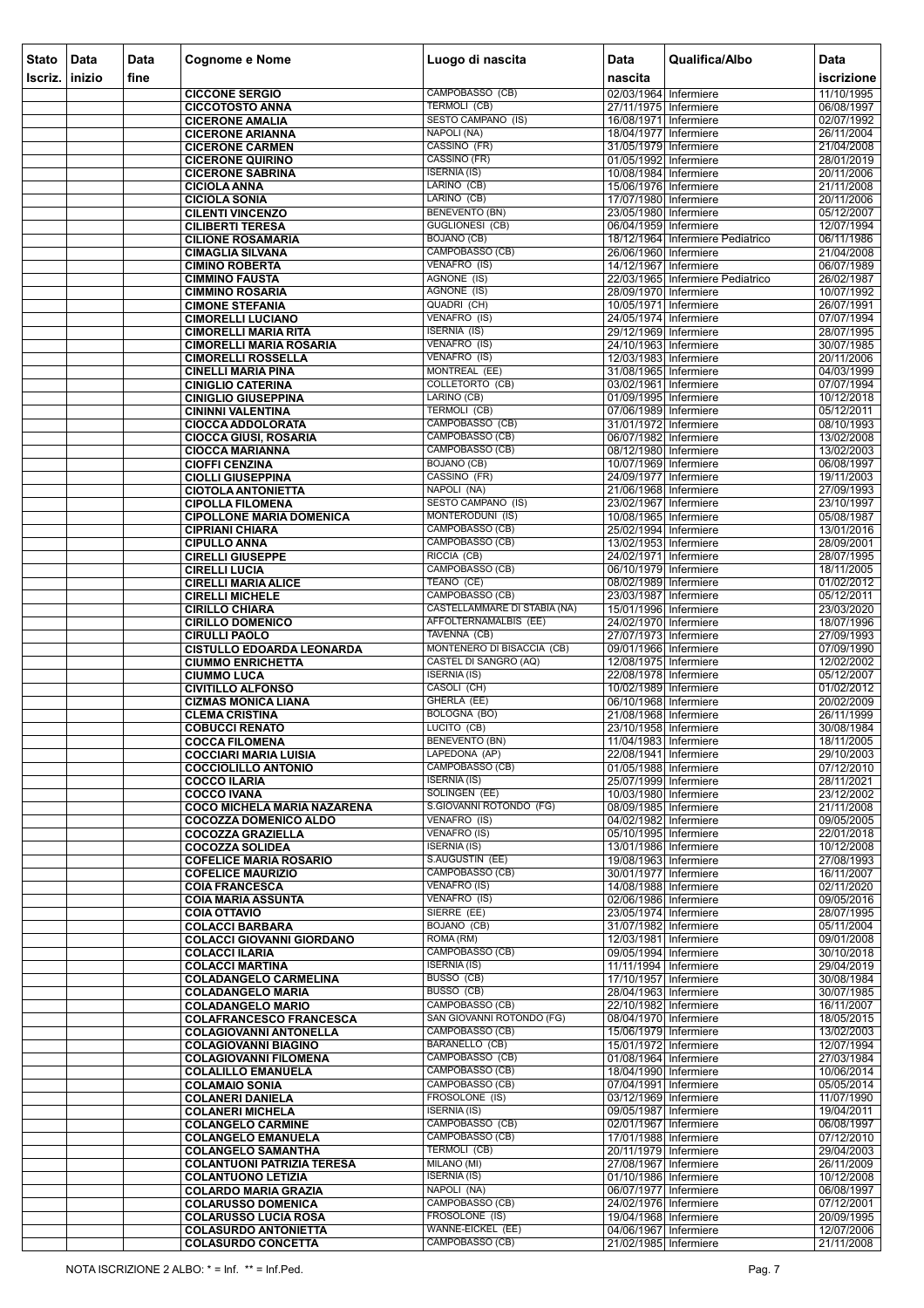| <b>Stato</b>   | Data                          | Data | <b>Cognome e Nome</b>                                       | Luogo di nascita                                | Data<br>nascita                                  | Qualifica/Albo                   | <b>Data</b>              |
|----------------|-------------------------------|------|-------------------------------------------------------------|-------------------------------------------------|--------------------------------------------------|----------------------------------|--------------------------|
| <b>Iscriz.</b> | inizio                        | fine |                                                             | <b>WIESBADEN (EE)</b>                           | 26/04/1971 Infermiere                            |                                  | iscrizione<br>15/11/1994 |
|                |                               |      | <b>COLASURDO SILVIA</b><br><b>COLATO CHERUBINA</b>          | <b>AGNONE (IS)</b>                              | 01/01/1965 Infermiere                            |                                  | 30/08/1984               |
|                |                               |      | <b>COLATRIANO MARIAGRAZIA</b>                               | <b>TERMOLI (CB)</b>                             | 02/07/1969 Infermiere                            |                                  | 09/07/1991               |
|                |                               |      | <b>COLAVECCHIA FRANCESCA</b>                                | CAMPOBASSO (CB)                                 | 18/05/1986 Infermiere                            |                                  | 21/11/2008               |
|                |                               |      | <b>COLAVITA RINA</b><br><b>COLECCHIA CESIRA</b>             | LARINO (CB)<br>LARINO (CB)                      | 12/01/1974 Infermiere<br>10/04/1985 Infermiere   |                                  | 04/04/2008<br>08/03/2012 |
|                |                               |      | <b>COLECCHIA FULVIO</b>                                     | CAMPOBASSO (CB)                                 | 17/12/1965 Infermiere                            |                                  | 04/10/1994               |
|                | Sospesa 06/06/2022 31/12/2022 |      | <b>COLECCHIA STEFANIA</b>                                   | <b>ISERNIA (IS)</b>                             | 21/08/1976 Infermiere                            |                                  | 10/12/2008               |
|                |                               |      | <b>COLECCHIA VANDA DONATELLA</b>                            | PETACCIATO (CB)<br>CAMPOBASSO (CB)              | 07/08/1970 Infermiere                            |                                  | 07/09/1990               |
|                |                               |      | <b>COLELLA ALESSIO</b><br><b>COLELLA ANGELA</b>             | CAMPOBASSO (CB)                                 | 20/05/1986 Infermiere<br>23/05/1969 Infermiere   |                                  | 26/11/2009<br>02/07/1992 |
|                |                               |      | <b>COLELLA BERENICE</b>                                     | <b>CASTELMAURO (CB)</b>                         | 21/11/1966 Infermiere                            |                                  | 13/07/1989               |
|                |                               |      | <b>COLELLA MARIA</b>                                        | S. PIETRO INFINE (CE)                           | 08/10/1952 Infermiere                            |                                  | 10/10/1983               |
|                |                               |      | <b>COLELLA MATTEORENATO</b><br><b>COLETTA ANNUNZIATA</b>    | NAPOLI (NA)<br>FORNELLI (IS)                    | 10/11/1994   Infermiere<br>22/12/1966 Infermiere |                                  | 28/11/2021<br>05/08/1987 |
|                |                               |      | <b>COLETTA PINA</b>                                         | RIONERO SANNITICO (IS)                          | 09/11/1958 Infermiere                            |                                  | 30/08/1989               |
|                |                               |      | <b>COLITTI CORINNE</b>                                      | CAMPOBASSO (CB)                                 | 28/07/1992 Infermiere                            |                                  | 09/05/2016               |
|                |                               |      | <b>COLITTO FEDERICA</b><br><b>COLOMBO STEFANIA</b>          | CAMPOBASSO (CB)<br>LARINO (CB)                  | 16/07/1990 Infermiere<br>17/05/1991 Infermiere   |                                  | 23/05/2017<br>13/01/2016 |
|                |                               |      | <b>COLONNA ANNA</b>                                         | <b>TERMOLI (CB)</b>                             | 01/01/1965 Infermiere                            |                                  | 10/07/1992               |
|                |                               |      | <b>COLONNA FABRIZIA</b>                                     | <b>TERMOLI (CB)</b>                             | 18/06/1967 Infermiere                            |                                  | 04/07/1990               |
|                |                               |      | <b>COLONNA MADDALENA</b>                                    | <b>TERMOLI (CB)</b><br><b>TERMOLI (CB)</b>      | 18/05/1972 Infermiere<br>22/07/1960 Infermiere   |                                  | 28/07/1995               |
|                |                               |      | <b>COLONNA MARIA GRAZIA</b><br><b>COLONNA MIRELLA</b>       | <b>TERMOLI (CB)</b>                             |                                                  | 20/10/1967 Infermiere Pediatrico | 20/03/1985<br>06/08/1997 |
|                |                               |      | <b>COLONNA SERGIO</b>                                       | LARINO (CB)                                     | 13/04/1973 Infermiere                            |                                  | 02/07/1992               |
|                |                               |      | <b>COLUCCI ANGELO</b>                                       | CAMPOBASSO (CB)                                 | 08/12/1973 Infermiere                            |                                  | 05/11/1996               |
|                |                               |      | <b>COLUCCI ASSUNTA</b><br><b>COLUCCI DANIELE</b>            | AGNONE (IS)<br>ATTENDORN (EE)                   | 29/05/1991 Infermiere<br>12/05/1977 Infermiere   |                                  | 27/11/2013<br>04/03/1999 |
|                |                               |      | <b>COLUCCI GIOVANNI</b>                                     | CAMPOBASSO (CB)                                 | 24/11/1987 Infermiere                            |                                  | 13/01/2010               |
|                |                               |      | <b>COLUCCI MARILENA</b>                                     | MILANO (MI)                                     | 05/03/1980 Infermiere                            |                                  | 25/06/2012               |
| Sospesa        | 16/02/2022 31/12/2022         |      | <b>COLUMBRO DANIELA</b><br><b>COMODO PINA</b>               | CAMPOBASSO (CB)<br>STIGLIANO (MT)               | 21/04/1986 Infermiere<br>28/02/1978 Infermiere   |                                  | 20/02/2009<br>28/11/2011 |
|                |                               |      | <b>CONCORDIA CINZIA</b>                                     | <b>BOJANO (CB)</b>                              | 31/12/1974 Infermiere                            |                                  | 07/12/2010               |
|                |                               |      | <b>CONDE LELIA VIOLETA</b>                                  | <b>BUENOS AIRES (EE)</b>                        | 27/01/1980 Infermiere                            |                                  | 20/11/2006               |
|                |                               |      | <b>CONTE GIUSEPPE</b>                                       | CAMPOBASSO (CB)<br>CAMPOBASSO (CB)              | 29/09/1992 Infermiere                            |                                  | 18/05/2015<br>19/11/2020 |
|                |                               |      | <b>CONTE VITTORIA</b><br><b>CONTESTABILE TERESA</b>         | CAMPOBASSO (CB)                                 | 04/05/1997 Infermiere<br>17/08/1972 Infermiere   |                                  | 07/07/1994               |
|                |                               |      | <b>CONTI MARIA TERESA</b>                                   | S. AGAPITO (IS)                                 | 22/12/1969 Infermiere                            |                                  | 06/08/1997               |
|                |                               |      | <b>CONTI STEFANIA</b>                                       | CAROVILLI (IS)                                  | 16/07/1968 Infermiere                            |                                  | 06/08/1997               |
|                |                               |      | <b>COPPOLA CARMELA</b><br><b>COPPOLA ORSOLA</b>             | <b>TERMOLI (CB)</b><br>AVERSA (CE)              | 20/07/1988 Infermiere<br>01/08/1993 Infermiere   |                                  | 05/12/2011<br>22/12/2015 |
|                |                               |      | <b>COPPOLA VANESSA</b>                                      | <b>ISERNIA (IS)</b>                             | 05/10/1992 Infermiere                            |                                  | 18/05/2015               |
|                |                               |      | <b>CORAZZIN LUCIA</b>                                       | TORRE DEL GRECO (NA)                            | 31/10/1981 Infermiere                            |                                  | 13/04/2005               |
|                |                               |      | <b>CORBO ANTONIO</b><br><b>CORBO DARIA</b>                  | LARINO (CB)<br><b>ISERNIA (IS)</b>              | 06/04/1978 Infermiere<br>14/12/1983 Infermiere   |                                  | 06/08/1997<br>23/07/2014 |
|                |                               |      | <b>CORBO EMILIO</b>                                         | CAMPOBASSO (CB)                                 | 31/05/1977 Infermiere                            |                                  | 07/12/2001               |
|                |                               |      | <b>CORBO FLAVIO</b>                                         | SAN MARTINO IN PENSILIS (CB)                    | 27/08/1968 Infermiere                            |                                  | 27/04/2019               |
|                |                               |      | <b>CORBO LINA</b><br><b>CORBO MARIA CONCETTA</b>            | CASERTA (CE)<br>S.MARTINO IN PENSILIS (CB)      | 23/03/1980 Infermiere<br>12/11/1965 Infermiere   |                                  | 27/10/2014<br>06/07/1989 |
|                |                               |      | Sospesa 16/02/2022 31/12/2022 CORBO MONICA                  | <b>ISERNIA (IS)</b>                             | 17/10/1982 Infermiere                            |                                  | 23/07/2014               |
|                |                               |      | <b>CORBO SABRINA</b>                                        | LARINO (CB)                                     | 01/02/1981 Infermiere                            |                                  | 10/11/2009               |
|                |                               |      | <b>CORDIGLIERE CONCETTA</b><br><b>CORDIGLIERE NICOLA</b>    | LARINO (CB)<br>LARINO (CB)                      | 14/11/1973 Infermiere<br>10/01/1985 Infermiere   |                                  | 07/08/1995<br>05/12/2011 |
|                |                               |      | <b>CORDISCO GIOVANNI</b>                                    | CAMPOBASSO (CB)                                 | 12/08/1990 Infermiere                            |                                  | 27/11/2013               |
|                |                               |      | <b>CORDISCO IOLANDA</b>                                     | <b>TERMOLI (CB)</b>                             | 06/02/1971 Infermiere                            |                                  | 08/10/1993               |
|                |                               |      | <b>CORDONE ANNA MARIA</b><br><b>CORDONE FRANCESCA</b>       | LARINO (CB)<br>CAMPOBASSO (CB)                  | 20/07/1960 Infermiere<br>13/10/1990 Infermiere   |                                  | 04/11/1983<br>21/05/2013 |
|                |                               |      | <b>CORDONE WALTER</b>                                       | <b>COLLETORTO (CB)</b>                          | 07/07/1975 Infermiere                            |                                  | 06/08/1997               |
|                |                               |      | <b>CORNACCHIONE ELISA</b>                                   | CAMPOBASSO (CB)                                 | 19/09/1997 Infermiere                            |                                  | 17/11/2020               |
|                |                               |      | <b>COROMANO CARMELINA</b><br><b>COROMANO EMILIANO</b>       | CAMPOBASSO (CB)<br>CAMPOBASSO (CB)              | 03/10/1970 Infermiere<br>15/02/1986 Infermiere   |                                  | 04/10/1994<br>21/11/2008 |
|                |                               |      | <b>CORONA ANTONIETTA</b>                                    | CAMPOBASSO (CB)                                 | 30/06/1964 Infermiere                            |                                  | 28/07/1995               |
|                |                               |      | <b>CORONA MARILENA</b>                                      | CAMPOBASSO (CB)                                 | 20/08/1987 Infermiere                            |                                  | 15/03/2010               |
|                |                               |      | <b>CORRADETTI MELISSA</b>                                   | CASTEL DI SANGRO (AQ)<br><b>ISERNIA (IS)</b>    | 25/02/1993 Infermiere<br>03/07/1990 Infermiere   |                                  | 28/11/2016<br>17/12/2012 |
|                |                               |      | <b>CORRADO ANDREA</b><br><b>CORRADO DAVIDE</b>              | <b>ISERNIA (IS)</b>                             | 03/08/1985 Infermiere                            |                                  | 26/11/2009               |
|                |                               |      | <b>CORREDDU EMANUELA</b>                                    | <b>ISERNIA (IS)</b>                             | 26/01/1973 Infermiere                            |                                  | 20/09/1995               |
|                |                               |      | <b>CORRIAS ANGELA MARIA</b>                                 | <b>TERTENIA (NU)</b><br><b>ILLERTISSEN (EE)</b> | 08/03/1957 Infermiere                            |                                  | 13/06/2002<br>07/08/1995 |
|                |                               |      | <b>CORROPPOLI KATIA</b><br><b>CORSARO ANNARITA</b>          | CASTELLAMMARE DI STABIA (NA)                    | 02/07/1972 Infermiere<br>21/08/1971 Infermiere   |                                  | 27/07/2020               |
|                |                               |      | <b>CORSO FABRIZIO</b>                                       | LIESTAL (-)                                     | 16/11/1971   Infermiere                          |                                  | 28/07/1995               |
|                |                               |      | <b>CORTELLESSA IDA</b>                                      | PIEDIMONTE MATESE (CE)<br><b>VENAFRO (IS)</b>   | 14/12/1993 Infermiere                            |                                  | 22/01/2018               |
|                |                               |      | <b>CORTELLESSA VINCENZO</b><br><b>CORVINELLI ANTONIO</b>    | SAN GIOVANNI ROTONDO (FG)                       | 06/08/1993 Infermiere<br>21/01/1986 Infermiere   |                                  | 21/06/2021<br>21/11/2008 |
|                |                               |      | <b>CORVINO ANNA DANIELA</b>                                 | LECCE (LE)                                      | 28/06/1980 Infermiere                            |                                  | 31/03/2010               |
|                |                               |      | <b>COSCO PASQUALINA</b>                                     | CAMPOBASSO (CB)                                 | 12/06/1975 Infermiere                            |                                  | 28/04/2009               |
|                |                               |      | <b>COSTANTINI LILIANA</b><br><b>COSTANTINO GRAZIA MARIA</b> | <b>BENEVENTO (BN)</b><br>SAN SEVERO (FG)        | 27/05/1980 Infermiere<br>24/05/1968 Infermiere   |                                  | 05/11/2004<br>06/08/1996 |
|                |                               |      | <b>COSTANZA MARIA TERESA</b>                                | MARTHALEN (EE)                                  | 01/11/1963 Infermiere                            |                                  | 21/02/1984               |
|                |                               |      | <b>COSTANZO ITALO</b>                                       | CAMPOBASSO (CB)                                 | 07/03/1992 Infermiere                            |                                  | 15/12/2014               |
|                |                               |      | <b>COSTARELLA JEANNINE</b><br><b>COTUGNO FRANCESCA</b>      | M.ST. MARTIN (EE)<br>VENAFRO (IS)               | 16/09/1956 Infermiere<br>16/10/1976 Infermiere   |                                  | 30/07/1985<br>25/01/1999 |
|                |                               |      | <b>COTUGNO GIUSEPPE</b>                                     | VENAFRO (IS)                                    | 22/01/1950 Infermiere                            |                                  | 10/10/1983               |
|                |                               |      | <b>COTUGNO MARIACRISTINA</b>                                | <b>SESTO CAMPANO (IS)</b>                       | 03/12/1973 Infermiere                            |                                  | 08/07/1996               |
|                |                               |      | <b>COTUGNO PATRIZIA</b><br><b>COVELLI CARMINE</b>           | NYON (EE)<br><b>ISERNIA (IS)</b>                | 23/01/1974 Infermiere<br>16/09/1980 Infermiere   |                                  | 07/07/1993<br>17/12/2012 |
|                |                               |      | <b>COVELLI MATTEO</b>                                       | <b>ISERNIA (IS)</b>                             | 07/09/1984 Infermiere                            |                                  | 17/12/2012               |
|                |                               |      | <b>CRECCHIA ANTONELLA</b>                                   | TAVENNA (CB)                                    | 26/09/1969 Infermiere                            |                                  | 06/08/1997               |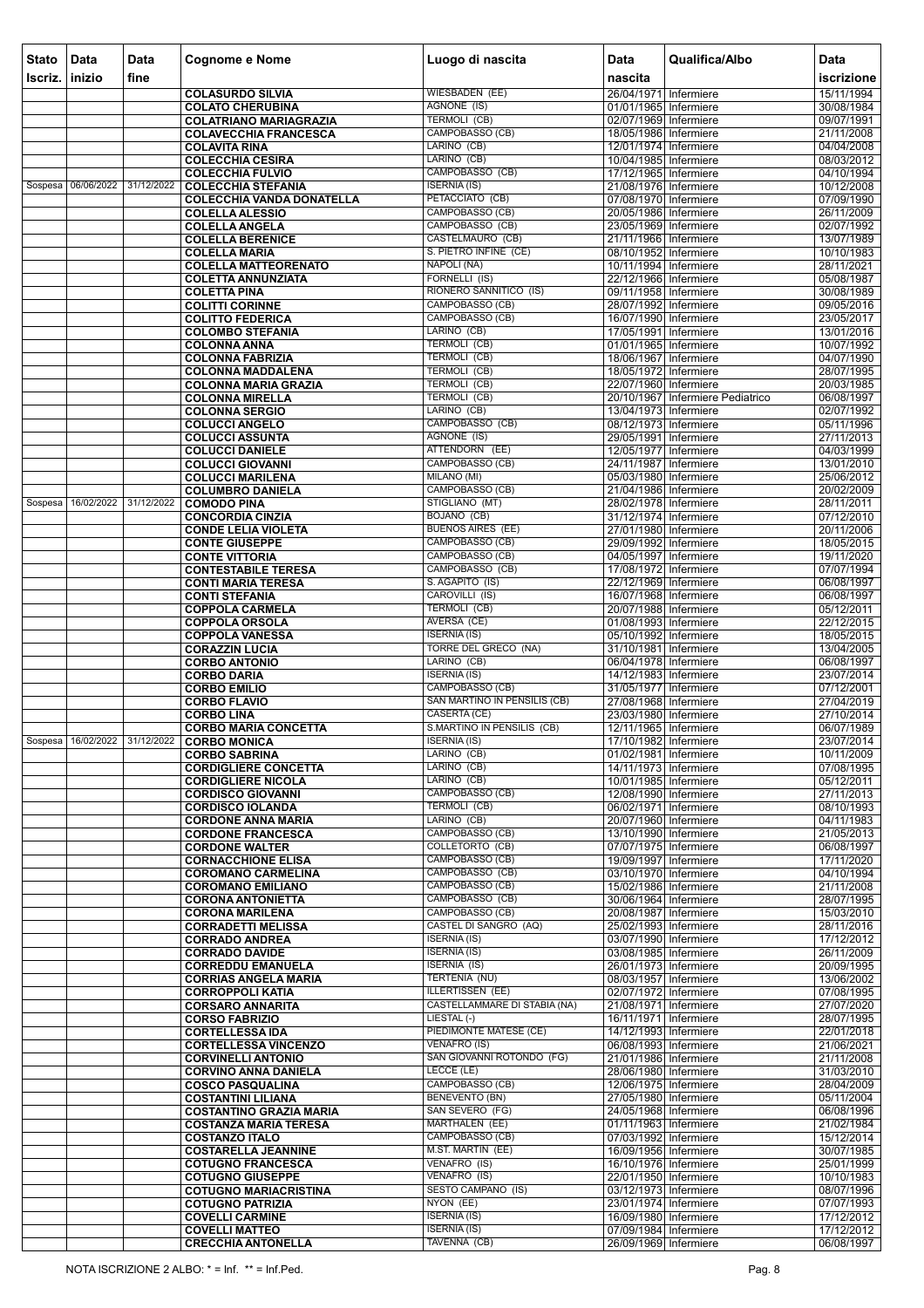| <b>Stato</b>   | Data                          | Data       | <b>Cognome e Nome</b>                                              | Luogo di nascita                                          | Data                                             | Qualifica/Albo | <b>Data</b>              |
|----------------|-------------------------------|------------|--------------------------------------------------------------------|-----------------------------------------------------------|--------------------------------------------------|----------------|--------------------------|
| Iscriz, inizio |                               | fine       |                                                                    |                                                           | nascita                                          |                | iscrizione               |
|                |                               |            | <b>CRIACCI RITA</b><br><b>CRISTINZIANO MANUEL</b>                  | <b>ISERNIA (IS)</b><br>CAMPOBASSO (CB)                    | 30/07/1971 Infermiere<br>21/09/1987 Infermiere   |                | 02/07/1992<br>19/04/2010 |
|                |                               |            | <b>CRISTINZIO VALENTINA</b>                                        | <b>ISERNIA (IS)</b>                                       | 18/04/1983 Infermiere                            |                | 25/01/2011               |
|                |                               |            | <b>CRISTOFANO ANGELICA</b>                                         | CAMPOBASSO (CB)                                           | 28/07/1994 Infermiere                            |                | 28/11/2016               |
|                |                               |            | <b>CRISTOFANO ENZA</b>                                             | SAN GIULIANO DEL SANNIO (CB)<br><b>CERCEMAGGIORE (CB)</b> | 18/11/1969 Infermiere<br>23/02/1968 Infermiere   |                | 02/07/1992               |
|                |                               |            | <b>CRISTOFANO MARIA LIBERA</b><br><b>CRISTOFARO ANGIOLINA</b>      | RIPALIMOSANI (CB)                                         | 09/01/1971 Infermiere                            |                | 27/09/1989<br>12/07/1994 |
|                |                               |            | <b>CRISTOFARO ANTONIO</b>                                          | RIPALIMOSANI (CB)                                         | 01/11/1964   Infermiere                          |                | 06/07/1989               |
|                |                               |            | <b>CRISTOFARO GIOVANNI</b>                                         | RIPALIMOSANI (CB)                                         | 17/02/1954 Infermiere                            |                | 30/08/1984               |
|                |                               |            | <b>CRISTOFARO ROSAMARIA</b><br><b>CROCETTA DOMENICO</b>            | RIPALIMOSANI (CB)<br><b>WINTERTHUR (EE)</b>               | 24/11/1977 Infermiere<br>02/09/1971 Infermiere   |                | 19/11/2003<br>05/12/2007 |
|                |                               |            | <b>CROLLA RITA</b>                                                 | CERVARO (FR)                                              | 23/04/1955 Infermiere                            |                | 30/10/1985               |
|                |                               |            | <b>CRUCIANO SARA</b>                                               | SAN SEVERO (FG)                                           | 21/05/1993 Infermiere                            |                | 10/12/2018               |
|                |                               |            | <b>CUCCOVIA ANDREA</b>                                             | <b>ISERNIA</b> (IS)<br>CASERTA (CE)                       | 12/11/1984 Infermiere<br>06/05/1981 Infermiere   |                | 30/10/2017<br>07/05/2012 |
|                |                               |            | <b>CUNTI MARIALETIZIA</b><br><b>CUPAIOLI GIUSEPPE</b>              | TERMOLI (CB)                                              | 31/10/1983 Infermiere                            |                | 30/10/2017               |
|                |                               |            | <b>CURCI VALERIA</b>                                               | BOJANO (CB)                                               | 27/06/1984 Infermiere                            |                | 16/11/2007               |
|                |                               |            | <b>CURCIO VALENTINA</b>                                            | <b>ISERNIA (IS)</b><br>GAMBATESA (CB)                     | 13/12/1990 Infermiere                            |                | 30/01/2017               |
|                |                               |            | <b>CURIALE GIOVANNI</b><br><b>CUSANELLI PASQUALINA</b>             | SEPINO (CB)                                               | 03/11/1971 Infermiere<br>25/01/1974 Infermiere   |                | 18/07/1996<br>18/07/1996 |
|                |                               |            | <b>CUSANO ORIETTA</b>                                              | SEPINO (CB)                                               | 11/03/1980 Infermiere                            |                | 05/11/2004               |
|                |                               |            | <b>CUSCIANNA ANTONIETTA</b>                                        | IRSINA (MT)                                               | 14/10/1957 Infermiere                            |                | 16/09/1985               |
|                |                               |            | <b>CUTILLO DOMENICO</b><br><b>CUTONE DIANA</b>                     | CAMPOBASSO (CB)<br>ADELAIDE (EE)                          | 08/05/1986 Infermiere<br>23/09/1974 Infermiere   |                | 07/11/2008<br>28/07/1995 |
|                |                               |            | <b>CUTONE MELISSA</b>                                              | <b>ISERNIA (IS)</b>                                       | 08/09/1997 Infermiere                            |                | 08/01/2020               |
|                |                               |            | <b>CUVA GIOVANNA</b>                                               | VENAFRO (IS)                                              | 10/10/1982 Infermiere                            |                | 20/11/2006               |
|                |                               |            | <b>CUZZONE LORENZO</b><br><b>CZARCZYNSKA BARBARA KATARZYNA</b>     | VENAFRO (IS)<br><b>WAGROWIEC (EE)</b>                     | 17/07/1978 Infermiere<br>23/01/1970 Infermiere   |                | 27/10/2014<br>28/07/1995 |
|                |                               |            | <b>D'ABATE ANTONIETTA</b>                                          | CAMPOBASSO (CB)                                           | 19/12/1957 Infermiere                            |                | 11/03/1994               |
|                |                               |            | <b>D'ABRAMO ALICE</b>                                              | LARINO (CB)                                               | 19/05/1998 Infermiere                            |                | 13/12/2021               |
|                |                               |            | <b>D'ABRAMO GIOVANNA MARIA</b>                                     | <b>TERMOLI (CB)</b><br>SANT'ANGELO DEL PESCO (IS)         | 22/01/1983 Infermiere                            |                | 10/11/2009               |
|                |                               |            | <b>D'ABRUZZO DOMENICO</b><br><b>D'ADDARIO ANTONIO</b>              | ZURIGO (EE)                                               | 28/09/1975 Infermiere<br>14/04/1967 Infermiere   |                | 28/07/1995<br>26/11/2004 |
|                |                               |            | <b>D'ADDARIO ROSA</b>                                              | CAMPOBASSO (CB)                                           | 28/02/1972 Infermiere                            |                | 06/08/1996               |
|                |                               |            | <b>D'ADDARIO SALVATORE RAFFAELE</b>                                | S. ELIAA PIANISI (CB)                                     | 28/02/1959 Infermiere                            |                | 10/10/1984               |
|                |                               |            | <b>D'AGNILLO FILOMENA</b><br><b>D'AGNILLO FRANCO</b>               | AGNONE (IS)<br>AGNONE (IS)                                | 01/06/1966 Infermiere<br>16/11/1970 Infermiere   |                | 09/12/1985<br>24/11/1989 |
|                |                               |            | <b>D'AGNILLO GIOVANNI, ANTONIO</b>                                 | CAMPOBASSO (CB)                                           | 24/06/1964 Infermiere                            |                | 06/07/1989               |
|                |                               |            | <b>D'AGNILLO LIVIA</b>                                             | AGNONE (IS)                                               | 30/10/1961 Infermiere                            |                | 10/10/1983               |
|                |                               |            | <b>D'AGOSTINO DOMENICA</b><br><b>D'AGOSTINO MARILENA</b>           | <b>ISERNIA (IS)</b><br>MENZIKEN (-)                       | 17/11/1977   Infermiere<br>11/01/1971 Infermiere |                | 16/11/2007<br>03/11/1995 |
|                |                               |            | <b>D'ALEANDRO ROSANNA</b>                                          | <b>ISERNIA (IS)</b>                                       | 13/01/1970 Infermiere                            |                | 07/07/1994               |
|                |                               |            | <b>D'ALENA VALENTINA</b>                                           | <b>ISERNIA (IS)</b>                                       | 24/04/1984 Infermiere                            |                | 10/12/2008               |
|                |                               |            | <b>D'ALESSANDRO ANNARITA</b>                                       | TRIVENTO (CB)<br>CAMPOBASSO (CB)                          | 19/07/1972 Infermiere                            |                | 29/09/1994               |
|                |                               |            | <b>D'ALESSANDRO MICHELA</b><br><b>D'ALESSANDRO ROMINA</b>          | <b>TERMOLI (CB)</b>                                       | 30/05/1985 Infermiere<br>08/11/1974 Infermiere   |                | 21/11/2008<br>28/07/1995 |
|                |                               |            | <b>D'ALESSANDRO ROSARIA</b>                                        | CAMPOBASSO (CB)                                           | 25/09/1985 Infermiere                            |                | 21/11/2008               |
|                |                               |            | <b>D'ALESSANDRO SAVERIA</b>                                        | BUSSO (CB)                                                | 17/06/1968 Infermiere                            |                | 28/07/1995               |
|                |                               |            | <b>D'ALESSANDRO SAVERIA VALERIA</b><br><b>D'ALESSANDRO SUSANNA</b> | BUSSO (CB)<br><b>BOJANO (CB)</b>                          | 04/12/1961 Infermiere<br>03/05/1973 Infermiere   |                | 25/09/1984<br>18/07/1996 |
|                |                               |            | <b>D'ALESSANDRO VALERIA</b>                                        | CAMPOBASSO (CB)                                           | 30/08/1973 Infermiere                            |                | 18/07/1996               |
|                |                               |            | <b>D'ALESSIO ANGELO</b>                                            | <b>CUTROFIANO (LE)</b>                                    | 12/08/1960 Infermiere                            |                | 25/09/1984               |
|                |                               |            | <b>D'ALESSIO MAURO</b><br><b>D'ALETE IRENE</b>                     | <b>COLLI A VOLTURNO (IS)</b><br>LARINO (CB)               | 01/11/1961 Infermiere<br>22/11/1989 Infermiere   |                | 05/08/1987<br>21/05/2012 |
|                |                               |            | <b>D'ALISE MARCO</b>                                               | <b>ISERNIA (IS)</b>                                       | 30/11/1981 Infermiere                            |                | 21/05/2012               |
|                |                               |            | <b>D'ALLEVA MARGHERITA</b>                                         | CASTEL DI SANGRO (AQ)                                     | 19/03/1994 Infermiere                            |                | 30/01/2017               |
|                |                               |            | <b>D'ALOIA VITTORIO</b><br><b>D'AMBRA FILOMENA</b>                 | LARINO (CB)<br><b>GUGLIONESI (CB)</b>                     | 01/07/1979 Infermiere<br>19/01/1961 Infermiere   |                | 05/11/2004<br>30/08/1984 |
|                |                               |            | <b>D'AMBRA MICHELE</b>                                             | TERMOLI (CB)                                              | 30/05/1959 Infermiere                            |                | 24/01/1984               |
|                |                               |            | <b>D'AMBROSIO CARMELA</b>                                          | CASACALENDA (CB)                                          | 30/04/1965 Infermiere                            |                | 23/09/1985               |
|                |                               |            | <b>D'AMBROSIO LUCIA</b><br><b>D'AMELIO CATERINA</b>                | MONTREAL (EE)<br>CARLANTINO (FG)                          | 25/06/1967 Infermiere<br>27/09/1964 Infermiere   |                | 20/07/1992<br>20/06/2016 |
|                |                               |            | <b>D'AMELIO FRANCA</b>                                             | LIONI (AV)                                                | 29/12/1968 Infermiere                            |                | 06/08/1997               |
|                |                               |            | <b>D'AMICANTONIO MARIA AGNESE</b>                                  | <b>CASTELMAURO (CB)</b>                                   | 07/04/1950 Infermiere                            |                | 01/07/1986               |
|                |                               |            | <b>D'AMICO ANTONIETTA</b><br><b>D'AMICO ASSUNTA ITALIA</b>         | CAMPOBASSO (CB)<br>LARINO (CB)                            | 01/10/1968 Infermiere<br>23/04/1969 Infermiere   |                | 26/07/1991<br>05/10/1992 |
|                |                               |            | <b>D'AMICO CARMELINA</b>                                           | SAN JUAN DE LOS MORROS (EE)                               | 30/10/1960 Infermiere                            |                | 11/02/1988               |
|                |                               |            | <b>D'AMICO FABIO</b>                                               | CAMPOBASSO (CB)                                           | 12/01/1983 Infermiere                            |                | 18/11/2005               |
|                |                               |            | D'AMICO GRAZIELLA, ANTONIA, F.                                     | CAMPOBASSO (CB)<br>CAMPOBASSO (CB)                        | 12/07/1963 Infermiere                            |                | 30/07/1985<br>02/09/1997 |
| Sospesa        | 16/02/2022                    | 31/12/2022 | <b>D'AMICO MARILENA</b><br><b>D'AMICO MONICA</b>                   | ALBANO LAZIALE (RM)                                       | 24/09/1974 Infermiere<br>25/08/1977 Infermiere   |                | 18/01/2002               |
|                |                               |            | <b>D'AMICO SERENA</b>                                              | CASTEL DI SANGRO (AQ)                                     | 23/10/1994 Infermiere                            |                | 28/11/2016               |
|                |                               |            | <b>D'ANCHERA ILENIA</b>                                            | CAMPOBASSO (CB)                                           | 12/09/1984 Infermiere                            |                | 28/04/2009               |
|                |                               |            | <b>D'ANDREA ANNITA</b><br><b>D'ANDREA ANTONELLA</b>                | CAMPOBASSO (CB)<br>STOCKACH (EE)                          | 24/04/1987 Infermiere<br>22/08/1964 Infermiere   |                | 25/01/2011<br>02/09/1997 |
|                |                               |            | <b>D'ANDREA FRANCESCA</b>                                          | <b>VENAFRO (IS)</b>                                       | 10/10/1998 Infermiere                            |                | 27/11/2020               |
|                |                               |            | <b>D'ANDREA GIOVANNA</b>                                           | LUCERA (FG)                                               | 21/01/1984 Infermiere                            |                | 18/09/2017               |
|                |                               |            | <b>D'ANDREA NICANDRO</b><br><b>D'ANDREA PIERINA</b>                | VENAFRO (IS)<br><b>ISERNIA (IS)</b>                       | 14/04/1963 Infermiere<br>26/07/1972 Infermiere   |                | 11/08/1983<br>07/07/1994 |
|                |                               |            | <b>DANESE MARIA ROBERTA</b>                                        | PALERMO (PA)                                              | 16/07/1965 Infermiere                            |                | 12/02/2002               |
|                | Sospesa 16/02/2022 31/12/2022 |            | <b>D'ANGELO ELENA</b>                                              | LARINO (CB)                                               | 29/05/1987 Infermiere                            |                | 17/05/2018               |
|                |                               |            | <b>D'ANGELO IVANO</b><br><b>D'ANGELO ORNELLA</b>                   | <b>ISERNIA (IS)</b><br>CASTELMAURO (CB)                   | 22/02/1981 Infermiere<br>15/11/1964   Infermiere |                | 22/12/2006<br>30/08/1984 |
|                |                               |            | <b>D'ANGELO ROSETTA</b>                                            | <b>ISERNIA (IS)</b>                                       | 28/09/1958 Infermiere                            |                | 15/10/1985               |
|                |                               |            | D'ANGELO SARA TAMARA KATIUSCIA                                     | <b>WALDSHUT - TIENGEN (EE)</b>                            | 31/05/1980 Infermiere                            |                | 14/06/2011               |
|                |                               |            | <b>D'ANGONA ANTONIO</b>                                            | CAMPOBASSO (CB)<br>NOCERA INFERIORE (SA)                  | 15/10/1987 Infermiere                            |                | 01/02/2012<br>28/01/2013 |
|                |                               |            | <b>DANIELE GIUSEPPE</b><br><b>D'ANOLFO DAFNE</b>                   | CAMPOBASSO (CB)                                           | 23/05/1977 Infermiere<br>02/07/1990 Infermiere   |                | 10/06/2014               |
|                |                               |            |                                                                    |                                                           |                                                  |                |                          |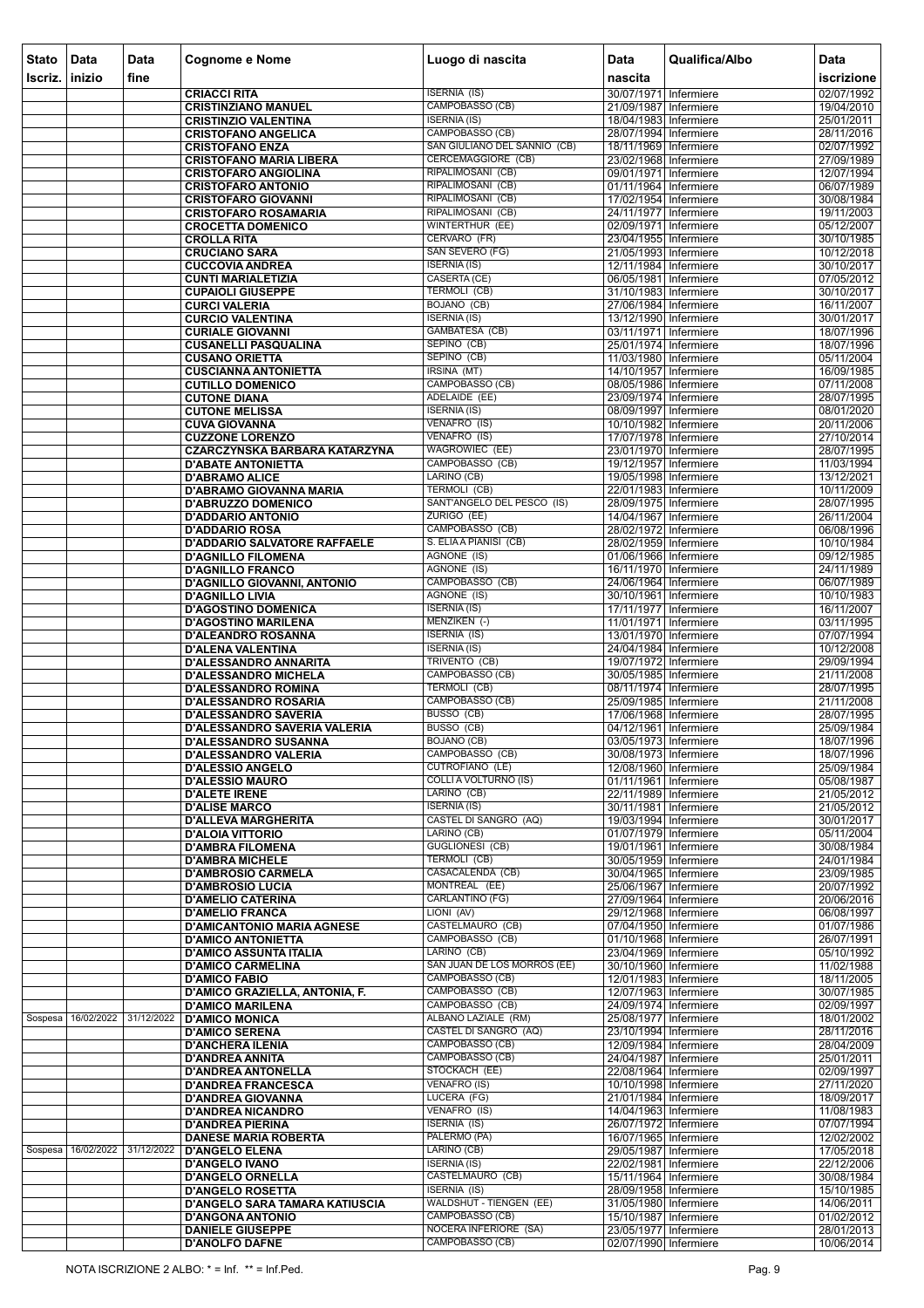| <b>Stato</b> | Data               | <b>Data</b> | <b>Cognome e Nome</b>                                      | Luogo di nascita                                 | <b>Data</b>                                    | Qualifica/Albo | Data                     |
|--------------|--------------------|-------------|------------------------------------------------------------|--------------------------------------------------|------------------------------------------------|----------------|--------------------------|
| Iscriz.      | inizio             | fine        |                                                            |                                                  | nascita                                        |                | iscrizione               |
|              |                    |             | <b>D'ANOLFO ROSARIA</b>                                    | ORATINO (CB)                                     | 05/12/1955 Infermiere                          |                | 21/09/1987               |
|              |                    |             | <b>D'ANTONIO CAROLA</b><br><b>D'ANTONO ANNA</b>            | <b>TERMOLI (CB)</b><br>LARINO (CB)               | 18/05/1994 Infermiere<br>27/04/1987 Infermiere |                | 14/12/2016<br>05/12/2011 |
|              |                    |             | <b>D'APICE CARMEN</b>                                      | <b>BENEVENTO (BN)</b>                            | 21/07/1994 Infermiere                          |                | 17/05/2018               |
|              |                    |             | <b>D'AQUILA GRAZIA</b>                                     | CAMPOBASSO (CB)                                  | 30/06/1962 Infermiere                          |                | 30/08/1984               |
|              |                    |             | <b>D'ARCANGELO CIRO</b><br><b>D'ARCANGELO MAURO</b>        | MONTORIO NEI FRENTANI (CB)<br><b>BOJANO (CB)</b> | 19/01/1967 Infermiere<br>15/07/1968 Infermiere |                | 11/07/1990<br>28/07/1995 |
|              |                    |             | <b>D'ASCANIO LUCIA</b>                                     | TORINO (TO)                                      | 20/02/1972 Infermiere                          |                | 11/10/1995               |
|              |                    |             | <b>D'ASCENZO ANGELA</b>                                    | MONTENERO DI BISACCIA (CB)                       | 30/03/1976 Infermiere                          |                | 31/03/2000               |
|              |                    |             | <b>D'ATTILIA CARMELINA</b><br>DATTOLI MARIA ANTONIETTA     | LARINO (CB)<br>TERMOLI (CB)                      | 06/06/1968 Infermiere<br>27/03/1973 Infermiere |                | 06/07/1989<br>12/07/1994 |
|              |                    |             | <b>D'AULERIO GIOVANNA</b>                                  | VASTO (CH)                                       | 15/03/1969 Infermiere                          |                | 07/08/1995               |
|              |                    |             | <b>D'AULERIO MARCO</b>                                     | STOCCARDA (EE)                                   | 31/01/1977 Infermiere                          |                | 06/08/1997               |
|              |                    |             | <b>D'AURELIO ANTONELLA</b><br><b>D'AURIA SERENA</b>        | TERMOLI (CB)<br>ROMA (RM)                        | 15/06/1970 Infermiere<br>03/04/1990 Infermiere |                | 06/08/1997<br>06/03/2017 |
|              |                    |             | D'AVERSA ANNA MARIA                                        | <b>CERCEMAGGIORE (CB)</b>                        | 16/05/1959 Infermiere                          |                | 25/09/1984               |
|              |                    |             | <b>D'AVERSA ANTONELLA</b>                                  | CAMPOBASSO (CB)<br>CAMPODIPIETRA (CB)            | 26/03/1981 Infermiere                          |                | 21/04/2008               |
|              |                    |             | <b>D'AVERSA ANTONELLA</b><br><b>D'AVERSA DANIELA</b>       | CAMPOBASSO (CB)                                  | 23/08/1965 Infermiere<br>13/03/1998 Infermiere |                | 02/07/1992<br>13/12/2021 |
|              |                    |             | <b>D'AVERSA IOLANDA</b>                                    | CASERTA (CE)                                     | 11/10/1975 Infermiere                          |                | 05/12/2007               |
|              |                    |             | <b>D'AVERSA LEAPINA</b><br><b>D'AVERSA RITA</b>            | CAMPOBASSO (CB)<br>CAMPOBASSO (CB)               | 01/09/1992 Infermiere<br>22/05/1992 Infermiere |                | 26/01/2015               |
|              |                    |             | <b>D'AVETA ANTONIETTA</b>                                  | CAMPOBASSO (CB)                                  | 28/10/1978 Infermiere                          |                | 09/05/2016<br>20/12/2001 |
|              |                    |             | <b>DAVIDDE DINO</b>                                        | CAMPOBASSO (CB)                                  | 25/12/1983 Infermiere                          |                | 15/12/2014               |
|              |                    |             | <b>D'AVORGNA VALERIA</b><br><b>DE AMICIS GIUSEPPINA</b>    | CAMPOBASSO (CB)<br>SAN SEVERO (FG)               | 31/08/1982 Infermiere<br>26/01/1969 Infermiere |                | 05/05/2014<br>24/07/2008 |
|              |                    |             | DE ANGELIS DONATELLA                                       | <b>TORINO (TO)</b>                               | 29/07/1970 Infermiere                          |                | 04/05/2021               |
|              |                    |             | DE BARTOLOMEO MARIO                                        | ACERENZA (PZ)                                    | 25/04/1973 Infermiere                          |                | 28/11/2011               |
|              |                    |             | DE BLASIO MARIANNA<br>DE CAPUA PASQUALINO                  | <b>BENEVENTO (BN)</b><br>CAMPOBASSO (CB)         | 19/09/1968 Infermiere<br>12/04/1978 Infermiere |                | 20/01/2014<br>19/11/2003 |
|              |                    |             | <b>DE CASTRO GABRIELLA</b>                                 | CAMPOBASSO (CB)                                  | 26/07/1978 Infermiere                          |                | 05/11/2004               |
|              |                    |             | DE CASTRO GIANLUCA                                         | CAMPOBASSO (CB)                                  | 27/10/1970 Infermiere                          |                | 09/07/1991               |
|              |                    |             | DE CASTRO MICAELA<br>DE CESARE SAMANTHA                    | CAMPOBASSO (CB)<br><b>ISERNIA (IS)</b>           | 03/04/1984 Infermiere<br>31/08/1987 Infermiere |                | 21/05/2012<br>10/06/2014 |
|              |                    |             | <b>DE CHIARA FLORA</b>                                     | <b>ISERNIA (IS)</b>                              | 01/01/1970 Infermiere                          |                | 07/07/1993               |
|              |                    |             | DE CHIRO CATERINA                                          | <b>TERMOLI (CB)</b>                              | 05/12/1986 Infermiere                          |                | 21/11/2008               |
|              |                    |             | DE CICCO GUGLIELMO<br><b>DE CINQUE GIOVINA</b>             | CAMPOBASSO (CB)<br><b>TERMOLI (CB)</b>           | 10/01/1974 Infermiere<br>05/01/1954 Infermiere |                | 07/12/2001<br>21/09/1987 |
|              |                    |             | <b>DE FILIPPIS ANTONIO</b>                                 | VENAFRO (IS)                                     | 20/05/1962 Infermiere                          |                | 05/04/1983               |
|              |                    |             | <b>DE FILIPPIS CARLANTONIO</b>                             | <b>ISERNIA</b> (IS)<br><b>ISERNIA (IS)</b>       | 10/07/1976 Infermiere                          |                | 18/05/2015               |
|              |                    |             | <b>DE FILIPPIS CARMEN</b><br>DE FILIPPIS CRISTINA STEFANIA | CAMPOBASSO (CB)                                  | 03/09/1973 Infermiere<br>24/12/1971 Infermiere |                | 28/07/1995<br>28/07/1995 |
|              |                    |             | <b>DE FILIPPIS SANTINA</b>                                 | VENAFRO (IS)                                     | 30/10/1968 Infermiere                          |                | 05/08/1987               |
|              |                    |             | <b>DE FUSCO STEFANIA</b><br><b>DE GREGORIO ANGELA</b>      | CASERTA (CE)<br><b>TERMOLI (CB)</b>              | 06/09/1984 Infermiere<br>09/07/1964 Infermiere |                | 20/11/2006<br>21/09/1987 |
| Sospeso      | 18/03/2022         | 31/12/2022  | DE GREGORIO MICHELE                                        | TERMOLI (CB)                                     | 25/09/1985 Infermiere                          |                | 17/12/2012               |
|              |                    |             | <b>DE GREGORIO SABRINA</b>                                 | BOJANO (CB)                                      | 18/06/1981 Infermiere                          |                | 04/11/2005               |
|              |                    |             | <b>DE GREGORIO TERESA</b><br>DE GUGLIELMO FLORIANA         | TERMOLI (CB)<br>TORINO (TO)                      | 28/06/1964 Infermiere<br>05/05/1971 Infermiere |                | 27/09/1993<br>18/07/1996 |
|              |                    |             | <b>DE GUGLIELMO STEFANIA</b>                               | CAMPOBASSO (CB)                                  | 11/04/1972 Infermiere                          |                | 21/11/2008               |
|              |                    |             | <b>DE IULIIS ROBERTA</b>                                   | CASTEL DI SANGRO (AQ)                            | 20/06/1994 Infermiere                          |                | 10/12/2018               |
|              |                    |             | DE LORENZO ROSANNA<br><b>DE LUCA ANNA</b>                  | VINCHIATURO (CB)<br>CIMITILE (NA)                | 28/02/1972 Infermiere<br>27/01/1960 Infermiere |                | 29/09/1994<br>12/07/1994 |
|              |                    |             | <b>DE LUCA MARA</b>                                        | CASALCIPRANO (CB)                                | 16/05/1964 Infermiere                          |                | 06/07/1989               |
|              |                    |             | DE LUCA MARIA ANTONIETTA                                   | <b>ISERNIA (IS)</b>                              | 17/02/1989 Infermiere                          |                | 19/04/2011               |
|              |                    |             | <b>DE LUCA NICOLA</b><br><b>DE LUCA ROSITA</b>             | <b>GUGLIONESI (CB)</b><br><b>VENAFRO (IS)</b>    | 02/06/1964 Infermiere<br>19/07/1997 Infermiere |                | 18/10/1984<br>07/05/2020 |
|              |                    |             | <b>DE MARCO ANNA</b>                                       | HEIDERNHEIM (EE)                                 | 28/12/1970 Infermiere                          |                | 15/07/1993               |
|              |                    |             | <b>DE MARCO VIVIANA</b>                                    | SAN GIOVANNI ROTONDO (FG)<br>CAMPOBASSO (CB)     | 20/07/1992 Infermiere                          |                | 04/05/2021               |
|              |                    |             | <b>DE MARIA ANTONIETTA</b><br><b>DE MARIA MICHELINA</b>    | ROUBAIX (EE)                                     | 24/10/1963 Infermiere<br>11/07/1971 Infermiere |                | 07/07/1993<br>08/07/1996 |
|              |                    |             | DE MARINIS DONATELLO                                       | FROSOLONE (IS)                                   | 11/08/1976 Infermiere                          |                | 23/10/1997               |
|              |                    |             | DE MARINIS MARIA ANNA<br><b>DE MEO ROBERTO</b>             | FROSOLONE (IS)<br>CAMPOBASSO (CB)                | 17/02/1966 Infermiere<br>12/11/1976 Infermiere |                | 30/08/1989<br>07/07/2004 |
|              |                    |             | <b>DE MICHELE MILENA</b>                                   | <b>BASILEA (EE)</b>                              | 24/04/1984 Infermiere                          |                | 20/11/2006               |
|              |                    |             | <b>DE MITRI GIUSEPPE</b>                                   | CAMPOBASSO (CB)                                  | 05/02/1987 Infermiere                          |                | 20/01/2014               |
|              |                    |             | DE NICOLA CARMELA LUISA<br><b>DE NIGRIS FRANCA</b>         | <b>ISERNIA (IS)</b><br>CAMPOBASSO (CB)           | 13/04/1968 Infermiere<br>04/10/1969 Infermiere |                | 30/08/1989<br>02/07/1992 |
|              |                    |             | DE PADOVA PASQUALE LEONARDO                                | SAN GIOVANNI ROTONDO (FG)                        | 31/03/1956 Infermiere                          |                | 07/04/2014               |
|              |                    |             | <b>DE PAOLA DOMENICO</b>                                   | LARINO (CB)                                      | 28/05/1989 Infermiere                          |                | 19/08/2013               |
|              |                    |             | <b>DE PAOLA MARISA</b><br><b>DE PAOLA PARIDE</b>           | SAN BIASE (CB)<br><b>ISERNIA (IS)</b>            | 09/03/1958 Infermiere<br>04/05/1991 Infermiere |                | 15/12/1982<br>23/02/2015 |
|              |                    |             | DE PAOLA SABRINA                                           | CAMPOBASSO (CB)                                  | 06/08/1972 Infermiere                          |                | 04/11/2005               |
|              |                    |             | <b>DE PARIS ANGELA</b>                                     | TEANO (CE)<br>VENAFRO (IS)                       | 24/02/1986 Infermiere                          |                | 04/12/2009               |
|              | Sospesa 25/10/2021 | 31/12/2022  | DE PASCALE CECILIA<br><b>DE PAULIS MARA</b>                | ROMA (RM)                                        | 29/07/1966 Infermiere<br>22/10/1982 Infermiere |                | 28/07/1995<br>13/04/2005 |
|              |                    |             | DE PETRILLO ELENA                                          | <b>ISERNIA (IS)</b>                              | 11/04/1997 Infermiere                          |                | 23/01/2020               |
|              |                    |             | <b>DE RENSIS SILVANA</b><br>DE RITA ALESSANDRO             | CAMPOBASSO (CB)<br>CASSINO (FR)                  | 14/08/1971 Infermiere<br>11/02/1982 Infermiere |                | 15/07/1993<br>10/12/2008 |
|              |                    |             | DE ROSA ELEONORA                                           | CAMPOBASSO (CB)                                  | 11/03/1977   Infermiere                        |                | 13/02/2003               |
|              |                    |             | <b>DE ROSA ROSA</b>                                        | <b>MADDALONI</b> (CE)                            | 20/08/1997 Infermiere                          |                | 18/11/2019               |
|              |                    |             | <b>DE RUBERTIS MARIO</b><br>DE SANCTIS MARIA ROSA          | MARACAY (EE)<br>VICENZA (VI)                     | 12/10/1973 Infermiere<br>09/09/1962 Infermiere |                | 04/12/2009<br>06/07/1989 |
|              |                    |             | DE SANCTIS MICAELA TERESA                                  | <b>TERMOLI (CB)</b>                              | 03/04/1979 Infermiere                          |                | 14/09/2011               |
|              |                    |             | DE SANTIS ANTONELLA                                        | URURI (CB)                                       | 19/10/1964 Infermiere                          |                | 11/02/1988               |
|              |                    |             | DE SANTIS CARMELA<br>DE SANTIS CARMELA                     | CAMPOBASSO (CB)<br>CAMPOBASSO (CB)               | 15/05/1962 Infermiere<br>12/10/1956 Infermiere |                | 30/07/1985<br>30/08/1984 |
|              |                    |             | DE SANTIS FIORENZA, BENVENUTA                              | GENOVA (GE)                                      | 22/03/1963 Infermiere                          |                | 07/07/1994               |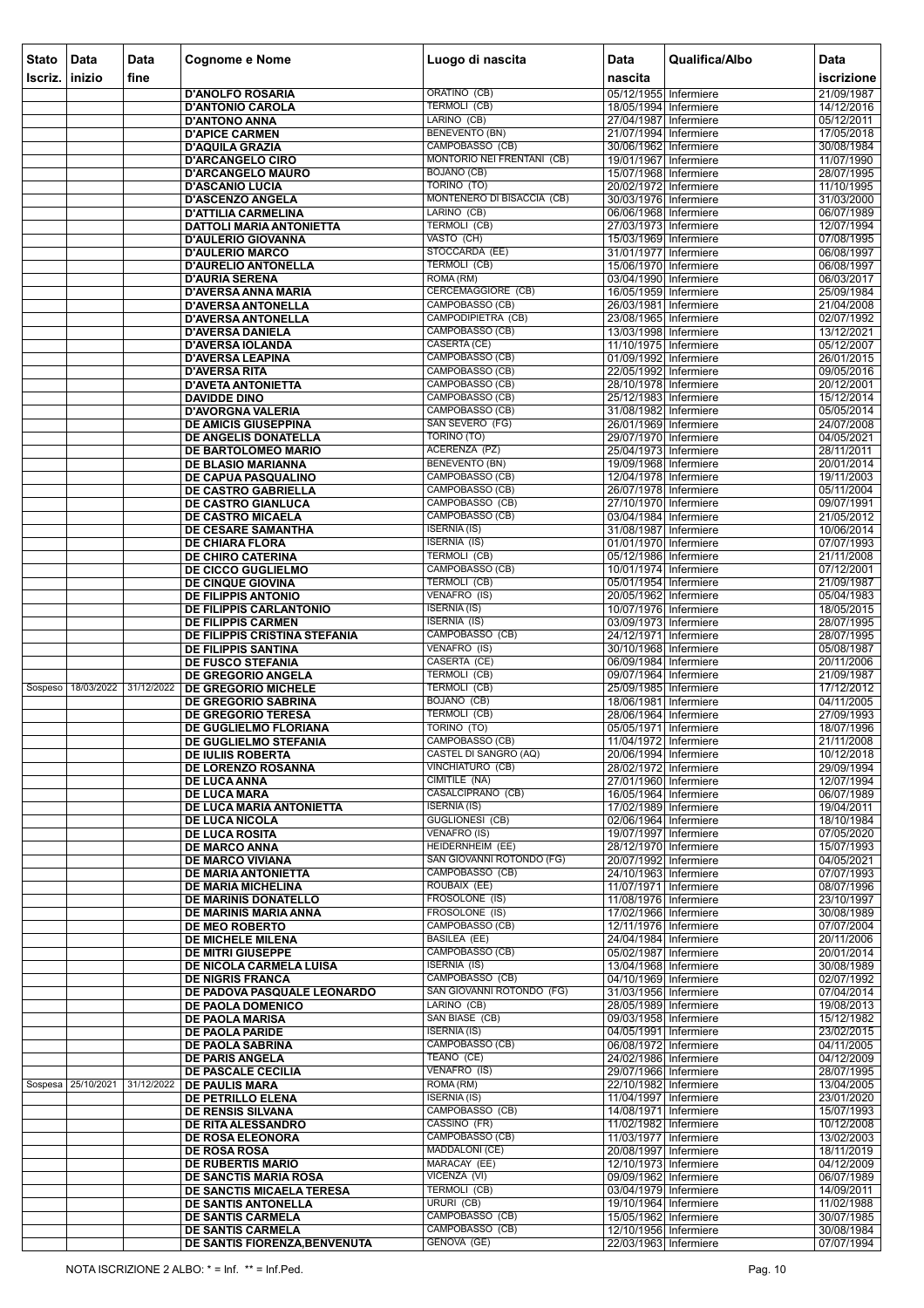| Stato | Data   | <b>Data</b> | <b>Cognome e Nome</b>                                             | Luogo di nascita                                         | <b>Data</b>                                    | Qualifica/Albo | <b>Data</b>              |
|-------|--------|-------------|-------------------------------------------------------------------|----------------------------------------------------------|------------------------------------------------|----------------|--------------------------|
| Iscri | inizio | fine        |                                                                   |                                                          | nascita                                        |                | iscrizione               |
|       |        |             | <b>DE SANTIS LUCIA</b>                                            | LARINO (CB)                                              | 14/12/1969 Infermiere                          |                | 26/07/1991               |
|       |        |             | <b>DE SANTIS PRIMIANA</b>                                         | SAN SEVERO (FG)<br>CAMPOBASSO (CB)                       | 09/02/1968 Infermiere                          |                | 07/07/1993               |
|       |        |             | DE SANTIS PRIMITIVA IVANA<br>DE SANTIS ROSETTA                    | CAMPOBASSO (CB)                                          | 01/06/1972 Infermiere<br>05/02/1974 Infermiere |                | 07/07/1993<br>13/09/2010 |
|       |        |             | <b>DE SCISCIOLO GIOVANNI</b>                                      | CAMPOBASSO (CB)                                          | 03/12/1957 Infermiere                          |                | 04/11/1983               |
|       |        |             | <b>DE SIMONE ANDREA</b>                                           | LARINO (CB)<br><b>BENEVENTO (BN)</b>                     | 15/12/1994 Infermiere                          |                | 28/11/2016               |
|       |        |             | DE SIMONE EMILIO<br>DE SIMONE FELICIA                             | CARPI (MO)                                               | 24/06/1985 Infermiere<br>13/06/1990 Infermiere |                | 04/12/2009<br>03/07/2017 |
|       |        |             | <b>DE SIMONE MARISA</b>                                           | AGNONE (IS)                                              | 20/09/1966 Infermiere                          |                | 30/08/1989               |
|       |        |             | <b>DE SOCIO RENATO</b>                                            | MARACAY (EE)<br>CAMPOBASSO (CB)                          | 12/11/1972 Infermiere                          |                | 04/12/2009               |
|       |        |             | DE STEFANO GIOVANNA<br>DE STEFANO PATRIZIA                        | SAN SEVERO (FG)                                          | 26/02/1971 Infermiere<br>10/07/1969 Infermiere |                | 18/07/1996<br>23/12/2005 |
|       |        |             | DE TOLLIS RAFFAELA CONCETTA                                       | S. ELENA SANNITA (IS)                                    | 08/12/1960 Infermiere                          |                | 05/04/1983               |
|       |        |             | <b>DE TURRIS SILVANA</b>                                          | CAMPOBASSO (CB)<br>NAPOLI (NA)                           | 17/03/1962 Infermiere                          |                | 07/07/1994               |
|       |        |             | DE VINCENZI ANTONIETTA<br>DE VITA NATALE                          | SAN GIULIANO DEL SANNIO (CB)                             | 22/02/1964 Infermiere<br>16/09/1972 Infermiere |                | 22/07/1987<br>06/08/1996 |
|       |        |             | <b>DE VITO CARMELA</b>                                            | CAMPOBASSO (CB)                                          | 01/12/1959 Infermiere                          |                | 04/11/1983               |
|       |        |             | DE VIVO MARIANO                                                   | ROMA (RM)<br>TERMOLI (CB)                                | 10/06/1965 Infermiere<br>17/01/1987 Infermiere |                | 11/07/1990<br>21/05/2012 |
|       |        |             | <b>D'EGIDIO ANTONELLA ALESSIA</b><br><b>DEL BENE ANGELO</b>       | <b>ISERNIA (IS)</b>                                      | 27/03/1988 Infermiere                          |                | 28/11/2011               |
|       |        |             | <b>DEL CIELLO MASSIMILIANO</b>                                    | <b>ISERNIA (IS)</b>                                      | 29/01/1985 Infermiere                          |                | 19/04/2011               |
|       |        |             | <b>DEL CIOPPO MARIANGELA</b>                                      | CAMPOBASSO (CB)<br>CAMPOBASSO (CB)                       | 01/10/1985 Infermiere<br>08/05/1976 Infermiere |                | 16/11/2007<br>16/11/2007 |
|       |        |             | <b>DEL CIOPPO VITTORIO</b><br><b>DEL CONTE FILOMENA</b>           | SAN GIULIANO DI PUGLIA (CB)                              | 17/03/1961 Infermiere                          |                | 05/05/1998               |
|       |        |             | <b>DEL GESSO NICOLA</b>                                           | CAMPOBASSO (CB)                                          | 08/09/1976 Infermiere                          |                | 15/03/2010               |
|       |        |             | <b>DEL GOBBO FABIO</b>                                            | CAMPOBASSO (CB)                                          | 09/07/1980 Infermiere                          |                | 27/11/2002               |
|       |        |             | <b>DEL GROSSO MARIASSUNTA</b><br><b>DEL MANO MICHELINA RITA</b>   | <b>BENEVENTO (BN)</b><br>MIRABELLO SANNITICO (CB)        | 21/07/1997 Infermiere<br>07/05/1957 Infermiere |                | 21/04/2022<br>06/12/2000 |
|       |        |             | <b>DEL MASTRO FLORISA</b>                                         | CHARLEROI (EE)                                           | 25/03/1975 Infermiere                          |                | 07/07/1994               |
|       |        |             | <b>DEL MASTRO MARIA</b>                                           | S. MARCO IN LAMIS (FG)                                   | 15/09/1962 Infermiere                          |                | 11/10/1982               |
|       |        |             | <b>DEL PAGGIO ROSA</b><br><b>DEL PAPA GIUSEPPINA</b>              | MACCHIAGODENA (IS)<br>AGNONE (IS)                        | 15/02/1971 Infermiere<br>19/03/1970 Infermiere |                | 18/07/1996<br>10/07/1992 |
|       |        |             | <b>DEL PAPA PINA</b>                                              | WOLFSBURG (-)                                            | 29/10/1968 Infermiere                          |                | 26/07/1991               |
|       |        |             | <b>DEL PAPA STEFANIA</b>                                          | AGNONE (IS)                                              | 13/04/1976 Infermiere                          |                | 06/08/1996               |
|       |        |             | <b>DEL PRETE ANNA</b><br><b>DEL PRINCIPE MARIA</b>                | <b>ISERNIA (IS)</b><br><b>CERRO AL VOLTURNO (IS)</b>     | 01/07/1994 Infermiere<br>08/09/1965 Infermiere |                | 19/12/2017<br>30/07/1985 |
|       |        |             | <b>DEL RICCIO BENEDETTA</b>                                       | ROCCAMANDOLFI (IS)                                       | 13/09/1958 Infermiere                          |                | 07/03/1983               |
|       |        |             | <b>DEL SORDO GIULIA</b>                                           | S.GIOVANNI ROTONDO (FG)<br>COMO (CO)                     | 02/11/1993 Infermiere                          |                | 30/11/2015               |
|       |        |             | <b>DEL VECCHIO ERIKA</b><br><b>DEL ZINGARO GIOVANNA</b>           | S.ELIA A PIANISI (CB)                                    | 07/10/1998 Infermiere<br>22/05/1971 Infermiere |                | 27/11/2020<br>07/07/1993 |
|       |        |             | <b>D'ELIA ELISA</b>                                               | MIRABELLO SANNITICO (CB)                                 | 16/05/1958 Infermiere                          |                | 21/09/1987               |
|       |        |             | <b>D'ELIA MARIA LUCIA</b><br><b>D'ELISIIS ALESSIA</b>             | MIRABELLO SANNITICO (CB)<br>CAMPOBASSO (CB)              | 03/12/1961 Infermiere<br>19/11/1984 Infermiere |                | 05/12/2007<br>30/10/2013 |
|       |        |             | <b>D'ELISIIS ANACLETO</b>                                         | CAMPOBASSO (CB)                                          | 30/10/1959 Infermiere                          |                | 08/10/1993               |
|       |        |             | <b>DELLA RIPA ANTONELLA</b>                                       | <b>SCHAFFHAUSEN (EE)</b><br><b>CASTEL DI SANGRO (AQ)</b> | 08/09/1972 Infermiere                          |                | 15/07/1993               |
|       |        |             | <b>DELLE DONNE GIUSEPPE</b><br><b>DELLI CARPINI ANGELA</b>        | MONTERODUNI (IS)                                         | 26/07/1997 Infermiere<br>22/10/1960 Infermiere |                | 10/12/2020<br>12/11/1982 |
|       |        |             | <b>DELLI CARPINI ANNA</b>                                         | <b>VENAFRO (IS)</b>                                      | 07/04/1993 Infermiere                          |                | 23/11/2018               |
|       |        |             | <b>DELLI CARPINI MANUELE AGAPITO</b><br><b>DELLI QUADRI BRUNO</b> | <b>ISERNIA (IS)</b><br>AGNONE (IS)                       | 31/07/1990 Infermiere<br>19/11/1969 Infermiere |                | 23/07/2014<br>30/08/1989 |
|       |        |             | <b>DELLI QUADRI LOREDANA</b>                                      | AGNONE (IS)                                              | 11/09/1963 Infermiere                          |                | 08/07/1996               |
|       |        |             | <b>DELL'OGLIO GIULIO</b>                                          | PORTOCANNONE (CB)                                        | 21/02/1969 Infermiere                          |                | 07/08/1995               |
|       |        |             | <b>DEROMEDI ALBA NAUSICA</b><br><b>DESIDERI GIOVANNA</b>          | <b>ISERNIA (IS)</b><br>BARREA (AQ)                       | 04/01/1993 Infermiere<br>26/10/1967 Infermiere |                | 14/04/2020<br>07/07/2009 |
|       |        |             | DI ANNA - D'ANCHISE NICOLA                                        | CAMPOBASSO (CB)                                          | 11/10/1963 Infermiere                          |                | 04/07/1990               |
|       |        |             | DI BARTOLOMEO ANTONIO                                             | NAPOLI (NA)<br><b>TERMOLI (CB)</b>                       | 13/02/1955 Infermiere                          |                | 30/08/1984               |
|       |        |             | DI BELLO ANTONELLA<br>DI BELLO GIOVANNA                           | S. MARTINO IN PENSILIS (CB)                              | 19/02/1976 Infermiere<br>17/10/1965 Infermiere |                | 31/03/2000<br>06/07/1989 |
|       |        |             | DI BELLO IRENE                                                    | S. MARTINO IN PENSILIS (CB)                              | 13/10/1959 Infermiere                          |                | 27/03/1984               |
|       |        |             | DI BENEDETTO DOMENICA GIUSEPPINA<br><b>DI BERARDINO ERSILIA</b>   | ROCCASICURA (IS)<br>CAMPOBASSO (CB)                      | 21/08/1955 Infermiere<br>21/09/1969 Infermiere |                | 27/03/1977<br>06/08/1997 |
|       |        |             | <b>DI BIANCO FRANCESCA</b>                                        | CAMPOBASSO (CB)                                          | 27/05/1974 Infermiere                          |                | 06/08/1997               |
|       |        |             | <b>DI BIASE ANGIOLINA</b>                                         | <b>TERMOLI (CB)</b>                                      | 22/04/1968 Infermiere                          |                | 06/08/1997               |
|       |        |             | <b>DI BIASE FEDERICA</b><br><b>DI BIASE MICHELINA</b>             | CAMPOBASSO (CB)<br>CAMPOBASSO (CB)                       | 15/06/1992 Infermiere<br>13/09/1962 Infermiere |                | 26/01/2015<br>06/07/1989 |
|       |        |             | <b>DI BIASE TERESA</b>                                            | <b>ISERNIA (IS)</b>                                      | 26/08/1985 Infermiere                          |                | 16/11/2007               |
|       |        |             | <b>DI BIASE VINCENZA</b>                                          | CAMPOBASSO (CB)<br>WEIL AM RHEIN (EE)                    | 12/05/1968 Infermiere                          |                | 27/09/1989               |
|       |        |             | DI BLASIO ANGELINA<br>DI BLASIO FLORIANA                          | ROCCAVIVARA (CB)                                         | 18/08/1971 Infermiere<br>19/07/1967 Infermiere |                | 29/09/1994<br>16/11/2007 |
|       |        |             | <b>DI BONA GIADA</b>                                              | CAMPOBASSO (CB)                                          | 07/01/1989 Infermiere                          |                | 29/02/2016               |
|       |        |             | DI BONA MARIA<br>DI BONA VALERIA                                  | CAMPODIPIETRA (CB)<br>CASSINO (FR)                       | 15/10/1964 Infermiere<br>16/05/1974 Infermiere |                | 21/02/1984<br>22/11/2017 |
|       |        |             | DI BUONO ORIETTA                                                  | CAMPOBASSO (CB)                                          | 14/07/1972 Infermiere                          |                | 29/09/1994               |
|       |        |             | DI CARLO ANTONIO                                                  | <b>ISERNIA (IS)</b>                                      | 14/04/1981 Infermiere                          |                | 13/04/2005               |
|       |        |             | <b>DI CARLO ANTONIO</b><br>DI CARLO DOMENICA                      | RIPALIMOSANI (CB)<br>FORNELLI (IS)                       | 02/10/1964 Infermiere<br>10/07/1961 Infermiere |                | 30/08/1984<br>30/07/1985 |
|       |        |             | DI CARLO ROBERTA                                                  | <b>ISERNIA (IS)</b>                                      | 26/09/1991 Infermiere                          |                | 27/10/2014               |
|       |        |             | <b>DI CARLO TAMARA</b>                                            | SAN GALLEN (EE)<br>FORNELLI (IS)                         | 01/04/1978 Infermiere<br>26/09/1966 Infermiere |                | 20/11/2006<br>04/07/1990 |
|       |        |             | DI CARLO VINCENZINA<br><b>DI CASTRO MARICA</b>                    | <b>ISERNIA (IS)</b>                                      | 30/05/1999 Infermiere                          |                | 09/05/2022               |
|       |        |             | DI CEGLIE EMANUELE MARIO                                          | CAMPOBASSO (CB)                                          | 12/05/1994 Infermiere                          |                | 17/11/2020               |
|       |        |             | DI CERA MARIA GIUSEPPINA<br><b>DI CESARE ANDREA</b>               | MONACILIONI (CB)<br><b>TERMOLI (CB)</b>                  | 24/10/1963 Infermiere<br>20/11/1992 Infermiere |                | 11/02/1988<br>15/12/2014 |
|       |        |             | DI CESARE EGIZIACA DIANA                                          | <b>GUGLIONESI (CB)</b>                                   | 15/09/1960 Infermiere                          |                | 15/11/1983               |
|       |        |             | <b>DI CESARE FRANCESCA</b>                                        | <b>TERMOLI (CB)</b><br>FROSOLONE (IS)                    | 10/09/1981 Infermiere<br>15/01/1962 Infermiere |                | 05/11/2004               |
|       |        |             | DI CESARE GIUSEPPINA<br><b>DI CESARE MICHELINA</b>                | FROSOLONE (IS)                                           | 09/03/1974 Infermiere                          |                | 30/08/1984<br>08/07/1996 |
|       |        |             | <b>DI CESARE ROSARIA</b>                                          | <b>SERRACAPRIOLA (FG)</b>                                | 18/04/1963 Infermiere                          |                | 10/07/1992               |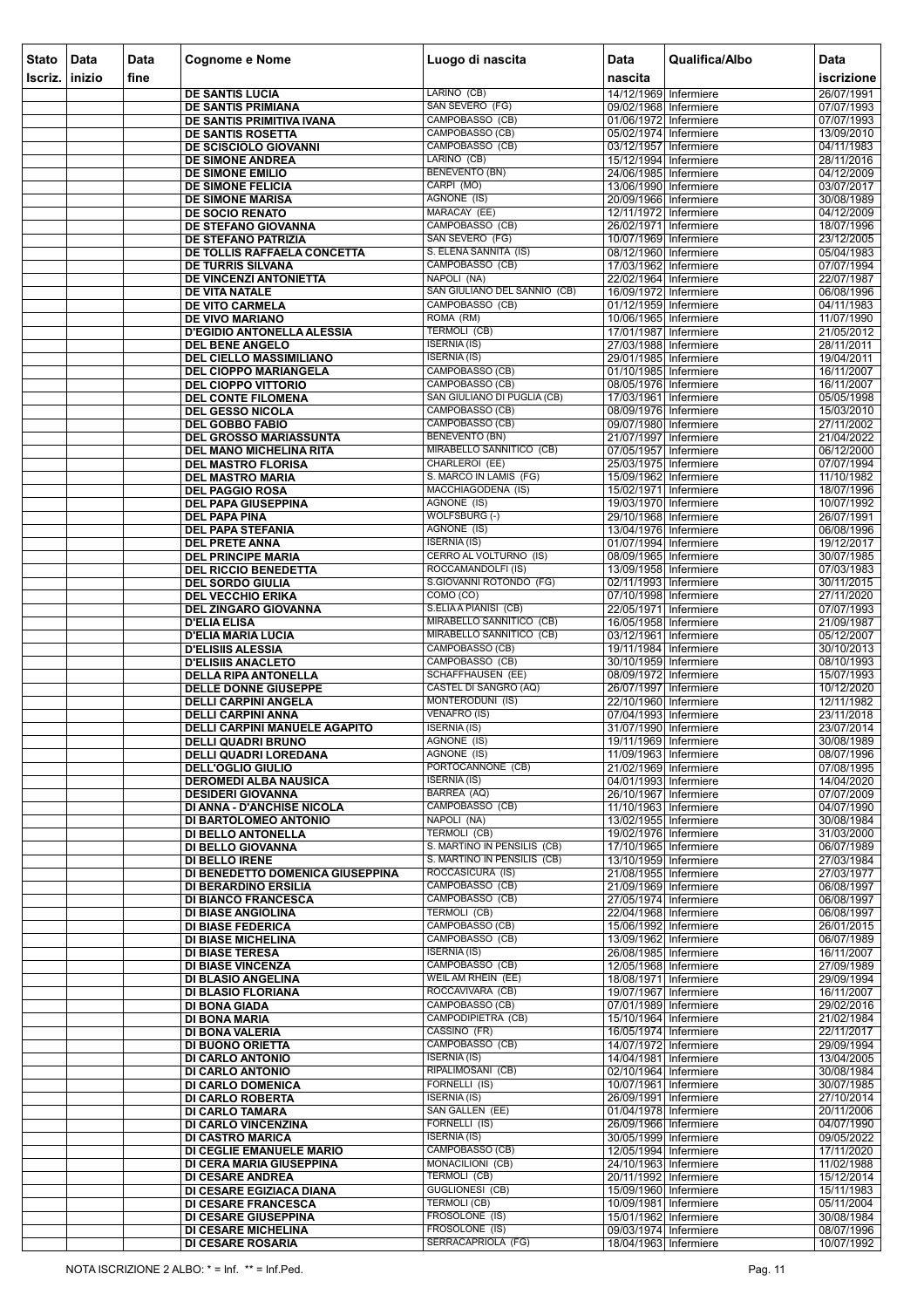| <b>Stato</b> | Data   | <b>Data</b> | <b>Cognome e Nome</b>                                   | Luogo di nascita                               | <b>Data</b>                                    | Qualifica/Albo                   | Data                     |
|--------------|--------|-------------|---------------------------------------------------------|------------------------------------------------|------------------------------------------------|----------------------------------|--------------------------|
| Iscriz.      | inizio | fine        |                                                         |                                                | nascita                                        |                                  | iscrizione               |
|              |        |             | DI CIACCI ALESSANDRA                                    | CASTEL DI SANGRO (AQ)                          | 23/08/1989 Infermiere                          |                                  | 01/02/2012               |
|              |        |             | DI CICCO ALESSANDRO                                     | VENAFRO (IS)<br><b>ISERNIA (IS)</b>            | 24/03/1987 Infermiere                          |                                  | 17/12/2012               |
|              |        |             | <b>DI CICCO CRISTINA</b><br><b>DI CICCO FILOMENA</b>    | VENAFRO (IS)                                   | 03/08/1988 Infermiere<br>18/03/1969 Infermiere |                                  | 02/11/2020<br>10/04/2017 |
|              |        |             | <b>DI CICCO GESSICA</b>                                 | <b>VENAFRO (IS)</b>                            | 16/07/1996 Infermiere                          |                                  | 28/01/2019               |
|              |        |             | <b>DI CICCO LUCIO</b>                                   | VENAFRO (IS)                                   | 08/04/1954 Infermiere                          |                                  | 25/09/1984               |
|              |        |             | DI CICCO MARIA ROSARIA<br><b>DI CICCO NICANDRO</b>      | RICCIA (CB)<br><b>ISERNIA (IS)</b>             | 17/06/1966 Infermiere<br>24/06/1987 Infermiere |                                  | 30/07/1985<br>28/11/2016 |
|              |        |             | <b>DI CICCO PAOLA</b>                                   | <b>ISERNIA (IS)</b>                            | 18/08/1975 Infermiere                          |                                  | 28/07/1995               |
|              |        |             | <b>DI CICCO TERESA</b>                                  | LONGANO (IS)                                   | 21/09/1969 Infermiere                          |                                  | 30/08/1989               |
|              |        |             | DI CIENZO VALERIA                                       | <b>TERMOLI (CB)</b><br>CAMPOBASSO (CB)         | 16/12/1981 Infermiere                          |                                  | 07/04/2004               |
|              |        |             | <b>DI CIERO EMANUELA</b><br><b>DI CILLO ANGELO</b>      | RIPALIMOSANI (CB)                              | 03/11/1983 Infermiere<br>10/07/1977 Infermiere |                                  | 21/11/2008<br>20/11/2006 |
|              |        |             | DI CIO' ANTONIETTA ELENA                                | CASTEL DI SANGRO (AQ)                          | 26/05/1965 Infermiere                          |                                  | 06/08/1997               |
|              |        |             | <b>DI CIOCCO ANGELINA</b>                               | AGNONE (IS)                                    | 14/09/1959 Infermiere                          |                                  | 11/08/1983               |
|              |        |             | <b>DI CIOCCO ILARIA</b><br><b>DI CIUCCIO LISA</b>       | <b>ISERNIA (IS)</b><br>CASTEL DI SANGRO (AQ)   | 26/07/1999 Infermiere<br>14/06/1988 Infermiere |                                  | 15/11/2021<br>25/01/2011 |
|              |        |             | <b>DI CIUCCIO LUCIA</b>                                 | <b>ISERNIA (IS)</b>                            | 16/02/1996 Infermiere                          |                                  | 10/12/2020               |
|              |        |             | DI CIURCIO ALESSANDRO                                   | <b>ISERNIA (IS)</b>                            | 07/02/1992 Infermiere                          |                                  | 22/01/2018               |
|              |        |             | DI CLAUDIO CONCETTA                                     | CAMPOBASSO (CB)<br>CAMPOBASSO (CB)             | 26/07/1991 Infermiere<br>13/10/1971 Infermiere |                                  | 05/05/2014               |
|              |        |             | <b>DI CORPO FRANCA</b><br>DI CORPO PINA CECILIA ANTONIA | MATRICE (CB)                                   | 12/01/1971 Infermiere                          |                                  | 11/10/1995<br>07/07/1993 |
|              |        |             | DI COSTANZO MARIAGRAZIA                                 | NAPOLI (NA)                                    | 02/07/1991 Infermiere                          |                                  | 03/07/2017               |
|              |        |             | DI CRISCIO ANTONELLA                                    | <b>MACCHIA VALFORTORE (CB)</b>                 | 11/01/1973 Infermiere                          |                                  | 03/11/1995               |
|              |        |             | DI CRISCIO CARMELINA<br>DI CRISCIO CONCETTINA           | RICCIA (CB)<br>RICCIA (CB)                     | 03/07/1971 Infermiere<br>14/10/1972 Infermiere |                                  | 11/10/1995<br>07/07/1994 |
|              |        |             | <b>DI CRISCIO DAVIDE</b>                                | CAMPOBASSO (CB)                                | 14/08/1986 Infermiere                          |                                  | 07/12/2010               |
|              |        |             | DI CRISCIO FERNANDA ANNUNZIATA                          | CAMPOBASSO (CB)                                | 24/03/1965 Infermiere                          |                                  | 28/10/1987               |
|              |        |             | <b>DI CRISCIO MARCELLO</b>                              | RICCIA (CB)                                    | 14/09/1976 Infermiere                          |                                  | 19/11/2003               |
|              |        |             | DI CRISCIO MARIAROSARIA<br>DI CRISCIO TIZIANA           | RICCIA (CB)<br>RICCIA (CB)                     | 03/10/1964 Infermiere<br>15/12/1973 Infermiere |                                  | 04/11/1983<br>12/07/1994 |
|              |        |             | DI CRISTOFANO CINZIA                                    | MONTAQUILA (IS)                                | 22/07/1968 Infermiere                          |                                  | 22/07/1987               |
|              |        |             | DI CRISTOFARO ANNA                                      | TORINO (TO)                                    | 04/04/1969 Infermiere                          |                                  | 09/07/1991               |
|              |        |             | DI CRISTOFARO ANTONIO<br>DI CRISTOFARO IOLANDA          | CAMPOBASSO (CB)<br>TORONTO (EE)                | 08/07/1993 Infermiere<br>21/09/1965 Infermiere |                                  | 23/05/2017<br>20/11/2006 |
|              |        |             | DI DECO LAURA                                           | <b>ISERNIA (IS)</b>                            | 16/05/1996 Infermiere                          |                                  | 23/11/2018               |
|              |        |             | DI DODO ANNA                                            | <b>HERMALLE (EE)</b>                           | 05/03/1961 Infermiere                          |                                  | 08/10/1993               |
|              |        |             | <b>DI DODO ASSUNTA</b>                                  | CAMPOBASSO (CB)<br>CAMPOBASSO (CB)             | 05/02/1972 Infermiere<br>23/02/1960 Infermiere |                                  | 07/08/1995               |
|              |        |             | DI DODO GABRIELLA<br>DI DOMENICO ANTONIETTA             | CAMPOBASSO (CB)                                | 21/01/1985 Infermiere                          |                                  | 30/07/1985<br>28/04/2009 |
|              |        |             | DI DOMENICO GIUSEPPE                                    | RICCIA (CB)                                    | 24/04/1969 Infermiere                          |                                  | 07/07/1994               |
|              |        |             | DI DOMENICO GIUSEPPINA                                  | CAMPOBASSO (CB)                                | 12/03/1980 Infermiere                          |                                  | 20/11/2006               |
|              |        |             | <b>DI DOMENICO GIUSY</b><br><b>DI DOMENICO LUIGI</b>    | <b>TERMOLI (CB)</b><br>CAMPOBASSO (CB)         | 23/02/1978 Infermiere<br>15/12/1981 Infermiere |                                  | 20/12/2001<br>05/12/2007 |
|              |        |             | <b>DI DOMENICO MARILENA</b>                             | TERMOLI (CB)                                   | 23/02/1978 Infermiere                          |                                  | 04/12/2009               |
|              |        |             | DI DOMENICO PASQUALINA                                  | RICCIA (CB)                                    | 10/04/1979 Infermiere                          |                                  | 16/11/2007               |
|              |        |             | <b>DI DOMENICO RITA</b><br><b>DI DOMENICO SERGIO</b>    | CAMPOBASSO (CB)<br>RICCIA (CB)                 | 25/10/1980 Infermiere<br>08/06/1970 Infermiere |                                  | 13/02/2003<br>11/10/1995 |
|              |        |             | <b>DI DOMENICO TERESA</b>                               | RICCIA (CB)                                    | 27/11/1976 Infermiere                          |                                  | 05/11/2004               |
|              |        |             | DI DONATO ANTONIO                                       | <b>ISERNIA (IS)</b>                            | 29/10/1989 Infermiere                          |                                  | 28/11/2011               |
|              |        |             | DI DONATO CATERINA<br>DI DONATO DONATELLA               | WINDSOR (EE)<br><b>ISERNIA (IS)</b>            | 30/07/1970 Infermiere                          | 12/07/1961 Infermiere Pediatrico | 25/09/1984<br>07/07/1994 |
|              |        |             | <b>DI DONATO FRANCESCO</b>                              | <b>ISERNIA (IS)</b>                            | 09/09/1969 Infermiere                          |                                  | 28/07/1995               |
|              |        |             | DI FABIO ANTONELLO                                      | ROMA (RM)                                      | 06/09/1993 Infermiere                          |                                  | 28/11/2016               |
|              |        |             | <b>DI FABIO GIUSEPPE</b>                                | CAMPOBASSO (CB)                                | 15/10/1965 Infermiere                          |                                  | 03/11/1995               |
|              |        |             | DI FABRIZIO DANIELE<br><b>DI FLORIO DARIO</b>           | OLIVETO CITRA (SA)<br><b>ISERNIA (IS)</b>      | 18/04/1987 Infermiere<br>27/04/1987 Infermiere |                                  | 10/11/2009<br>19/04/2011 |
|              |        |             | DI FLORIO FILOMENA                                      | CAMPOBASSO (CB)                                | 24/11/1988 Infermiere                          |                                  | 19/04/2011               |
|              |        |             | <b>DI FLORIO TERESA</b>                                 | CAMPOBASSO (CB)                                | 12/06/1984 Infermiere                          |                                  | 19/11/2020               |
|              |        |             | <b>DI FRANCO GIAMPIERO</b><br><b>DI FRANCO GIULIANO</b> | CASTEL DI SANGRO (AQ)<br>CASTEL DI SANGRO (AQ) | 05/02/1967 Infermiere<br>09/12/1978 Infermiere |                                  | 06/08/1997<br>28/11/2016 |
|              |        |             | <b>DI FRANCO LOSANNA</b>                                | <b>RIONERO SANNITICO (IS)</b>                  | 07/04/1955 Infermiere                          |                                  | 28/09/2001               |
|              |        |             | <b>DI FRANCO MARTINA</b>                                | CASTEL DI SANGRO (AQ)                          | 09/04/1997 Infermiere                          |                                  | 31/05/2022               |
|              |        |             | <b>DI GENNI ANTONIETTA</b><br>DI GENOVA TIZIANA         | <b>TERMOLI (CB)</b><br>TORINO (TO)             | 04/05/1965 Infermiere<br>04/07/1969 Infermiere |                                  | 23/09/1985<br>10/07/1992 |
|              |        |             | <b>DI GERONIMO GIADA</b>                                | <b>TERMOLI (CB)</b>                            | 30/07/1974 Infermiere                          |                                  | 06/08/1997               |
|              |        |             | <b>DI GIGLIO GIULIA</b>                                 | CAMPOBASSO (CB)                                | 24/04/1992 Infermiere                          |                                  | 17/05/2018               |
|              |        |             | <b>DI GIORGIO MARIATERESA</b>                           | CAMPOBASSO (CB)<br><b>ISERNIA (IS)</b>         | 07/08/1994 Infermiere                          |                                  | 28/11/2016               |
|              |        |             | DI GIOVANNI MARTINA<br>DI GIOVANNI VINCENZO             | <b>ISERNIA (IS)</b>                            | 20/12/1989 Infermiere<br>19/09/1983 Infermiere |                                  | 30/11/2015<br>16/04/2007 |
|              |        |             | DI GIROLAMO NICOLINA                                    | CAMPOBASSO (CB)                                | 08/08/1957 Infermiere                          |                                  | 21/02/1984               |
|              |        |             | DI GIULIO CAMILLA                                       | <b>CASTEL DI SANGRO (AQ)</b>                   | 06/11/1974 Infermiere                          |                                  | 28/07/2021               |
|              |        |             | DI GIULIO FILOMENA<br>DI GRAPPA CAROLINA                | CASTEL DI SANGRO (AQ)<br>BONEFRO (CB)          | 22/06/1978 Infermiere<br>05/01/1961 Infermiere |                                  | 13/04/2005<br>22/07/1987 |
|              |        |             | <b>DI GREGORIO CLARISSA</b>                             | <b>ISERNIA (IS)</b>                            | 28/05/1986 Infermiere                          |                                  | 28/04/2009               |
|              |        |             | DI GREGORIO MARIA LETIZIA                               | ROMA (RM)                                      | 07/02/1964 Infermiere                          |                                  | 09/12/1985               |
|              |        |             | DI IACOVO JORDAN<br><b>DI IELSI GIUSEPPE</b>            | SOFIA (EE)<br>CAMPOBASSO (CB)                  | 22/04/1990 Infermiere<br>10/08/1994 Infermiere |                                  | 27/10/2014<br>28/11/2016 |
|              |        |             | <b>DI IELSI MICHELINA</b>                               | CAMPOBASSO (CB)                                | 17/11/1962 Infermiere                          |                                  | 27/03/1984               |
|              |        |             | <b>DI IELSI TERESA</b>                                  | LARINO (CB)                                    | 27/05/1994 Infermiere                          |                                  | 23/05/2017               |
|              |        |             | DI IORIO ADA                                            | <b>COLLETORTO (CB)</b><br>CAMPOBASSO (CB)      | 16/11/1958 Infermiere                          |                                  | 30/08/1984               |
|              |        |             | <b>DI IORIO ANGELO</b><br>DI IORIO ANTONIETTA           | VINCHIATURO (CB)                               | 02/01/1961 Infermiere<br>29/10/1961 Infermiere |                                  | 15/07/1993<br>26/11/1993 |
|              |        |             | <b>DI IORIO ARIANNA</b>                                 | TERMOLI (CB)                                   | 25/10/1993 Infermiere                          |                                  | 24/02/2020               |
|              |        |             | <b>DI IORIO CARLA</b>                                   | <b>COLLE D'ANCHISE (CB)</b>                    | 07/09/1960 Infermiere                          |                                  | 05/10/1992               |
|              |        |             | <b>DI IORIO CARMELA</b><br>DI IORIO EDUARDA FILOMENA    | CAMPOBASSO (CB)<br>FROSOLONE (IS)              | 16/05/1969 Infermiere<br>26/09/1964 Infermiere |                                  | 09/07/1991<br>15/09/1983 |
|              |        |             | <b>DI IORIO FILOMENA</b>                                | FROSOLONE (IS)                                 | 07/11/1956 Infermiere                          |                                  | 30/08/1984               |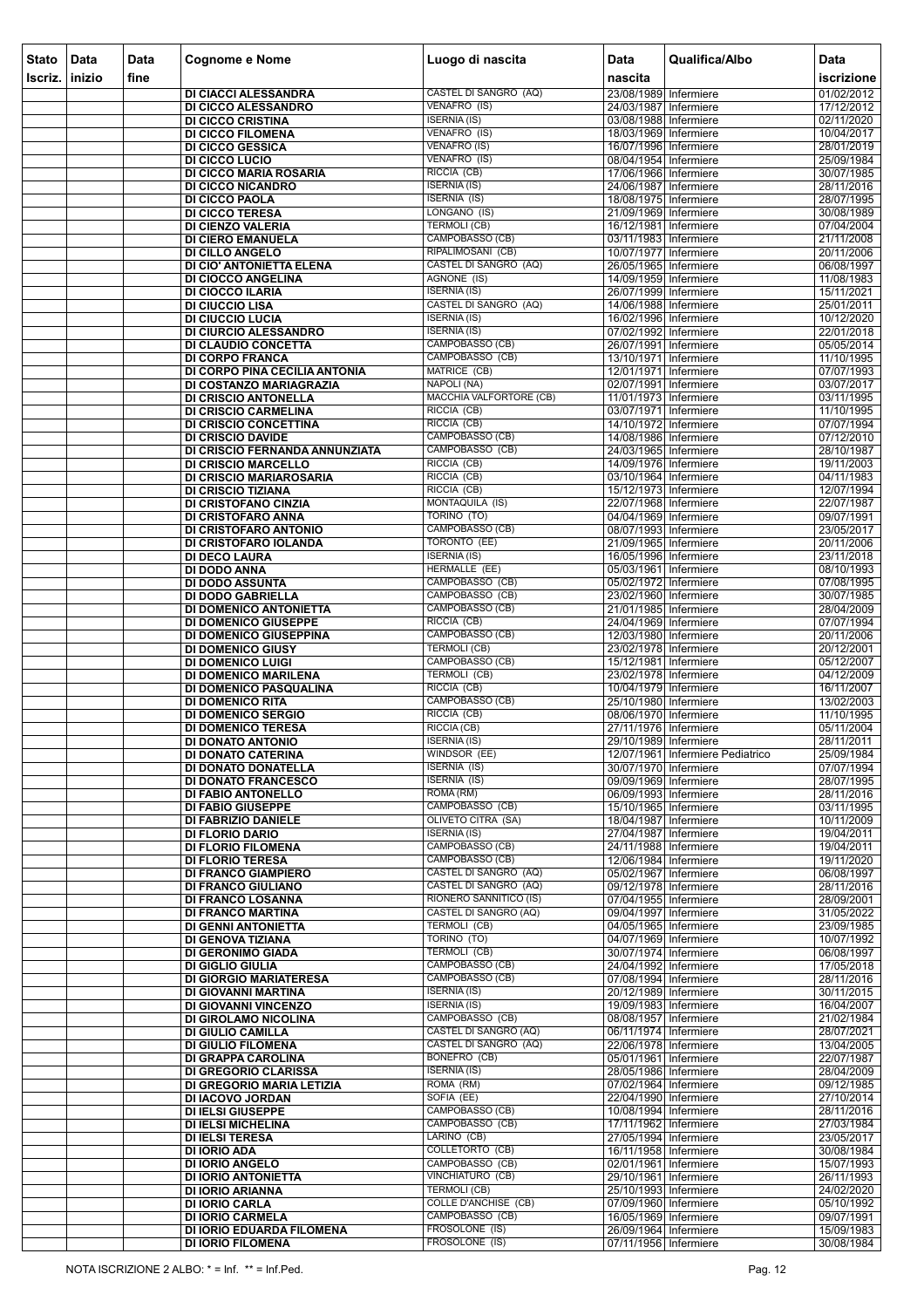| <b>Stato</b> | Data           | <b>Data</b> | <b>Cognome e Nome</b>                                    | Luogo di nascita                                 | <b>Data</b>                                    | Qualifica/Albo                   | Data                     |
|--------------|----------------|-------------|----------------------------------------------------------|--------------------------------------------------|------------------------------------------------|----------------------------------|--------------------------|
| Iscriz.      | <b>linizio</b> | fine        |                                                          |                                                  | nascita                                        |                                  | iscrizione               |
|              |                |             | <b>DI IORIO FLORIANA</b>                                 | CAMPOBASSO (CB)                                  | 02/02/1990 Infermiere                          |                                  | 27/11/2013               |
|              |                |             | <b>DI IORIO FRANCESCA</b>                                | CAMPOBASSO (CB)                                  | 08/10/1988 Infermiere                          |                                  | 31/05/2021               |
|              |                |             | <b>DI IORIO GIACOMO</b><br><b>DI IORIO GIANFRANCO</b>    | <b>ISERNIA (IS)</b><br>FOGGIA (FG)               | 09/01/1973 Infermiere<br>16/11/1958 Infermiere |                                  | 07/07/1994<br>20/07/1992 |
|              |                |             | DI IORIO GIOVANNI PAOLO                                  | CAMPOBASSO (CB)                                  | 16/03/1998 Infermiere                          |                                  | 23/01/2020               |
|              |                |             | <b>DI IORIO ITALO</b>                                    | CAMPOBASSO (CB)                                  | 25/04/1996 Infermiere                          |                                  | 10/12/2018               |
|              |                |             | <b>DI IORIO LAURA</b><br><b>DI IORIO LINA</b>            | VASTO (CH)<br>FRAUENFELD (EE)                    | 17/05/1995 Infermiere<br>06/03/1971 Infermiere |                                  | 23/11/2018<br>07/07/1994 |
|              |                |             | <b>DI IORIO LUIGIA</b>                                   | CAMPOBASSO (CB)                                  | 16/04/1979 Infermiere                          |                                  | 07/12/2001               |
|              |                |             | <b>DI IORIO MARCO</b>                                    | <b>TERMOLI (CB)</b>                              | 06/05/1977 Infermiere                          |                                  | 07/11/2008               |
|              |                |             | <b>DI IORIO MARIA</b>                                    | CAMPOBASSO (CB)<br>RICCIA (CB)                   | 20/05/1989 Infermiere<br>09/05/1970 Infermiere |                                  | 28/11/2011               |
|              |                |             | <b>DI IORIO MARIA</b><br>DI IORIO MARIANNA               | TERMOLI (CB)                                     | 20/02/1980 Infermiere                          |                                  | 03/11/1995<br>26/11/2004 |
|              |                |             | DI IORIO MARIDORA                                        | NAPOLI (NA)                                      | 26/06/1984 Infermiere                          |                                  | 20/11/2006               |
|              |                |             | <b>DI IORIO MICHELE</b>                                  | <b>ISERNIA (IS)</b>                              | 08/04/1982 Infermiere                          |                                  | 05/11/2004               |
|              |                |             | <b>DI IORIO STEFANIA</b><br><b>DI IORIO STEFANIA</b>     | CAMPOBASSO (CB)<br>CAMPOBASSO (CB)               | 05/01/1987 Infermiere<br>28/12/1995 Infermiere |                                  | 07/12/2010<br>23/01/2020 |
|              |                |             | DI IORIO VALENTINA                                       | NAPOLI (NA)                                      | 26/02/1991 Infermiere                          |                                  | 06/03/2017               |
|              |                |             | DI IORIO VINCENZO                                        | CAMPOBASSO (CB)                                  | 28/12/1983 Infermiere                          |                                  | 13/01/2010               |
|              |                |             | DI IORIO VITTORIA<br><b>DI IRIO ROBERTO</b>              | BEDFORD (EE)<br><b>ISERNIA</b> (IS)              | 05/02/1969 Infermiere<br>17/12/1970 Infermiere |                                  | 05/10/1992<br>04/02/2000 |
|              |                |             | <b>DI IUSTO ROBERTA</b>                                  | CAMPOBASSO (CB)                                  | 14/06/1993 Infermiere                          |                                  | 23/05/2017               |
|              |                |             | DI LALLA GIOVANNI                                        | LARINO (CB)                                      | 02/12/1971 Infermiere                          |                                  | 07/08/1995               |
|              |                |             | <b>DI LALLO ANDREA</b><br><b>DI LALLO MAGDA</b>          | CAMPOBASSO (CB)<br>GOSSELIES (EE)                | 27/10/1991 Infermiere<br>16/09/1966 Infermiere |                                  | 23/05/2017<br>06/08/1997 |
|              |                |             | DI LAURO STEFANIA CAROLINA                               | <b>GUARATINGUETA' (SP)</b>                       | 10/07/1996 Infermiere                          |                                  | 27/04/2021               |
|              |                |             | DI LAZZARO MARIA GRAZIA                                  | <b>TERMOLI (CB)</b>                              | 25/06/1987 Infermiere                          |                                  | 19/04/2010               |
|              |                |             | DI LAZZARO SAMANTHA                                      | AGNONE (IS)<br>TERMOLI (CB)                      | 01/09/1992 Infermiere<br>26/10/1984 Infermiere |                                  | 23/05/2017<br>20/11/2006 |
|              |                |             | <b>DI LEMBO LAURA</b><br>DI LEMBO MARIA PIA              | <b>TERMOLI (CB)</b>                              | 02/03/1976 Infermiere                          |                                  | 13/02/2003               |
|              |                |             | DI LENA ANGELINA                                         | PETACCIATO (CB)                                  | 21/09/1965 Infermiere                          |                                  | 07/08/1995               |
|              |                |             | <b>DI LENA MIRELLA</b>                                   | PALATA (CB)<br>LARINO (CB)                       | 02/12/1960 Infermiere                          |                                  | 23/09/1985               |
|              |                |             | DI LEONARDO GIOVANNA<br>DI LIBERTO GIOVANNI              | PALERMO (PA)                                     | 03/05/1960 Infermiere<br>05/07/1964 Infermiere |                                  | 09/07/1991<br>04/05/1990 |
|              |                |             | <b>DI LILLO NOEMI</b>                                    | CAMPOBASSO (CB)                                  | 12/06/1993 Infermiere                          |                                  | 23/05/2017               |
|              |                |             | <b>DI LISA FAUSTA</b>                                    | CAMPOBASSO (CB)                                  | 19/08/1972 Infermiere                          |                                  | 18/07/1996               |
|              |                |             | DI LISA MARIA CARMELA<br>DI LONARDO ANTONIO              | ROCCAVIVARA (IS)<br><b>ISERNIA (IS)</b>          | 04/07/1956 Infermiere<br>29/01/1990 Infermiere |                                  | 09/07/1991<br>30/09/2019 |
|              |                |             | <b>DI LONARDO LUCIA</b>                                  | <b>ISERNIA (IS)</b>                              | 16/09/1988 Infermiere                          |                                  | 17/12/2012               |
|              |                |             | DI LONARDO OLGA                                          | TERMOLI (CB)<br>CASSINO (FR)                     | 25/08/1983 Infermiere                          |                                  | 07/12/2010               |
|              |                |             | DI LORENZO FILIPPO<br>DI LORENZO LUCIANO                 | <b>ISERNIA (IS)</b>                              | 16/01/1978 Infermiere<br>24/02/1963 Infermiere |                                  | 07/12/2001<br>08/10/1993 |
|              |                |             | <b>DI LUCO FEDERICA</b>                                  | CAMPOBASSO (CB)                                  | 19/04/1996 Infermiere                          |                                  | 18/11/2019               |
|              |                |             | DI MAIO GIOVANNA                                         | CAMPOBASSO (CB)                                  | 30/09/1979 Infermiere                          |                                  | 20/07/2001               |
|              |                |             | <b>DI MARCO MICHELE</b><br><b>DI MARIA CINZIA</b>        | LARINO (CB)<br>LARINO (CB)                       | 13/04/1994 Infermiere<br>30/07/1968 Infermiere |                                  | 30/01/2017<br>06/08/1997 |
|              |                |             | DI MARIA MARIANNINA                                      | LARINO (CB)                                      | 07/09/1972 Infermiere                          |                                  | 12/07/1994               |
|              |                |             | <b>DI MARIO MIRELLA</b>                                  | AGNONE (IS)<br>LARINO (CB)                       |                                                | 02/06/1964 Infermiere Pediatrico | 30/10/1985               |
|              |                |             | <b>DI MARZO FRANCESCO</b><br><b>DI MARZO PAOLA</b>       | ABBIATEGRASSO (MI)                               | 27/12/1983 Infermiere<br>10/01/1978 Infermiere |                                  | 30/06/2014<br>28/03/2003 |
|              |                |             | <b>DI MAURO DOMENICO</b>                                 | <b>ISERNIA (IS)</b>                              | 13/10/1993 Infermiere                          |                                  | 17/05/2018               |
|              |                |             | <b>DI MENNA LUCIANA</b>                                  | AGNONE (IS)<br><b>AGNONE (IS)</b>                | 06/06/1976 Infermiere                          |                                  | 06/08/1996<br>10/12/2018 |
|              |                |             | DI MENNA MARIKA<br><b>DI MENNA ROBERTA</b>               | AGNONE (IS)                                      | 07/05/1996 Infermiere<br>16/11/1984 Infermiere |                                  | 20/11/2006               |
|              |                |             | <b>DI MEO ANGELICA</b>                                   | <b>ISERNIA (IS)</b>                              | 15/09/1992 Infermiere                          |                                  | 09/05/2022               |
|              |                |             | DI MEO ANNA                                              | VENAFRO (IS)<br>VENAFRO (IS)                     | 21/04/1962 Infermiere                          |                                  | 29/11/1983               |
|              |                |             | DI MEO LEOPOLDO<br>DI MEO MARIA ANTONIETTA               | CASSINO (FR)                                     | 23/05/1983 Infermiere<br>04/03/1975 Infermiere |                                  | 26/11/2009<br>12/07/1994 |
|              |                |             | <b>DI MEO STEFANO</b>                                    | CAMPOBASSO (CB)                                  | 14/08/1992 Infermiere                          |                                  | 13/01/2016               |
|              |                |             | <b>DI MEO VANNA</b><br><b>DI MONTE CATERINA</b>          | CAMPOBASSO (CB)<br>FRANCOFORTE (EE)              | 06/08/1971 Infermiere<br>04/09/1987 Infermiere |                                  | 08/07/1996<br>10/11/2009 |
|              |                |             | <b>DI MONTE LEO</b>                                      | CAMPOMARINO (CB)                                 | 01/01/1969 Infermiere                          |                                  | 18/07/1996               |
|              |                |             | <b>DI MUCCIO DOMENICO</b>                                | VENAFRO (IS)                                     | 12/10/1972 Infermiere                          |                                  | 02/07/1992               |
|              |                |             | <b>DI MUCCIO GIUSEPPINA</b><br>DI MUCCIO JESSICA ASSUNTA | <b>BENEVENTO (BN)</b><br><b>FRANCOFORTE (EE)</b> | 24/07/1990 Infermiere<br>15/08/1988 Infermiere |                                  | 13/12/2021<br>14/06/2011 |
|              |                |             | <b>DI MUCCIO PATRIZIA</b>                                | MORCONE (BN)                                     | 10/07/1973 Infermiere                          |                                  | 23/12/2011               |
|              |                |             | <b>DI NARDO FEDERICA</b>                                 | <b>ISERNIA (IS)</b>                              | 11/09/1996 Infermiere                          |                                  | 23/11/2018               |
|              |                |             | <b>DI NARDO GIULIA</b><br>DI NARDO MARIARITA             | VENAFRO (IS)<br>CASSINO (FR)                     | 20/09/1970 Infermiere<br>03/01/1995 Infermiere |                                  | 06/07/1989<br>29/04/2019 |
|              |                |             | DI NARDO MARILENA                                        | CAMPOBASSO (CB)                                  | 08/12/1982 Infermiere                          |                                  | 13/04/2005               |
|              |                |             | DI NAUTA ANTONIETTA                                      | TERMOLI (CB)                                     | 10/07/1962 Infermiere                          |                                  | 30/08/1984               |
|              |                |             | DI NINNO ANTONIA<br><b>DI NIRO BEATRICE</b>              | SANT'ANGELO DEL PESCO (IS)<br>CAMPOBASSO (CB)    | 22/02/1964 Infermiere<br>01/09/1976 Infermiere |                                  | 03/07/2017<br>20/12/2001 |
|              |                |             | <b>DI NIRO FRANCESCO</b>                                 | CAMPOBASSO (CB)                                  | 15/07/1986 Infermiere                          |                                  | 04/12/2009               |
|              |                |             | <b>DI NIRO GIUSEPPINA</b>                                | CAMPOBASSO (CB)                                  | 24/08/1963 Infermiere                          |                                  | 30/08/1984               |
|              |                |             | <b>DI NIRO LORETA</b><br><b>DI NIRO MARCO</b>            | CAMPOBASSO (CB)<br><b>ISERNIA (IS)</b>           | 03/08/1964 Infermiere<br>20/09/1986 Infermiere |                                  | 30/08/1984<br>18/05/2015 |
|              |                |             | <b>DI NIRO SABRINA</b>                                   | BUSSO (CB)                                       | 17/01/1972 Infermiere                          |                                  | 06/08/1996               |
|              |                |             | <b>DI NIRO SANDRA</b>                                    | AGNONE (IS)                                      |                                                | 13/04/1966 Infermiere Pediatrico | 30/10/1985               |
|              |                |             | DI NOFA FILOMENA<br><b>DI NOFA VERONICA</b>              | <b>FRANCOFORTE (EE)</b><br><b>ISERNIA (IS)</b>   | 24/04/1982 Infermiere<br>13/09/1991 Infermiere |                                  | 05/05/2006<br>30/11/2015 |
|              |                |             | DI NONNO MAURIZIO                                        | CAMPOBASSO (CB)                                  | 17/03/1969 Infermiere                          |                                  | 09/07/1991               |
|              |                |             | <b>DI NONNO MIRIAM</b>                                   | CAMPOBASSO (CB)                                  | 24/08/1985 Infermiere                          |                                  | 28/11/2016               |
|              |                |             | <b>DI NUCCI ADELE</b><br>DI NUNZIO IONELA                | AGNONE (IS)<br><b>GURA HUMORULUI (EE)</b>        | 19/08/1959 Infermiere<br>08/01/1996 Infermiere |                                  | 11/08/1983<br>29/04/2019 |
|              |                |             | DI NUZZO CHRISTIAN NICOLA                                | MILANO (MI)                                      | 29/04/1988 Infermiere                          |                                  | 17/12/2012               |
|              |                |             | DI NUZZO DANILO                                          | <b>FROSINONE (IS)</b>                            | 06/11/1992 Infermiere                          |                                  | 28/11/2016               |
|              |                |             | <b>DI PALMA ANGELO</b>                                   | <b>COLLETORTO (CB)</b>                           | 20/11/1962 Infermiere                          |                                  | 30/10/1985               |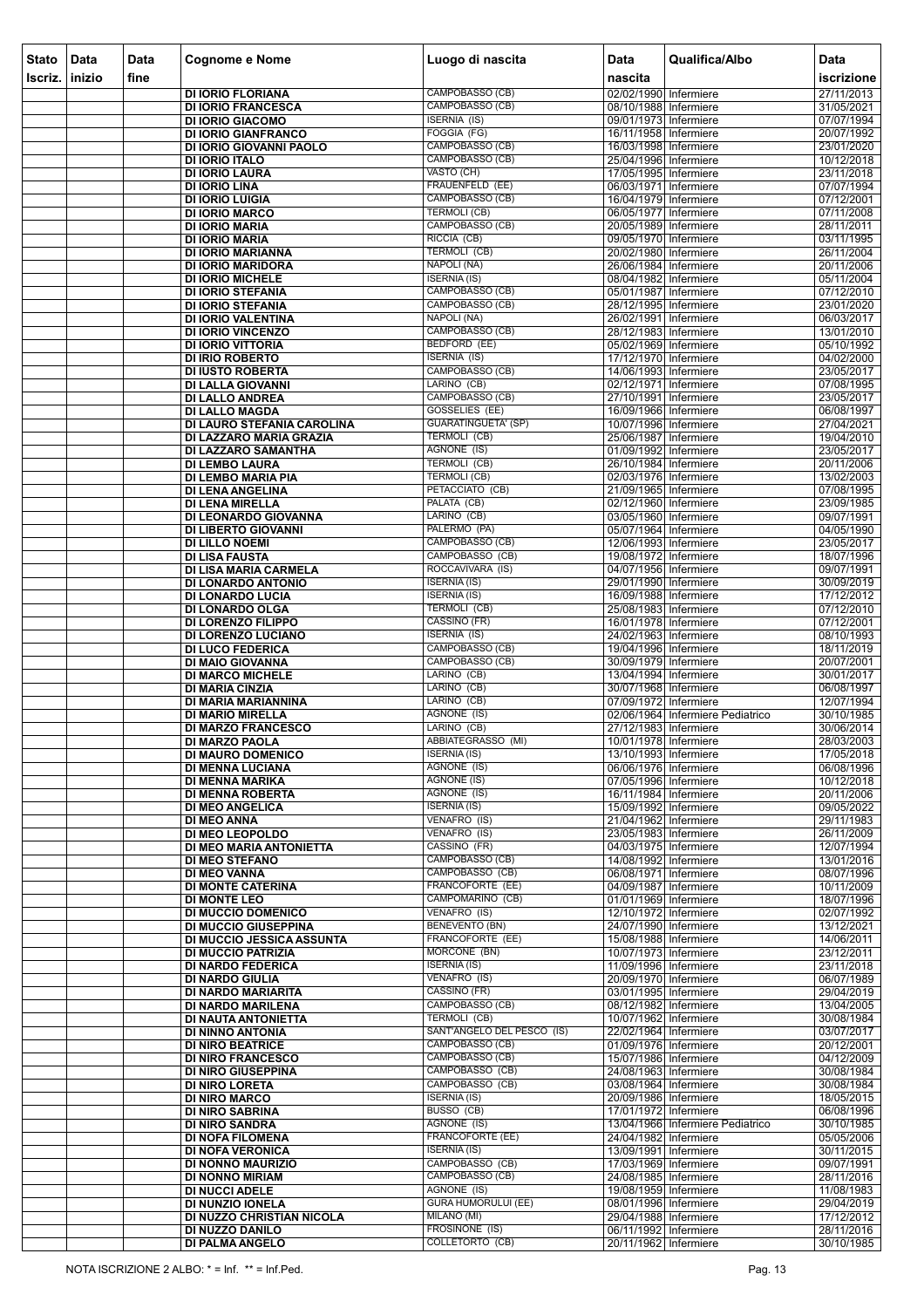| <b>Stato</b> | Data       | <b>Data</b> | <b>Cognome e Nome</b>                                   | Luogo di nascita                             | <b>Data</b>                                    | Qualifica/Albo                              | Data                     |
|--------------|------------|-------------|---------------------------------------------------------|----------------------------------------------|------------------------------------------------|---------------------------------------------|--------------------------|
| Iscriz.      | inizio     | fine        |                                                         |                                              | nascita                                        |                                             | iscrizione               |
|              |            |             | DI PALMA ANNA                                           | PESCOLANCIANO (IS)                           | 27/03/1962 Infermiere                          |                                             | 07/03/1983               |
|              |            |             | <b>DI PALMA BEATRICE</b>                                | CIVITANOVA DEL SANNIO (IS)                   | 10/05/1963 Infermiere                          |                                             | 30/08/1984               |
|              |            |             | <b>DI PALO HELENA</b>                                   | <b>ISERNIA (IS)</b><br>CAMPOBASSO (CB)       | 29/03/1989 Infermiere                          |                                             | 30/09/2019               |
|              |            |             | DI PAOLA ANTONELLA<br>DI PAOLA FILOMENA                 | VALENCIA (EE)                                | 25/03/1990 Infermiere                          | 20/03/1971 Infermiere Pediatrico            | 22/01/2018<br>20/07/1992 |
|              |            |             | DI PAOLO ANGELA                                         | LARINO (CB)                                  | 07/09/1991 Infermiere                          |                                             | 21/05/2021               |
|              |            |             | DI PAOLO GERARDINA                                      | CAMPOBASSO (CB)                              | 10/04/1966 Infermiere                          |                                             | 13/07/1990               |
|              |            |             | DI PAOLO MARIA LIBERA<br><b>DI PAOLO TERESA</b>         | LARINO (CB)<br>LARINO (CB)                   | 18/09/1954 Infermiere<br>29/06/1990 Infermiere |                                             | 15/11/1983<br>05/05/2014 |
|              |            |             | DI PASQUALE DANIELA                                     | PENNE (PE)                                   | 25/03/1970 Infermiere                          |                                             | 10/07/1992               |
|              |            |             | DI PASQUALE ELENA                                       | <b>ISERNIA (IS)</b>                          | 18/11/1999 Infermiere                          |                                             | 15/11/2021               |
|              |            |             | DI PASQUALE GIUSEPPINA                                  | <b>ISERNIA (IS)</b>                          | 02/04/1974 Infermiere                          |                                             | 06/08/1997               |
|              |            |             | DI PASQUO FIORELLA<br>DI PASQUO MARIA                   | AGNONE (IS)<br>AGNONE (IS)                   | 11/12/1959 Infermiere<br>08/01/1972 Infermiere |                                             | 10/10/1983<br>26/07/1991 |
|              |            |             | DI PETTA MONIA                                          | <b>BOJANO (CB)</b>                           | 28/01/1971 Infermiere                          |                                             | 11/10/1995               |
|              |            |             | DI PIETRANTONIO MICHELE                                 | <b>ISERNIA (IS)</b>                          | 01/07/1987 Infermiere                          |                                             | 30/10/2017               |
|              |            |             | DI PIETRO GINA                                          | AGNONE (IS)<br>AGNONE (IS)                   | 29/08/1964 Infermiere                          | $\star\star$                                | 27/09/1989               |
|              |            |             | <b>DI PIETRO GINA</b><br>DI PIETRO LUISA                | TERMOLI (CB)                                 | 19/02/1973 Infermiere                          | 29/08/1964 Infermiere Pediatrico<br>$\star$ | 06/11/1986<br>17/12/1996 |
|              |            |             | <b>DI PIETRO MARIA ROLANDA</b>                          | MONTENERO DI BISACCIA (CB)                   |                                                | 06/08/1961 Infermiere Pediatrico            | 27/08/1993               |
|              |            |             | DI PIETRO TONIA CARMELA                                 | AGNONE (IS)                                  | 09/10/1962 Infermiere                          |                                             | 11/08/1983               |
|              |            |             | DI PIETRO TONINA<br><b>DI PILATO ERICA</b>              | <b>AGNONE (IS)</b><br>CAMPOBASSO (CB)        | 13/06/1963 Infermiere<br>16/03/1979 Infermiere |                                             | 22/07/1987<br>23/12/2002 |
|              |            |             | <b>DI PILLA CHIARA</b>                                  | <b>AGNONE (IS)</b>                           | 26/03/1998 Infermiere                          |                                             | 22/03/2021               |
|              |            |             | DI PONIO SILVANA                                        | POZZILLI (IS)                                | 22/10/1953 Infermiere                          |                                             | 15/12/1982               |
|              |            |             | <b>DI PONTE FRANCA</b>                                  | CAMPOBASSO (CB)                              | 07/08/1973 Infermiere                          |                                             | 18/07/1996               |
|              |            |             | DI PRATOLA ROBERTA<br>DI PRIMIO GIUSEPPE                | AGNONE (IS)<br><b>ISCHIA (NA)</b>            | 19/11/1971 Infermiere                          | 29/09/1966 Infermiere Pediatrico            | 30/10/1985<br>06/08/1997 |
|              |            |             | DI RE ADDOLORATA, CARLA                                 | <b>BOJANO (CB)</b>                           | 27/04/1971 Infermiere                          |                                             | 29/09/1994               |
| Sospesa      | 16/02/2022 | 31/12/2022  | DI RE GRAZIA ADDOLORATA                                 | CANTALUPO NEL SANNIO (IS)                    | 25/08/1960 Infermiere                          |                                             | 30/07/1985               |
|              |            |             | <b>DI RENZO MARIA</b>                                   | SALCITO (CB)<br><b>BOJANO (CB)</b>           | 18/12/1966 Infermiere                          |                                             | 23/09/1985               |
|              |            |             | <b>DI RIENZO ANNA</b><br><b>DI RIENZO BRUNA</b>         | <b>BOJANO (CB)</b>                           | 13/02/1967 Infermiere<br>13/02/1967 Infermiere |                                             | 15/07/1993<br>15/07/1993 |
|              |            |             | <b>DI RIENZO FRANCESCA</b>                              | CAMPOBASSO (CB)                              | 29/11/1989 Infermiere                          |                                             | 23/01/2020               |
|              |            |             | <b>DI RISIO EMILIA</b>                                  | LIONE (EE)                                   | 21/11/1975 Infermiere                          |                                             | 07/08/1995               |
|              |            |             | <b>DI RITO SONIA</b><br>DI ROCCO ANTONELLA              | CAMPOBASSO (CB)<br>PALATA (CB)               | 27/12/1978 Infermiere<br>11/04/1972 Infermiere |                                             | 06/12/2000<br>05/11/1996 |
|              |            |             | DI ROCCO ARIANNA                                        | <b>TERMOLI (CB)</b>                          | 05/10/1980 Infermiere                          |                                             | 29/06/2020               |
|              |            |             | <b>DI ROCCO EGIDIA</b>                                  | PROVVIDENTI (CB)                             | 16/12/1961 Infermiere                          |                                             | 26/07/1991               |
|              |            |             | <b>DI ROCCO FIORELLA</b>                                | TERMOLI (CB)<br>CAMPOBASSO (CB)              | 09/09/1960 Infermiere<br>22/02/1999 Infermiere |                                             | 15/10/1986               |
|              |            |             | DI ROSA ANTONIETTA FRANCESCA<br><b>DI ROSA STEFANIA</b> | TERMOLI (CB)                                 | 28/11/1973 Infermiere                          |                                             | 09/05/2022<br>18/07/1996 |
|              |            |             | DI SABATO GRAZIELLA                                     | <b>AGNONE (IS)</b>                           | 21/11/1959 Infermiere                          |                                             | 12/03/2018               |
|              |            |             | <b>DI SABATO RITA</b>                                   | AGNONE (IS)                                  | 20/10/1960 Infermiere                          |                                             | 14/05/1984               |
|              |            |             | <b>DI SABATO TONIA</b><br>DI SALVO ITALINA RITA         | AGNONE (IS)<br><b>TORONTO (EE)</b>           | 22/06/1961 Infermiere<br>08/05/1970 Infermiere |                                             | 25/07/1983<br>18/07/1996 |
|              |            |             | DI SALVO PATRIZIA                                       | CAMPOBASSO (CB)                              | 26/07/1976 Infermiere                          |                                             | 06/08/1997               |
|              |            |             | DI SALVO VALENTINA                                      | <b>ISERNIA (IS)</b>                          | 05/11/1989 Infermiere                          |                                             | 23/05/2017               |
|              |            |             | <b>DI SANDRO ERSILIA</b><br><b>DI SANTO BENEDETTO</b>   | CASTEL DI SANGRO (AQ)<br><b>VENAFRO (IS)</b> | 03/01/1984 Infermiere<br>21/06/1981 Infermiere |                                             | 25/01/2011<br>12/04/2006 |
|              |            |             | <b>DI SANTO MARIA</b>                                   | SESTO CAMPANO (IS)                           | 02/02/1967 Infermiere                          |                                             | 11/07/1990               |
|              |            |             | DI SANTO MARIA ANTONIETTA                               | <b>ISERNIA (IS)</b>                          | 27/03/1989 Infermiere                          |                                             | 01/02/2012               |
|              |            |             | <b>DI SANTO SILVIA</b>                                  | LARINO (CB)<br>VENAFRO (IS)                  | 19/08/1997 Infermiere                          |                                             | 08/01/2020               |
|              |            |             | <b>DI SANTO VERONICA</b><br>DI SILVESTRO MAURIZIO       | CASTEL DI SANGRO (AQ)                        | 29/07/1989 Infermiere<br>07/12/1983 Infermiere |                                             | 21/05/2013<br>21/11/2008 |
|              |            |             | <b>DI SISTO BARBARA</b>                                 | CAMPOBASSO (CB)                              | 06/05/1982 Infermiere                          |                                             | 20/11/2006               |
|              |            |             | <b>DI SOCCIO BARBARA</b>                                | CAMPOBASSO (CB)                              | 01/04/1970 Infermiere                          |                                             | 25/11/1991               |
|              |            |             | <b>DI SPIRITO ENRICA</b><br><b>DI STASI CONCETTA</b>    | PORTOCANNONE (CB)<br>LARINO (CB)             | 22/08/1969 Infermiere<br>16/01/1972 Infermiere |                                             | 09/07/1991<br>12/07/1994 |
|              |            |             | <b>DI STASI MICHELE</b>                                 | CASACALENDA (CB)                             | 30/11/1967   Infermiere                        |                                             | 04/10/1994               |
|              |            |             | DI STASI PASQUALINA                                     | <b>CERCEMAGGIORE (CB)</b>                    | 23/01/1969 Infermiere                          |                                             | 23/01/2001               |
|              |            |             | DI STAVOLO ERICA                                        | <b>ISERNIA (IS)</b><br>LETINO (LE)           | 29/07/1999 Infermiere                          |                                             | 13/12/2021<br>30/07/1985 |
|              |            |             | DI STAVOLO GUGLIELMO<br><b>DI STEFANO ALADINO</b>       | LARINO (CB)                                  | 02/01/1964 Infermiere<br>16/01/1973 Infermiere |                                             | 07/12/2010               |
|              |            |             | <b>DI STEFANO ANTONIA</b>                               | SAN GIULIANO DI PUGLIA (CB)                  | 31/03/1972 Infermiere                          |                                             | 28/07/1995               |
|              |            |             | DI STEFANO BENEDETTA                                    | VICENZA (VI)<br>SAN GIULIANO DI PUGLIA (CB)  | 28/02/1996 Infermiere                          |                                             | 27/04/2020               |
|              |            |             | <b>DI STEFANO IVANA</b><br><b>DI STEFANO IVO</b>        | <b>TERMOLI (CB)</b>                          | 03/10/1974 Infermiere<br>08/08/1981 Infermiere |                                             | 06/08/1996<br>19/11/2003 |
|              |            |             | <b>DI STEFANO MARTINA</b>                               | AGNONE (IS)                                  | 04/09/1994 Infermiere                          |                                             | 14/12/2016               |
|              |            |             | <b>DI STEFANO TERESA</b>                                | CAMPOBASSO (CB)                              | 30/03/1985 Infermiere                          |                                             | 21/04/2008               |
|              |            |             | <b>DI TANNA MICHELA</b><br>DI TATA NADIA                | <b>ISERNIA (IS)</b><br><b>ISERNIA (IS)</b>   | 13/06/1993 Infermiere<br>19/01/1986 Infermiere |                                             | 09/05/2016<br>10/12/2008 |
|              |            |             | <b>DI TELLA LUCIA</b>                                   | <b>SCHAFFAUSEN (EE)</b>                      | 13/02/1977 Infermiere                          |                                             | 08/07/1996               |
|              |            |             | DI TOMMASO FEDERICA                                     | CAMPOBASSO (CB)                              | 20/10/1994 Infermiere                          |                                             | 28/11/2016               |
|              |            |             | <b>DI TOMMASO MICHELA</b>                               | CAMPOBASSO (CB)<br><b>AGNONE (IS)</b>        | 30/05/1975 Infermiere                          |                                             | 03/11/1995               |
|              |            |             | <b>DI TOMO LORENZO</b><br>DI TORO ANNUNZIATA            | CAMPOBASSO (CB)                              | 17/03/1992 Infermiere<br>22/12/1973 Infermiere |                                             | 21/09/2021<br>06/06/2001 |
|              |            |             | <b>DI TORO ELDA</b>                                     | AGNONE (IS)                                  | 31/03/1963 Infermiere                          |                                             | 28/07/1995               |
|              |            |             | DI TORO FABIO                                           | CAMPOBASSO (CB)                              | 10/08/1975 Infermiere                          |                                             | 07/11/2008               |
|              |            |             | <b>DI TORO LUISA</b><br>DI TOTA ELISABETTA              | AGNONE (IS)<br>CAMPOBASSO (CB)               | 31/03/1966 Infermiere<br>01/05/1974 Infermiere |                                             | 27/09/1989<br>18/07/1996 |
|              |            |             | DI VICO ANTONIETTA                                      | CAMPOBASSO (CB)                              | 12/01/1964 Infermiere                          |                                             | 24/01/1984               |
|              |            |             | <b>DI VINCENZO LUCIA</b>                                | CASTELMAURO (CB)                             | 27/11/1965 Infermiere                          |                                             | 12/07/1994               |
|              |            |             | DI VITA DONATINA                                        | CAMPOBASSO (CB)<br>SANT'ELIA A PIANISI (CB)  | 07/04/1980 Infermiere                          |                                             | 19/11/2003               |
|              |            |             | <b>DI VITO DOMENICO</b><br>DI VITO ELISABETTA           | SANT'ELIA A PIANISI (CB)                     | 22/09/1969 Infermiere<br>10/03/1972 Infermiere |                                             | 29/09/1994<br>12/07/1994 |
|              |            |             | DI ZAZZO CATERINA                                       | VENAFRO (IS)                                 | 27/02/1959 Infermiere                          |                                             | 28/07/1995               |
|              |            |             | <b>DIANA GIUSEPPINA</b>                                 | AGNONE (IS)                                  | 16/10/1971 Infermiere                          |                                             | 28/07/1995               |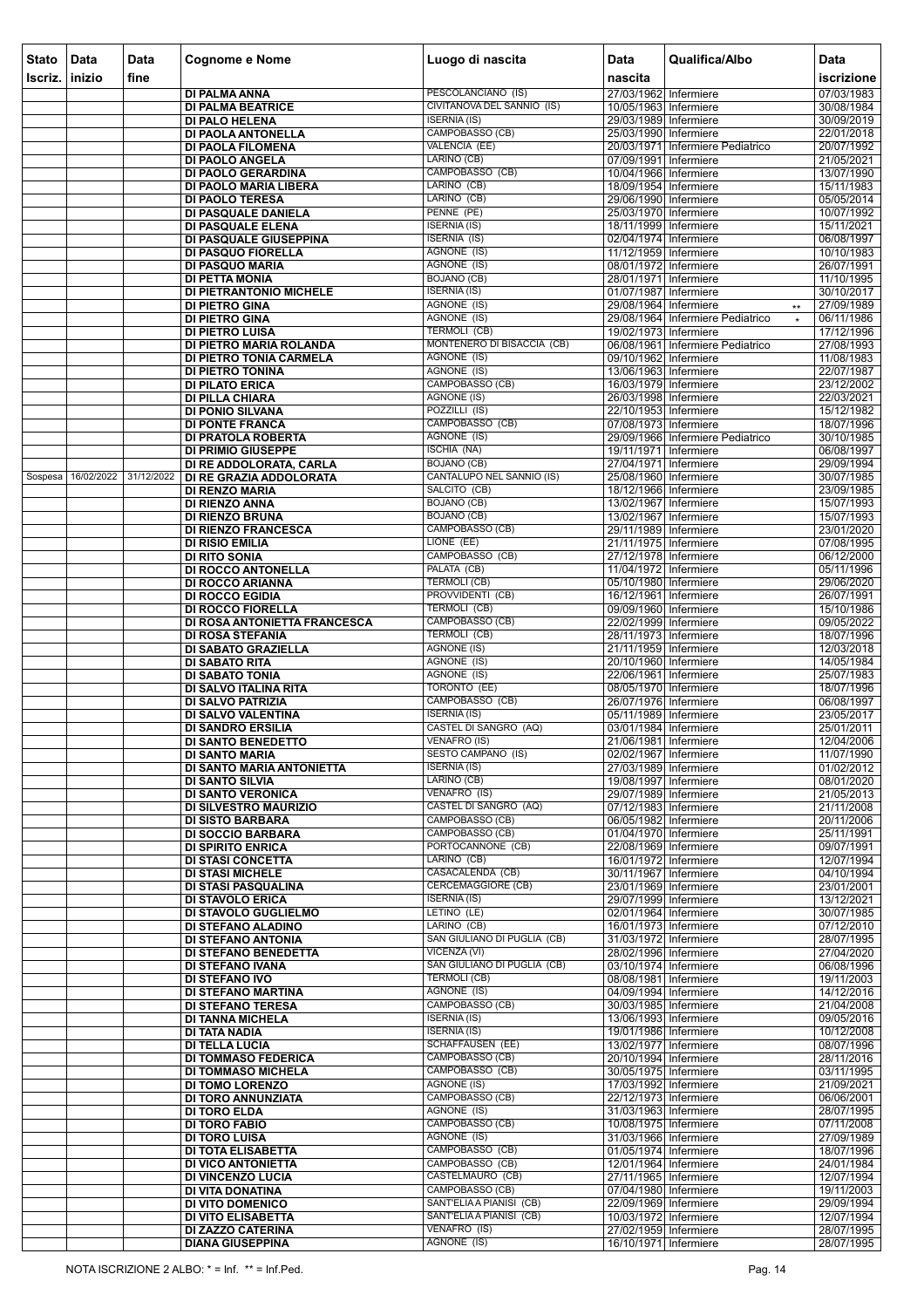| <b>Stato</b>   | Data                          | Data | Cognome e Nome                                                | Luogo di nascita                                  | Data                                           | Qualifica/Albo | <b>Data</b>              |
|----------------|-------------------------------|------|---------------------------------------------------------------|---------------------------------------------------|------------------------------------------------|----------------|--------------------------|
| <b>Iscriz.</b> | inizio                        | fine |                                                               | AGNONE (IS)                                       | nascita<br>02/06/1976 Infermiere               |                | iscrizione<br>28/07/1995 |
|                |                               |      | <b>DIANA LOREDANA</b><br><b>DILEVA ESTER</b>                  | <b>TERMOLI (CB)</b>                               | 02/01/1974 Infermiere                          |                | 10/11/2009               |
|                |                               |      | <b>DIMAURO ROSANNA</b>                                        | SAN GIOVANNI ROTONDO (FG)                         | 14/07/1973 Infermiere                          |                | 01/02/2012               |
|                |                               |      | <b>D'IMPERIO SABRINA</b>                                      | LARINO (CB)                                       | 15/07/1982 Infermiere                          |                | 10/11/2009               |
|                |                               |      | <b>D'IPPOLITO CLAUDIA</b><br><b>DISCENZA MANUELA</b>          | <b>ISERNIA (IS)</b><br>CAMPOBASSO (CB)            | 09/06/1987 Infermiere<br>12/03/1980 Infermiere |                | 21/05/2012<br>05/11/2004 |
|                |                               |      | <b>DISCENZA MARIAVITTORIA</b>                                 | CAMPOBASSO (CB)                                   | 12/08/1969 Infermiere                          |                | 12/07/1994               |
|                |                               |      | DISCENZA SPENSIERI FILOMENA                                   | CERCEPICCOLA (CB)                                 | 07/07/1962 Infermiere                          |                | 30/07/1985               |
|                |                               |      | <b>DISCENZA SPENSIERI MIRELLA</b><br><b>DONATELLI MICHELE</b> | CAMPOBASSO (CB)<br>CAMPOBASSO (CB)                | 06/12/1974 Infermiere<br>20/06/1987 Infermiere |                | 06/08/1997<br>27/11/2013 |
|                |                               |      | <b>DONIA ISABELLA DALILA</b>                                  | <b>ISERNIA (IS)</b>                               | 22/07/1990 Infermiere                          |                | 05/05/2014               |
|                |                               |      | <b>DONIA MARIA</b>                                            | <b>COLONIA (EE)</b>                               | 04/07/1985 Infermiere                          |                | 19/04/2010               |
|                |                               |      | DONNARUMMA MAFALDA<br>DONNARUMMA MARIA MERCEDE                | AVELLINO (AV)<br><b>AVELLINO (AV)</b>             | 08/08/1994 Infermiere<br>08/08/1994 Infermiere |                | 30/10/2017<br>27/06/2018 |
|                |                               |      | <b>D'ONOFRIO ANNAMARIA</b>                                    | <b>BAGNOLI DEL TRIGNO (IS)</b>                    | 26/08/1963 Infermiere                          |                | 30/08/1984               |
|                |                               |      | <b>D'ONOFRIO ANTONELLA</b>                                    | LARINO (CB)                                       | 20/11/1970 Infermiere                          |                | 09/07/1991               |
|                |                               |      | <b>D'ONOFRIO ASSUNTA TERESA</b><br><b>D'ONOFRIO LUCIANA</b>   | <b>BONEFRO (CB)</b><br>CASSINO (FR)               | 21/01/1969 Infermiere<br>02/12/1979 Infermiere |                | 07/09/1990<br>07/12/2001 |
|                |                               |      | <b>D'ONOFRIO NICOLINO</b>                                     | ST. ASAPH (EE)                                    | 12/01/1969 Infermiere                          |                | 03/11/1995               |
| Sospesa        | 16/02/2022 31/12/2022         |      | <b>D'ORIO LIA</b>                                             | <b>TERMOLI (CB)</b>                               | 05/05/1982 Infermiere                          |                | 14/06/2011               |
|                |                               |      | <b>D'ORSI PAOLA</b><br><b>D'OTO ARIANNA</b>                   | <b>ISERNIA (IS)</b><br><b>BENEVENTO (BN)</b>      | 29/01/1987 Infermiere<br>25/01/1987 Infermiere |                | 01/02/2012<br>21/05/2013 |
|                |                               |      | <b>D'OVIDIO IVAN</b>                                          | VASTO (CH)                                        | 01/04/1993 Infermiere                          |                | 25/01/2016               |
|                |                               |      | <b>DURANTE CARLA</b>                                          | <b>CASTEL DI SANGRO (AQ)</b>                      | 21/05/1980 Infermiere                          |                | 23/12/2002               |
|                |                               |      | <b>DURANTE DANIELA</b><br><b>DURANTE DEBORAH</b>              | <b>ISERNIA (IS)</b><br><b>ISERNIA (IS)</b>        | 19/06/1964 Infermiere<br>05/11/1979 Infermiere |                | 09/12/1985<br>28/04/2010 |
|                |                               |      | <b>DURANTE GLORIA</b>                                         | <b>ISERNIA (IS)</b>                               | 15/07/1981 Infermiere                          |                | 28/11/2016               |
|                |                               |      | <b>DURANTE MARIA</b>                                          | <b>SESSANO DEL MOLISE (IS)</b>                    | 21/05/1959 Infermiere                          |                | 28/07/1995               |
|                |                               |      | <b>DURANTE MARIA LUCIA</b><br><b>DURANTI FRANCESCA</b>        | S. ELIAA PIANISI (CB)<br><b>GUARDIAREGIA (CB)</b> | 19/06/1967 Infermiere<br>17/04/1963 Infermiere |                | 13/07/1990<br>07/07/1993 |
|                |                               |      | <b>D'URBANO ANTONIO PAOLO</b>                                 | <b>TERMOLI (CB)</b>                               | 28/03/1972 Infermiere                          |                | 06/08/1996               |
|                |                               |      | <b>D'UVA EDDA</b>                                             | CAMPOBASSO (CB)                                   | 31/05/1986 Infermiere                          |                | 21/11/2008               |
| Sospesa        | 16/02/2022 31/12/2022         |      | <b>D'UVA MARICA</b><br><b>E.COLILLO RAFFAELINA</b>            | <b>ISERNIA (IS)</b><br>CAMPOBASSO (CB)            | 25/12/1995 Infermiere<br>27/07/1972 Infermiere |                | 18/11/2019<br>22/09/1994 |
|                |                               |      | <b>EBERHERR MARIA</b>                                         | WAGING AM SEE (EE)                                | 17/02/1954 Infermiere                          |                | 29/08/2008               |
|                |                               |      | <b>EDUARDO FABIO</b>                                          | NEW YORK (EE)                                     | 30/08/1980 Infermiere                          |                | 25/01/2011               |
|                |                               |      | <b>EDUARDO ILARIA</b><br><b>ELISEO DARIO</b>                  | LUSSEMBURGO (EE)<br>CAMPOBASSO (CB)               | 14/04/1979 Infermiere<br>14/02/1991 Infermiere |                | 21/11/2008<br>29/02/2016 |
|                |                               |      | <b>ERCOLANO ILARIA</b>                                        | <b>ISERNIA (IS)</b>                               | 10/08/1997 Infermiere                          |                | 18/11/2019               |
|                | Sospesa 04/02/2022 31/12/2022 |      | <b>ERCOLANO MARICA</b>                                        | <b>ISERNIA (IS)</b>                               | 20/01/1989 Infermiere                          |                | 17/12/2012               |
|                |                               |      | <b>ERRICO ALESSIO</b><br><b>ESPOSITO FRANCESCA</b>            | <b>ISERNIA (IS)</b><br><b>ISERNIA (IS)</b>        | 12/07/1994 Infermiere<br>17/06/1991 Infermiere |                | 23/05/2017<br>30/10/2017 |
|                |                               |      | <b>ESPOSITO GIANLUCA</b>                                      | <b>ISERNIA (IS)</b>                               | 20/09/1967 Infermiere                          |                | 18/07/1996               |
|                |                               |      | <b>ESPOSITO MARIAGRAZIA</b>                                   | <b>ISERNIA (IS)</b><br>CAMPOBASSO (CB)            | 05/07/1987 Infermiere                          |                | 11/05/2010               |
|                |                               |      | <b>ESPOSITO ROSALINDA</b><br><b>ESPOSITO SARA</b>             | <b>ISERNIA (IS)</b>                               | 20/09/1965 Infermiere<br>28/08/1994 Infermiere |                | 28/07/1995<br>23/11/2018 |
|                |                               |      | <b>ESPOSITO TONINO</b>                                        | <b>ISERNIA (IS)</b>                               | 26/07/1957 Infermiere                          |                | 15/10/1985               |
|                |                               |      | <b>EVANGELISTA ANTONELLO</b><br><b>EVANGELISTA FEDERICA</b>   | CAMPOBASSO (CB)<br>PESCARA (PE)                   | 28/01/1976 Infermiere<br>20/10/1974 Infermiere |                | 16/11/2007<br>18/07/1996 |
|                |                               |      | <b>EVANGELISTA FRANCESCA</b>                                  | <b>TERMOLI (CB)</b>                               | 29/07/1997 Infermiere                          |                | 21/05/2021               |
|                |                               |      | <b>EVANGELISTA GIOVANNA</b>                                   | CAMPOBASSO (CB)                                   | 24/06/1970 Infermiere                          |                | 05/11/2004               |
|                |                               |      | <b>EVANGELISTA MARIA</b><br><b>EVANGELISTA NICOLETTA</b>      | CAMPOBASSO (CB)<br>CAMPOBASSO (CB)                | 23/08/1990 Infermiere<br>24/01/1975 Infermiere |                | 05/05/2014<br>13/02/2003 |
|                |                               |      | <b>EVANGELISTA SARA</b>                                       | <b>ISERNIA (IS)</b>                               | 04/06/1995 Infermiere                          |                | 17/05/2018               |
|                |                               |      | <b>FABRIZIO ANTONELLA</b>                                     | TERMOLI (CB)                                      | 27/06/1980 Infermiere                          |                | 05/11/2004               |
|                |                               |      | <b>FABRIZIO PASQUALINA</b><br><b>FACCENDA MIRKO</b>           | <b>CASTELVERRINO (IS)</b><br>VENAFRO (IS)         | 16/08/1967 Infermiere<br>08/04/1986 Infermiere |                | 30/08/1989<br>27/11/2013 |
|                |                               |      | <b>FACCENDA NADA</b>                                          | SCAPOLI (IS)                                      | 25/03/1970 Infermiere                          |                | 09/07/1991               |
|                |                               |      | <b>FACCONE MICHELA ROBERTA</b>                                | CAMPOBASSO (CB)<br>CAMPOBASSO (CB)                | 17/05/1987 Infermiere                          |                | 10/11/2009               |
|                |                               |      | <b>FAGLIARONE VINCENZO</b><br><b>FAILLA CARMELINA</b>         | CANICATTI' (AG)                                   | 28/12/1993 Infermiere<br>29/10/1965 Infermiere |                | 29/04/2019<br>09/12/2003 |
|                |                               |      | <b>FAIOLI MARIANGELA</b>                                      | CAMPOBASSO (CB)                                   | 30/01/1988 Infermiere                          |                | 15/01/2021               |
|                |                               |      | <b>FALASCA ANTONIO</b><br><b>FALASCA GIORGIA</b>              | <b>ISERNIA (IS)</b><br><b>ISERNIA (IS)</b>        | 01/04/1985 Infermiere<br>31/10/1999 Infermiere |                | 07/12/2010<br>15/11/2021 |
|                |                               |      | <b>FALCIGLIA ANGELA</b>                                       | VENAFRO (IS)                                      | 02/08/1968 Infermiere                          |                | 23/10/1997               |
|                |                               |      | <b>FALCO DANIELA</b>                                          | CAMPOBASSO (CB)                                   | 22/02/1974 Infermiere                          |                | 06/08/1996               |
|                |                               |      | <b>FALCONE GAETANA</b><br><b>FALETRA SIMONA</b>               | LAVAGNA (GE)<br><b>TERMOLI (CB)</b>               | 03/03/1971 Infermiere<br>23/10/1980 Infermiere |                | 28/07/1995<br>09/12/2003 |
|                |                               |      | <b>FANELLI DARIO</b>                                          | CAMPOBASSO (CB)                                   | 20/06/1991 Infermiere                          |                | 10/06/2014               |
|                |                               |      | <b>FANELLI GIOVANNI</b>                                       | RICCIA (CB)                                       | 30/07/1974 Infermiere                          |                | 29/09/1994               |
|                |                               |      | <b>FANELLI GIUSEPPE</b><br><b>FANELLI GIUSEPPINA</b>          | CAMPOBASSO (CB)<br>CAMPOBASSO (CB)                | 18/06/1974 Infermiere<br>15/11/1976 Infermiere |                | 15/12/1995<br>21/11/2008 |
|                |                               |      | <b>FANELLI MARIA</b>                                          | RICCIA (CB)                                       | 04/11/1963 Infermiere                          |                | 30/08/1984               |
|                |                               |      | <b>FANELLI MARIO PASQUALE</b>                                 | RICCIA (CB)<br>CAMPOBASSO (CB)                    | 23/10/1961 Infermiere                          |                | 07/07/1994               |
|                |                               |      | <b>FANELLI PASQUALE</b><br><b>FANELLI VERONICA</b>            | RIPALIMOSANI (CB)                                 | 11/06/1970 Infermiere<br>07/04/1981 Infermiere |                | 28/07/1995<br>12/03/2018 |
|                |                               |      | <b>FANTACONE ANTONIETTA</b>                                   | CAMPOBASSO (CB)                                   | 31/12/1967 Infermiere                          |                | 09/07/1991               |
|                |                               |      | <b>FANTAUZZI NORELLI SOFIA</b>                                | POZZILLI (IS)<br>CAMPOBASSO (CB)                  | 30/10/1968 Infermiere                          |                | 20/11/2006               |
|                |                               |      | <b>FANTETTI FLORIANA</b><br><b>FANTETTI GIUSEPPE</b>          | LARINO (CB)                                       | 03/05/1979 Infermiere<br>19/03/1971 Infermiere |                | 19/11/2003<br>12/07/1994 |
|                |                               |      | <b>FANTOZZI IVANA</b>                                         | <b>ISERNIA (IS)</b>                               | 13/11/1968   Infermiere                        |                | 05/08/1987               |
|                |                               |      | <b>FARALLI CARMINA</b><br><b>FARALLI MICHELA</b>              | MONTERODUNI (IS)<br>MONTERODUNI (IS)              | 01/06/1968 Infermiere<br>24/10/1969 Infermiere |                | 07/07/1993<br>07/07/1993 |
|                |                               |      | <b>FARINA FRANCO</b>                                          | CAMPOBASSO (CB)                                   | 20/08/1958 Infermiere                          |                | 20/11/2006               |
|                |                               |      | <b>FARINA MARISA</b>                                          | <b>BOJANO (CB)</b><br><b>MUNCHEN (EE)</b>         | 01/05/1972 Infermiere                          |                | 29/09/1994               |
|                |                               |      | <b>FARINACCI LETIZIA</b><br><b>FARINACCIO ANTONELLA</b>       | <b>CAMPOBASSO (CB)</b>                            | 22/01/1975 Infermiere<br>25/06/1980 Infermiere |                | 18/11/2005<br>13/02/2003 |
|                |                               |      | <b>FARINACCIO CARMELA</b>                                     | ORATINO (CB)                                      | 23/01/1959 Infermiere                          |                | 09/12/1985               |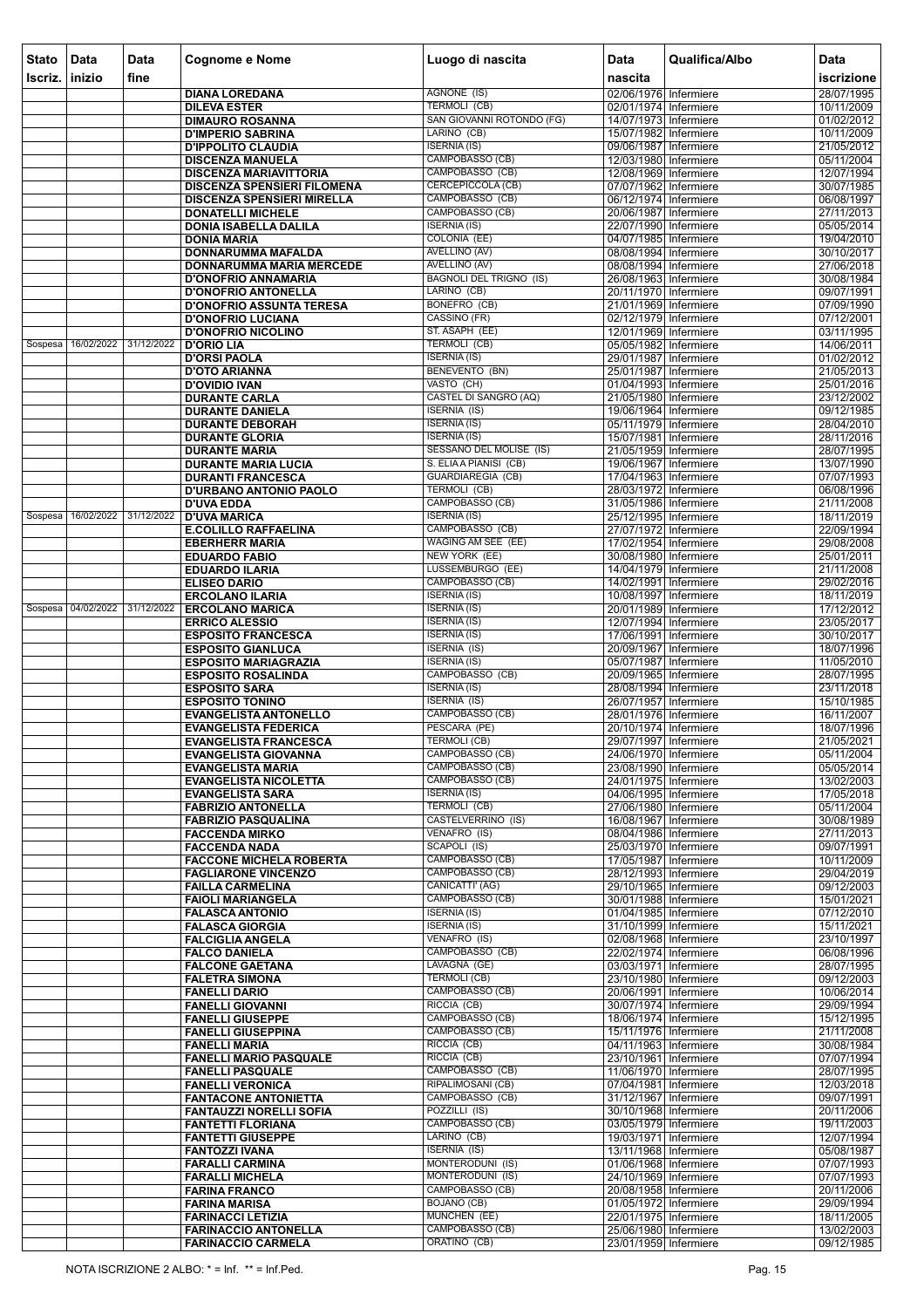| <b>Stato</b><br>Iscriz. | Data<br>inizio | Data<br>fine | <b>Cognome e Nome</b>                                       | Luogo di nascita                                    | <b>Data</b><br>nascita                           | Qualifica/Albo | <b>Data</b><br>iscrizione |
|-------------------------|----------------|--------------|-------------------------------------------------------------|-----------------------------------------------------|--------------------------------------------------|----------------|---------------------------|
|                         |                |              | <b>FARRACE ANNA</b>                                         | CAMPOBASSO (CB)                                     | 05/07/1969 Infermiere                            |                | 12/07/1994                |
|                         |                |              | <b>FARRO GEMMA</b>                                          | <b>ISERNIA (IS)</b>                                 | 23/04/1969 Infermiere                            |                | 22/03/2004                |
|                         |                |              | <b>FASANO ANGELA</b>                                        | CASSINO (FR)                                        | 26/07/1976 Infermiere                            |                | 25/01/1999                |
|                         |                |              | <b>FASANO SAMANTHA</b><br><b>FASANO YURI</b>                | CAMPOBASSO (CB)<br><b>ISERNIA (IS)</b>              | 11/06/1977   Infermiere<br>04/12/1992 Infermiere |                | 06/12/2000<br>10/12/2018  |
|                         |                |              | <b>FASCIA MICHELA</b>                                       | <b>VENAFRO (IS)</b>                                 | 11/05/1997 Infermiere                            |                | 17/11/2020                |
|                         |                |              | <b>FASCIANO DAVIDE</b>                                      | CAMPOBASSO (CB)<br>CAMPOBASSO (CB)                  | 15/09/1970 Infermiere                            |                | 08/07/1996                |
|                         |                |              | <b>FATICA CHIARA</b><br><b>FATICA ROSALBA</b>               | CAMPOBASSO (CB)                                     | 10/07/1990 Infermiere<br>26/12/1982 Infermiere   |                | 27/11/2013<br>05/11/2004  |
|                         |                |              | <b>FATTORE PASQUALINO</b>                                   | <b>ISERNIA (IS)</b>                                 | 20/10/1995 Infermiere                            |                | 28/11/2021                |
|                         |                |              | <b>FAUSTOFERRI FABRIZIO</b>                                 | CAMPOBASSO (CB)<br><b>ISERNIA (IS)</b>              | 07/02/1994 Infermiere<br>09/02/1996 Infermiere   |                | 23/05/2017<br>30/10/2018  |
|                         |                |              | <b>FAVELLATO VALERIA</b><br><b>FAZIOLI ANNA</b>             | FROSOLONE (IS)                                      | 16/03/1970 Infermiere                            |                | 20/07/1992                |
|                         |                |              | <b>FEDE GIORGIA</b>                                         | CAMPOBASSO (CB)                                     | 23/09/1996 Infermiere                            |                | 28/01/2019                |
|                         |                |              | <b>FEDERICO MIRIAM</b><br><b>FELE BARTOLO</b>               | VENAFRO (IS)<br>AVERSA (CE)                         | 24/09/1980 Infermiere<br>27/05/1997 Infermiere   |                | 01/02/2012<br>27/11/2020  |
|                         |                |              | <b>FELICE CLAUDIA</b>                                       | CAMPOBASSO (CB)                                     | 15/04/1987 Infermiere                            |                | 10/11/2009                |
|                         |                |              | <b>FELICE FILOMENA</b>                                      | CAMPOBASSO (CB)                                     | 06/07/1970 Infermiere                            |                | 07/07/1993                |
|                         |                |              | <b>FELICE MARIA</b><br><b>FELICE VINCENZINA</b>             | VINCHIATURO (CB)<br>TERMOLI (CB)                    | 13/05/1969 Infermiere<br>10/11/1975 Infermiere   |                | 27/09/1989<br>06/08/1997  |
|                         |                |              | <b>FERRANDINO FILIPPO</b>                                   | <b>MONTE SANT'ANGELO (FG)</b>                       | 28/09/1969 Infermiere                            |                | 22/03/2004                |
|                         |                |              | <b>FERRANTE CLEMENTINA</b>                                  | SAN GIULIANO DI PUGLIA (CB)                         | 27/09/1961 Infermiere                            |                | 25/09/1984                |
|                         |                |              | <b>FERRANTE MARIA GRAZIA</b>                                | CAMPOBASSO (CB)<br><b>ISERNIA (IS)</b>              | 23/07/1967 Infermiere<br>25/05/1972 Infermiere   |                | 27/09/1989                |
|                         |                |              | <b>FERRANTE MILENA</b><br><b>FERRARA CARMELIVIA</b>         | MONTEFALCONE NEL SANNIO (CB)                        | 11/01/1967 Infermiere                            |                | 07/07/1994<br>06/07/1989  |
|                         |                |              | <b>FERRARA COSTANTINA</b>                                   | TERMOLI (CB)                                        | 02/02/1974 Infermiere                            |                | 21/11/2012                |
|                         |                |              | <b>FERRARESE TIFFANY</b>                                    | CODOGNO (LO)                                        | 03/01/1995 Infermiere                            |                | 06/03/2017                |
|                         |                |              | <b>FERRELLI NOEMI</b><br><b>FERRETTI ANGELA</b>             | <b>AGNONE (IS)</b><br>CAMPOBASSO (CB)               | 17/09/1996 Infermiere<br>23/06/1969 Infermiere   |                | 07/05/2019<br>26/07/1991  |
|                         |                |              | <b>FERRETTI GAETANO</b>                                     | CAMPOBASSO (CB)                                     | 11/06/1960 Infermiere                            |                | 03/07/2017                |
|                         |                |              | <b>FERRETTI MARIA</b>                                       | MONTERODUNI (IS)                                    | 05/07/1962 Infermiere                            |                | 05/04/1983                |
|                         |                |              | <b>FERRITTI FEDERICA</b><br><b>FERRITTO MARTINA</b>         | <b>ISERNIA (IS)</b><br>CAMPOBASSO (CB)              | 21/09/1989 Infermiere<br>28/01/1987 Infermiere   |                | 01/02/2012<br>26/11/2009  |
|                         |                |              | <b>FERRITTO PIETRO</b>                                      | CAMPOBASSO (CB)                                     | 26/09/1982 Infermiere                            |                | 21/04/2008                |
|                         |                |              | <b>FESTA LORIANA</b>                                        | CAMPOBASSO (CB)                                     | 05/07/1992 Infermiere                            |                | 26/10/2015                |
|                         |                |              | <b>FICOCELLI GIUSEPPINA</b><br><b>FIELLI ROSELLA</b>        | SEPINO (CB)<br>SANT'AGAPITO (IS)                    | 20/09/1973 Infermiere<br>13/07/1963 Infermiere   |                | 07/08/1995<br>23/07/1984  |
|                         |                |              | <b>FIERRO DEBORA</b>                                        | CAMPOBASSO (CB)                                     | 25/02/1988 Infermiere                            |                | 19/04/2011                |
|                         |                |              | <b>FIERRO MARIATERESA</b>                                   | CAMPOBASSO (CB)                                     | 16/07/1967 Infermiere                            |                | 25/06/2012                |
|                         |                |              | <b>FIGLIOLA JENNIFER</b><br><b>FILACCHIONE PINA</b>         | MILANO (MI)<br>SALCITO (CB)                         | 27/05/1975 Infermiere<br>15/01/1962 Infermiere   |                | 06/08/1997<br>30/08/1984  |
|                         |                |              | <b>FINAMORE IDA</b>                                         | CASTELLAMMARE DI STABIA (NA)                        | 21/07/1959 Infermiere                            |                | 30/07/1985                |
|                         |                |              | <b>FINO PATRIZIA</b>                                        | TORINO (TO)                                         | 03/12/1972 Infermiere                            |                | 09/07/1991                |
|                         |                |              | <b>FIOCCA ONESTA</b><br><b>FIORE ELEONORA</b>               | LONGANO (IS)<br>VINCHIATURO (CB)                    | 29/12/1958 Infermiere<br>02/02/1957 Infermiere   |                | 03/03/1996<br>30/08/1984  |
|                         |                |              | <b>FIORE EMIDDIO</b>                                        | CAMPOBASSO (CB)                                     | 14/09/1982 Infermiere                            |                | 11/06/2007                |
|                         |                |              | <b>FIORE GIUSEPPE</b>                                       | CASACALENDA (CB)                                    | 03/04/1961 Infermiere                            |                | 30/10/1985                |
|                         |                |              | <b>FIORE YLENIA</b><br><b>FIORELLA ANNA</b>                 | CASSINO (FR)<br>LARINO (CB)                         | 19/08/1984 Infermiere<br>21/03/1974 Infermiere   |                | 05/12/2007<br>18/07/1996  |
|                         |                |              | <b>FIORELLI DAVIDE</b>                                      | <b>ISERNIA (IS)</b>                                 | 18/12/1963 Infermiere                            |                | 22/07/1987                |
|                         |                |              | <b>FIORELLI GESSICA</b>                                     | <b>ISERNIA (IS)</b>                                 | 25/05/1975 Infermiere                            |                | 28/07/1995                |
|                         |                |              | <b>FIORELLI TONINO</b><br><b>FIORENTINO BENITO MERCURIO</b> | <b>ISERNIA (IS)</b><br><b>TORREMAGGIORE (FG)</b>    | 11/11/1973   Infermiere<br>14/01/1987 Infermiere |                | 12/07/1994<br>04/12/2009  |
|                         |                |              | <b>FIORENTINO GIOSAFATTE VITTORIO</b>                       | SERRACAPRIOLA (FG)                                  | 15/12/1960 Infermiere                            |                | 23/02/2015                |
|                         |                |              | <b>FIORILLI CONCETTA</b>                                    | SAN MASSIMO (CB)                                    | 08/12/1971 Infermiere                            |                | 07/08/1995                |
|                         |                |              | <b>FIORILLI FABIO</b><br><b>FIORILLI FILIPPO</b>            | PENNE (PE)<br>TERMOLI (CB)                          | 21/07/1986 Infermiere<br>17/07/1967 Infermiere   |                | 21/11/2008<br>12/07/1994  |
|                         |                |              | <b>FIORILLI GIOVANNA</b>                                    | CAMPOBASSO (CB)                                     | 23/06/1973 Infermiere                            |                | 08/07/1996                |
|                         |                |              | <b>FIORILLI IACOPO</b>                                      | LARINO (CB)                                         | 29/10/1998 Infermiere                            |                | 23/11/2020                |
|                         |                |              | <b>FIORITO FRANCA</b><br><b>FIRPO LAURA</b>                 | <b>GUGLIONESI (CB)</b><br>CAMPOBASSO (CB)           | 11/10/1959 Infermiere<br>22/08/1987 Infermiere   |                | 12/11/1982<br>19/04/2011  |
|                         |                |              | <b>FISCANTE NICOLINA</b>                                    | APELDOORN (-)                                       | 07/06/1972 Infermiere                            |                | 10/07/1992                |
|                         |                |              | <b>FISCARIELLO ANTONIETTA LUCIA</b>                         | <b>FRAGNETO MONFORTE (BN)</b>                       | 13/12/1966 Infermiere                            |                | 11/07/1990                |
|                         |                |              | <b>FISCARIELLO DANIELE</b><br><b>FISCARIELLO GIUSEPPE</b>   | LARINO (CB)<br>FRAGNETO MONFORTE (BN)               | 04/10/1998 Infermiere<br>02/01/1971 Infermiere   |                | 13/12/2021<br>11/07/1990  |
|                         |                |              | <b>FISCARIELLO SALVATORE</b>                                | <b>FRAGNETO MONFORTE (BN)</b>                       | 01/01/1969 Infermiere                            |                | 27/09/1989                |
|                         |                |              | <b>FLAGIELLO DANIELE</b>                                    | <b>ISERNIA (IS)</b><br>LEOMBERG (EE)                | 30/03/1990 Infermiere                            |                | 26/10/2015                |
|                         |                |              | <b>FLOCCO FABRIZIA</b><br><b>FLOCCO FIORELLA</b>            | PESCARA (PE)                                        | 03/02/1967 Infermiere<br>05/08/1971 Infermiere   |                | 10/07/1992<br>10/07/1992  |
|                         |                |              | <b>FLOCCO MANUELA</b>                                       | <b>TERMOLI (CB)</b>                                 | 11/01/1981   Infermiere                          |                | 21/11/2008                |
|                         |                |              | <b>FLORIO ADAMO</b>                                         | PORTOCANNONE (CB)<br>LARINO (CB)                    | 16/05/1967 Infermiere                            |                | 18/07/1996                |
|                         |                |              | <b>FLORIO JENNY</b><br><b>FLORIO NICOLA</b>                 | CAMPOMARINO (CB)                                    | 21/02/1988 Infermiere<br>21/05/1962 Infermiere   |                | 19/11/2020<br>15/10/1985  |
|                         |                |              | <b>FLORIO ROSALBA</b>                                       | CAMPOBASSO (CB)                                     | 28/08/1999 Infermiere                            |                | 13/12/2021                |
|                         |                |              | <b>FOLKES MARIA LOUISA</b>                                  | SANT'ALBANO (EE)<br>LARINO (CB)                     | 09/08/1961 Infermiere                            |                | 27/09/1989                |
|                         |                |              | <b>FORLI GIUSEPPE</b><br><b>FORMISANO GIORGINA</b>          | SAN GIORGIO A CREMANO (NA)                          | 20/02/1969 Infermiere<br>05/01/1971 Infermiere   |                | 18/07/1996<br>13/12/2021  |
|                         |                |              | <b>FORNARO CARLA</b>                                        | <b>ISERNIA</b> (IS)                                 | 10/01/1963 Infermiere                            |                | 18/07/1996                |
|                         |                |              | <b>FORTE CLOTILDE</b>                                       | <b>SESTO CAMPANO (IS)</b>                           | 02/03/1950 Infermiere                            |                | 02/09/1997                |
|                         |                |              | <b>FORTE DEBORAH</b><br><b>FORTE DOMENICO</b>               | <b>BOJANO (CB)</b><br>NAPOLI (NA)                   | 01/02/1987 Infermiere<br>30/01/1973 Infermiere   |                | 23/11/2018<br>28/04/2009  |
|                         |                |              | <b>FORTE DORA</b>                                           | <b>ISERNIA (IS)</b>                                 | 14/11/1992 Infermiere                            |                | 18/05/2015                |
|                         |                |              | <b>FORTE EMILIA</b>                                         | <b>SESTO CAMPANO (IS)</b><br>PIEDIMONTE MATESE (CE) | 21/04/1972 Infermiere                            |                | 08/07/1996                |
|                         |                |              | <b>FORTE FEDERICA</b><br><b>FORTE GABRIELLA</b>             | <b>VENAFRO (IS)</b>                                 | 26/07/1996 Infermiere<br>06/08/1993 Infermiere   |                | 30/10/2018<br>18/11/2019  |
|                         |                |              | <b>FORTE MASSIMO</b>                                        | RHEINFELDEN (EE)                                    | 21/12/1977 Infermiere                            |                | 27/11/2013                |
|                         |                |              | <b>FORTINI FILOMENA ANNA</b>                                | PIEDIMONTE MATESE (CE)                              | 05/05/1974 Infermiere                            |                | 29/11/2006                |
|                         |                |              | <b>FRABOTTA LAVINIA</b>                                     | <b>ISERNIA (IS)</b>                                 | 30/08/1987 Infermiere                            |                | 23/02/2015                |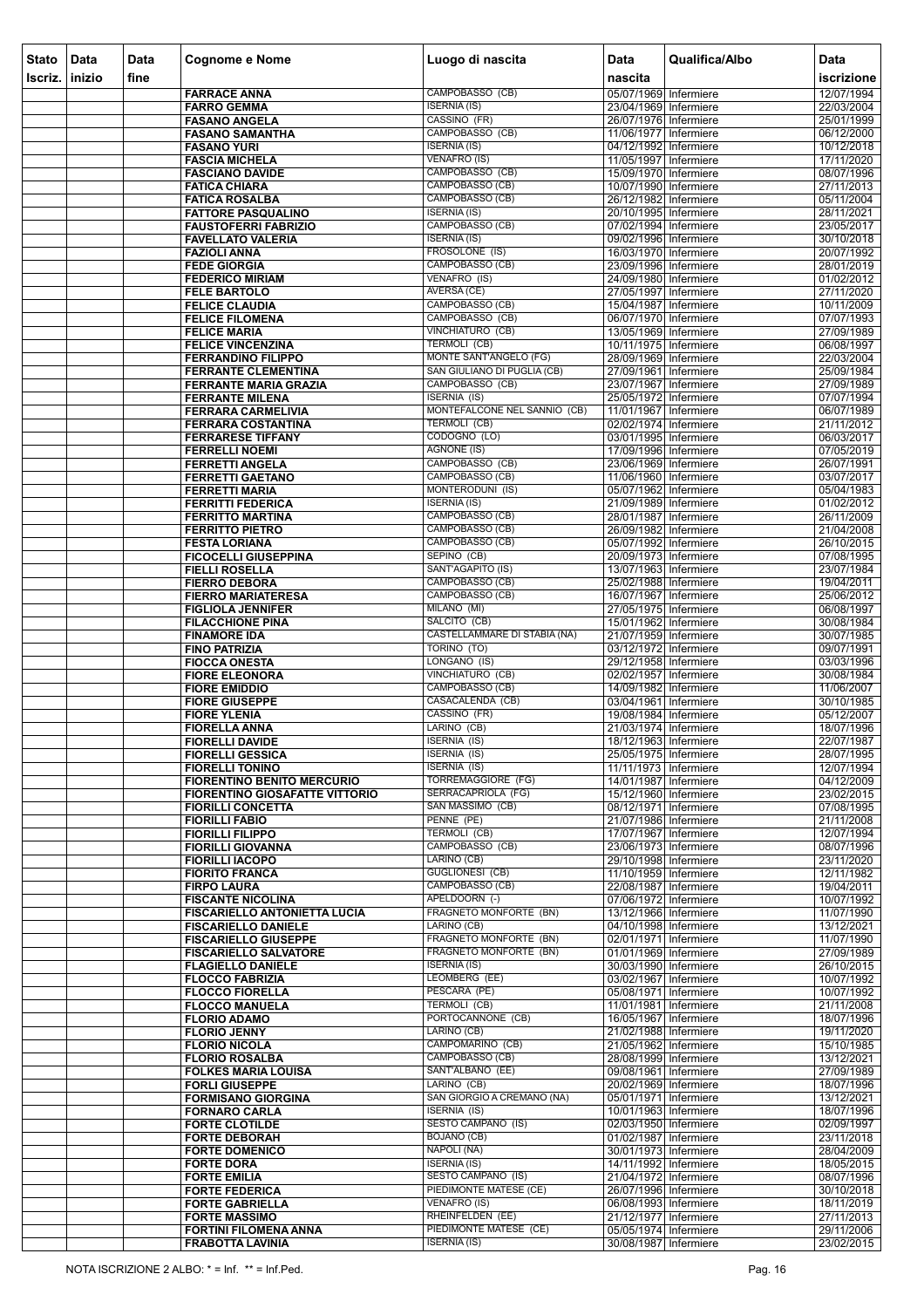| <b>Stato</b> | Data   | Data | <b>Cognome e Nome</b>                                  | Luogo di nascita                                      | <b>Data</b>                                      | Qualifica/Albo                   | <b>Data</b>              |
|--------------|--------|------|--------------------------------------------------------|-------------------------------------------------------|--------------------------------------------------|----------------------------------|--------------------------|
| Iscriz.      | inizio | fine |                                                        |                                                       | nascita                                          |                                  | iscrizione               |
|              |        |      | <b>FRANCESCHIELLO RAFFAELE</b>                         | LARINO (CB)                                           | 11/09/1970 Infermiere                            |                                  | 28/07/1995               |
|              |        |      | <b>FRANCESCHINI NICOLINO</b>                           | LARINO (CB)                                           | 16/10/1968 Infermiere                            |                                  | 10/11/2009               |
|              |        |      | <b>FRANCHI SILVIO</b>                                  | FOGGIA (FG)<br>VENAFRO (IS)                           | 17/04/1993 Infermiere<br>21/04/1981 Infermiere   |                                  | 09/05/2016               |
|              |        |      | <b>FRANCHITTI ANTONIO</b><br><b>FRANCHITTI LORENZO</b> | NAPOLI (NA)                                           | 04/09/1991 Infermiere                            |                                  | 30/01/2017<br>26/10/2015 |
|              |        |      | <b>FRANCIOSA SABRINA</b>                               | CAMPOBASSO (CB)                                       | 23/01/1992 Infermiere                            |                                  | 10/04/2017               |
|              |        |      | <b>FRARACCIO CINZIA</b>                                | <b>ISERNIA (IS)</b>                                   | 29/01/1969 Infermiere                            |                                  | 06/07/1989               |
|              |        |      | <b>FRASCA ROBERTO</b>                                  | <b>ISERNIA (IS)</b>                                   | 14/08/1985 Infermiere                            |                                  | 17/12/2012               |
|              |        |      | <b>FRATANGELO ANNA</b><br><b>FRATANGELO ENRICO</b>     | <b>CASTELLINO DEL BIFERNO (CB)</b><br>CAMPOBASSO (CB) | 06/11/1964 Infermiere<br>15/08/1966 Infermiere   |                                  | 30/07/1985<br>28/10/1987 |
|              |        |      | <b>FRATANTUONO AGNESE</b>                              | FOSSALTO (CB)                                         | 11/08/1969 Infermiere                            |                                  | 09/07/1991               |
|              |        |      | <b>FRATANTUONO ANTONIETTA</b>                          | FOSSALTO (CB)                                         | 03/03/1956 Infermiere                            |                                  | 19/03/1977               |
|              |        |      | <b>FRATANTUONO NUNZIATINA</b>                          | CAMPOBASSO (CB)                                       | 25/03/1974 Infermiere                            |                                  | 13/02/2003               |
|              |        |      | <b>FRATE PIERPAOLO</b>                                 | CASTEL DI SANGRO (AQ)<br>CAMPOBASSO (CB)              | 29/06/1966 Infermiere                            |                                  | 18/07/1996               |
|              |        |      | <b>FRATIANNI ASSUNTA</b><br><b>FRATIANNI SABRINA</b>   | ROMA (RM)                                             | 03/09/1986 Infermiere<br>17/05/1971 Infermiere   |                                  | 21/11/2008<br>02/07/1992 |
|              |        |      | <b>FRATINO ANNA LUCIA</b>                              | SAN MARCO IN LAMIS (FG)                               | 02/04/1968 Infermiere                            |                                  | 24/05/1995               |
|              |        |      | <b>FRATTA GIOVANNINA</b>                               | CASTELNUOVO (TN)                                      | 18/10/1962 Infermiere                            |                                  | 04/04/2012               |
|              |        |      | <b>FRENZA ROSA</b>                                     | CAMPOBASSO (CB)                                       | 15/04/1971 Infermiere                            |                                  | 02/07/1992               |
|              |        |      | <b>FREZZA LUIGINA</b><br><b>FRIGATO PATRIZIA</b>       | <b>CASTEL DEL GIUDICE (IS)</b><br>TORINO (TO)         | 22/04/1954 Infermiere<br>24/08/1965 Infermiere   |                                  | 15/11/1994<br>15/10/1985 |
|              |        |      | <b>FRISCO ANTONELLA</b>                                | CAMPOBASSO (CB)                                       | 31/03/1969 Infermiere                            |                                  | 02/07/1992               |
|              |        |      | <b>FRUNGILLO CECILIA</b>                               | VENAFRO (IS)                                          | 05/07/1969 Infermiere                            |                                  | 20/07/1992               |
|              |        |      | <b>FRUNGILLO YLENIA</b>                                | PIEDIMONTE MATESE (CE)                                | 29/01/1990 Infermiere                            |                                  | 27/11/2013               |
|              |        |      | <b>FRUSCELLA BARBARA</b>                               | <b>DUSSENDORF (EE)</b>                                | 16/06/1963 Infermiere                            |                                  | 30/07/1985               |
|              |        |      | <b>FUCCI GIOVANNA</b><br><b>FUGNITTO LORETA</b>        | CAMPOBASSO (CB)<br>CAMPOBASSO (CB)                    | 04/10/1973 Infermiere<br>23/08/1971 Infermiere   |                                  | 18/07/1996<br>28/07/1995 |
|              |        |      | <b>FUGNITTO TIZIANA</b>                                | CAMPOBASSO (CB)                                       | 02/09/1971 Infermiere                            |                                  | 12/07/1994               |
|              |        |      | <b>FULGENZI GIOVANNA</b>                               | <b>ISERNIA (IS)</b>                                   | 10/03/1962 Infermiere                            |                                  | 25/09/1984               |
|              |        |      | <b>FUNARO ALESSANDRA</b>                               | THUN (EE)                                             | 15/08/1977 Infermiere                            |                                  | 06/08/1997               |
|              |        |      | <b>FUNARO UMBERTO</b>                                  | <b>ISERNIA (IS)</b>                                   | 20/09/1994 Infermiere                            |                                  | 28/11/2016               |
|              |        |      | <b>FURIOSO VINCENZO</b><br><b>FUSONI VINCENZO</b>      | <b>ISERNIA (IS)</b><br><b>TERMOLI (CB)</b>            | 25/09/1999 Infermiere<br>04/05/1985 Infermiere   |                                  | 09/05/2022<br>05/12/2011 |
|              |        |      | <b>GABRIELE ALESSANDRA</b>                             | CAMPOBASSO (CB)                                       | 09/01/1979 Infermiere                            |                                  | 31/05/2002               |
|              |        |      | <b>GABRIELE ANITA</b>                                  | SAN GIOVANNI ROTONDO (FG)                             | 28/02/1991 Infermiere                            |                                  | 25/01/2016               |
|              |        |      | <b>GABRIELE DOMINGA</b>                                | <b>BOJANO (CB)</b>                                    | 30/04/1977 Infermiere                            |                                  | 28/04/2009               |
|              |        |      | <b>GADZINA LARYSA</b>                                  | KLEBAN BYK (EE)<br>CAMPOBASSO (CB)                    | 08/03/1975 Infermiere                            |                                  | 03/07/2013               |
|              |        |      | <b>GAETA ANGELA</b><br><b>GAGLIARDI ANTONELLA</b>      | CAMPOBASSO (CB)                                       | 23/09/1972 Infermiere<br>20/02/1965 Infermiere   |                                  | 06/08/1997<br>23/07/1984 |
|              |        |      | <b>GAGLIARDI ANTONIO</b>                               | CAMPOBASSO (CB)                                       | 05/04/1970 Infermiere                            |                                  | 18/11/2005               |
|              |        |      | <b>GAGLIARDI MICHELA</b>                               | <b>ISERNIA (IS)</b>                                   | 16/01/1988 Infermiere                            |                                  | 25/01/2016               |
|              |        |      | <b>GALARDI ADELE</b>                                   | VENAFRO (IS)                                          | 24/08/1993 Infermiere                            |                                  | 28/11/2016               |
|              |        |      | <b>GALARDI DOMENICO</b><br><b>GALARDI MASSIMILIANO</b> | VENAFRO (IS)<br>AARBERG (EE)                          | 12/07/1990 Infermiere<br>28/11/1985 Infermiere   |                                  | 04/04/2016<br>26/11/2009 |
|              |        |      | <b>GALASSO GIANFRANCO</b>                              | S.GIACOMO DEGLI SCHIAVONI (CB)                        | 28/05/1962 Infermiere                            |                                  | 18/10/1984               |
|              |        |      | <b>GALASSO PASQUALINO</b>                              | S.GIACOMO DEGLI SCHIAVONI (CB)                        | 09/07/1962 Infermiere                            |                                  | 20/12/1983               |
|              |        |      | <b>GALEASSI ELENA</b>                                  | CAMPOBASSO (CB)                                       | 19/08/1974 Infermiere                            |                                  | 06/08/1997               |
|              |        |      | <b>GALIZIA ANTONIETTA</b><br><b>GALIZIA ANTONIETTA</b> | <b>TERMOLI (CB)</b><br>FRIBURGO (EE)                  | 06/11/1968 Infermiere<br>09/10/1967 Infermiere   |                                  | 04/07/1990<br>06/07/1989 |
|              |        |      | <b>GALLIANO MIRELLA</b>                                | <b>ISERNIA (IS)</b>                                   | 08/05/1960 Infermiere                            |                                  | 10/10/1983               |
|              |        |      | <b>GALLO ANGELICA</b>                                  | CAMPOBASSO (CB)                                       | 02/11/1972 Infermiere                            |                                  | 17/12/2012               |
|              |        |      | <b>GALLO FLAVIA FILOMENA</b>                           | <b>BENEVENTO (BN)</b>                                 | 23/05/1986 Infermiere                            |                                  | 28/04/2009               |
|              |        |      | <b>GALLO GILDA CARLA</b>                               | <b>COLLETORTO (CB)</b><br>MOUTIER (EE)                | 10/01/1965 Infermiere                            |                                  | 31/03/2010               |
|              |        |      | <b>GALLUCCI NADJA</b><br><b>GAMBONE RITA</b>           | CAMPOBASSO (CB)                                       | 27/04/1972 Infermiere<br>20/05/1967 Infermiere   |                                  | 04/10/1994<br>09/07/1991 |
|              |        |      | <b>GARAU MONICA</b>                                    | CASSINO (FR)                                          | 13/11/1972 Infermiere                            |                                  | 08/07/1996               |
|              |        |      | <b>GARGARO GINA</b>                                    | SALCITO (CB)                                          | 28/11/1970 Infermiere                            |                                  | 06/07/1989               |
|              |        |      | <b>GARGARO VALENTINA</b>                               | CAMPOBASSO (CB)                                       | 25/08/1993 Infermiere                            |                                  | 13/01/2016               |
|              |        |      | <b>GAROFALO ANNA</b><br><b>GAROFALO MARIA</b>          | OLDHAM (EE)<br>PORTOCANNONE (CB)                      | 31/05/1961 Infermiere<br>03/08/1961 Infermiere   |                                  | 24/01/1984<br>27/07/1990 |
|              |        |      | <b>GAROFALO PASQUALE</b>                               | CAMPOBASSO (CB)                                       | 17/05/1961 Infermiere                            |                                  | 21/09/1987               |
|              |        |      | <b>GARREFFA MAURA</b>                                  | <b>ISERNIA (IS)</b>                                   | 30/07/1968 Infermiere                            |                                  | 02/09/1997               |
|              |        |      | <b>GARZARELLA LEA ROBERTA</b>                          | PESCARA (PE)                                          | 30/12/1966 Infermiere                            |                                  | 31/03/2010               |
|              |        |      | <b>GARZONE SILVANO</b><br><b>GASBARRO ANTONIO</b>      | CAMPOBASSO (CB)<br>TERMOLI (CB)                       | 10/01/1987 Infermiere<br>21/02/1981 Infermiere   |                                  | 17/11/2020<br>05/05/2014 |
|              |        |      | <b>GASPAROTTI VITTORIO</b>                             | NAPOLI (NA)                                           | 02/07/1993 Infermiere                            |                                  | 30/01/2017               |
|              |        |      | <b>GATTA ALDO</b>                                      | <b>ISERNIA (IS)</b>                                   | 30/05/1964 Infermiere                            |                                  | 30/08/1984               |
|              |        |      | <b>GATTA ILARIA</b>                                    | <b>VENAFRO (IS)</b>                                   | 10/05/1996 Infermiere                            |                                  | 27/04/2020               |
|              |        |      | <b>GATTOZZI ANTONIETTA</b>                             | MATRICE (CB)<br>CAMPOBASSO (CB)                       |                                                  | 30/03/1960 Infermiere Pediatrico | 13/07/1989               |
|              |        |      | <b>GAZZILLO SARA</b><br><b>GEMINIANO VINCENZO</b>      | POPOLI (PE)                                           | 11/09/1991   Infermiere<br>20/04/1973 Infermiere |                                  | 27/11/2013<br>21/11/2008 |
|              |        |      | <b>GENEROSO ANNA MARIA</b>                             | CAMPOBASSO (CB)                                       | 17/12/1958 Infermiere                            |                                  | 27/09/1989               |
|              |        |      | <b>GENNARELLI ANTONIETTA MARIA</b>                     | CARACAS (EE)                                          | 06/04/1963 Infermiere                            |                                  | 11/10/1995               |
|              |        |      | <b>GENNARELLI GIAMPIERO</b>                            | CARACAS (EE)                                          | 14/08/1975 Infermiere                            |                                  | 05/11/2004               |
|              |        |      | <b>GENOVA GABRIELLA</b><br><b>GENOVESE ANTONELLA</b>   | TERMOLI (CB)<br>CASTEL DI SANGRO (AQ)                 | 09/09/1972 Infermiere<br>26/03/1973 Infermiere   |                                  | 18/07/1996<br>15/12/1995 |
|              |        |      | <b>GENOVESE MARIA INCORONATA</b>                       | RICCIA (CB)                                           | 22/06/1967 Infermiere                            |                                  | 28/10/1987               |
|              |        |      | <b>GENTILE ERMINIA</b>                                 | RIPALIMOSANI (CB)                                     | 17/05/1960 Infermiere                            |                                  | 06/07/1989               |
|              |        |      | <b>GENTILE FILOMENA</b>                                | FROSOLONE (IS)                                        | 21/03/1965 Infermiere                            |                                  | 30/07/1985               |
|              |        |      | <b>GENTILE JESSICA</b><br><b>GENTILE LUISA</b>         | <b>ISERNIA (IS)</b><br><b>GILLINGHAM KENT (-)</b>     | 13/05/1987 Infermiere<br>22/11/1972 Infermiere   |                                  | 25/01/2011<br>28/07/1995 |
|              |        |      | <b>GENTILE MARTA GRAZIA</b>                            | <b>TERMOLI (CB)</b>                                   | 09/01/1969 Infermiere                            |                                  | 04/07/1990               |
|              |        |      | <b>GENTILE LORUSSO FRANCESCA</b>                       | CAMPOBASSO (CB)                                       | 05/10/1996 Infermiere                            |                                  | 10/12/2018               |
|              |        |      | <b>GERBASI LUCIANA</b>                                 | AGNONE (IS)                                           | 26/09/1959 Infermiere                            |                                  | 10/10/1983               |
|              |        |      | <b>GERBASI MONIA</b><br><b>GEREMIA ANGELO MICHELE</b>  | AGNONE (IS)<br>CAMPOBASSO (CB)                        | 18/09/1975 Infermiere<br>11/07/1969 Infermiere   |                                  | 13/10/1998<br>09/07/1991 |
|              |        |      | <b>GEREMIA ANTONIO BIAGIO</b>                          | RICCIA (CB)                                           | 03/02/1962 Infermiere                            |                                  | 30/07/1985               |
|              |        |      | <b>GERMANO GIANNA ANTONELLA</b>                        | PORRENTRUY (-)                                        | 20/10/1967 Infermiere                            |                                  | 28/07/1995               |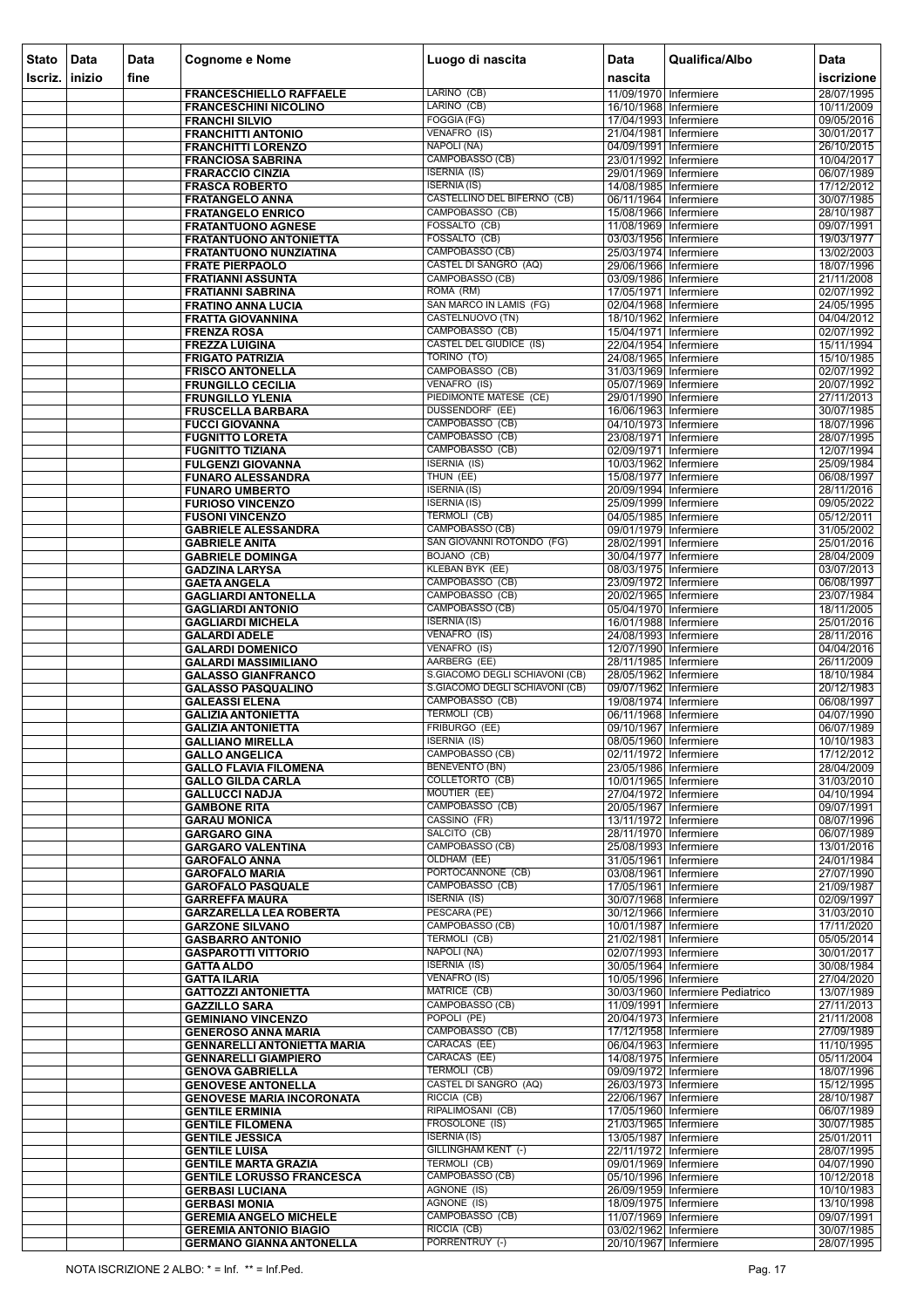| <b>Stato</b> | Data                          | <b>Data</b> | <b>Cognome e Nome</b>                                        | Luogo di nascita                                       | <b>Data</b>                                    | Qualifica/Albo | <b>Data</b>              |
|--------------|-------------------------------|-------------|--------------------------------------------------------------|--------------------------------------------------------|------------------------------------------------|----------------|--------------------------|
| Iscriz.      | inizio                        | fine        |                                                              |                                                        | nascita                                        |                | iscrizione               |
|              |                               |             | <b>GESA RITA</b>                                             | VENAFRO (IS)                                           | 15/11/1961 Infermiere                          |                | 22/07/1987               |
|              |                               |             | <b>GHINELLI ANGELA</b>                                       | NAPOLI (NA)                                            | 20/01/1963 Infermiere                          |                | 15/07/1993               |
|              |                               |             | <b>GIACCIO EZILDA</b>                                        | <b>AGNONE (IS)</b><br>AGNONE (IS)                      | 18/02/1994 Infermiere                          |                | 17/05/2018               |
|              |                               |             | <b>GIACCIO KATIA</b><br><b>GIACOMODONATO PAOLO</b>           | LUCERNA (-)                                            | 23/11/1975 Infermiere<br>01/10/1969 Infermiere |                | 11/10/1995<br>22/09/1994 |
|              |                               |             | <b>GIAGNORIO TERESA</b>                                      | <b>TERMOLI (CB)</b>                                    | 07/12/1980 Infermiere                          |                | 10/12/2008               |
|              |                               |             | <b>GIAMBATTISTA STEFANIA</b>                                 | CAMPOBASSO (CB)                                        | 04/12/1988 Infermiere                          |                | 23/03/2020               |
|              |                               |             | <b>GIAMBERARDINO VALENTINA</b>                               | CAMPOBASSO (CB)<br>BRONI (PV)                          | 14/05/1991 Infermiere<br>23/06/1976 Infermiere |                | 27/11/2013               |
|              |                               |             | <b>GIAMMARINO MARIA</b><br><b>GIANCOLA ANNA</b>              | <b>ISERNIA (IS)</b>                                    | 26/06/1986 Infermiere                          |                | 06/08/1997<br>02/12/2019 |
|              |                               |             | <b>GIANCOLA CARMELA</b>                                      | CAMPOBASSO (CB)                                        | 25/01/1972 Infermiere                          |                | 02/07/1992               |
|              |                               |             | <b>GIANCOLA GIUSEPPINA</b>                                   | <b>SCHAFFHAUSEN (EE)</b>                               | 09/12/1969 Infermiere                          |                | 07/07/1994               |
|              |                               |             | <b>GIANCOLA GRAZIA</b>                                       | <b>ISERNIA (IS)</b><br>CAMPOBASSO (CB)                 | 03/09/1991 Infermiere                          |                | 18/05/2015               |
|              |                               |             | <b>GIANCOLA GRAZIELLA</b><br><b>GIANCOLA MARIO</b>           | BUSSO (CB)                                             | 16/05/1976 Infermiere<br>11/06/1969 Infermiere |                | 18/07/1996<br>03/11/1995 |
|              |                               |             | <b>GIANCOLA MICHELE</b>                                      | CAMPOBASSO (CB)                                        | 24/05/1963 Infermiere                          |                | 31/07/1992               |
|              |                               |             | <b>GIANCOLA MICHELINA</b>                                    | BUSSO (CB)                                             | 04/10/1968 Infermiere                          |                | 18/07/1996               |
|              |                               |             | <b>GIANCOLA VALENTINA</b>                                    | <b>ISERNIA (IS)</b><br><b>COLLE D'ANCHISE (CB)</b>     | 11/01/1998 Infermiere<br>15/12/1958 Infermiere |                | 18/11/2019<br>30/07/1985 |
|              |                               |             | <b>GIANFAGNA ANTONIETTA</b><br><b>GIANFAGNA MARISA</b>       | CAMPOBASSO (CB)                                        | 28/04/1955 Infermiere                          |                | 06/06/2001               |
|              |                               |             | <b>GIANFAGNA MICHELINA</b>                                   | CAMPOBASSO (CB)                                        | 09/06/1956 Infermiere                          |                | 11/07/1990               |
|              |                               |             | <b>GIANFELICE NICOLETTA</b>                                  | CAMPOBASSO (CB)                                        | 25/02/1995 Infermiere                          |                | 07/05/2019               |
|              |                               |             | <b>GIANFRANCESCO IRENE</b>                                   | <b>BOJANO (CB)</b>                                     | 04/11/1985   Infermiere                        |                | 16/11/2007               |
|              |                               |             | <b>GIANFRANCESCO LOREDANA</b><br><b>GIANFRANCESCO SILVIA</b> | <b>ISERNIA (IS)</b><br><b>ISERNIA (IS)</b>             | 02/06/1971 Infermiere<br>09/10/1985 Infermiere |                | 06/08/1997<br>28/04/2009 |
|              |                               |             | <b>GIANICO GIUSEPPE</b>                                      | <b>BASILEA (EE)</b>                                    | 17/10/1984 Infermiere                          |                | 21/11/2008               |
|              |                               |             | <b>GIANNACCARO GIOVANNA</b>                                  | MATRICE (CB)                                           | 18/09/1968 Infermiere                          |                | 20/11/2006               |
|              |                               |             | <b>GIANNINI SIMONA</b>                                       | <b>ISERNIA (IS)</b>                                    | 08/12/1970 Infermiere                          |                | 17/12/2012               |
|              |                               |             | <b>GIANNINO ROSALBA</b><br><b>GIANNOTTI VINCENZO</b>         | MARGHERITA DI SAVOIA (FG)<br>GINEVRA (-)               | 28/01/1973 Infermiere<br>03/09/1979 Infermiere |                | 30/07/2002<br>09/12/2003 |
|              |                               |             | <b>GIANQUITTO MICHELE</b>                                    | LARINO (CB)                                            | 24/08/1981 Infermiere                          |                | 21/11/2008               |
|              |                               |             | <b>GIARDINO VALERIA</b>                                      | TERMOLI (CB)                                           | 13/01/1993 Infermiere                          |                | 30/11/2015               |
|              |                               |             | <b>GIGANTE GIUSEPPE</b>                                      | LARINO (CB)                                            | 11/05/1977   Infermiere                        |                | 07/12/2010               |
|              |                               |             | <b>GIGLIO GABRIELLA</b>                                      | CAMPOBASSO (CB)<br>MACCHIA VALFORTORE (CB)             | 25/05/1981 Infermiere                          |                | 21/11/2008               |
|              |                               |             | <b>GIGLIO NICOLINA</b><br><b>GIOIA PIETRO</b>                | CAMPOBASSO (CB)                                        | 07/02/1973 Infermiere<br>15/04/1968 Infermiere |                | 06/08/1996<br>29/09/1994 |
|              |                               |             | <b>GIOIOSA ELVIRA</b>                                        | FIRENZE (FI)                                           | 03/12/1972 Infermiere                          |                | 06/08/1997               |
|              |                               |             | <b>GIONTA ARIANNA</b>                                        | <b>VENAFRO (IS)</b>                                    | 14/08/1979 Infermiere                          |                | 17/06/2020               |
|              |                               |             | <b>GIORDANO IVONNE</b>                                       | <b>ISERNIA (IS)</b>                                    | 23/05/1992 Infermiere                          |                | 13/01/2016               |
|              |                               |             | <b>GIORDANO LUCA</b><br><b>GIORGETTI FILOMENA</b>            | <b>BOLOGNA (BO)</b><br>LARINO (CB)                     | 27/11/1992 Infermiere<br>03/05/1966 Infermiere |                | 30/10/2017<br>11/07/1990 |
|              |                               |             | <b>GIOVINAZZI ANNA RITA</b>                                  | <b>ISERNIA (IS)</b>                                    | 18/06/1959 Infermiere                          |                | 15/10/1985               |
|              |                               |             | <b>GIRARDI ROSA</b>                                          | PRATA SANNITA (CE)                                     | 17/01/2063 Infermiere                          |                | 28/11/2016               |
|              |                               |             | <b>GITMAN MARIA</b>                                          | SUCEAVA (EE)                                           | 09/08/1988 Infermiere                          |                | 30/03/2022               |
|              |                               |             | <b>GIULIANI ALBERTO</b><br><b>GIULIANI LUCIANA</b>           | CAMPOBASSO (CB)<br>CAMPOBASSO (CB)                     | 06/11/1970 Infermiere<br>16/02/1968 Infermiere |                | 28/11/2016<br>07/07/1993 |
|              |                               |             | <b>GIULIANI MARIA</b>                                        | S.GIOVANNI ROTONDO (FG)                                | 26/09/1973 Infermiere                          |                | 29/06/2015               |
|              |                               |             | <b>GIULIANO FRANCESCO MICHELE</b>                            | MONACILIONI (CB)                                       | 08/05/1959 Infermiere                          |                | 30/07/1985               |
|              |                               |             | <b>GIULIVO LUCIA</b>                                         | LARINO (CB)                                            | 25/06/1987 Infermiere                          |                | 04/12/2009               |
|              |                               |             | <b>GLIOSCA LIDIA</b><br><b>GLIOSCA MIRELLA</b>               | ACQUAVIVA COLLECROCE (CB)<br>ACQUAVIVA COLLECROCE (CB) | 01/08/1961 Infermiere<br>29/05/1957 Infermiere |                | 29/11/1983<br>27/05/1986 |
|              | Sospesa 18/03/2022 31/12/2022 |             | <b>GOLASEL CORINA MARIA</b>                                  | RAMNICU VALCEA (-)                                     | 21/08/1987 Infermiere                          |                | 27/11/2013               |
|              |                               |             | <b>GONNELLI ANGELA ANNA</b>                                  | <b>ISERNIA (IS)</b>                                    | 17/01/1992 Infermiere                          |                | 06/03/2017               |
|              |                               |             | <b>GONSALVES BERICE JOE</b>                                  | <b>BELGAUM (EE)</b>                                    | 30/03/1962 Infermiere                          |                | 20/12/2001               |
|              |                               |             | <b>GONZALES CUSMA ELSA</b><br><b>GRAMEGNA FULVIO</b>         | LIMA(EE)<br>CAMPOBASSO (CB)                            | 15/02/1978 Infermiere<br>13/01/1988 Infermiere |                | 24/09/2018<br>02/12/2019 |
|              |                               |             | <b>GRAMEGNA VERONICA</b>                                     | NAPOLI (NA)                                            | 20/02/1985 Infermiere                          |                | 20/11/2006               |
|              |                               |             | <b>GRANDE CONCETTA</b>                                       | VENAFRO (IS)                                           | 17/08/1959 Infermiere                          |                | 30/03/2015               |
|              |                               |             | <b>GRANDILLO PALMINA</b>                                     | CAMPOBASSO (CB)<br>CAMPOBASSO (CB)                     | 07/04/1968 Infermiere                          |                | 16/11/2007               |
|              |                               |             | <b>GRANITTO ENNIO</b><br><b>GRANO ANNAMARIA</b>              | CAMPOBASSO (CB)                                        | 28/12/1965 Infermiere<br>05/07/1961 Infermiere |                | 09/07/1991<br>28/07/1995 |
|              |                               |             | <b>GRANO MARIA</b>                                           | CAMPOBASSO (CB)                                        | 14/11/1985 Infermiere                          |                | 05/12/2007               |
|              |                               |             | <b>GRAZIANO ANNA MARIA</b>                                   | MARACAY (EE)                                           | 27/09/1971 Infermiere                          |                | 02/11/2020               |
|              |                               |             | <b>GRAZIANO SIMONA</b>                                       | CAMPOBASSO (CB)<br><b>TERMOLI (CB)</b>                 | 18/07/1985 Infermiere                          |                | 11/05/2010<br>29/07/1994 |
|              |                               |             | <b>GRAZIOSO CONCETTINA</b><br><b>GRECO ANTONIETTA</b>        | PALATA (CB)                                            | 24/01/1971 Infermiere<br>25/06/1959 Infermiere |                | 28/04/1988               |
|              |                               |             | <b>GRECO ELVIRA</b>                                          | <b>TERMOLI (CB)</b>                                    | 07/01/1969 Infermiere                          |                | 07/09/1990               |
|              |                               |             | <b>GRECO MARGHERITA</b>                                      | AGNONE (IS)                                            | 29/11/1973 Infermiere                          |                | 08/07/1996               |
|              |                               |             | <b>GRECO PIERLUIGI</b>                                       | TERMOLI (CB)<br>CAMPOBASSO (CB)                        | 09/03/1974 Infermiere                          |                | 06/08/1997               |
|              |                               |             | <b>GRECO SONIA</b><br><b>GRECO TERESA</b>                    | CAMPOBASSO ()                                          | 17/04/1974 Infermiere<br>18/08/1972 Infermiere |                | 13/10/1998<br>07/08/1995 |
|              |                               |             | <b>GRIECO LUIGIA</b>                                         | MELITO IRPINO (AV)                                     | 12/06/1964 Infermiere                          |                | 06/03/2017               |
|              |                               |             | <b>GRIGUOLI ALESSIA</b>                                      | TERMOLI (CB)                                           | 03/11/1993 Infermiere                          |                | 04/04/2016               |
|              |                               |             | <b>GRIGUOLI NICOLA</b>                                       | <b>ISERNIA (IS)</b>                                    | 04/01/1969 Infermiere                          |                | 08/07/1996               |
|              |                               |             | <b>GROSSI GERARDO</b><br><b>GROSSO MARIO</b>                 | BATTIPAGLIA (SA)<br>TORO (CB)                          | 02/08/1988 Infermiere<br>08/09/1963 Infermiere |                | 17/12/2012<br>07/07/1994 |
|              |                               |             | <b>GRZANKA AGATA</b>                                         | OTWOCK (EE)                                            | 22/02/1966 Infermiere                          |                | 26/03/1999               |
|              |                               |             | <b>GUALDIERI ANGELO</b>                                      | AGNONE (IS)                                            | 29/12/1972 Infermiere                          |                | 28/07/1995               |
|              |                               |             | <b>GUALTIERI FIORELLA</b>                                    | AGNONE (IS)                                            | 02/09/1982 Infermiere                          |                | 20/11/2006               |
|              |                               |             | <b>GUANGIONE GERARDINA</b><br><b>GUARINO ANNA</b>            | LACEDONIA (AV)<br>NAPOLI (NA)                          | 15/10/1972 Infermiere<br>17/10/1991 Infermiere |                | 22/11/2017<br>01/07/2019 |
|              |                               |             | <b>GUARINO ANTONIETTA</b>                                    | <b>TERMOLI (CB)</b>                                    | 15/01/1970 Infermiere                          |                | 09/07/1991               |
|              |                               |             | <b>GUARINO MARCO</b>                                         | CAMPOBASSO (CB)                                        | 08/01/1985 Infermiere                          |                | 30/01/2017               |
|              |                               |             | <b>GUERRA GIUSEPPE</b>                                       | CAMPOBASSO (CB)                                        | 03/02/1977 Infermiere                          |                | 22/11/2017               |
|              |                               |             | <b>GUERRERA ANTONELLA</b><br><b>GUERRIZIO NICOLA</b>         | <b>BENEVENTO (BN)</b><br>MILANO (MI)                   | 21/01/1994 Infermiere<br>31/05/1965 Infermiere |                | 22/01/2018<br>28/07/1995 |
|              |                               |             | <b>GUGLIELMI ANGELINA</b>                                    | MIRABELLO SANNITICO (CB)                               | 22/01/1968 Infermiere                          |                | 04/07/1990               |
|              |                               |             | <b>GUGLIELMI KATIA</b>                                       | <b>ISERNIA</b> (IS)                                    | 07/09/1986 Infermiere                          |                | 21/05/2012               |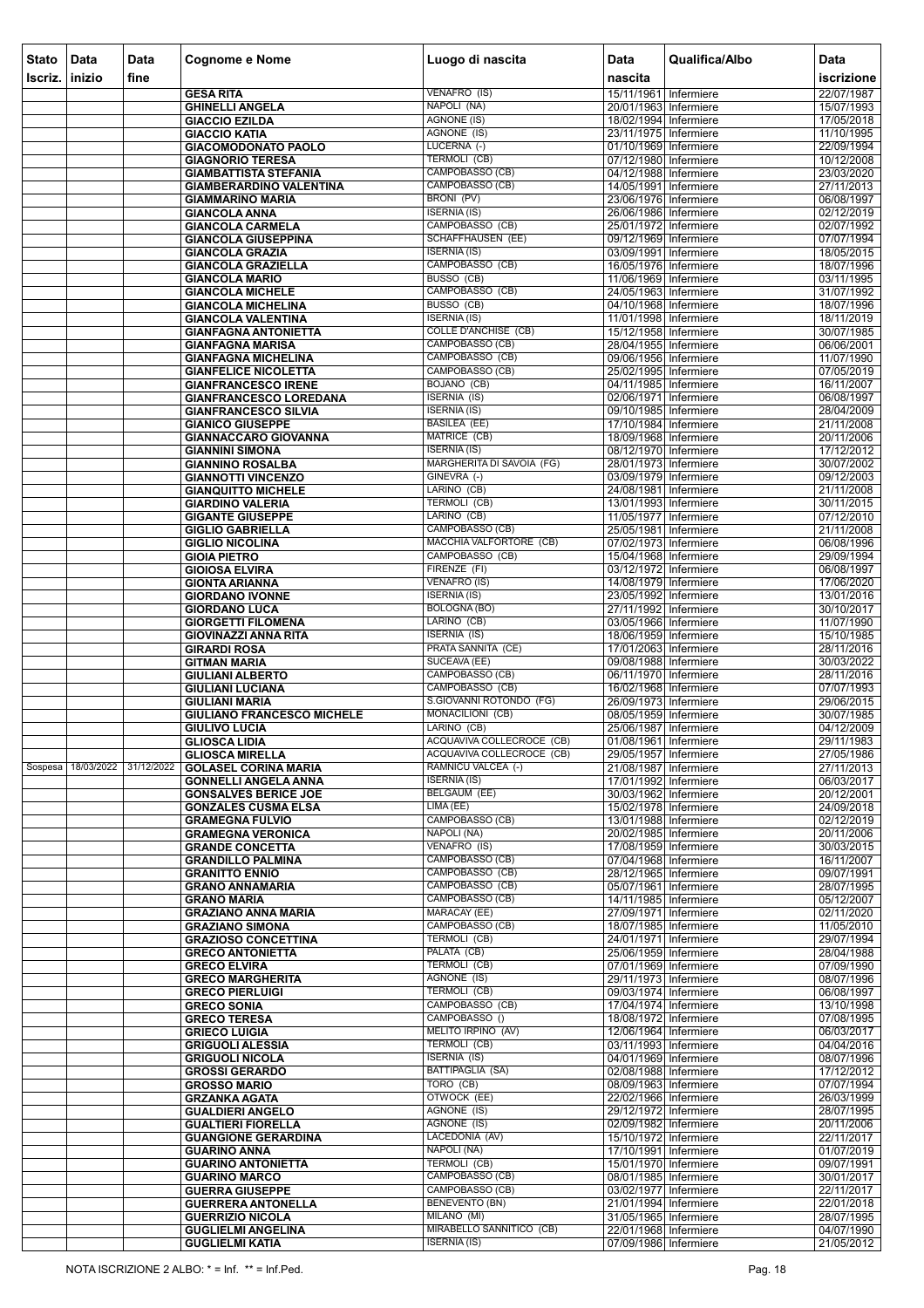| <b>Stato</b> | Data       | <b>Data</b> | <b>Cognome e Nome</b>                                     | Luogo di nascita                                              | <b>Data</b>                                    | Qualifica/Albo                   | Data                     |
|--------------|------------|-------------|-----------------------------------------------------------|---------------------------------------------------------------|------------------------------------------------|----------------------------------|--------------------------|
| Iscriz.      | inizio     | fine        |                                                           |                                                               | nascita                                        |                                  | iscrizione               |
|              |            |             | <b>GUGLIELMI SABRINA</b>                                  | <b>ISERNIA (IS)</b>                                           | 18/12/1992 Infermiere                          |                                  | 18/05/2015               |
|              |            |             | <b>GUGLIELMO VIRGINIA</b>                                 | <b>ISERNIA (IS)</b>                                           | 14/07/1968 Infermiere                          |                                  | 02/07/1992               |
|              |            |             | <b>GUIDI SIMONA</b>                                       | CAMPOBASSO (CB)                                               | 17/09/1985 Infermiere                          |                                  | 21/11/2008               |
|              |            |             | <b>IACAMPO FRANCESCO</b>                                  | CAMPOBASSO (CB)                                               | 22/08/1979 Infermiere                          |                                  | 18/11/2005               |
|              |            |             | <b>IACIANCIO CRISTINA</b>                                 | <b>WADENSWIL (EE)</b><br><b>AGNONE (IS)</b>                   | 17/04/1972 Infermiere<br>31/08/1999 Infermiere |                                  | 07/07/1994               |
|              |            |             | <b>IACIANCIO LUCA</b><br><b>IACIANCIO PAOLINO</b>         | AGNONE (IS)                                                   | 12/12/1979 Infermiere                          |                                  | 09/05/2022<br>20/05/2009 |
|              |            |             | <b>IACIANCIO ROSELLA</b>                                  | <b>AGNONE (IS)</b>                                            | 05/04/1979 Infermiere                          |                                  | 07/12/2001               |
|              |            |             | <b>IACIOFANO CRISTINA</b>                                 | CAMPOBASSO (CB)                                               | 23/09/1976 Infermiere                          |                                  | 13/02/2003               |
|              |            |             | <b>IACIOFANO MARIA ANNA</b>                               | <b>DONCASTER (EE)</b>                                         | 20/02/1962 Infermiere                          |                                  | 27/03/1984               |
|              |            |             | <b>IACOANGELI GRAZIELLA</b>                               | CAMPOBASSO (CB)                                               | 22/02/1975 Infermiere                          |                                  | 18/11/2005               |
|              |            |             | <b>IACOBELLI ANTONELLA</b>                                | LARINO (CB)                                                   | 28/11/1974 Infermiere                          |                                  | 06/08/1997               |
|              |            |             | <b>IACOBELLI LOREDANA</b><br><b>IACOBESCU IONELA</b>      | LARINO (CB)<br>PITESTI (EE)                                   | 06/08/1973 Infermiere<br>03/04/1990 Infermiere |                                  | 06/08/1997<br>18/05/2015 |
|              |            |             | <b>IACOBUCCI GIOVANNI</b>                                 | SAN MARTINO IN PENSILIS (CB)                                  | 02/08/1957 Infermiere                          |                                  | 03/07/2017               |
|              |            |             | <b>IACOBUCCI ILARIA</b>                                   | CAMPOBASSO (CB)                                               | 15/12/1985 Infermiere                          |                                  | 05/12/2007               |
|              |            |             | <b>IACOBUCCI KATRIN</b>                                   | CAMPOBASSO (CB)                                               | 21/09/1975 Infermiere                          |                                  | 10/11/2009               |
|              |            |             | <b>IACOVELLI CRISTINA</b>                                 | ST. IMIER (EE)                                                | 05/09/1972 Infermiere                          |                                  | 06/08/1997               |
|              |            |             | <b>IACOVETTI LUCIA</b>                                    | VENAFRO (IS)                                                  | 30/06/1991 Infermiere                          |                                  | 28/10/2013               |
|              |            |             | <b>IACOVINO VALERIA</b>                                   | CAMPOBASSO (CB)<br>MARINO (RM)                                | 11/05/1997 Infermiere<br>27/09/1986 Infermiere |                                  | 19/04/2021<br>29/04/2019 |
|              |            |             | <b>IACOVONE BARBARA</b><br><b>IACOVONE EMILIA</b>         | PIEDIMONTE MATESE (CE)                                        | 27/06/1979 Infermiere                          |                                  | 23/12/2002               |
|              |            |             | <b>IACOVONE MARINA</b>                                    | CAPRIATI A VOLTURNO (CE)                                      | 04/05/1960 Infermiere                          |                                  | 15/10/1985               |
|              |            |             | <b>IACURTO CRISTIAN</b>                                   | LARINO (CB)                                                   | 23/01/1983 Infermiere                          |                                  | 21/05/2012               |
|              |            |             | <b>IACURTO GIULIANO</b>                                   | LARINO (CB)                                                   | 20/04/1987 Infermiere                          |                                  | 14/06/2011               |
|              |            |             | <b>IACURTO ISABELLA</b>                                   | CASACALENDA (CB)                                              | 22/06/1972 Infermiere                          |                                  | 22/09/1994               |
|              |            |             | <b>IACUSSO LINA</b>                                       | ACQUAVIVA COLLECROCE (CB)                                     | 04/02/1961 Infermiere                          |                                  | 08/10/1993               |
|              |            |             | <b>IADAROLA LAURA</b>                                     | CAMPOBASSO (CB)                                               | 04/02/1987 Infermiere                          |                                  | 19/04/2010               |
|              |            |             | <b>IADAROLA VINCENZA</b><br><b>IAFELICE DOMENICO</b>      | CAMPOBASSO (CB)<br>CAMPOBASSO (CB)                            | 31/05/1972 Infermiere<br>13/08/1976 Infermiere |                                  | 06/08/1996<br>06/12/2000 |
|              |            |             | <b>IAFELICE GIOVANNI</b>                                  | CAMPOBASSO (CB)                                               | 06/02/1972 Infermiere                          |                                  | 18/07/1996               |
|              |            |             | IAFIGLIOLA FRANCESCA                                      | CAMPOBASSO (CB)                                               | 23/04/1993 Infermiere                          |                                  | 09/05/2016               |
|              |            |             | <b>IAFIGLIOLA GIOVANNI</b>                                | GILDONE (CB)                                                  | 23/08/1968 Infermiere                          |                                  | 15/07/1993               |
|              |            |             | <b>IAFIGLIOLA NICOLA</b>                                  | CAMPOBASSO (CB)                                               | 22/06/1969 Infermiere                          |                                  | 07/08/1995               |
|              |            |             | <b>IALONARDI CARMELINA</b>                                | CAMPOBASSO (CB)                                               | 14/10/1968 Infermiere                          |                                  | 02/07/1992               |
|              |            |             | <b>IALONARDI LUIGI</b>                                    | CAMPOBASSO (CB)                                               | 20/07/1986 Infermiere                          |                                  | 23/05/2017               |
|              |            |             | <b>IALONGO MARIA CRISTINA</b><br><b>IALONGO PATRIZIA</b>  | ISERNIA (IS)<br><b>ISERNIA (IS)</b>                           | 07/10/1965 Infermiere<br>14/01/1964 Infermiere |                                  | 05/08/1987<br>05/08/1987 |
|              |            |             | <b>IAMMARRONE LUCIANA</b>                                 | CAMPOBASSO (CB)                                               | 03/05/1986 Infermiere                          |                                  | 11/05/2010               |
|              |            |             | <b>IANIRI FRANCESCA</b>                                   | LARINO (CB)                                                   | 22/09/1990 Infermiere                          |                                  | 17/12/2012               |
|              |            |             | <b>IANIRI PAOLO EMILIO</b>                                | <b>TERMOLI (CB)</b>                                           | 25/08/1994 Infermiere                          |                                  | 17/05/2018               |
|              |            |             | <b>IANNACCIO GIUSEPPINA</b>                               | CAMPOBASSO (CB)                                               | 22/06/1974 Infermiere                          |                                  | 03/11/1995               |
|              |            |             | <b>IANNACCONE GIULIANA</b>                                | CAMPOBASSO (CB)                                               | 23/12/1972 Infermiere                          |                                  | 06/08/1997               |
|              |            |             | <b>IANNACONE ASSUNTA</b>                                  | GINEVRA (EE)<br><b>SESTO CAMPANO (IS)</b>                     | 03/10/1986 Infermiere                          |                                  | 18/05/2015               |
|              |            |             | <b>IANNACONE GINA</b><br><b>IANNACONE GRAZIA</b>          | <b>VENAFRO (IS)</b>                                           | 14/10/1962 Infermiere<br>18/04/1998 Infermiere |                                  | 18/10/1984<br>27/11/2020 |
|              |            |             | <b>IANNACONE MONICA</b>                                   | CAMPOBASSO (CB)                                               | 25/11/1982 Infermiere                          |                                  | 04/11/2005               |
|              |            |             | <b>IANNACONE NICOLA</b>                                   | VENAFRO (IS)                                                  | 03/08/1986 Infermiere                          |                                  | 05/12/2011               |
|              |            |             | <b>IANNACONE SABRINA</b>                                  | VENAFRO (IS)                                                  | 09/08/1991 Infermiere                          |                                  | 30/01/2017               |
|              |            |             | <b>IANNACONE VANESSA</b>                                  | <b>ISERNIA (IS)</b>                                           | 07/07/1995 Infermiere                          |                                  | 22/11/2017               |
|              |            |             | <b>IANNANTUONI GIUSEPPINA</b>                             | LUCERA (FG)<br>CAMPOBASSO (CB)                                | 15/11/1979 Infermiere<br>23/10/1990 Infermiere |                                  | 12/04/2006<br>22/01/2018 |
|              |            |             | <b>IANNANTUONO RAMONA</b><br><b>IANNAZZO FEDERICA</b>     | <b>ISERNIA (IS)</b>                                           | 06/06/1992 Infermiere                          |                                  | 30/01/2017               |
|              |            |             | <b>IANNELLI GIOVANNI</b>                                  | <b>ISERNIA (IS)</b>                                           | 30/04/1969 Infermiere                          |                                  | 07/07/1994               |
|              |            |             | <b>IANNELLI MARIA</b>                                     | <b>ISERNIA (IS)</b>                                           | 15/04/1976 Infermiere                          |                                  | 28/07/1995               |
|              |            |             | <b>IANNELLI RAFFAELLA</b>                                 | <b>BENEVENTO (BN)</b>                                         | 14/09/1987 Infermiere                          |                                  | 25/01/2011               |
| Sospesa      | 18/03/2022 | 31/12/2022  | <b>IANNETTA BRUNELLA</b>                                  | <b>BOJANO (CB)</b>                                            | 29/01/1965 Infermiere                          |                                  | 30/07/1985               |
| Sospesa      | 05/04/2022 | 31/12/2022  | <b>IANNETTA MARGHERITA</b>                                | <b>ISERNIA (IS)</b><br>CAMPOBASSO (CB)                        | 09/11/1993 Infermiere                          |                                  | 28/11/2016<br>19/04/2010 |
|              |            |             | <b>IANNETTA MICHELA</b><br><b>IANNI MARIASSUNTA</b>       | SALERNO (SA)                                                  | 06/12/1987 Infermiere<br>26/08/1975 Infermiere |                                  | 07/12/2010               |
|              |            |             | <b>IANNITELLI MARIA</b>                                   | <b>ISERNIA (IS)</b>                                           | 30/08/1984 Infermiere                          |                                  | 21/04/2008               |
|              |            |             | <b>IANNONE ALESSANDRO</b>                                 | CAMPOBASSO (CB)                                               | 09/01/1974 Infermiere                          |                                  | 19/11/2003               |
|              |            |             | <b>IANNONE LORENZO</b>                                    | <b>ISERNIA (IS)</b>                                           | 31/03/1994 Infermiere                          |                                  | 02/11/2020               |
|              |            |             | <b>IANNOTTA ROSAMARIA</b>                                 | VENAFRO (IS)                                                  | 14/02/1973 Infermiere                          |                                  | 28/07/1995               |
|              |            |             | <b>IANNUZZI ROSA MILVA</b>                                | <b>SAN POLO MATESE (CB)</b><br><b>CAMPOBASSO (CB)</b>         | 16/04/1966 Infermiere                          |                                  | 30/09/2019               |
|              |            |             | <b>IAPALUCCI FILOMENA</b><br><b>IAPALUCCI GABRIELLA</b>   | CAMPOBASSO (CB)                                               | 03/08/1982 Infermiere<br>17/06/1978 Infermiere |                                  | 18/11/2005<br>06/12/2000 |
|              |            |             | <b>IAROCCI SILVIA ANTONIA</b>                             | SAN GIOVANNI ROTONDO (FG)                                     | 20/02/1998 Infermiere                          |                                  | 14/04/2020               |
|              |            |             | <b>IARUSSI ANTONELLA</b>                                  | ZURIGO (EE)                                                   | 03/10/1973 Infermiere                          |                                  | 07/07/1994               |
|              |            |             | <b>IARUSSI GABRIELLA</b>                                  | <b>ISERNIA (IS)</b>                                           | 14/02/1972 Infermiere                          |                                  | 07/07/1994               |
|              |            |             | <b>IARUSSI MARCO</b>                                      | CASTEL DI SANGRO (AQ)                                         | 02/06/1979 Infermiere                          |                                  | 20/11/2006               |
|              |            |             | <b>IARUSSI ORNELLA</b>                                    | FORLI' DEL SANNIO (IS)<br>AGNONE (IS)                         | 28/10/1964 Infermiere                          |                                  | 28/07/1995               |
|              |            |             | <b>IARUSSO CARMELA</b><br><b>IASENZA MARIA ANTONIETTA</b> | LARINO (CB)                                                   | 13/03/1972 Infermiere                          | 04/11/1964 Infermiere Pediatrico | 30/10/1985<br>15/07/1993 |
|              |            |             | <b>IEZZI ANTONIO</b>                                      | CAMPOBASSO (CB)                                               | 29/04/1984 Infermiere                          |                                  | 20/11/2006               |
|              |            |             | <b>IMERAJ ORNELA</b>                                      | DURAZZO (EE)                                                  | 10/01/1975 Infermiere                          |                                  | 12/07/1994               |
|              |            |             | <b>IMPAGNATIELLO MARIA GRAZIA</b>                         | S. GIOVANNI ROTONDO (FG)                                      | 11/07/1971   Infermiere                        |                                  | 28/11/2008               |
|              |            |             | <b>INCOLLINGO CARMELA</b>                                 | <b>COLLI A VOLTURNO (IS)</b>                                  | 28/11/1964   Infermiere                        |                                  | 02/02/1986               |
|              |            |             | <b>INCOLLINGO RENATO</b>                                  | ZURIGO (EE)                                                   | 01/08/1972 Infermiere                          |                                  | 28/07/1995               |
|              |            |             | <b>INCOLLINGO ROBERTA</b><br><b>INNAMORATO SONIA</b>      | <b>ISERNIA (IS)</b><br><b>ISERNIA (IS)</b>                    | 16/04/1971 Infermiere<br>22/07/1973 Infermiere |                                  | 11/07/1990<br>25/01/1993 |
|              |            |             | <b>INTEGLIA GENNARO</b>                                   | <b>VENAFRO (IS)</b>                                           | 20/02/1998 Infermiere                          |                                  | 13/12/2021               |
|              |            |             | <b>IOCCA MARIA TERESA</b>                                 | TRIVENTO (CB)                                                 | 11/07/1963 Infermiere                          |                                  | 30/07/1985               |
|              |            |             | <b>IONATA ILARIO</b>                                      | <b>ISERNIA (IS)</b>                                           | 25/11/1976 Infermiere                          |                                  | 12/04/2006               |
|              |            |             | <b>IONATA MARIA</b>                                       | AGNONE (IS)                                                   | 11/10/1960 Infermiere                          |                                  | 15/09/1983               |
|              |            |             | <b>IORIO ANNA, MARIA, ROSARIA</b>                         | CASTELMAURO (CB)                                              | 08/10/1963 Infermiere                          |                                  | 09/07/1991               |
|              |            |             | <b>IOSUE GIUSEPPE</b>                                     | <b>MACCHIA VALFORTORE (CB)</b><br><b>TORRE DEL GRECO (NA)</b> | 12/02/1976 Infermiere<br>24/08/1962 Infermiere |                                  | 03/11/1995               |
|              |            |             | <b>IOVINE EMILIA</b>                                      |                                                               |                                                |                                  | 20/11/1984               |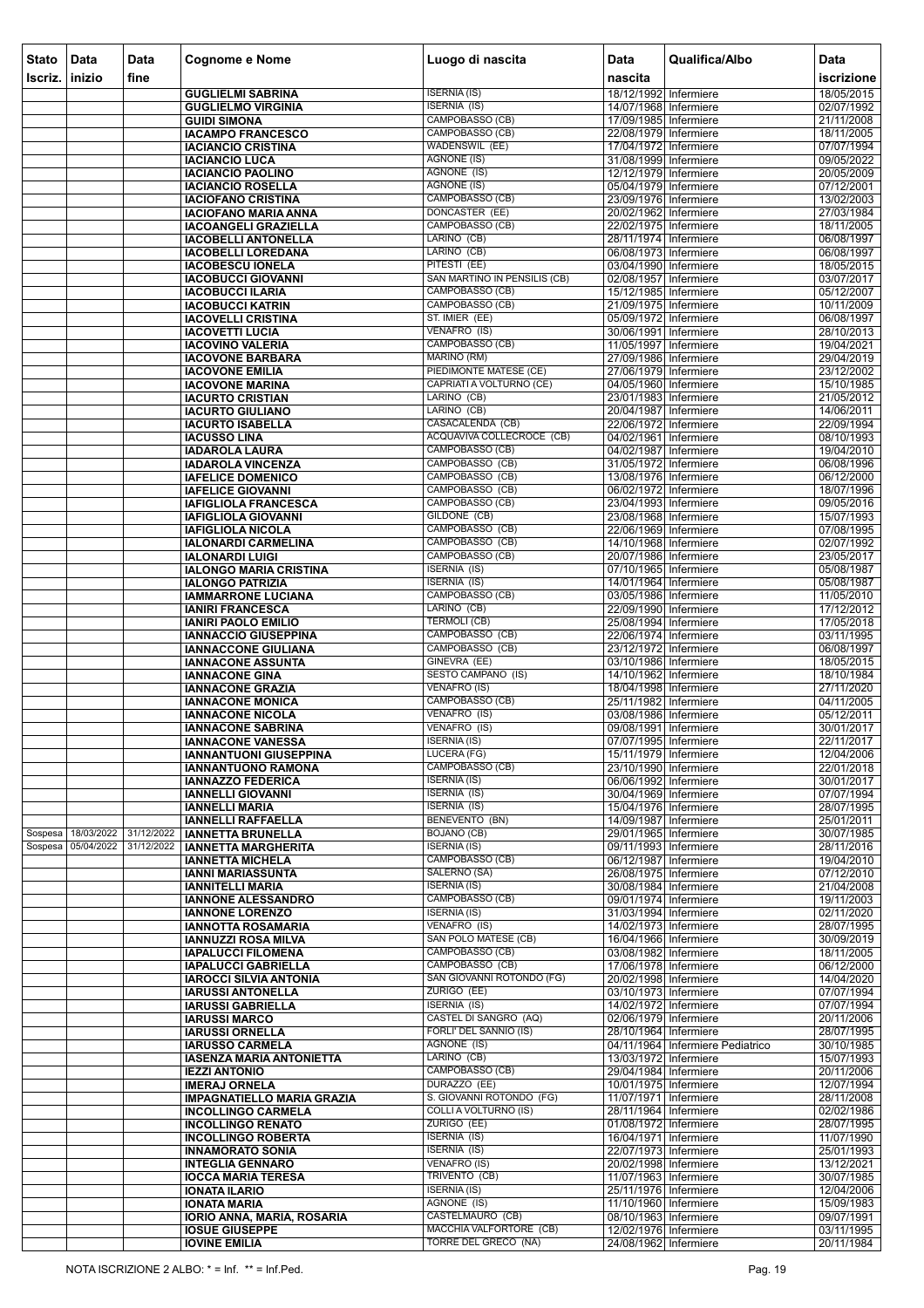| <b>Stato</b> | Data           | <b>Data</b> | <b>Cognome e Nome</b>                                     | Luogo di nascita                             | <b>Data</b>                                    | Qualifica/Albo | Data                     |
|--------------|----------------|-------------|-----------------------------------------------------------|----------------------------------------------|------------------------------------------------|----------------|--------------------------|
| Iscriz.      | <b>linizio</b> | fine        |                                                           |                                              | nascita                                        |                | iscrizione               |
|              |                |             | <b>IOVINE GIUSEPPINA</b><br><b>IRANO MARIA ANGELA</b>     | CASTELMAURO (CB)<br>CAMPOBASSO (CB)          | 17/03/1970 Infermiere<br>06/10/1966 Infermiere |                | 06/08/1996<br>22/09/1994 |
|              |                |             | <b>IRANO MICHELINA</b>                                    | CAMPOBASSO (CB)                              | 17/12/1970 Infermiere                          |                | 12/07/1994               |
|              |                |             | <b>IRMICI LUCA</b>                                        | SAN SEVERO (FG)                              | 18/11/1981   Infermiere                        |                | 29/06/2015               |
|              |                |             | <b>IRMICI RITA CLARISSA</b>                               | <b>TERMOLI (CB)</b><br><b>CERIGNOLA (FG)</b> | 10/09/1990 Infermiere<br>22/04/1982 Infermiere |                | 26/01/2015               |
|              |                |             | <b>IULA MARIANNA</b><br><b>IULIANI MARCO</b>              | VENAFRO (IS)                                 | 10/03/1989 Infermiere                          |                | 07/12/2010<br>15/12/2014 |
|              |                |             | <b>IULIANI MARIA</b>                                      | CIVITACAMPOMARANO (CB)                       | 02/10/1968 Infermiere                          |                | 04/07/1990               |
|              |                |             | <b>IULIANI MICHELA</b>                                    | VENAFRO (IS)<br>CAMPOBASSO (CB)              | 23/05/1981 Infermiere                          |                | 20/11/2006               |
|              |                |             | <b>IURILLO LOREDANA</b><br><b>IUSO MICHELE</b>            | SAN PAOLO DI CIVITATE (FG)                   | 10/02/1970 Infermiere<br>10/04/1959 Infermiere |                | 22/12/1992<br>01/07/1986 |
|              |                |             | <b>IVSHINA EVGENIA</b>                                    | DALNEGORSK (EE)                              | 12/01/1981 Infermiere                          |                | 21/05/2013               |
|              |                |             | <b>IZZI ANNAMARIA</b>                                     | CERRO AL VOLTURNO (IS)                       | 02/12/1965 Infermiere                          |                | 16/03/1992               |
|              |                |             | <b>IZZI ANTONELLA</b><br><b>IZZI DINO</b>                 | TORINO (TO)<br><b>ISERNIA (IS)</b>           | 18/07/1969 Infermiere<br>16/04/1992 Infermiere |                | 09/07/1991<br>09/05/2016 |
|              |                |             | <b>IZZI GIULIA</b>                                        | VENAFRO (IS)                                 | 23/12/1994 Infermiere                          |                | 28/11/2016               |
|              |                |             | <b>IZZI MARIA TERESA</b>                                  | LIMOSANO (CB)                                | 14/01/1965 Infermiere                          |                | 11/02/1988               |
|              |                |             | <b>IZZI TIZIANA</b><br><b>IZZO ANNA</b>                   | LARINO (CB)<br>S.CROCE DI MAGLIANO (CB)      | 06/06/1973 Infermiere<br>07/02/1963 Infermiere |                | 10/07/1992<br>04/11/1983 |
|              |                |             | <b>IZZO CARMEN VERONICA</b>                               | <b>ISERNIA (IS)</b>                          | 09/07/1981 Infermiere                          |                | 21/04/2008               |
|              |                |             | <b>IZZO DALIA</b>                                         | ROCCASICURA (IS)                             | 03/05/1962 Infermiere                          |                | 30/08/1984               |
|              |                |             | <b>IZZO NICOLINO</b>                                      | <b>BENEVENTO (BN)</b><br>SOFIA (EE)          | 13/05/1973 Infermiere<br>31/01/1987 Infermiere |                | 04/11/2005               |
|              |                |             | <b>IZZO VENELINA</b><br><b>JARMOLOWSKA IWONA</b>          | ELBLAG (EE)                                  | 05/05/1977 Infermiere                          |                | 27/10/2014<br>18/05/2015 |
|              |                |             | <b>JIRANKOVA PETRA</b>                                    | $JICIN$ (-)                                  | 10/03/1977 Infermiere                          |                | 21/04/2008               |
|              |                |             | KACPROWSKA KATARZYNA BARBARA                              | GYZICKO (EE)                                 | 27/05/1971 Infermiere                          |                | 26/05/2003               |
|              |                |             | <b>KASSIMI KAOUTAR</b><br>KOWALIK BARBARA KATARZYNA       | SALE' (EE)<br>RZESZOW (EE)                   | 10/11/1996 Infermiere<br>23/11/1980 Infermiere |                | 10/12/2018<br>20/11/2006 |
|              |                |             | <b>LA FRATTA NICOLINO</b>                                 | LARINO (CB)                                  | 24/04/1969 Infermiere                          |                | 29/09/1994               |
|              |                |             | <b>LA GAMBA IVANA</b>                                     | VENAFRO (IS)                                 | 20/11/1961   Infermiere                        |                | 10/12/2008               |
|              |                |             | <b>LA GUARDIA ANTONIO</b><br><b>LA GUARDIA ILARIA</b>     | SAN MASSIMO (CB)<br>CAMPOBASSO (CB)          | 05/11/1959 Infermiere<br>26/01/1988 Infermiere |                | 21/02/1984<br>07/12/2010 |
|              |                |             | <b>LA GUARDIA MARCELLA</b>                                | TRIVENTO (IS)                                | 16/01/1967 Infermiere                          |                | 27/04/1992               |
|              |                |             | <b>LA PORTA STEFANIA</b>                                  | CAMPOBASSO (CB)                              | 29/03/1985 Infermiere                          |                | 17/12/2012               |
|              |                |             | <b>LA POSTA SERENA</b>                                    | CAMPOBASSO (CB)<br>VENAFRO (IS)              | 27/10/1988 Infermiere                          |                | 07/12/2010               |
|              |                |             | <b>LA ROCCA FRANCA</b><br><b>LA ROCCA PAOLA</b>           | <b>VENAFRO (IS)</b>                          | 16/08/1977 Infermiere<br>09/01/1980 Infermiere |                | 18/07/1996<br>12/04/2006 |
|              |                |             | <b>LA ROCCA PASQUALE</b>                                  | VENAFRO (IS)                                 | 24/06/1978 Infermiere                          |                | 06/08/1997               |
|              |                |             | <b>LA ROCCA ROSSELLA</b>                                  | VENAFRO (IS)                                 | 03/12/1980 Infermiere                          |                | 09/05/2005               |
|              |                |             | <b>LA SERRA PIETRO</b><br><b>LABELLA MANUELA</b>          | LARINO (CB)<br><b>ISERNIA (IS)</b>           | 19/04/1959 Infermiere<br>07/11/1989 Infermiere |                | 10/10/1983<br>10/06/2014 |
|              |                |             | <b>LABELLA SARA</b>                                       | <b>ISERNIA (IS)</b>                          | 15/03/1983 Infermiere                          |                | 16/04/2007               |
|              |                |             | <b>LABELLA VIENNA</b>                                     | <b>ISERNIA (IS)</b>                          | 18/01/1984 Infermiere                          |                | 16/04/2007               |
|              |                |             | <b>LACERENZA NICOLA</b><br><b>LAFRATTA SERENA</b>         | <b>BARLETTA (BA)</b><br>CAMPOBASSO (CB)      | 14/09/1961 Infermiere<br>11/02/1990 Infermiere |                | 28/11/2016<br>18/05/2015 |
|              |                |             | <b>LAMELZA SUSANNA</b>                                    | VASTO (CH)                                   | 24/08/1998 Infermiere                          |                | 13/12/2021               |
|              |                |             | <b>LANCELLOTTA EMIDIO</b>                                 | <b>ISERNIA (IS)</b>                          | 31/08/1984 Infermiere                          |                | 19/04/2011               |
|              |                |             | <b>LANCELLOTTA MIRKO</b><br><b>LANCELLOTTA SERGIO</b>     | <b>ISERNIA (IS)</b><br><b>ISERNIA (IS)</b>   | 13/05/1985 Infermiere<br>28/05/1986 Infermiere |                | 18/05/2015<br>03/07/2017 |
|              |                |             | <b>LANCIA ANTONIO</b>                                     | CAMPOBASSO (CB)                              | 13/06/1974 Infermiere                          |                | 12/07/1994               |
|              |                |             | <b>LANCIA SABINA</b>                                      | CAMPOBASSO (CB)                              | 22/11/1978 Infermiere                          |                | 07/12/2001               |
|              |                |             | <b>LANCIERI STEFANIA</b><br><b>LANDI ANTONIO</b>          | LARINO (CB)<br><b>ISERNIA (IS)</b>           | 15/10/1986 Infermiere<br>06/05/1970 Infermiere |                | 21/11/2008<br>28/07/1995 |
|              |                |             | <b>LANESE ENRICO ALFREDO</b>                              | CHINGOLA (-)                                 | 30/07/1964 Infermiere                          |                | 09/07/1991               |
|              |                |             | <b>LANESE ROSANNA</b>                                     | CHILILABOMBWE (EE)                           | 05/09/1969 Infermiere                          |                | 28/07/1995               |
|              |                |             | <b>LANESE SILVANA GIUSEPPINA</b><br><b>LANNI CONCETTA</b> | NDOLA (-)<br>PRATELLA (CE)                   | 19/03/1968 Infermiere<br>19/09/1963 Infermiere |                | 09/07/1991<br>25/07/1983 |
|              |                |             | <b>LANNI DOMENICO</b>                                     | PIEDIMONTE MATESE (CE)                       | 30/07/1988 Infermiere                          |                | 25/06/2012               |
|              |                |             | <b>LANZILLO GIOVANNA</b>                                  | <b>BOJANO (CB)</b>                           | 24/06/1969 Infermiere                          |                | 20/11/2006               |
|              |                |             | <b>LANZILLO ORIANA</b><br><b>LAPENNA SILVIA</b>           | <b>ISERNIA (IS)</b><br>CAMPOBASSO (CB)       | 02/10/1984 Infermiere<br>06/05/1985 Infermiere |                | 20/11/2006<br>27/05/2019 |
|              |                |             | <b>LARENZA CARMELINA</b>                                  | CAMPOBASSO (CB)                              | 28/01/1987 Infermiere                          |                | 04/12/2009               |
|              |                |             | <b>LARICCIA ROSSELLA</b>                                  | CAMPOBASSO (CB)                              | 12/07/1991 Infermiere                          |                | 26/01/2015               |
|              |                |             | <b>LARIVERA ANTONELLA</b><br><b>LAROCCA CLEMENTINA</b>    | <b>TERMOLI (CB)</b><br>ROMA (RM)             | 19/07/1998 Infermiere<br>18/01/1983 Infermiere |                | 21/05/2021<br>12/04/2006 |
|              |                |             | <b>LATINO RICCARDO</b>                                    | NAPOLI (NA)                                  | 09/08/1975 Infermiere                          |                | 08/07/1996               |
|              |                |             | <b>LATROFA MARIANNA</b>                                   | <b>ISERNIA (IS)</b>                          | 23/04/1971 Infermiere                          |                | 07/07/1994               |
|              |                |             | <b>LAUDATI FEDERICA</b><br><b>LAURELLI ANDREA</b>         | CAMPOBASSO (CB)<br><b>ISERNIA (IS)</b>       | 26/02/1996 Infermiere<br>04/04/1982 Infermiere |                | 28/01/2019<br>28/11/2011 |
|              |                |             | <b>LAURELLI BRUNA</b>                                     | <b>ISERNIA (IS)</b>                          | 02/05/1989 Infermiere                          |                | 01/02/2012               |
|              |                |             | <b>LAURIA ANGELA CATERINA</b>                             | ALTDORF (EE)                                 | 10/06/1972 Infermiere                          |                | 26/11/2009               |
|              |                |             | <b>LAZZARO ANGELINA</b><br><b>LAZZARO DOMENICO</b>        | CAMPOBASSO (CB)<br>CAMPOBASSO (CB)           | 05/11/1963 Infermiere<br>28/04/1962 Infermiere |                | 28/10/1987<br>03/11/1995 |
|              |                |             | <b>LAZZARO MARIA</b>                                      | CAMPOBASSO (CB)                              | 05/03/1967 Infermiere                          |                | 28/07/1995               |
|              |                |             | <b>LE DONNE GINA</b>                                      | ATELETA (AQ)                                 | 22/01/1972 Infermiere                          |                | 05/11/1996               |
|              |                |             | LE DONNE GIUSEPPE<br><b>LECCESE ALESSANDRO</b>            | AGNONE (IS)<br><b>TERMOLI (CB)</b>           | 08/10/1997 Infermiere<br>23/09/1992 Infermiere |                | 31/05/2022<br>17/05/2018 |
|              |                |             | <b>LECCESE SONIA</b>                                      | CAMPOBASSO (CB)                              | 10/10/1991 Infermiere                          |                | 28/11/2016               |
|              |                |             | <b>LECHGAR ABDELLATIF</b>                                 | CASABLANCA (EE)                              | 01/01/1962 Infermiere                          |                | 31/03/2000               |
|              |                |             | <b>LEMBO FRANCESCO</b><br><b>LEMME JOSEPHINE</b>          | CAMPOBASSO (CB)<br><b>GRIFFITH (EE)</b>      | 13/04/1984 Infermiere<br>08/05/1972 Infermiere |                | 28/04/2010<br>06/08/1997 |
|              |                |             | <b>LEMMO MARIANGELA</b>                                   | <b>CAMPOBASSO (CB)</b>                       | 08/05/1981 Infermiere                          |                | 18/11/2005               |
|              |                |             | <b>LENA MARIA</b>                                         | CAMPOBASSO (CB)                              | 12/12/1981 Infermiere                          |                | 04/12/2009               |
|              |                |             | <b>LENTO MARCO</b><br><b>LEONE ANNITA</b>                 | MILANO (MI)<br>MONTREAL (EE)                 | 01/07/1980 Infermiere<br>15/07/1968 Infermiere |                | 28/04/2009<br>07/07/1993 |
|              |                |             | <b>LEONE GIOVANNI</b>                                     | NAPOLI (NA)                                  | 22/11/1964 Infermiere                          |                | 09/06/1992               |
|              |                |             | <b>LEONE MARCO</b>                                        | NAPOLI (NA)                                  | 16/12/1993 Infermiere                          |                | 30/01/2017               |
|              |                |             | <b>LEONE MARIA RITA</b>                                   | <b>ISERNIA (IS)</b>                          | 18/06/1963 Infermiere                          |                | 06/08/2018               |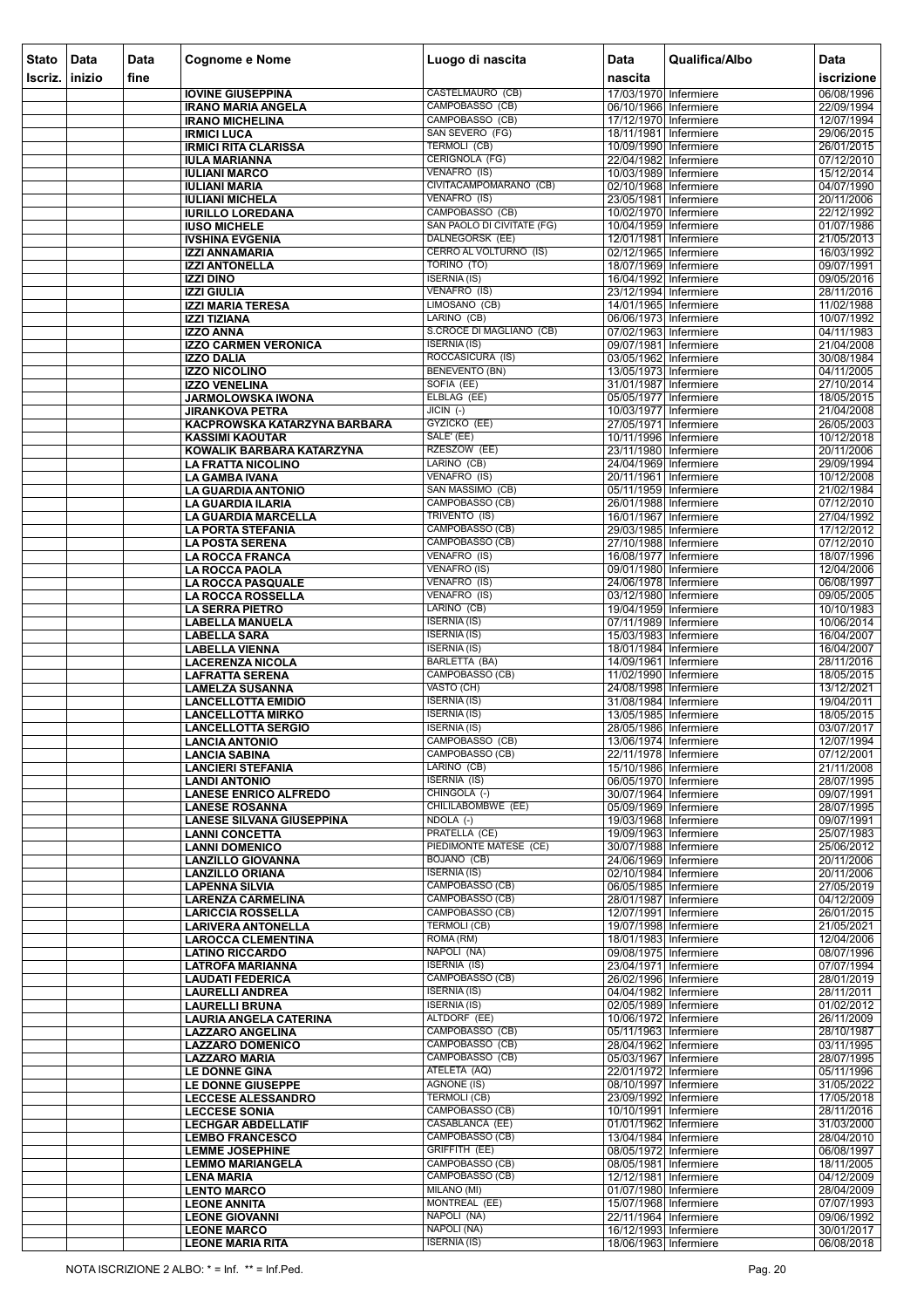| <b>Stato</b> | Data   | <b>Data</b> | <b>Cognome e Nome</b>                                      | Luogo di nascita                               | <b>Data</b>                                    | Qualifica/Albo                   | Data                     |
|--------------|--------|-------------|------------------------------------------------------------|------------------------------------------------|------------------------------------------------|----------------------------------|--------------------------|
| Iscriz.      | inizio | fine        |                                                            |                                                | nascita                                        |                                  | iscrizione               |
|              |        |             | <b>LEONE SIMONE</b>                                        | <b>ISERNIA (IS)</b>                            | 06/07/1989 Infermiere                          |                                  | 18/05/2015               |
|              |        |             | <b>LEPORE SONIA</b>                                        | FORLI' DEL SANNIO (IS)                         | 31/03/1973 Infermiere                          |                                  | 16/11/2007               |
|              |        |             | <b>LERRE ALESSANDRA</b>                                    | LARINO (CB)<br>VENAFRO (IS)                    | 20/04/1995 Infermiere                          |                                  | 17/05/2018               |
|              |        |             | <b>LETIZIA MARIANNA</b><br><b>LETIZIA ONORINA</b>          | <b>SESTO CAMPANO (IS)</b>                      | 21/08/1992 Infermiere<br>17/05/1963 Infermiere |                                  | 30/11/2015<br>28/07/1995 |
|              |        |             | <b>LETIZIA SONIA</b>                                       | <b>CASERTA (CE)</b>                            | 22/09/1982 Infermiere                          |                                  | 23/12/2005               |
|              |        |             | <b>LEVA ANTONIO</b>                                        | FORNELLI (IS)                                  | 14/02/1979 Infermiere                          |                                  | 07/12/2010               |
|              |        |             | <b>LEVA DANIELA</b>                                        | VENAFRO (IS)<br>FORNELLI (IS)                  | 16/01/1955 Infermiere                          |                                  | 10/10/1983               |
|              |        |             | <b>LEVA FILOMENA</b><br><b>LEVA ROSSANA</b>                | PHILADELPHIA (EE)                              | 13/11/1967 Infermiere<br>14/08/1979 Infermiere |                                  | 13/07/1989<br>13/04/2005 |
|              |        |             | <b>LEZZI MARIA ANTONIETTA</b>                              | S.PANCRAZIO SALENTINO (BR)                     | 25/06/1958 Infermiere                          |                                  | 14/04/1986               |
|              |        |             | <b>LIBERATORE MICHELA</b>                                  | LARINO (CB)                                    | 28/04/1975 Infermiere                          |                                  | 06/08/1996               |
|              |        |             | <b>LIBERTONE ANGELO</b>                                    | CAMPOBASSO (CB)                                | 24/01/1997 Infermiere                          |                                  | 07/04/2020               |
|              |        |             | <b>LICAMELI SIMONA</b><br><b>LICIANCI ANTONIETTA</b>       | CAMPOBASSO (CB)<br>SAN GIULIANO DI PUGLIA (CB) | 19/06/1990 Infermiere<br>27/09/1956 Infermiere |                                  | 23/11/2020<br>21/10/1978 |
|              |        |             | <b>LICURSI ANTONIO</b>                                     | SANTA CROCE DI MAGLIANO (CB)                   | 17/04/1956 Infermiere                          |                                  | 12/02/2002               |
|              |        |             | <b>LIMONCINI CRISTINA</b>                                  | CAMPOBASSO (CB)                                | 02/11/1974 Infermiere                          |                                  | 06/02/1995               |
|              |        |             | <b>LISELLA ANNA</b>                                        | CAMPOBASSO (CB)                                | 27/08/1971 Infermiere                          |                                  | 13/02/2003               |
|              |        |             | <b>LISELLA MICHELA</b><br><b>LISI MARILUCE</b>             | CAMPOBASSO (CB)<br>UGENTO (LE)                 | 05/07/1986 Infermiere<br>04/12/1970 Infermiere |                                  | 21/01/2009<br>12/01/2012 |
|              |        |             | <b>LITTERIO FEDERICA</b>                                   | AGNONE (IS)                                    | 06/10/1986 Infermiere                          |                                  | 19/04/2010               |
|              |        |             | <b>LITTORIANO SERENA</b>                                   | SAN GIOVANNI ROTONDO (FG)                      | 14/05/1994 Infermiere                          |                                  | 23/11/2018               |
|              |        |             | <b>LOMBARDI ANTONIO</b>                                    | <b>NEUSTADT (EE)</b>                           | 26/04/1970 Infermiere                          |                                  | 08/07/1996               |
|              |        |             | <b>LOMBARDI BENITO</b>                                     | CAMPOBASSO (CB)<br>ROCCAMANDOLFI (IS)          | 06/05/1982 Infermiere                          |                                  | 27/05/2019               |
|              |        |             | <b>LOMBARDI DORIANA</b><br><b>LOMBARDI FILOMENA</b>        | ROCCASICURA (IS)                               | 19/06/1971 Infermiere<br>02/07/1963 Infermiere |                                  | 07/07/1994<br>15/04/1985 |
|              |        |             | <b>LOMBARDI GENEROSO GIUSEPPE</b>                          | CAMPOBASSO (CB)                                | 19/03/1972 Infermiere                          |                                  | 06/08/1997               |
|              |        |             | <b>LOMBARDI MARLENE</b>                                    | <b>ISERNIA (IS)</b>                            | 23/03/1994 Infermiere                          |                                  | 28/11/2016               |
|              |        |             | <b>LOMBARDI MICHELA</b>                                    | <b>ISERNIA (IS)</b><br><b>ISERNIA (IS)</b>     | 09/07/1986 Infermiere<br>06/04/1993 Infermiere |                                  | 28/04/2009               |
|              |        |             | <b>LOMBARDI SIMONA</b><br><b>LOMBARDI VENERE</b>           | <b>ISERNIA (IS)</b>                            | 19/09/1997 Infermiere                          |                                  | 26/10/2015<br>01/12/2020 |
|              |        |             | <b>LOMBARDOZZI SONIA</b>                                   | SAVIANO (NA)                                   | 15/05/1980 Infermiere                          |                                  | 23/12/2002               |
|              |        |             | <b>LOMMA GABRIELLA</b>                                     | TERMOLI (CB)                                   | 22/09/1968 Infermiere                          |                                  | 27/04/1989               |
|              |        |             | <b>LOMMANO MARIALUCIA</b>                                  | CAMPOBASSO (CB)<br><b>BOJANO</b> (CB)          | 04/07/1987 Infermiere                          |                                  | 19/04/2011               |
|              |        |             | <b>LONARDO GIOVANNA</b><br><b>LONGO GINA</b>               | AGNONE (IS)                                    | 27/01/1987 Infermiere                          | 01/01/1957 Infermiere Pediatrico | 27/05/1985<br>26/11/2009 |
|              |        |             | <b>LONGO GRAZIANO</b>                                      | AGNONE (IS)                                    | 16/11/1975 Infermiere                          |                                  | 22/11/2017               |
|              |        |             | <b>LONGO OSVALDO</b>                                       | <b>AGNONE (IS)</b>                             | 28/03/1960 Infermiere                          |                                  | 10/05/1983               |
|              |        |             | <b>LONGO SILVANA</b><br><b>LOPEZ CONCETTA</b>              | AGNONE (IS)<br>TERMOLI (CB)                    | 17/06/1966 Infermiere                          |                                  | 11/12/1997               |
|              |        |             | <b>LUBRANO OLIMPIA</b>                                     | ROMA (RM)                                      | 14/09/1985 Infermiere<br>13/02/1972 Infermiere |                                  | 14/06/2011<br>18/07/1996 |
|              |        |             | <b>LUCARELLI CARLA ANTONIA</b>                             | <b>COLLE D'ANCHISE</b> (CB)                    | 18/10/1956 Infermiere                          |                                  | 12/07/1994               |
|              |        |             | <b>LUCCITELLI CARMELA TERESA</b>                           | ROTELLO (CB)                                   | 24/07/1968 Infermiere                          |                                  | 12/07/1994               |
|              |        |             | <b>LUCE ANGELA</b>                                         | LARINO (CB)<br>LARINO (CB)                     | 13/11/1995 Infermiere<br>09/10/1987 Infermiere |                                  | 22/01/2018<br>07/12/2010 |
|              |        |             | <b>LUCE FRANCESCA</b><br>LUCERA GIOVANNA CHIARA            | S. GIOVANNI ROTONDO (FG)                       | 14/03/1985 Infermiere                          |                                  | 13/01/2010               |
|              |        |             | <b>LUCIANI MARIA ROBERTA</b>                               | ATESSA (CH)                                    | 07/05/1984 Infermiere                          |                                  | 07/09/2009               |
|              |        |             | <b>LUCIANO DANIELA</b>                                     | <b>BENEVENTO (BN)</b>                          | 24/03/1974 Infermiere                          |                                  | 19/11/2003               |
|              |        |             | <b>LUCIANO MARIA INCORONATA</b><br><b>LUDOVICO ALESSIA</b> | CASTELVETERE IN VAL FORTORE (<br>TERMOLI (CB)  | 25/04/1969 Infermiere<br>19/07/1989 Infermiere |                                  | 19/01/1996<br>24/02/2014 |
|              |        |             | <b>LUDOVICO CONCETTA</b>                                   | TERMOLI (CB)                                   | 16/08/1995 Infermiere                          |                                  | 12/01/2021               |
|              |        |             | <b>LUDOVICO TERESA</b>                                     | <b>TERMOLI (CB)</b>                            | 16/10/1981 Infermiere                          |                                  | 05/11/2004               |
|              |        |             | <b>LUISI MARIA CATERINA</b>                                | CAMPOBASSO (CB)<br>CAMPOBASSO (CB)             | 09/10/1959 Infermiere<br>02/12/1993 Infermiere |                                  | 30/08/1984<br>28/11/2016 |
|              |        |             | <b>LUISI MARIANGELA</b><br><b>LUPACCHINO FRANCESCO</b>     | LARINO (CB)                                    | 06/06/1986 Infermiere                          |                                  | 04/12/2009               |
|              |        |             | <b>MACARI ADRIANA</b>                                      | <b>SESTO CAMPANO (IS)</b>                      | 06/02/1975 Infermiere                          |                                  | 12/07/1994               |
|              |        |             | <b>MACARI ASSUNTA ROSA</b>                                 | CAMPOBASSO (CB)                                | 25/05/1961 Infermiere                          |                                  | 30/07/1985               |
|              |        |             | <b>MACARI ROSA</b><br><b>MACARI VALERIA</b>                | LONGANO (IS)<br><b>SESTO CAMPANO (IS)</b>      | 11/10/1969 Infermiere<br>27/07/1976 Infermiere |                                  | 30/08/1989<br>06/08/1997 |
|              |        |             | <b>MACCARONE RAFFAELA</b>                                  | LESINA (FG)                                    | 25/01/1953 Infermiere                          |                                  | 08/10/1981               |
|              |        |             | <b>MACEROLA CONCETTA</b>                                   | VENAFRO (IS)                                   | 08/12/1978 Infermiere                          |                                  | 21/05/2013               |
|              |        |             | <b>MACEROLA DANIELE</b>                                    | <b>ISERNIA (IS)</b>                            | 23/02/1988 Infermiere                          |                                  | 05/12/2011               |
|              |        |             | <b>MACEROLA MARIA TERESA</b><br><b>MACEROLA ROSARIO</b>    | MONTERODUNI (IS)<br>VENAFRO (IS)               | 28/01/1956 Infermiere<br>09/05/1979 Infermiere |                                  | 06/05/1987<br>17/12/2012 |
|              |        |             | <b>MACIARIELLO VALERIA</b>                                 | <b>ISERNIA (IS)</b>                            | 02/09/1988 Infermiere                          |                                  | 10/06/2014               |
|              |        |             | <b>MADDALENA LINA</b>                                      | CAMPOBASSO (CB)                                | 27/02/1985 Infermiere                          |                                  | 13/01/2010               |
|              |        |             | <b>MADDONNI ANNA MARIA</b>                                 | S. AGAPITO (IS)                                | 16/10/1961 Infermiere                          |                                  | 30/08/1989               |
|              |        |             | <b>MADONNA TERESITA</b><br><b>MAFFEI MARIA</b>             | CAMPOBASSO (CB)<br>NAPOLI (NA)                 | 11/02/1989 Infermiere                          | 09/09/1970 Infermiere Pediatrico | 05/05/2014<br>04/05/2021 |
|              |        |             | <b>MAGAGNATO PASQUALINO</b>                                | VASTO (CH)                                     | 11/09/1977   Infermiere                        |                                  | 31/03/2000               |
|              |        |             | <b>MAGLIOLI ALESSANDRA</b>                                 | <b>ISERNIA (IS)</b>                            | 12/05/1983 Infermiere                          |                                  | 18/11/2005               |
|              |        |             | <b>MAGLIOLI ANGELA DOMENICA</b>                            | UZWIL (EE)<br><b>ISERNIA (IS)</b>              | 01/02/1966 Infermiere                          |                                  | 28/07/1995               |
|              |        |             | <b>MAGLIOLI ANTONELLA</b><br><b>MAGLIOLI RAFFAELLA</b>     | <b>ISERNIA (IS)</b>                            | 19/08/1979 Infermiere<br>27/05/1978 Infermiere |                                  | 26/05/2003<br>16/11/2007 |
|              |        |             | <b>MAGNIFICO MARIA LUISA</b>                               | <b>ISERNIA (IS)</b>                            | 13/05/1973 Infermiere                          |                                  | 06/08/1997               |
|              |        |             | <b>MAGNIFICO MICHELA</b>                                   | SANT'AGAPITO (IS)                              | 03/08/1976 Infermiere                          |                                  | 09/05/2005               |
|              |        |             | <b>MAGNOCAVALLO MARIACRISTINA</b>                          | SERRACAPRIOLA (FG)                             | 14/12/1963 Infermiere                          |                                  | 20/10/1993               |
|              |        |             | <b>MAIELLO GABRIELE</b><br><b>MAIURINO EMANUELE</b>        | NAPOLI (NA)<br>NAPOLI (NA)                     | 02/07/1985 Infermiere<br>09/01/1988 Infermiere |                                  | 26/11/2009<br>17/12/2012 |
|              |        |             | <b>MALASPINA ANNA MARIA</b>                                | SANT'AGATA DI PUGLIA (FG)                      | 19/02/1963 Infermiere                          |                                  | 28/06/2010               |
|              |        |             | <b>MALATESTA MARIANTONIETTA</b>                            | <b>BOJANO (CB)</b>                             | 06/01/1974 Infermiere                          |                                  | 21/07/1998               |
|              |        |             | <b>MANCINELLI CARLO</b>                                    | CAMPOBASSO (CB)<br>SEPINO (CB)                 | 25/12/1999 Infermiere<br>20/03/1959 Infermiere |                                  | 13/04/2022<br>15/07/1993 |
|              |        |             | <b>MANCINELLI CLAUDIO</b><br><b>MANCINELLI STEFANIA</b>    | CAMPOBASSO (CB)                                | 04/11/1977   Infermiere                        |                                  | 21/05/2012               |
|              |        |             | <b>MANCINI ADELE</b>                                       | POGGIO SANNITA (IS)                            | 06/11/1970 Infermiere                          |                                  | 28/07/1995               |
|              |        |             | <b>MANCINI AMALIA</b>                                      | CAMPOBASSO (CB)                                | 19/02/1989 Infermiere                          |                                  | 07/05/2012               |
|              |        |             | <b>MANCINI ANDREA</b><br><b>MANCINI ANGELA MAICA</b>       | CAMPOBASSO (CB)<br>S. GIULIANO DEL SANNIO (CB) | 09/06/1984 Infermiere<br>08/11/1964 Infermiere |                                  | 25/01/2011<br>06/07/1989 |
|              |        |             |                                                            |                                                |                                                |                                  |                          |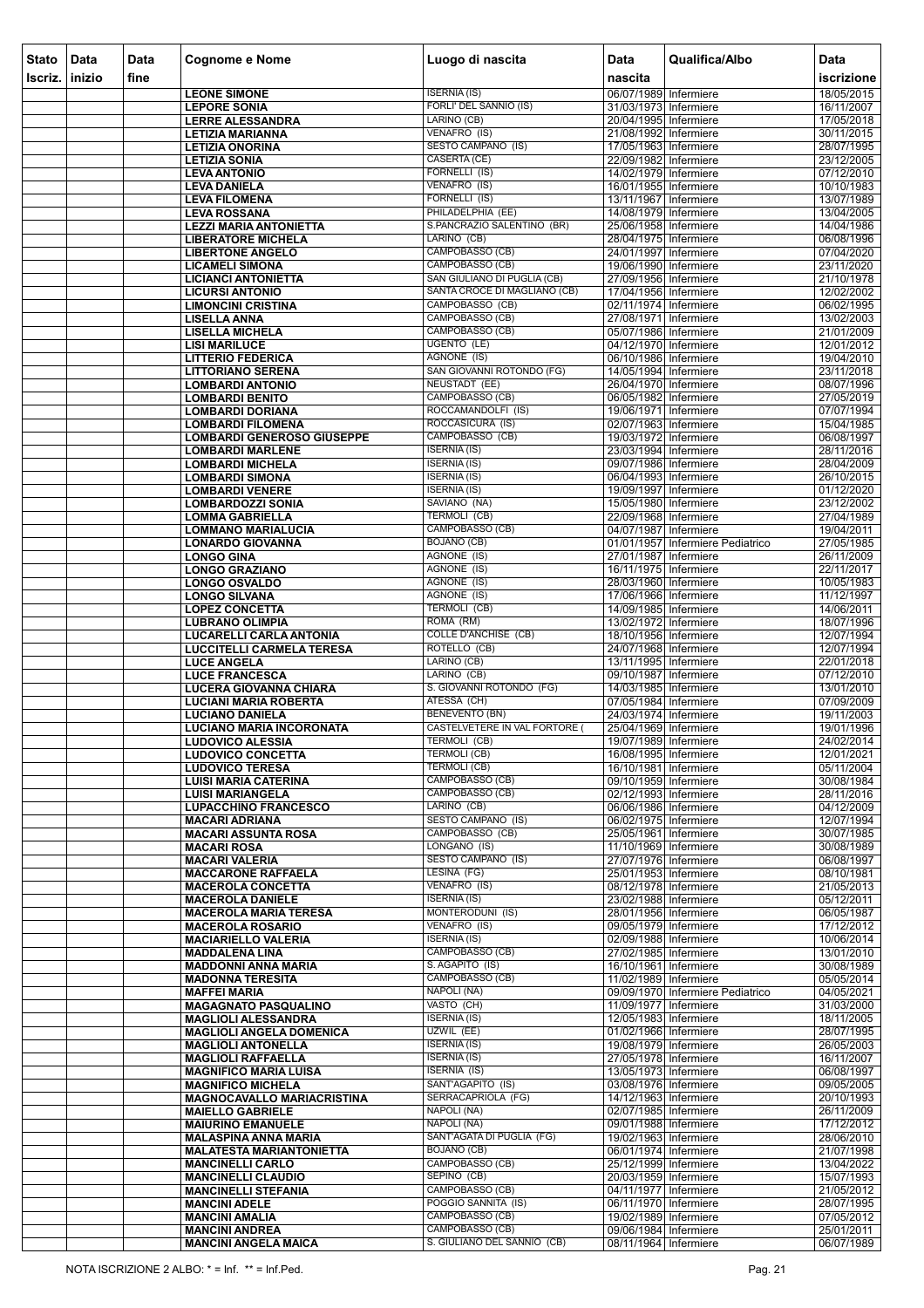| <b>Stato</b> | Data   | <b>Data</b> | <b>Cognome e Nome</b>                                           | Luogo di nascita                                | <b>Data</b>                                    | Qualifica/Albo                   | <b>Data</b>              |
|--------------|--------|-------------|-----------------------------------------------------------------|-------------------------------------------------|------------------------------------------------|----------------------------------|--------------------------|
| Iscriz.      | inizio | fine        |                                                                 |                                                 | nascita                                        |                                  | iscrizione               |
|              |        |             | <b>MANCINI ANGELA MERCEDES</b>                                  | CALABOTO (EE)                                   | 07/02/1964 Infermiere                          |                                  | 02/09/1997               |
|              |        |             | <b>MANCINI CLAUDIA</b>                                          | <b>TERMOLI (CB)</b><br>CASTELMAURO (CB)         |                                                | 16/09/1992 Infermiere Pediatrico | 30/11/2015               |
|              |        |             | <b>MANCINI DOMENICO</b><br><b>MANCINI ERICA</b>                 | CASTEL DI SANGRO (AQ)                           | 26/09/1961 Infermiere<br>30/08/1983 Infermiere |                                  | 15/09/1983<br>27/11/2013 |
|              |        |             | <b>MANCINI GIOVANNA</b>                                         | CIVITANOVA DEL SANNIO (IS)                      | 04/08/1965 Infermiere                          |                                  | 30/08/1989               |
|              |        |             | <b>MANCINI ILARIA</b>                                           | LARINO (CB)                                     | 26/04/1997 Infermiere                          |                                  | 13/12/2021               |
|              |        |             | <b>MANCINI MONIA</b><br><b>MANCINI NADIA</b>                    | AGNONE (IS)<br>SESSANO DEL MOLISE (IS)          | 25/08/1973 Infermiere<br>13/05/1971 Infermiere |                                  | 21/11/2008<br>28/07/1995 |
|              |        |             | <b>MANCINI NADIA</b>                                            | CASTEL DI SANGRO (AQ)                           | 07/05/1973 Infermiere                          |                                  | 08/07/1996               |
|              |        |             | <b>MANCINI NICOLA</b>                                           | <b>ISERNIA (IS)</b>                             | 13/02/1993 Infermiere                          |                                  | 18/11/2019               |
|              |        |             | <b>MANCINI NICOLETTA</b>                                        | CAMPOBASSO (CB)<br>LARINO (CB)                  | 27/10/1986 Infermiere                          |                                  | 19/04/2011               |
|              |        |             | <b>MANCINI PAOLO</b><br><b>MANCINI PINA</b>                     | CAMPOBASSO (CB)                                 | 05/04/1981 Infermiere<br>07/04/1982 Infermiere |                                  | 16/11/2007<br>17/12/2012 |
|              |        |             | <b>MANCINI SIMONA</b>                                           | PIEDIMONTE MATESE (CE)                          | 30/07/1987 Infermiere                          |                                  | 01/02/2012               |
|              |        |             | <b>MANCINI VITO</b>                                             | VENAFRO (IS)                                    | 23/10/1981 Infermiere                          |                                  | 19/11/2003               |
|              |        |             | <b>MANCINO DOMENICO</b><br><b>MANCINO LEONARDO</b>              | SINGEN (EE)<br>ROMA (RM)                        | 15/02/1965 Infermiere<br>04/10/1971 Infermiere |                                  | 20/03/1985<br>05/12/2011 |
|              |        |             | <b>MANCINO MARIA GIUSEPPINA</b>                                 | RICCIA (CB)                                     | 31/05/1965 Infermiere                          |                                  | 11/02/1988               |
|              |        |             | <b>MANDATO GUIDA</b>                                            | <b>BENEVENTO (BN)</b>                           | 14/12/1983 Infermiere                          |                                  | 08/01/2020               |
|              |        |             | <b>MANDRONE PAOLO</b>                                           | CAMPOBASSO (CB)<br>MONTECILFONE (CB)            | 05/11/1974 Infermiere                          |                                  | 10/11/2009               |
|              |        |             | <b>MANES FRANCA</b><br><b>MANES ILENIA</b>                      | <b>BERNA (EE)</b>                               | 03/01/1965 Infermiere<br>18/01/1972 Infermiere |                                  | 21/09/1987<br>08/04/1997 |
|              |        |             | <b>MANGIARAPE PASQUALE</b>                                      | SAN MARTINO IN PENSILIS (CB)                    | 11/01/1971 Infermiere                          |                                  | 07/08/1995               |
|              |        |             | <b>MANGIOCCO GIUSEPPE</b>                                       | LARINO (CB)                                     | 17/09/1997 Infermiere                          |                                  | 21/12/2020               |
|              |        |             | <b>MANNA SALVATORE</b><br><b>MANOCCHIO ELENA</b>                | CAMPOBASSO (CB)<br><b>BARANELLO (CB)</b>        | 12/03/1989 Infermiere<br>10/09/1957 Infermiere |                                  | 03/07/2017<br>07/08/1995 |
|              |        |             | <b>MANOCCHIO ENZA FILOMENA</b>                                  | CAMPOBASSO (CB)                                 | 13/08/1961 Infermiere                          |                                  | 21/02/1984               |
|              |        |             | <b>MANOCCHIO FRANCESCA</b>                                      | <b>ISERNIA (IS)</b>                             | 28/02/1997 Infermiere                          |                                  | 08/01/2020               |
|              |        |             | <b>MANSELLI CHIARA</b>                                          | <b>ISERNIA (IS)</b><br>FOGGIA (FG)              | 16/10/1996 Infermiere                          |                                  | 30/10/2018               |
|              |        |             | <b>MANSI GIUSEPPE</b><br><b>MANUELE ELDA EMILIA</b>             | ACQUAVIVA COLLECROCE (CB)                       | 11/10/1965 Infermiere<br>02/03/1963 Infermiere |                                  | 25/02/2019<br>23/09/1985 |
|              |        |             | <b>MANUELE GRAZIELLA SANDRA</b>                                 | ACQUAVIVA COLLECROCE (CB)                       | 30/10/1963 Infermiere                          |                                  | 25/09/1984               |
|              |        |             | <b>MANUPPELLA CARMINE</b>                                       | WINTERTHUR (EE)                                 | 25/03/1968 Infermiere                          |                                  | 07/07/1994               |
|              |        |             | <b>MANZITTI GIOVANNA</b><br><b>MANZO FILOMENA FLORA LILIANA</b> | CAMPOBASSO (CB)<br>GUACARA (EE)                 | 01/07/1971 Infermiere<br>18/01/1973 Infermiere |                                  | 26/03/1999<br>06/08/1997 |
|              |        |             | <b>MANZO NICOLA</b>                                             | <b>MERCATO SAN SEVERINO (SA)</b>                | 15/05/1958 Infermiere                          |                                  | 11/07/1990               |
|              |        |             | <b>MARASCA DANIELE</b>                                          | CAMPOBASSO (CB)                                 | 19/09/1992 Infermiere                          |                                  | 23/05/2017               |
|              |        |             | <b>MARASCA GIULIANA</b>                                         | CAMPOBASSO (CB)<br>CAMPOBASSO (CB)              | 29/05/1990 Infermiere<br>17/12/1982 Infermiere |                                  | 26/01/2015<br>17/12/2012 |
|              |        |             | <b>MARCELLINO FRANCESCO</b><br><b>MARCELLINO SIMONA</b>         | CAMPOBASSO (CB)                                 | 13/06/1975 Infermiere                          |                                  | 18/01/2002               |
|              |        |             | <b>MARCHESANI ADELE</b>                                         | AGNONE (IS)                                     | 28/04/1992 Infermiere                          |                                  | 27/10/2014               |
|              |        |             | <b>MARCHESANI ANNA RITA</b>                                     | CHIETI (CH)                                     | 18/04/1968 Infermiere                          |                                  | 18/07/1996               |
|              |        |             | <b>MARCHESCIANO DOMENICO</b><br><b>MARCHESCIANO MANUEL</b>      | CAMPOBASSO (CB)<br>CAMPOBASSO (CB)              | 04/05/1978 Infermiere<br>23/12/1985 Infermiere |                                  | 23/12/2002<br>16/11/2007 |
|              |        |             | <b>MARCHESE MARIA</b>                                           | CAMPOBASSO (CB)                                 | 08/12/1970 Infermiere                          |                                  | 05/10/1992               |
|              |        |             | <b>MARCHETTA SERGIO</b>                                         | CAMPOBASSO (CB)                                 | 10/09/1976 Infermiere                          |                                  | 23/12/2002               |
|              |        |             | <b>MARCOVECCHIO ANGELA</b><br><b>MARCOVECCHIO FILOMENA</b>      | AGNONE (IS)<br>AGNONE (IS)                      | 02/08/1964 Infermiere<br>19/10/1964 Infermiere |                                  | 15/09/1983<br>18/10/1984 |
|              |        |             | <b>MARCOVECCHIO LIVIA</b>                                       | AGNONE (IS)                                     | 07/03/1964 Infermiere                          |                                  | 18/10/1984               |
|              |        |             | <b>MARCOVECCHIO TONINA</b>                                      | AGNONE (IS)                                     | 15/01/1969 Infermiere                          |                                  | 26/07/1991               |
|              |        |             | <b>MARCUCCI CLAUDIA</b><br><b>MARCUCCI SANTE</b>                | VARESE (VA)<br>CAMPOBASSO (CB)                  | 16/02/1975 Infermiere<br>23/12/1984 Infermiere |                                  | 18/07/1996<br>16/11/2007 |
|              |        |             | <b>MARIANI ALFONSO</b>                                          | LARINO (CB)                                     | 11/01/1985 Infermiere                          |                                  | 10/11/2009               |
|              |        |             | <b>MARIANI ANNALISA</b>                                         | MONTENERO DI BISACCIA (CB)                      | 10/09/1968 Infermiere                          |                                  | 04/07/1990               |
|              |        |             | <b>MARIANI NICOLETTA</b><br><b>MARIANO KATIA</b>                | <b>MACCHIA D'ISERNIA (IS)</b><br>TORINO (TO)    | 20/04/1975 Infermiere<br>25/10/1973 Infermiere |                                  | 04/09/1998<br>18/07/1996 |
|              |        |             | <b>MARIANO STEFANIA</b>                                         | CAMPOBASSO (CB)                                 | 02/03/1970 Infermiere                          |                                  | 12/07/1994               |
|              |        |             | <b>MARINARI CARMINA</b>                                         | CAMPOBASSO (CB)                                 | 18/10/1961 Infermiere                          |                                  | 20/12/1983               |
|              |        |             | <b>MARINELLI FABIO</b>                                          | VENAFRO (IS)<br>LARINO (CB)                     | 28/05/1983 Infermiere                          |                                  | 18/11/2005               |
|              |        |             | <b>MARINO COSTANZA</b><br><b>MARINO MARIA</b>                   | SANTA CROCE DI MAGLIANO (CB)                    | 31/01/1983 Infermiere<br>05/11/1974 Infermiere |                                  | 16/04/2007<br>05/11/1996 |
|              |        |             | <b>MARIOTTI ANTONELLA</b>                                       | SAKCHINGEN (-)                                  | 04/02/1976 Infermiere                          |                                  | 20/11/2006               |
|              |        |             | <b>MARONCELLI PAOLA</b>                                         | CAMPOBASSO (CB)<br><b>CASTEL DI SANGRO (AQ)</b> | 29/07/1964 Infermiere                          |                                  | 07/04/1988               |
|              |        |             | <b>MARRACINO NUNZIATINA</b><br><b>MARRO ALESSIA</b>             | <b>ISERNIA (IS)</b>                             | 14/07/1979 Infermiere<br>12/06/1990 Infermiere |                                  | 18/01/2002<br>28/01/2013 |
|              |        |             | <b>MARRO GIUSEPPE</b>                                           | CAMPOBASSO (CB)                                 | 10/04/1997 Infermiere                          |                                  | 18/11/2019               |
|              |        |             | <b>MARRONE CATIA</b>                                            | CAMPOMARINO (CB)                                | 08/11/1970 Infermiere                          |                                  | 04/07/1990               |
|              |        |             | <b>MARRONE MARIANNA</b><br><b>MARSELLA ITALO</b>                | CAMPOBASSO (CB)<br>CASTELVERRINO (IS)           | 26/10/1983 Infermiere<br>05/08/1956 Infermiere |                                  | 21/11/2008<br>11/10/1983 |
|              |        |             | <b>MARTELLA ANGELA</b>                                          | <b>FRAUENFELD (EE)</b>                          | 20/03/1971 Infermiere                          |                                  | 05/11/1996               |
|              |        |             | <b>MARTELLA ANNARITA</b>                                        | <b>ISERNIA (IS)</b>                             | 22/05/1990 Infermiere                          |                                  | 20/01/2014               |
|              |        |             | <b>MARTELLA LUCIA</b>                                           | PESCOLANCIANO (IS)<br>ROTELLO (CB)              | 24/04/1966 Infermiere<br>05/03/1970 Infermiere |                                  | 30/07/1985<br>29/07/1994 |
|              |        |             | <b>MARTELLI ELVIRA</b><br><b>MARTELLINO STEFANO</b>             | VENAFRO (IS)                                    | 01/01/1986 Infermiere                          |                                  | 28/01/2013               |
|              |        |             | <b>MARTINELLI DANIELA</b>                                       | <b>VENAFRO (IS)</b>                             | 27/04/1995 Infermiere                          |                                  | 17/05/2018               |
|              |        |             | <b>MARTINI PIERINA</b>                                          | MONTECILFONE (CB)<br>CAMPOBASSO (CB)            | 17/12/1951 Infermiere                          |                                  | 21/11/1975               |
|              |        |             | <b>MARTINO ELEONORA</b><br><b>MARTINO ESTERINA</b>              | SANT'AGAPITO (IS)                               | 06/03/1988 Infermiere<br>06/06/1973 Infermiere |                                  | 07/12/2010<br>07/12/2010 |
|              |        |             | <b>MARTINO GIUSEPPE</b>                                         | CASERTA (CE)                                    | 09/09/1983 Infermiere                          |                                  | 09/09/2015               |
|              |        |             | <b>MARTINO MARCO</b>                                            | MANTOVA (MN)                                    | 07/07/1984 Infermiere                          |                                  | 26/11/2009               |
|              |        |             | <b>MARTINO MARIA ANTONIETTA</b><br><b>MARTINO MARIACRISTINA</b> | NAPOLI (NA)<br>CAMPOBASSO (CB)                  | 16/09/1959 Infermiere<br>07/05/1970 Infermiere |                                  | 12/11/1982<br>29/09/1994 |
|              |        |             | <b>MARTINO MONIA</b>                                            | <b>TERMOLI (CB)</b>                             | 11/11/1974   Infermiere                        |                                  | 28/04/2010               |
|              |        |             | <b>MARTINO SONIA</b>                                            | <b>LUSSEMBURGO (EE)</b>                         | 07/06/1993 Infermiere                          |                                  | 02/11/2020               |
|              |        |             | <b>MARTINO STEFANO</b>                                          | <b>ISERNIA (IS)</b><br><b>ISERNIA (IS)</b>      | 20/03/1987 Infermiere<br>18/07/1972 Infermiere |                                  | 28/10/2013<br>18/07/1996 |
|              |        |             | <b>MARTINO VINCENZINA</b><br><b>MARTONE ADRIANA</b>             | CASSINO (FR)                                    | 21/09/1970 Infermiere                          |                                  | 04/03/1999               |
|              |        |             | <b>MARTONE ALESSANDRO</b>                                       | CAMPOBASSO (CB)                                 | 27/01/1982 Infermiere                          |                                  | 05/12/2007               |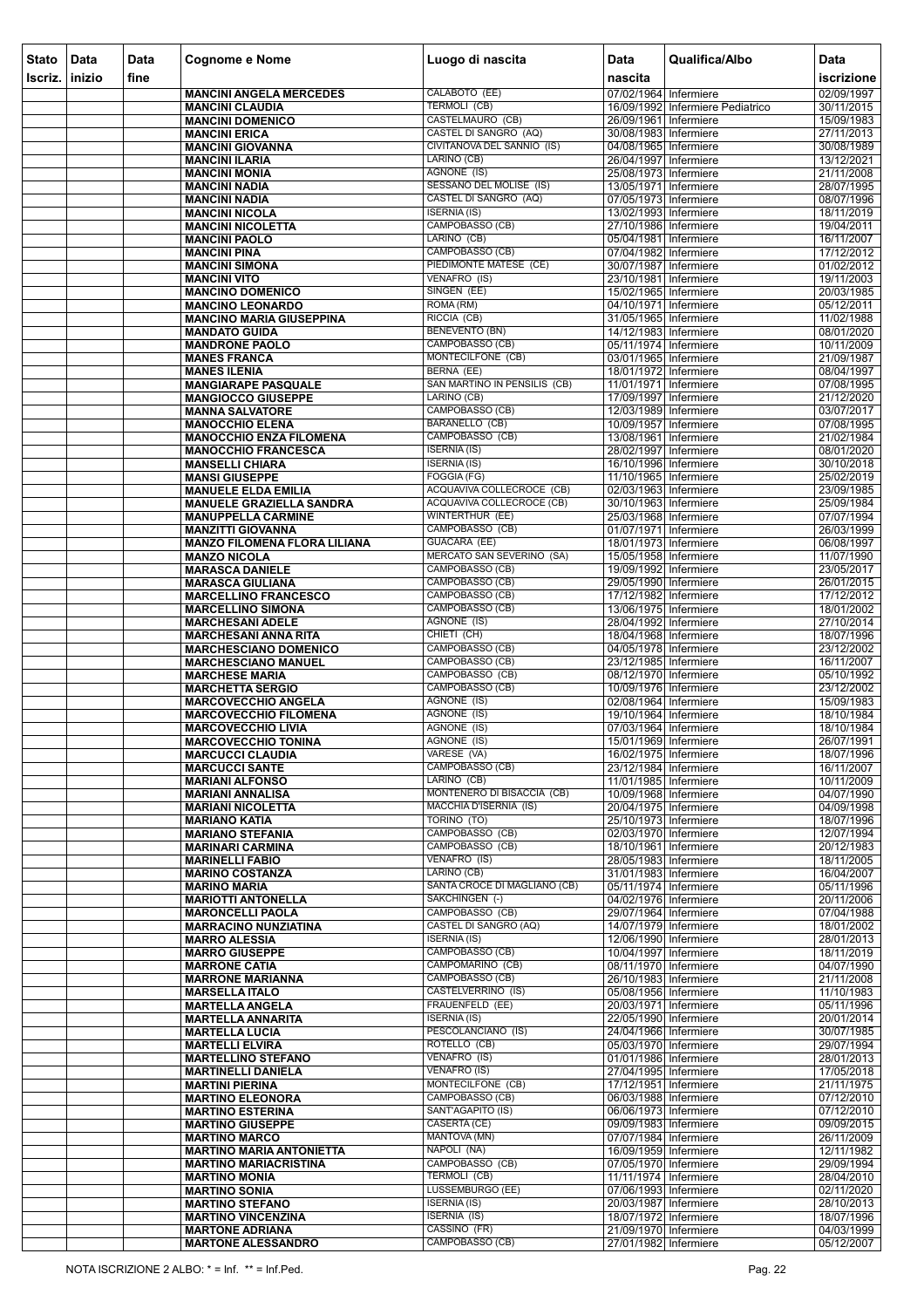| <b>Stato</b> | Data       | Data       | <b>Cognome e Nome</b>                                             | Luogo di nascita                                             | <b>Data</b>                                    | Qualifica/Albo                   | Data                     |
|--------------|------------|------------|-------------------------------------------------------------------|--------------------------------------------------------------|------------------------------------------------|----------------------------------|--------------------------|
| Iscriz.      | l inizio   | fine       |                                                                   |                                                              | nascita                                        |                                  | iscrizione               |
|              |            |            | <b>MARTONE ANNA</b><br><b>MARTONE ARIANNA</b>                     | SESTO CAMPANO (IS)<br><b>UDINE (UD)</b>                      | 06/10/1958 Infermiere<br>16/09/1983 Infermiere |                                  | 20/12/1983<br>18/11/2005 |
|              |            |            | <b>MARTONE ILARIA</b>                                             | VENAFRO (IS)                                                 | 07/07/1994 Infermiere                          |                                  | 30/01/2017               |
|              |            |            | <b>MARTONE MARIA ELENA</b>                                        | <b>SESTO CAMPANO (IS)</b>                                    | 06/07/1961 Infermiere                          |                                  | 30/08/1984               |
|              |            |            | <b>MARTONE NICANDRO AGOSTINO</b>                                  | <b>SESTO CAMPANO (IS)</b>                                    | 09/06/1973 Infermiere                          |                                  | 15/07/1993               |
| Sospesa      | 05/04/2022 | 31/12/2022 | <b>MARTONE SARA</b>                                               | PONTECORVO (FR)<br>SESTO CAMPANO (IS)                        | 08/08/1989 Infermiere<br>01/01/1956 Infermiere |                                  | 14/12/2016<br>11/03/1994 |
|              |            |            | <b>MARTONE SILVANA</b><br><b>MARTUCCI FRANCESCO</b>               | FOGGIA (FG)                                                  | 04/11/1993 Infermiere                          |                                  | 09/05/2016               |
|              |            |            | <b>MARTUCCI GIANLUIGI</b>                                         | FOGGIA (FG)                                                  | 31/12/1996 Infermiere                          |                                  | 20/04/2020               |
|              |            |            | <b>MARZANO ALESSANDRO</b>                                         | <b>ISERNIA (IS)</b>                                          | 25/11/1981   Infermiere                        |                                  | 26/01/2022               |
|              |            |            | <b>MARZANO ALESSIO</b><br><b>MARZANO CLEMENTE</b>                 | <b>NOCERA INFERIORE (SA)</b><br><b>NOCERA INFERIORE (SA)</b> | 06/01/1977 Infermiere<br>06/08/1974 Infermiere |                                  | 10/11/2009<br>06/08/1997 |
|              |            |            | <b>MARZULLO MELANIA</b>                                           | CASTEL DI SANGRO (AQ)                                        | 24/09/1982 Infermiere                          |                                  | 19/04/2010               |
|              |            |            | <b>MASCIO CARMEN</b>                                              | VENAFRO (IS)                                                 | 21/01/1994 Infermiere                          |                                  | 25/01/2016               |
|              |            |            | <b>MASCIO COSTANTINA</b>                                          | PORTOCANNONE (CB)                                            |                                                | 27/09/1967 Infermiere Pediatrico | 24/11/1989               |
|              |            |            | <b>MASCIO GIULIA</b><br><b>MASCIOTRA ANGELA</b>                   | SCAPOLI (IS)<br>AGNONE (IS)                                  | 21/01/1963 Infermiere<br>21/06/1967 Infermiere |                                  | 05/04/1983<br>30/08/1989 |
|              |            |            | <b>MASCIOTRA ARMANDO</b>                                          | FIRENZE (FI)                                                 | 16/09/1980 Infermiere                          |                                  | 06/08/2018               |
|              |            |            | <b>MASCIOTRA PATRIZIA</b>                                         | <b>AGNONE (IS)</b>                                           | 01/02/1979 Infermiere                          |                                  | 07/12/2001               |
|              |            |            | <b>MASELLI GIOVANNI ANTONIO</b>                                   | FROSOLONE (IS)<br>RAVISCANINA (CE)                           | 16/05/1966 Infermiere                          |                                  | 29/07/1994               |
|              |            |            | <b>MASIELLO ANGELA</b><br><b>MASIELLO FEDERICA</b>                | CAMPOBASSO (CB)                                              | 17/03/1967 Infermiere<br>01/11/1994 Infermiere |                                  | 09/09/2015<br>17/05/2018 |
|              |            |            | <b>MASONE CLAUDIA</b>                                             | PIETRELCINA (BN)                                             | 06/10/1956 Infermiere                          |                                  | 06/12/2000               |
|              |            |            | <b>MASSARELLA ISABELLA</b>                                        | CAMPOBASSO (CB)                                              | 07/11/1967 Infermiere                          |                                  | 07/07/1994               |
|              |            |            | <b>MASSARELLI ASSUNTA</b>                                         | LARINO (CV)<br>CAMPOBASSO (CB)                               | 31/10/1975 Infermiere<br>08/10/1961 Infermiere |                                  | 06/08/1997               |
|              |            |            | <b>MASSARELLI GENNARO</b><br><b>MASSARELLI MARIA EUGENIA</b>      | WETZIKON (-)                                                 | 16/06/1971 Infermiere                          |                                  | 30/08/1984<br>11/03/1994 |
|              |            |            | <b>MASSARO CLAUDIA</b>                                            | PIETRABBONDANTE (IS)                                         | 02/02/1972 Infermiere                          |                                  | 07/07/1994               |
|              |            |            | <b>MASSARO VINCENZINA</b>                                         | PIETRABBONDANTE (IS)                                         | 04/10/1965 Infermiere                          |                                  | 26/07/1991               |
|              |            |            | <b>MASSENTI FRANCA</b><br><b>MASSIMI PASQUALINO</b>               | SARDARA (CA)<br>SAN SALVO (CH)                               | 07/06/1961 Infermiere<br>01/08/1965 Infermiere |                                  | 17/12/1996<br>23/09/1985 |
|              |            |            | <b>MASSIMIANO ANNA MARIA</b>                                      | <b>BENEVENTO (BN)</b>                                        | 01/02/1977 Infermiere                          |                                  | 05/11/2004               |
|              |            |            | <b>MASSIMO BENEDETTA</b>                                          | <b>ISERNIA (IS)</b>                                          | 15/11/1975 Infermiere                          |                                  | 07/07/1994               |
|              |            |            | <b>MASSIMO MARIA ANTONIETTA</b>                                   | CAMPOBASSO (CB)                                              | 23/05/1965 Infermiere                          |                                  | 30/07/1985               |
|              |            |            | <b>MASSINI LAURA</b><br><b>MASSUCCI GABRIELLA</b>                 | MONTEVARCHI (AR)<br>CASTEL DI SANGRO (AQ)                    | 12/12/1973 Infermiere<br>22/11/1967 Infermiere |                                  | 16/09/1999<br>02/07/1992 |
|              |            |            | <b>MASTRACCHIO NICOLA</b>                                         | CAMPOBASSO (CB)                                              | 04/12/1988 Infermiere                          |                                  | 07/12/2010               |
|              |            |            | <b>MASTRANGELO ALESSANDRO</b>                                     | CAMPOBASSO (CB)                                              | 25/12/1973 Infermiere                          |                                  | 18/07/1996               |
|              |            |            | <b>MASTRANGELO ANTONELLA</b>                                      | CAMPOBASSO (CB)                                              | 22/04/1974 Infermiere                          |                                  | 05/11/1996               |
|              |            |            | <b>MASTRANGELO MICHELE</b><br><b>MASTRANGELO ROMINA</b>           | MONTORIO NEI FRENTANI (CB)<br>ORATINO (CB)                   | 20/07/1959 Infermiere<br>10/03/1968 Infermiere |                                  | 11/10/1982<br>04/11/2005 |
|              |            |            | <b>MASTRANGELO SERENA</b>                                         | CAMPOBASSO (CB)                                              | 01/07/1996 Infermiere                          |                                  | 10/12/2018               |
|              |            |            | <b>MASTRANTUONI ANNA</b>                                          | CAMPOBASSO (CB)                                              | 13/09/1967 Infermiere                          |                                  | 11/10/1995               |
|              |            |            | <b>MASTROBUONO ESTER</b><br><b>MASTRODOMENICO ANTONIO</b>         | VASTO (CH)<br>TUFARA (CB)                                    | 03/07/1992 Infermiere<br>27/02/1966 Infermiere |                                  | 22/12/2015<br>06/07/1989 |
|              |            |            | <b>MASTROGIACOMO ANDREA</b>                                       | TERMOLI (CB)                                                 | 19/01/1983 Infermiere                          |                                  | 10/11/2009               |
|              |            |            | <b>MASTROGIACOMO NICOLETTA</b>                                    | LARINO (CB)                                                  | 24/12/1958 Infermiere                          |                                  | 15/09/1983               |
|              |            |            | <b>MASTROGIORGIO GIANPIERO</b>                                    | CAMPOBASSO (CB)                                              | 29/03/1976 Infermiere                          |                                  | 06/12/2000               |
|              |            |            | <b>MASTROGIORGIO MARIA RITA</b><br><b>MASTROGIUSEPPE RITA</b>     | PIETRACATELLA (CB)<br>LARINO (CB)                            | 22/05/1961 Infermiere<br>30/09/1958 Infermiere |                                  | 24/01/1984<br>05/04/1983 |
|              |            |            | <b>MASTROMONACO ANGELA</b>                                        | ISERLOHN (EE)                                                | 21/12/1981 Infermiere                          |                                  | 05/11/2004               |
|              |            |            | <b>MASTROMONACO GIUSEPPINA</b>                                    | MORRONE DEL SANNIO (CB)                                      | 06/04/1954 Infermiere                          |                                  | 18/09/2017               |
|              |            |            | <b>MASTROMONACO MARIA GRAZIA</b>                                  | <b>TERMOLI (CB)</b><br>LARINO (CB)                           | 25/07/1987 Infermiere                          |                                  | 13/01/2016               |
|              |            |            | <b>MASTROMONACO MARIA PINA</b><br><b>MASTRONARDI GRAZIELLA</b>    | AGNONE (IS)                                                  | 13/03/1980 Infermiere<br>08/02/1962 Infermiere |                                  | 19/11/2003<br>15/09/1983 |
|              |            |            | <b>MASTRORILLI ELISEO</b>                                         | <b>ISERNIA (IS)</b>                                          | 19/10/1976 Infermiere                          |                                  | 19/11/2003               |
|              |            |            | <b>MASTRORILLI FRANCESCO</b>                                      | <b>ISERNIA (IS)</b>                                          | 06/02/1970 Infermiere                          |                                  | 09/12/2003               |
|              |            |            | <b>MASTROSTEFANO ANNALISA</b><br><b>MASTROSTEFANO ROSETTA</b>     | AGNONE (IS)<br>AGNONE (IS)                                   | 22/01/1981 Infermiere<br>30/09/1965 Infermiere |                                  | 18/11/2005<br>26/07/1991 |
|              |            |            | <b>MASTROVITA LUCY</b>                                            | LARINO (CB)                                                  | 07/12/1993 Infermiere                          |                                  | 22/01/2018               |
|              |            |            | <b>MATASSA MARIELLA</b>                                           | ACQUAVIVA COLLECROCE (CB)                                    | 20/10/1965 Infermiere                          |                                  | 06/08/1996               |
|              |            |            | <b>MATERAZZI FLORINDA</b>                                         | SALERNO (SA)                                                 | 16/11/1972 Infermiere                          |                                  | 04/11/2005               |
|              |            |            | <b>MATRUNOLA MELANIA</b><br><b>MATTEO ELENA</b>                   | VENAFRO (IS)<br>ALATRI (FR)                                  | 11/07/1990 Infermiere<br>02/10/1995 Infermiere |                                  | 28/10/2013<br>22/11/2017 |
|              |            |            | <b>MATTEO ERNESTINA</b>                                           | <b>SESTO CAMPANO (IS)</b>                                    | 06/01/1957 Infermiere                          |                                  | 21/09/1987               |
|              |            |            | <b>MATTEO FRANCESCA</b>                                           | <b>ISERNIA (IS)</b>                                          | 17/01/1990 Infermiere                          |                                  | 20/01/2014               |
|              |            |            | <b>MATTEO LUCIA</b><br><b>MATTEO TOMMASO</b>                      | VENAFRO (IS)<br>CAMPOBASSO (CB)                              | 14/05/1981 Infermiere<br>26/11/1972 Infermiere |                                  | 20/11/2006<br>20/07/1992 |
|              |            |            | <b>MATTEO VALENTINA</b>                                           | VENAFRO (IS)                                                 | 24/10/1987 Infermiere                          |                                  | 28/04/2010               |
|              |            |            | <b>MATTIACCIO ESTER</b>                                           | CAMPOBASSO (CB)                                              | 01/07/1975 Infermiere                          |                                  | 06/08/1997               |
|              |            |            | <b>MATTICOLI ANTONIO</b>                                          | <b>ISERNIA (IS)</b>                                          | 07/08/1981 Infermiere                          |                                  | 19/08/2013               |
|              |            |            | <b>MATTICOLI AZZURRA</b><br><b>MATTICOLI GIONNI</b>               | <b>ISERNIA (IS)</b><br><b>ISERNIA (IS)</b>                   | 14/10/1998 Infermiere<br>11/01/1975 Infermiere |                                  | 15/11/2021<br>11/10/1995 |
|              |            |            | <b>MATTICOLI YLENIA</b>                                           | <b>ISERNIA (IS)</b>                                          | 03/07/1989 Infermiere                          |                                  | 28/10/2013               |
|              |            |            | <b>MAUTONE VERONICA</b>                                           | <b>VALLO DELLA LUCANIA (SA)</b>                              | 09/04/1989 Infermiere                          |                                  | 30/10/2017               |
|              |            |            | <b>MAZZA ROSA</b>                                                 | CASTELLAMMARE DI STABIA (NA)<br>CAMPOBASSO (CB)              | 23/02/1974 Infermiere                          |                                  | 06/08/1997               |
|              |            |            | <b>MAZZARINO ANTONIO</b><br><b>MAZZATENTA FRANCESCA CRISTIANA</b> | <b>TERMOLI (CB)</b>                                          | 20/02/1969 Infermiere<br>03/08/1991 Infermiere |                                  | 18/07/1996<br>20/01/2014 |
|              |            |            | <b>MAZZOCCHETTI ANTONIETTA</b>                                    | <b>TERMOLI (CB)</b>                                          | 15/11/1971 Infermiere                          |                                  | 15/07/1993               |
|              |            |            | <b>MAZZOCCHETTI MONICA</b>                                        | TERMOLI (CB)                                                 | 29/05/1977 Infermiere                          |                                  | 10/11/2009               |
|              |            |            | <b>MAZZOCCO DANILO</b>                                            | CASTEL DI SANGRO (AQ)<br>SAN GIUSEPPE VESUVIANO (NA)         | 21/03/1989 Infermiere                          |                                  | 20/01/2014               |
|              |            |            | <b>MAZZOLA GIANLUCA</b><br><b>MAZZONI MARTA</b>                   | CAMPOBASSO (CB)                                              | 25/06/1986 Infermiere<br>01/10/1978 Infermiere |                                  | 19/04/2011<br>05/11/2004 |
|              |            |            | <b>MAZZUTO CHIARA</b>                                             | <b>ISERNIA (IS)</b>                                          | 17/08/1996 Infermiere                          |                                  | 30/10/2017               |
|              |            |            | <b>MECCIA DONATELLA</b>                                           | AGNONE (IS)                                                  | 09/09/1973 Infermiere                          |                                  | 07/08/1995               |
|              |            |            | <b>MECCIA PAOLA</b><br><b>MECCIA SILVANA MARIA APOLLONIA</b>      | <b>CASTELVERRINO (IS)</b><br>AGNONE (IS)                     | 19/08/1967 Infermiere<br>19/01/1964 Infermiere |                                  | 30/08/1989<br>27/09/1989 |
|              |            |            | <b>MEGALE CRISTIANA</b>                                           | CAMPOBASSO (CB)                                              |                                                | 12/11/1966 Infermiere Pediatrico | 28/10/1987               |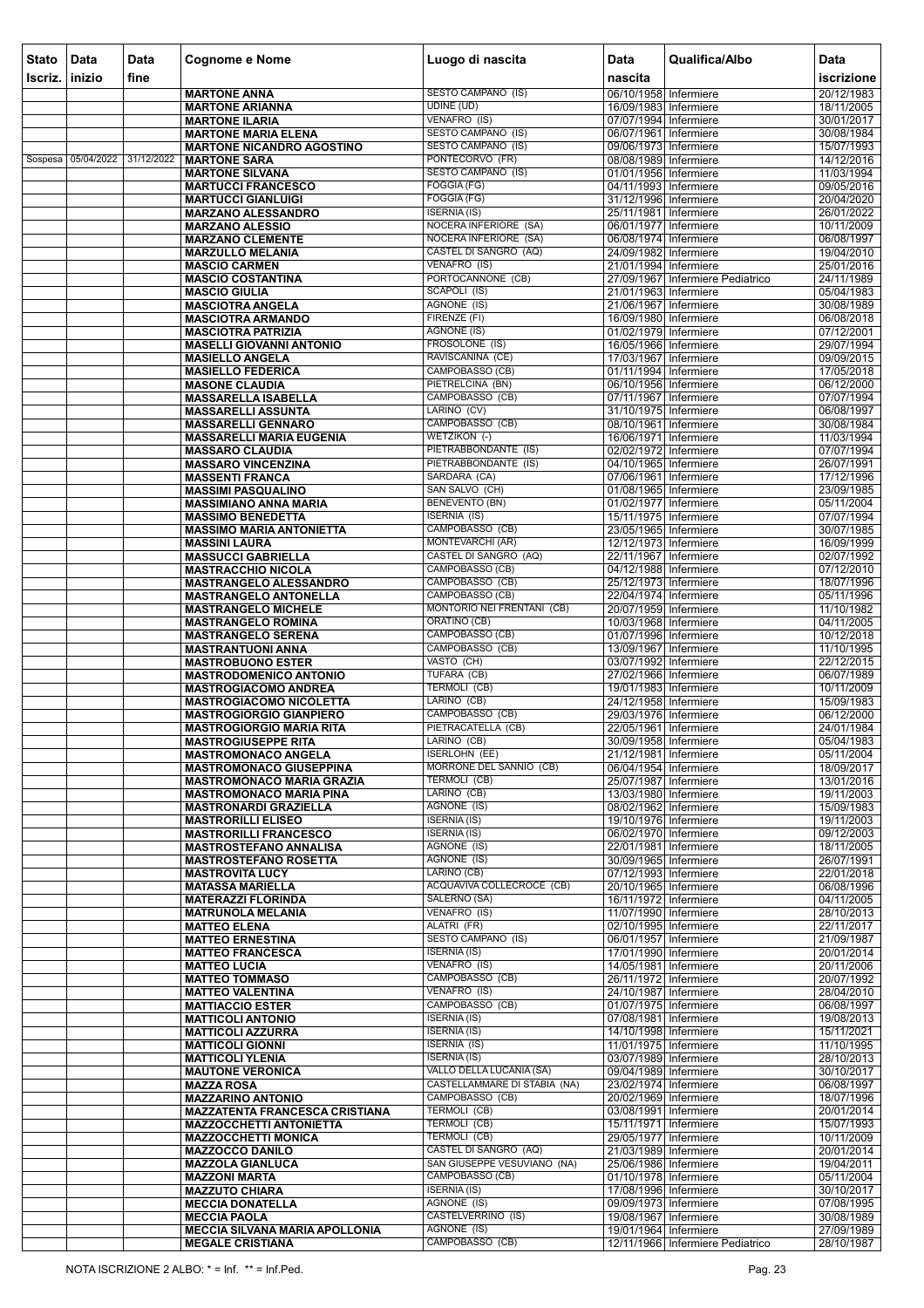| <b>Stato</b> | Data               | <b>Data</b> | <b>Cognome e Nome</b>                                          | Luogo di nascita                                 | <b>Data</b>                                    | Qualifica/Albo | Data                     |
|--------------|--------------------|-------------|----------------------------------------------------------------|--------------------------------------------------|------------------------------------------------|----------------|--------------------------|
| Iscriz.      | inizio             | fine        |                                                                |                                                  | nascita                                        |                | iscrizione               |
|              |                    |             | <b>MEKEU TCHONANG SANDRINE</b>                                 | YAOUNDE (EE)<br>CAMPOBASSO (CB)                  | 30/03/1980 Infermiere                          |                | 05/05/2014               |
|              |                    |             | <b>MELE MARIA FEDERICA</b><br><b>MELE MICHELE</b>              | CANOSA DI PUGLIA (BT)                            | 28/11/1969 Infermiere<br>01/04/1960 Infermiere |                | 07/07/1993<br>07/12/2010 |
|              |                    |             | <b>MELFI ANTONIO</b>                                           | CASACALENDA (CB)                                 | 26/12/1972 Infermiere                          |                | 12/07/1994               |
|              |                    |             | <b>MELFI DEMELZA</b><br><b>MELFI EDITH</b>                     | LARINO (CB)<br>SCHAFFHAUSEN (EE)                 | 31/12/1981 Infermiere<br>22/03/1977 Infermiere |                | 05/12/2011               |
|              |                    |             | <b>MELFI NADIA</b>                                             | <b>ISERNIA (IS)</b>                              | 31/10/1972 Infermiere                          |                | 06/12/2000<br>07/07/1994 |
|              |                    |             | <b>MELFI PATRIZIA</b>                                          | <b>ISERNIA (IS)</b>                              | 05/12/1980 Infermiere                          |                | 21/05/2012               |
|              |                    |             | <b>MELI VALENTINA</b>                                          | <b>TERMOLI (CB)</b><br><b>TERMOLI (CB)</b>       | 08/01/1993 Infermiere<br>15/11/1972 Infermiere |                | 18/05/2015<br>12/07/1994 |
|              |                    |             | <b>MELIZZA ANTONELLA</b><br><b>MELONE CRISTINA</b>             | CAMPOBASSO (CB)                                  | 14/01/1959 Infermiere                          |                | 06/07/1989               |
|              |                    |             | <b>MELONE DOMENICA</b>                                         | <b>SESTO CAMPANO (IS)</b>                        | 02/02/1963 Infermiere                          |                | 30/08/1984               |
|              |                    |             | <b>MELONE FRANCESCA</b><br><b>MEMMO DINO</b>                   | <b>ISERNIA (IS)</b><br><b>TERMOLI (CB)</b>       | 07/02/1998 Infermiere<br>16/06/1984 Infermiere |                | 18/12/2020<br>10/11/2009 |
|              |                    |             | <b>MENALE VINCENZA</b>                                         | AVERSA (CE)                                      | 14/09/1964 Infermiere                          |                | 26/01/1994               |
|              |                    |             | <b>MENCO GIOVANNA</b>                                          | TERMOLI (CB)                                     | 14/06/1989 Infermiere                          |                | 21/05/2013               |
|              |                    |             | <b>MENDEZ YESICA LORENA</b><br><b>MENDOLA MYRIAM</b>           | MAR DEL PLATA (EE)<br>CAMPOBASSO (CB)            | 23/04/1981 Infermiere<br>16/08/1979 Infermiere |                | 13/04/2005<br>19/11/2003 |
|              |                    |             | <b>MENDOLICCHIO DANIELE</b>                                    | FOGGIA (FG)                                      | 04/04/1977 Infermiere                          |                | 04/06/2008               |
|              |                    |             | <b>MENENDEZ SUSANNA MARIA</b>                                  | FRANCOFORTE (EE)                                 | 15/12/1964 Infermiere                          |                | 06/07/1989               |
|              |                    |             | <b>MENNELLO ANTONIO</b><br><b>MENNITTI MARIA ASSUNTA</b>       | SAN SEVERO (FG)<br>FOGGIA (FG)                   | 21/05/1966 Infermiere<br>25/01/1961 Infermiere |                | 28/07/1995<br>15/07/2003 |
|              |                    |             | <b>MEO ANNA</b>                                                | <b>TERMOLI (CB)</b>                              | 20/01/1962 Infermiere                          |                | 15/10/1985               |
|              |                    |             | <b>MEO ANTONELLA</b>                                           | <b>TERMOLI (CB)</b>                              | 18/02/1965 Infermiere                          |                | 10/07/1992               |
|              |                    |             | <b>MEO CHIARA</b><br><b>MEO ELEONORA</b>                       | <b>ISERNIA (IS)</b><br><b>ISERNIA (IS)</b>       | 23/04/1982 Infermiere<br>15/10/1985 Infermiere |                | 27/11/2013<br>16/11/2007 |
|              |                    |             | <b>MEO GIOVANNI</b>                                            | CAMPOBASSO (CB)                                  | 07/05/1970 Infermiere                          |                | 07/07/1994               |
|              |                    |             | <b>MEO VALENTINA</b>                                           | CAMPOBASSO (CB)<br><b>BENEVENTO (BN)</b>         | 03/03/1990 Infermiere                          |                | 26/01/2015               |
|              |                    |             | <b>MERCURIO ADA</b><br><b>MEROLA CARMELA</b>                   | AGNONE (IS)                                      | 17/01/1973 Infermiere<br>07/06/1960 Infermiere |                | 05/12/2011<br>30/08/1984 |
|              |                    |             | <b>MESSERE SIMONA</b>                                          | CAMPOBASSO (CB)                                  | 02/01/1986 Infermiere                          |                | 28/04/2009               |
|              |                    |             | <b>MEZZANOTTE INCORONATA</b>                                   | SAN GIOVANNI ROTONDO (FG)<br><b>ISERNIA (IS)</b> | 04/12/1972 Infermiere                          |                | 18/09/2017               |
|              |                    |             | <b>MEZZANOTTE MARIA LIBERA</b><br><b>MEZZINA MARIA</b>         | APRICENA (FG)                                    | 03/09/1961 Infermiere<br>04/01/1969 Infermiere |                | 23/07/1984<br>07/08/1995 |
|              |                    |             | <b>MEZZODI' IOLANDA ROSETTA</b>                                | PALMOLI (CH)                                     | 18/01/1956 Infermiere                          |                | 12/11/1983               |
|              |                    |             | <b>MICATROTTA GIUSEPPINA</b>                                   | CAMPOBASSO (CB)<br><b>TERMOLI (CB)</b>           | 19/03/1963 Infermiere<br>11/11/1971 Infermiere |                | 21/09/1987               |
|              |                    |             | <b>MICOLUCCI CARLA</b><br><b>MICONE CARMINA</b>                | SAN MASSIMO (CB)                                 | 27/07/1960 Infermiere                          |                | 08/10/1993<br>30/07/1985 |
|              |                    |             | <b>MIELE CATERINA</b>                                          | CAMPOBASSO (CB)                                  | 10/10/1989 Infermiere                          |                | 17/12/2012               |
|              | Sospesa 30/10/2021 | 31/12/2022  | <b>MIELE CRISTINA ANNINA</b><br><b>MIELE DONATELLO</b>         | CERCEMAGGIORE (CB)<br>CAMPOBASSO (CB)            | 10/01/1964 Infermiere<br>07/08/1996 Infermiere |                | 30/07/1985<br>07/04/2020 |
|              |                    |             | <b>MIELE MARIA ENZA</b>                                        | CAMPOBASSO (CB)                                  | 13/11/1994 Infermiere                          |                | 23/05/2017               |
|              |                    |             | <b>MIELE SERENA</b>                                            | CAMPOBASSO (CB)                                  | 20/05/1997 Infermiere                          |                | 17/11/2020               |
|              |                    |             | <b>MIGNOGNA ADRIANA</b><br><b>MIGNOGNA AGOSTINO</b>            | RICCIA (CB)<br>CAMPOBASSO (CB)                   | 05/03/1976 Infermiere<br>21/07/1983 Infermiere |                | 19/11/2003<br>19/04/2010 |
|              |                    |             | <b>MIGNOGNA ALESSIA</b>                                        | CAMPOBASSO (CB)                                  | 19/04/1999 Infermiere                          |                | 09/05/2022               |
|              |                    |             | <b>MIGNOGNA ANDREA</b>                                         | PESCARA (PE)                                     | 23/05/1984 Infermiere                          |                | 12/01/2021               |
|              |                    |             | <b>MIGNOGNA ANTONIO</b><br><b>MIGNOGNA CARMELINA</b>           | CAMPOBASSO (CB)<br><b>VINCHIATURO (CB)</b>       | 12/09/1994 Infermiere<br>06/08/1968 Infermiere |                | 13/12/2021<br>15/07/1993 |
|              |                    |             | <b>MIGNOGNA DONATO</b>                                         | RICCIA (CB)                                      | 04/01/1961 Infermiere                          |                | 11/10/1995               |
|              |                    |             | <b>MIGNOGNA GIUSEPPINA</b>                                     | RICCIA (CB)<br>CAMPOBASSO (CB)                   | 12/03/1975 Infermiere                          |                | 28/07/1995               |
|              |                    |             | <b>MIGNOGNA IVANO</b><br><b>MIGNOGNA LUCIA</b>                 | CAMPOBASSO (CB)                                  | 24/03/1972 Infermiere<br>13/12/1989 Infermiere |                | 08/04/1997<br>28/11/2011 |
|              |                    |             | <b>MIGNOGNA LUISA</b>                                          | CAMPOBASSO (CB)                                  | 16/01/1985 Infermiere                          |                | 04/03/2011               |
|              |                    |             | <b>MIGNOGNA MARIA ANTONIETTA</b>                               | RICCIA (CB)<br>RICCIA (CB)                       | 12/06/1959 Infermiere                          |                | 12/07/1994               |
|              |                    |             | <b>MIGNOGNA MARIA ROSARIA</b><br><b>MIGNOGNA MICHELINA</b>     | CAMPOBASSO (CB)                                  | 18/06/1957 Infermiere<br>16/01/1961 Infermiere |                | 11/11/1980<br>01/07/1986 |
|              |                    |             | <b>MIGNOGNA NATALINA</b>                                       | CAMPOBASSO (CB)                                  | 24/12/1983 Infermiere                          |                | 20/11/2006               |
| Sospesa      | 18/03/2022         | 31/12/2022  | <b>MIGNOGNA PAOLA</b><br><b>MIGNOGNA PAOLA GIUSEPPINA</b>      | CAMPOBASSO (CB)<br>CAMPOBASSO (CB)               | 17/09/1985 Infermiere<br>07/06/1964 Infermiere |                | 04/12/2009<br>28/10/1987 |
|              |                    |             | <b>MIGNOGNA PINA ANGELA</b>                                    | RICCIA (CB)                                      | 23/03/1972 Infermiere                          |                | 07/07/1994               |
|              |                    |             | <b>MIGNOGNA SILVANA</b>                                        | RICCIA (CB)                                      | 31/12/1975 Infermiere                          |                | 06/08/1997               |
|              |                    |             | <b>MIGNOGNA SILVIA</b><br><b>MILANO EMANUELE</b>               | CAMPOBASSO (CB)<br><b>ISERNIA (IS)</b>           | 03/11/1987 Infermiere<br>06/07/1997 Infermiere |                | 13/01/2010<br>08/01/2020 |
|              |                    |             | <b>MILO VALENTINA</b>                                          | CAMPOBASSO (CB)                                  | 03/02/1982 Infermiere                          |                | 05/05/2014               |
|              |                    |             | <b>MILONE GIOVANNA</b>                                         | <b>ISERNIA (IS)</b><br>CAMPOBASSO (CB)           | 16/06/1966 Infermiere                          |                | 30/08/1989               |
|              |                    |             | <b>MINADEO FRILINDA</b><br><b>MINICHIELLO ALESSANDRA</b>       | <b>ISERNIA (IS)</b>                              | 06/12/1970 Infermiere<br>19/05/1987 Infermiere |                | 27/08/1993<br>28/11/2016 |
|              |                    |             | <b>MINICUCCI ANA TERESA</b>                                    | YARUMAL (EE)                                     | 06/09/1997 Infermiere                          |                | 27/11/2020               |
|              |                    |             | <b>MINICUCCI MARIA ADDOLORATA</b>                              | LIMOSANO (CB)<br>CAMPOBASSO (CB)                 | 15/04/1960 Infermiere                          |                | 03/07/2017               |
|              |                    |             | <b>MINICUCCI MARIANA</b><br><b>MINICUCCI VALENTINA</b>         | CAMPOBASSO (CB)                                  | 22/10/1984 Infermiere<br>10/03/1985 Infermiere |                | 20/11/2006<br>21/11/2008 |
|              |                    |             | <b>MINNILLO AURELIO</b>                                        | CAMPOBASSO (CB)                                  | 23/08/1979 Infermiere                          |                | 20/12/2001               |
|              |                    |             | <b>MIOZZA ANGELO</b>                                           | LARINO (CB)                                      | 29/03/1965 Infermiere                          |                | 06/07/1989               |
|              |                    |             | <b>MIOZZA ERMINIA</b><br><b>MIRANDA NATALIYA</b>               | LARINO (CB)<br>KIEV (EE)                         | 23/05/1983 Infermiere<br>01/10/1986 Infermiere |                | 13/12/2021<br>14/06/2011 |
|              |                    |             | <b>MIRCO MARIA</b>                                             | LARINO (CB)                                      | 18/05/1996 Infermiere                          |                | 07/05/2019               |
|              |                    |             | <b>MIRTO DEBORA</b>                                            | <b>ISERNIA (IS)</b><br>TORONTO (EE)              | 09/04/1985 Infermiere                          |                | 03/07/2013               |
|              |                    |             | <b>MISCISCHIA ALFREDO</b><br><b>MISCISCHIA ALMERINDA PAOLA</b> | <b>AGNONE (IS)</b>                               | 14/06/1969 Infermiere<br>30/08/1963 Infermiere |                | 15/07/1993<br>30/08/1984 |
|              |                    |             | <b>MISCISCHIA STEFANIA</b>                                     | AGNONE (IS)                                      | 10/06/1976 Infermiere                          |                | 28/07/1995               |
|              |                    |             | <b>MISISCHIA FIORELLA</b>                                      | AGNONE (IS)<br>CAMPOBASSO (CB)                   | 12/12/1970 Infermiere                          |                | 10/07/1992               |
|              |                    |             | <b>MITRI AGNESE</b><br><b>MOAURO ROSANNA</b>                   | TERMOLI (CB)                                     | 31/10/1996 Infermiere<br>02/04/1975 Infermiere |                | 30/10/2018<br>18/07/1996 |
|              |                    |             | <b>MODUGNO ALESSIA</b>                                         | <b>TERMOLI (CB)</b>                              | 31/07/1972 Infermiere                          |                | 06/08/1997               |
|              |                    |             | <b>MOFFA CARMEN</b><br><b>MOFFA CARMINE PASQUALE</b>           | CAMPOBASSO (CB)<br>RICCIA (CB)                   | 27/06/1994 Infermiere<br>15/04/1965 Infermiere |                | 30/10/2017<br>07/08/1995 |
|              |                    |             | <b>MOFFA DORA</b>                                              | CAMPOBASSO (CB)                                  | 07/09/1987 Infermiere                          |                | 10/11/2009               |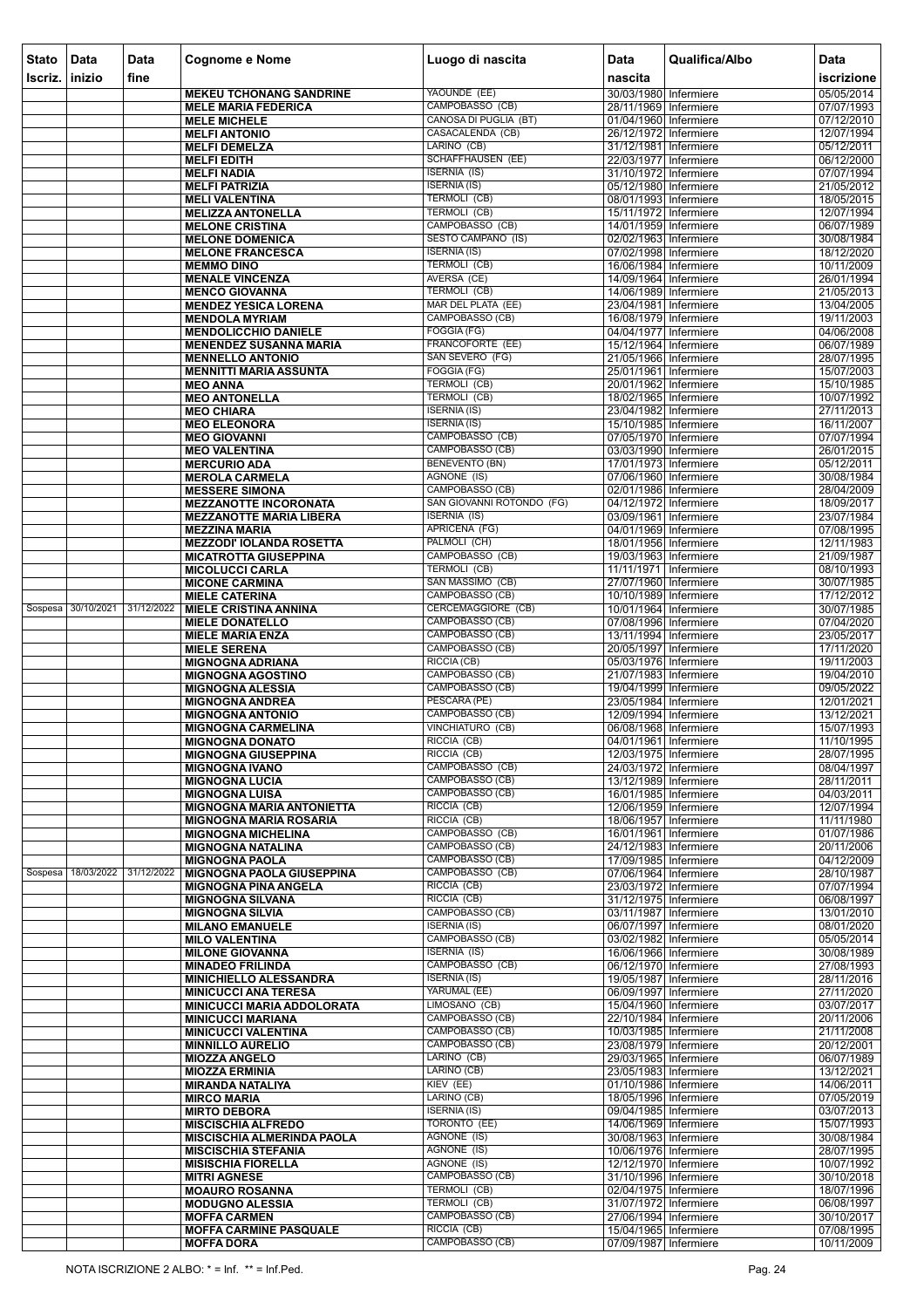| <b>Stato</b><br>Iscriz. | Data<br>$ $ inizio | Data                  | <b>Cognome e Nome</b>                                    | Luogo di nascita                                 | <b>Data</b><br>nascita                         | Qualifica/Albo | Data                     |
|-------------------------|--------------------|-----------------------|----------------------------------------------------------|--------------------------------------------------|------------------------------------------------|----------------|--------------------------|
|                         |                    | fine                  | <b>MOFFA FILOMENA</b>                                    | CAMPOBASSO (CB)                                  | 10/09/1963 Infermiere                          |                | iscrizione<br>15/11/1994 |
|                         |                    |                       | <b>MOFFA GABRIELLA</b>                                   | CAMPOBASSO (CB)                                  | 06/12/1982 Infermiere                          |                | 05/11/2004               |
|                         |                    |                       | <b>MOFFA GIOVANNA FILOMENA</b>                           | RICCIA (CB)                                      | 23/06/1975 Infermiere                          |                | 06/08/1997               |
|                         |                    |                       | <b>MOFFA GIOVANNI, CARMINE</b>                           | CAMPOBASSO (CB)                                  | 15/07/1982 Infermiere                          |                | 20/11/2006               |
|                         |                    |                       | <b>MOFFA ILARIA</b><br><b>MOFFA JENNIFER</b>             | CAMPOBASSO (CB)<br>CAMPOBASSO (CB)               | 23/07/1994 Infermiere<br>26/11/1996 Infermiere |                | 23/05/2017<br>10/12/2018 |
|                         |                    |                       | <b>MOFFA MARIA CARMELA</b>                               | RICCIA (CB)                                      | 28/02/1965 Infermiere                          |                | 30/07/1985               |
|                         |                    |                       | <b>MOFFA MARIACHIARA</b>                                 | CAMPOBASSO (CB)                                  | 06/05/1995 Infermiere                          |                | 22/01/2018               |
|                         |                    |                       | <b>MOFFA MARIATERESA</b>                                 | CAMPOBASSO (CB)                                  | 27/12/1967 Infermiere                          |                | 21/09/1987               |
|                         |                    |                       | <b>MOFFA MAURIZIO</b><br><b>MOFFA NICOLAS CHRISTIAN</b>  | RICCIA (CB)<br>LOSANNA (-)                       | 11/06/1976 Infermiere<br>02/11/1970 Infermiere |                | 11/10/1995<br>07/08/1995 |
|                         |                    |                       | <b>MOFFA PASQUALINA</b>                                  | CAMPOBASSO (CB)                                  | 11/04/1966 Infermiere                          |                | 30/07/1985               |
|                         |                    |                       | <b>MOLINARO ALESSIA</b>                                  | MONTEFALCONE NEL SANNIO (CB)                     | 09/11/1976 Infermiere                          |                | 07/01/2000               |
|                         |                    |                       | <b>MOLLICHELLI ANNACARLA</b>                             | <b>ISERNIA (IS)</b>                              | 16/07/1984 Infermiere                          |                | 14/04/2020               |
|                         |                    |                       | <b>MONACO ANTONELLA</b><br><b>MONACO CARLA</b>           | <b>ISERNIA (IS)</b><br>RICCIA (CB)               | 25/11/1984 Infermiere<br>21/04/1976 Infermiere |                | 20/11/2006<br>19/11/2003 |
| Sospesa                 |                    | 18/03/2022 31/12/2022 | <b>MONDANO ALESSIA</b>                                   | LARINO (CB)                                      | 04/03/1995 Infermiere                          |                | 17/05/2018               |
|                         |                    |                       | <b>MONTAGANO GIULIO</b>                                  | S.CROCE DI MAGLIANO (CB)                         | 14/02/1965 Infermiere                          |                | 28/10/1987               |
|                         |                    |                       | <b>MONTALTO SEVERINA</b>                                 | MORCONE (BN)<br>CAPUA (CE)                       | 22/09/1962 Infermiere<br>28/05/1982 Infermiere |                | 30/08/1984               |
|                         |                    |                       | <b>MONTANARO ANITA</b><br><b>MONTANARO NICANDRA</b>      | POZZILLI (IS)                                    | 24/06/1967 Infermiere                          |                | 26/01/2015<br>07/07/1994 |
|                         |                    |                       | <b>MONTANARO PIETRO GIUSEPPE</b>                         | MONTELONGO (CB)                                  | 10/03/1959 Infermiere                          |                | 26/06/1984               |
|                         |                    |                       | <b>MONTONE GABRIELLA</b>                                 | NAPOLI (NA)                                      | 19/04/1966 Infermiere                          |                | 27/10/2014               |
|                         |                    |                       | <b>MONTONE HORAZIO NICOLAS</b><br><b>MORELLI FAUSTA</b>  | CARUPANO (EE)<br>MONTAQUILA (IS)                 | 23/09/1973 Infermiere<br>20/01/1968 Infermiere |                | 28/04/2009<br>11/07/1990 |
|                         |                    |                       | <b>MORELLI LUIGIA</b>                                    | FOGGIA (FG)                                      | 24/05/1972 Infermiere                          |                | 16/04/2007               |
|                         |                    |                       | <b>MORELLI PAOLO</b>                                     | <b>MONTAQUILA (IS)</b>                           | 23/05/1959 Infermiere                          |                | 10/05/1983               |
|                         |                    |                       | <b>MORELLI RODOLFO</b>                                   | <b>ISERNIA (IS)</b>                              | 31/01/1988 Infermiere                          |                | 17/12/2012               |
|                         |                    |                       | <b>MORENA MARIAROSARIA</b><br><b>MORETTINI LORENZA</b>   | CAMPOBASSO (CB)<br>CAMPOBASSO (CB)               | 13/03/1975 Infermiere<br>15/02/1985 Infermiere |                | 18/01/2002<br>05/12/2007 |
|                         |                    |                       | <b>MORIELLI LUCIA</b>                                    | MONTORIO NEI FRENTANI (CB)                       | 21/12/1960 Infermiere                          |                | 04/11/1983               |
|                         |                    |                       | <b>MORO MICHELINA</b>                                    | LARINO (CB)                                      | 13/01/1958 Infermiere                          |                | 29/11/1983               |
|                         |                    |                       | <b>MORRONE GIUSEPPE</b>                                  | <b>TERMOLI (CB)</b>                              | 27/10/1979 Infermiere                          |                | 05/12/2007               |
|                         |                    |                       | <b>MORRONE LUCIA</b><br><b>MORTILLARO KEROL</b>          | <b>BENEVENTO (BN)</b><br>CAMPOBASSO (CB)         | 04/10/1982 Infermiere<br>27/03/1992 Infermiere |                | 04/11/2005<br>23/05/2017 |
|                         |                    |                       | <b>MOSCARELLI MARIA</b>                                  | VENAFRO (IS)                                     | 20/10/1973 Infermiere                          |                | 03/05/2001               |
|                         |                    |                       | <b>MOSCATIELLO EMILIO</b>                                | <b>ISERNIA (IS)</b>                              | 09/09/1994 Infermiere                          |                | 18/12/2020               |
|                         |                    |                       | <b>MOSCATO GIUSEPPINA</b>                                | MONTREAL (EE)                                    | 18/04/1965 Infermiere                          |                | 04/11/2005               |
|                         |                    |                       | <b>MOZZONE ANNA</b><br><b>MUCCIACCIO ANTONELLA</b>       | PIEDIMONTE MATESE (CE)<br><b>COLLETORTO (CB)</b> | 22/04/1968 Infermiere<br>30/05/1974 Infermiere |                | 15/07/1993<br>06/08/1997 |
|                         |                    |                       | <b>MUCCIACCIO LINA</b>                                   | LARINO (CB)                                      | 04/02/1986 Infermiere                          |                | 19/04/2010               |
|                         |                    |                       | <b>MUCCIARONE ROSETTA</b>                                | SESSANO DEL MOLISE (IS)                          | 17/10/1961 Infermiere                          |                | 22/07/1987               |
|                         |                    |                       | <b>MUCCILLO ADOLFO</b>                                   | <b>ISERNIA (IS)</b><br><b>ISERNIA (IS)</b>       | 21/03/1963 Infermiere                          |                | 15/12/1982               |
|                         |                    |                       | <b>MUCCILLO ALESSANDRA</b><br><b>MUCCILLO SAMANTHA</b>   | <b>ISERNIA (IS)</b>                              | 31/10/1970 Infermiere<br>25/02/1998 Infermiere |                | 08/07/1996<br>04/05/2020 |
|                         |                    |                       | <b>MUCCINO ANTONIO</b>                                   | CAMPOBASSO (CB)                                  | 08/02/1992 Infermiere                          |                | 30/03/2015               |
|                         |                    |                       | <b>MUCCINO MARIA LOREDANA</b>                            | SALCITO (CB)                                     | 20/10/1967 Infermiere                          |                | 06/07/1989               |
|                         |                    |                       | <b>MUNIZZI ANTONIETTA</b><br><b>MURAZZO FRANCESCA</b>    | TORRE DEL GRECO (NA)<br>VASTO (CH)               | 02/12/1963 Infermiere<br>04/10/1996 Infermiere |                | 04/07/1990<br>07/05/2019 |
|                         |                    |                       | <b>MURAZZO GIUSEPPE</b>                                  | PALATA (CB)                                      | 04/12/1956 Infermiere                          |                | 26/05/2003               |
|                         |                    |                       | <b>MURAZZO OTTAVIA</b>                                   | TERMOLI (CB)                                     | 18/03/1971 Infermiere                          |                | 12/07/1994               |
|                         |                    |                       | <b>MURETTA GIUSEPPE</b>                                  | DORTMUN (EE)                                     | 14/06/1973 Infermiere                          |                | 01/10/1996               |
|                         |                    |                       | <b>MUSTILLO ANTONELLA</b><br><b>MUSTILLO FABRIZIA</b>    | LARINO (CB)<br>LARINO (CB)                       | 24/06/1971 Infermiere<br>22/12/1998 Infermiere |                | 11/07/1990<br>13/12/2021 |
|                         |                    |                       | <b>MUTTILLO CATERINA</b>                                 | <b>BARANELLO (CB)</b>                            | 02/08/1960 Infermiere                          |                | 28/10/1987               |
|                         |                    |                       | <b>NAMI GIOVANNA</b>                                     | TRANSACQUA (TN)                                  | 12/11/1949 Infermiere                          |                | 15/10/1985               |
|                         |                    |                       | <b>NANNI RITA</b><br>NAPOLETANO MARIA GRAZIA             | CAMPOBASSO (CB)<br>RICCIA (CB)                   | 22/05/1952 Infermiere<br>27/09/1973 Infermiere |                | 03/02/1981<br>20/09/1995 |
|                         |                    |                       | <b>NARDELLA CLORINDA</b>                                 | <b>ISERNIA (IS)</b>                              | 16/08/1996 Infermiere                          |                | 23/11/2018               |
|                         |                    |                       | <b>NARDELLA GRAZIA</b>                                   | <b>TERMOLI (CB)</b>                              | 21/12/1974 Infermiere                          |                | 10/04/1995               |
|                         |                    |                       | <b>NARDOLILLI WALTER</b>                                 | VENAFRO (IS)                                     | 19/10/1980 Infermiere                          |                | 05/12/2007               |
|                         |                    |                       | <b>NARDONE ANTONIO</b><br><b>NARDONE DANIELA</b>         | KIDDERMINSTER (EE)<br><b>BENEVENTO (BN)</b>      | 20/04/1969 Infermiere<br>05/11/1997 Infermiere |                | 19/01/2005<br>13/12/2021 |
|                         |                    |                       | <b>NASTASI CORINNA</b>                                   | LARINO (CB)                                      | 04/07/1975 Infermiere                          |                | 16/11/2007               |
|                         |                    |                       | <b>NATALE FABIOLA</b>                                    | <b>ISERNIA (IS)</b>                              | 22/10/1989 Infermiere                          |                | 27/10/2014               |
|                         |                    |                       | <b>NATALE GIUSEPPE</b><br><b>NATO FERNANDO</b>           | <b>ISERNIA (IS)</b><br>CAMPOBASSO (CB)           | 24/04/1992 Infermiere<br>22/10/1978 Infermiere |                | 27/10/2014<br>29/02/2016 |
|                         |                    |                       | <b>NAVARRETO ANGEL RAMON</b>                             | VILLA DE CURA (EE)                               | 06/02/1967 Infermiere                          |                | 07/07/2004               |
|                         |                    |                       | <b>NAZZARO D'APICE CARMELA</b>                           | VENAFRO (IS)                                     | 14/05/1973 Infermiere                          |                | 25/01/2011               |
|                         |                    |                       | <b>NAZZARO D'APICE ILARIA</b>                            | <b>ISERNIA (IS)</b>                              | 28/08/1981 Infermiere                          |                | 16/04/2007               |
|                         |                    |                       | <b>NDREGJONI SUZANA</b><br><b>NEMBROTTE MENNA ROSITA</b> | DIBER (EE)<br>FOGGIA (FG)                        | 24/08/1980 Infermiere<br>23/07/1973 Infermiere |                | 28/06/2010<br>29/10/2003 |
|                         |                    |                       | <b>NESTA STEFANO</b>                                     | MILANO (MI)                                      | 14/09/1987 Infermiere                          |                | 20/01/2014               |
|                         |                    |                       | <b>NICODEMO STEFANIA</b>                                 | LORRACH (EE)                                     | 04/01/1977 Infermiere                          |                | 21/11/2008               |
|                         |                    |                       | <b>NINNI SIMONA</b>                                      | VASTO (CH)<br>CAMPOBASSO (CB)                    | 29/03/1998 Infermiere                          |                | 10/05/2021               |
|                         |                    |                       | <b>NIRO ANDREINA</b><br><b>NIRO ANGELA</b>               | CAMPOBASSO (CB)                                  | 12/07/1973 Infermiere<br>21/12/1986 Infermiere |                | 06/08/1996<br>21/05/2013 |
|                         |                    |                       | <b>NIRO ANTONELLA</b>                                    | CAMPOBASSO (CB)                                  | 18/03/1972 Infermiere                          |                | 04/10/1994               |
|                         |                    |                       | <b>NIRO ANTONIO</b>                                      | CAMPOBASSO (CB)                                  | 06/10/1987 Infermiere                          |                | 27/04/2020               |
|                         |                    |                       | <b>NIRO CANDIDA</b>                                      | CAMPOBASSO (CB)<br>CAMPOBASSO (CB)               | 22/02/1969 Infermiere<br>04/04/1994 Infermiere |                | 12/07/1994<br>23/05/2017 |
|                         |                    |                       | <b>NIRO CARMEN</b><br><b>NIRO CRISTINA</b>               | FARNWORTH (EE)                                   | 05/04/1971 Infermiere                          |                | 13/09/2002               |
|                         |                    |                       | <b>NIRO GRAZIELLA</b>                                    | PARIGI (EE)                                      | 18/02/1962 Infermiere                          |                | 26/11/2009               |
|                         |                    |                       | <b>NIRO LORENZO</b>                                      | BARANELLO (CB)                                   | 14/08/1965 Infermiere                          |                | 07/07/1993               |
|                         |                    |                       | <b>NIRO LUCIA</b><br><b>NIRO LUCIA</b>                   | VALENCIA (EE)<br><b>BARANELLO (CB)</b>           | 07/05/1964 Infermiere<br>21/02/1970 Infermiere |                | 30/07/1985<br>28/07/1995 |
|                         |                    |                       | <b>NIRO MARIAPIA</b>                                     | CAMPOBASSO (CB)                                  | 30/01/1961 Infermiere                          |                | 22/12/1994               |
|                         |                    |                       | <b>NIRO MICHELE</b>                                      | CAMPOBASSO (CB)                                  | 18/06/1969 Infermiere                          |                | 12/07/1994               |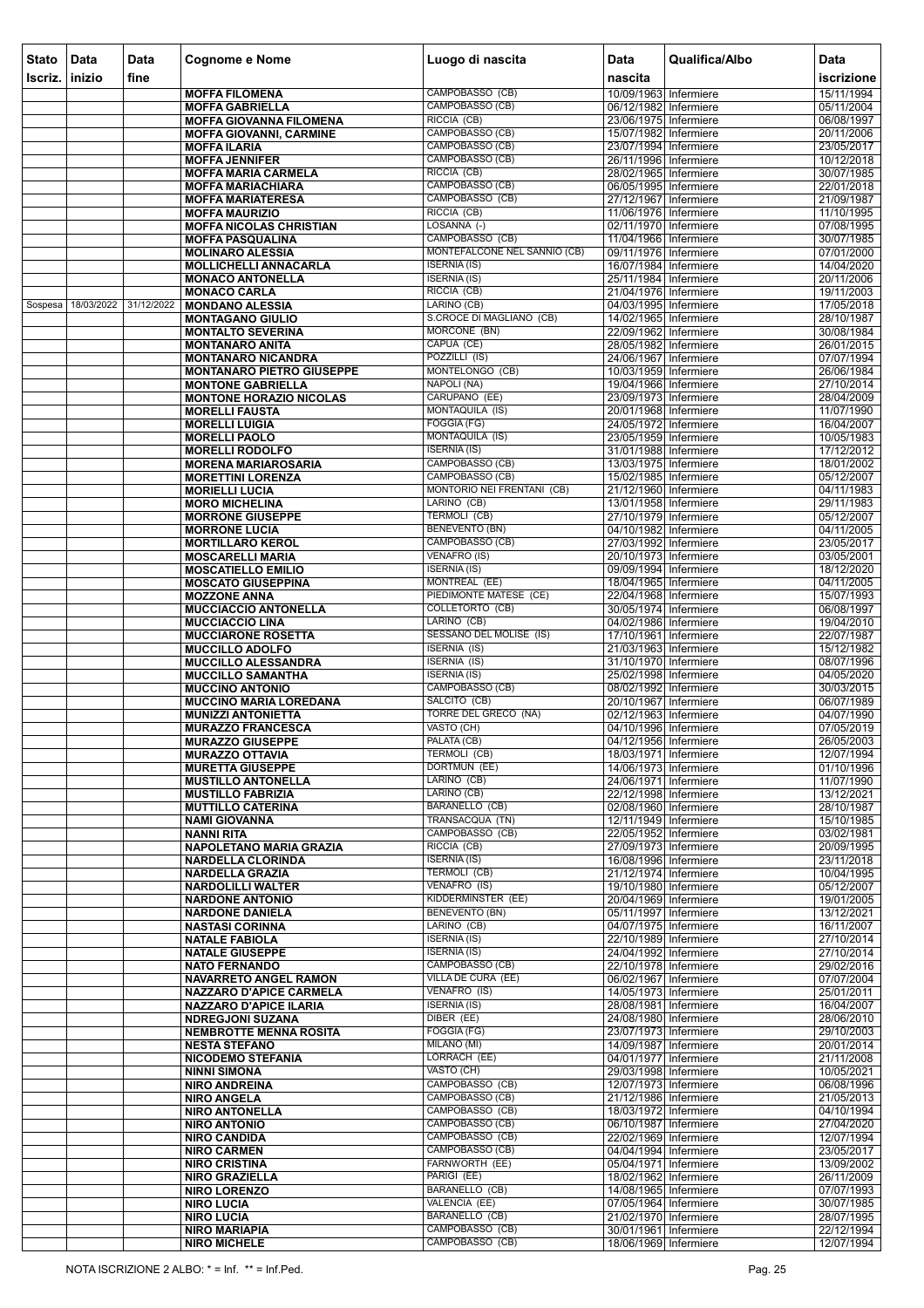| <b>Stato</b> | Data   | Data | <b>Cognome e Nome</b>                                  | Luogo di nascita                                       | <b>Data</b>                                    | Qualifica/Albo                   | <b>Data</b>              |
|--------------|--------|------|--------------------------------------------------------|--------------------------------------------------------|------------------------------------------------|----------------------------------|--------------------------|
| Iscriz.      | inizio | fine |                                                        | CAMPOBASSO (CB)                                        | nascita<br>08/10/1992 Infermiere               |                                  | iscrizione<br>28/11/2016 |
|              |        |      | <b>NIRO VALENTINA</b><br><b>NIRO VITTORIA</b>          | <b>MONTREAL (EE)</b>                                   | 12/03/1964 Infermiere                          |                                  | 30/07/1985               |
|              |        |      | <b>NISTA LUCIA</b>                                     | <b>ISERNIA (IS)</b>                                    | 20/12/1966 Infermiere                          |                                  | 08/07/1996               |
|              |        |      | <b>NORKOVA HELENA</b><br><b>NOSTRATO FERDINANDO</b>    | <b>KEZMAROK (EE)</b><br><b>ISERNIA (IS)</b>            | 23/07/1985 Infermiere<br>13/12/1988 Infermiere |                                  | 19/08/2013<br>01/02/2012 |
|              |        |      | <b>NOTARTOMASO LINA</b>                                | RICCIA (CB)                                            | 09/09/1970 Infermiere                          |                                  | 02/07/1992               |
|              |        |      | <b>NOTTE DONATELLA</b>                                 | <b>ISERNIA (IS)</b>                                    | 21/07/1990 Infermiere                          |                                  | 30/03/2015               |
|              |        |      | <b>NOTTE GIOVANNA</b><br><b>NOTTE IMMACOLATA</b>       | VENAFRO (IS)<br>VENAFRO (IS)                           | 12/11/1980 Infermiere<br>13/05/1970 Infermiere |                                  | 10/12/2008<br>13/07/1989 |
|              |        |      | <b>NOTTE MARILENA</b>                                  | <b>ISERNIA (IS)</b>                                    | 12/11/1970 Infermiere                          |                                  | 09/07/1991               |
|              |        |      | <b>NOVELLESE MATTEO</b>                                | MANFREDONIA (FG)                                       | 07/12/1969 Infermiere                          |                                  | 28/11/2008               |
|              |        |      | <b>NTAMANYOMA MARIE GRACE</b><br><b>NUOSCI ALESSIA</b> | BUJUMBURA (-)<br><b>AGNONE (IS)</b>                    | 15/11/1964 Infermiere<br>20/03/1998 Infermiere |                                  | 18/01/2002<br>10/12/2020 |
|              |        |      | <b>NUOSCI MASSIMO</b>                                  | <b>ISERNIA (IS)</b>                                    | 16/10/1985 Infermiere                          |                                  | 05/12/2007               |
|              |        |      | <b>NUOSCI SIMONE</b>                                   | <b>ISERNIA (IS)</b>                                    | 25/06/1990 Infermiere                          |                                  | 17/12/2012               |
|              |        |      | <b>NUOZZI AGOSTINA</b><br><b>NUOZZI ALESSANDRA</b>     | TAVENNA (CB)<br>CAMPOBASSO (CB)                        | 28/04/1963 Infermiere<br>03/05/1994 Infermiere |                                  | 30/07/1985<br>14/04/2020 |
|              |        |      | <b>OLEJNICZAK ANNA</b>                                 | KONIN (EE)                                             | 08/08/1975 Infermiere                          |                                  | 12/10/2005               |
|              |        |      | <b>OLIMPIO ERIKA</b>                                   | NAPOLI (NA)                                            | 09/11/1998 Infermiere                          |                                  | 27/04/2021               |
|              |        |      | <b>ONORATO DANILO</b><br><b>ONORATO MICHELE</b>        | <b>ISERNIA (IS)</b><br><b>ISERNIA (IS)</b>             | 13/08/1985 Infermiere<br>01/02/1980 Infermiere |                                  | 27/11/2013<br>20/11/2006 |
|              |        |      | <b>ONORATO MIRANDA</b>                                 | CASTEL DI SANGRO (AQ)                                  | 18/05/1970 Infermiere                          |                                  | 26/07/1991               |
|              |        |      | <b>ORIENTE ANNALISA</b>                                | CAMPOBASSO (CB)                                        | 20/07/1967 Infermiere                          |                                  | 07/07/1993               |
|              |        |      | <b>ORIENTE ANTONIETTA</b><br><b>ORIENTE FEDERICA</b>   | CAMPOBASSO (CB)<br>CAMPOBASSO (CB)                     | 03/06/1958 Infermiere                          |                                  | 06/07/1989               |
|              |        |      | <b>ORIENTE MAURO</b>                                   | CAMPOBASSO (CB)                                        | 15/09/1996 Infermiere<br>14/10/1962 Infermiere |                                  | 07/04/2020<br>21/09/1987 |
|              |        |      | <b>ORLANDO CLARA</b>                                   | AGNONE (IS)                                            | 25/02/1966 Infermiere                          |                                  | 22/07/1987               |
|              |        |      | <b>ORLANDO FILOMENA</b>                                | AGNONE (IS)<br>AGNONE (IS)                             | 17/07/1976 Infermiere<br>25/02/1966 Infermiere |                                  | 17/12/2012<br>22/07/1987 |
|              |        |      | <b>ORLANDO GIUSEPPINA</b><br><b>ORLANDO MARCO</b>      | AGNONE (IS)                                            | 12/11/1974 Infermiere                          |                                  | 28/07/1995               |
|              |        |      | ORLANDO MARIA ADDOLORATA                               | AGNONE (IS)                                            | 03/12/1966 Infermiere                          |                                  | 11/02/1988               |
|              |        |      | <b>ORLANDO NADIA</b>                                   | AGNONE (IS)                                            | 27/07/1974 Infermiere                          |                                  | 08/07/1996               |
|              |        |      | <b>ORLANDO PASQUALE</b><br><b>ORSI GIAMBATTISTA</b>    | AGNONE (IS)<br>MUGNANO DI NAPOLI (NA)                  | 07/09/1986 Infermiere<br>12/06/1980 Infermiere |                                  | 19/04/2011<br>30/01/2017 |
|              |        |      | <b>ORSOGNA VINCENZINA</b>                              | <b>COLLETORTO (CB)</b>                                 | 20/02/1960 Infermiere                          |                                  | 30/08/1984               |
|              |        |      | <b>PACE ANGELA</b>                                     | LARINO (CB)                                            | 05/09/1990 Infermiere                          |                                  | 21/05/2013               |
|              |        |      | <b>PACHIOLI CINZIA</b><br><b>PACITTI ROBERTO</b>       | ATESSA (CH)<br><b>ISERNIA (IS)</b>                     | 01/10/1978 Infermiere<br>14/09/1984 Infermiere |                                  | 12/07/2011<br>28/04/2009 |
|              |        |      | PADULA ADRIANA                                         | TERMOLI (CB)                                           | 31/01/1973 Infermiere                          |                                  | 18/07/1996               |
|              |        |      | PADULA ANNA                                            | THIEU (EE)                                             | 12/03/1958 Infermiere                          |                                  | 17/05/1990               |
|              |        |      | <b>PADULA GIUSY</b><br><b>PADULA LUIGI DOMENICO</b>    | <b>TERMOLI (CB)</b><br><b>ACQUAVIVA D'ISERNIA (IS)</b> | 31/05/1986 Infermiere<br>03/06/1962 Infermiere |                                  | 28/11/2008<br>05/04/1983 |
|              |        |      | <b>PADULO NICOLA</b>                                   | CAMPOBASSO (CB)                                        | 22/04/1967 Infermiere                          |                                  | 18/07/1996               |
|              |        |      | <b>PADULO PASQUALINA</b>                               | CAMPOBASSO (CB)<br><b>TERMOLI (CB)</b>                 | 30/09/1983 Infermiere                          |                                  | 04/11/2005               |
|              |        |      | <b>PAESANI FABIANA</b><br><b>PAGLIA FILOMENO</b>       | STUTTGART (EE)                                         | 18/06/1987 Infermiere<br>03/01/1972 Infermiere |                                  | 21/05/2013<br>07/07/1994 |
|              |        |      | PAGLIA FRANCESCO ANTONIO                               | STOCCARDA (EE)                                         | 14/05/1966 Infermiere                          |                                  | 07/07/1993               |
|              |        |      | <b>PAGLIACCIO NICOLA</b>                               | TERMOLI (CB)<br>FRAUENFELD (EE)                        | 30/11/1968 Infermiere<br>13/03/1979 Infermiere |                                  | 28/07/1995<br>18/11/2005 |
|              |        |      | <b>PAGLIONE NADIA</b><br><b>PAIANO BARBARA</b>         | CAMPOBASSO (CB)                                        | 02/05/1981 Infermiere                          |                                  | 22/12/2004               |
|              |        |      | <b>PALANGE MARGHERITA</b>                              | CAMPOBASSO (CB)                                        | 14/04/1974 Infermiere                          |                                  | 12/07/1994               |
|              |        |      | <b>PALANGE MARIA</b><br><b>PALANGE SONIA</b>           | ROCCASICURA (IS)<br>CAMPOBASSO (CB)                    | 30/10/1964 Infermiere<br>18/05/1967 Infermiere |                                  | 30/07/1985<br>20/09/1995 |
|              |        |      | <b>PALANGIO FELICETTA</b>                              | FROSOLONE (IS)                                         | 12/08/1965 Infermiere                          |                                  | 18/10/1984               |
|              |        |      | PALAZZO ANNA                                           | CAMPOBASSO (CB)                                        | 09/05/1988 Infermiere                          |                                  | 07/12/2010               |
|              |        |      | <b>PALAZZO FABIO</b><br>PALAZZO GAETANO                | CAMPOBASSO (CB)<br>VENAFRO (IS)                        | 25/03/1978 Infermiere<br>27/06/1974 Infermiere |                                  | 17/06/2003<br>17/12/2012 |
|              |        |      | <b>PALAZZO GIUSEPPE</b>                                | LARINO (CB)                                            | 26/05/1995 Infermiere                          |                                  | 08/01/2020               |
|              |        |      | PALAZZO LORENA                                         | CAMPOBASSO (CB)<br>VENAFRO (IS)                        | 24/07/1989 Infermiere                          |                                  | 01/02/2012               |
|              |        |      | <b>PALERMO CARMELA</b><br><b>PALERMO MARIANGELA</b>    | <b>ISERNIA (IS)</b>                                    | 23/09/1984 Infermiere                          | 21/03/1965 Infermiere Pediatrico | 28/10/1987<br>21/04/2008 |
|              |        |      | PALERMO NICOLETTA                                      | <b>ISERNIA (IS)</b>                                    | 06/07/1985 Infermiere                          |                                  | 05/12/2007               |
|              |        |      | PALLADINO ANTONIETTA<br>PALLADINO ANTONIO              | CAMPOBASSO (CB)<br>BUSSO (CB)                          | 12/09/1970 Infermiere<br>04/12/1967 Infermiere |                                  | 13/07/2001<br>07/07/1993 |
|              |        |      | <b>PALLADINO CARMELA</b>                               | EBOLI (SA)                                             | 21/11/1972 Infermiere                          |                                  | 28/07/1995               |
|              |        |      | PALLADINO CELESTINA                                    | CAMPOBASSO (CB)                                        | 27/05/1972 Infermiere                          |                                  | 07/07/1994               |
|              |        |      | <b>PALLADINO FRANCESCO</b>                             | CAMPOBASSO (CB)<br>CAMPOBASSO (CB)                     | 07/12/1987 Infermiere<br>13/12/1979 Infermiere |                                  | 19/11/2020<br>18/01/2002 |
|              |        |      | PALLADINO GIOVANNA<br>PALLADINO MARIAGIOVANNA          | CAMPOBASSO (CB)                                        | 08/10/1962 Infermiere                          |                                  | 27/03/1984               |
|              |        |      | PALLADINO PAMELA                                       | CAMPOBASSO (CB)                                        | 03/11/1994   Infermiere                        |                                  | 30/10/2017               |
|              |        |      | <b>PALLADINO PATRIZIA</b><br>PALLADINO TIZIANA         | CAMPOBASSO (CB)<br>CAMPOBASSO (CB)                     | 07/07/1970 Infermiere<br>24/01/1995 Infermiere |                                  | 02/07/1992<br>27/05/2019 |
|              |        |      | PALLADINO VITTORIO GIUSEPPE SALVATORECAMPOLATTARO (BN) |                                                        | 05/06/1969 Infermiere                          |                                  | 28/10/2019               |
|              |        |      | PALLAVICINO LAURA                                      | <b>NOCERA INFERIORE (SA)</b>                           | 10/11/1987   Infermiere                        |                                  | 04/12/2009               |
|              |        |      | PALLOTTA ADRIANO<br>PALLOTTA CINZIA                    | AGNONE (IS)<br>SAN POLO MATESE (CB)                    | 10/10/1973 Infermiere<br>20/09/1964 Infermiere |                                  | 15/07/1993<br>07/08/1995 |
|              |        |      | PALLOTTA FRANCO                                        | <b>MONTREAL (EE)</b>                                   | 22/09/1970 Infermiere                          |                                  | 11/10/1995               |
|              |        |      | PALLOTTA MARIA                                         | CAMPOBASSO (CB)                                        | 26/08/1983 Infermiere                          |                                  | 18/11/2005               |
|              |        |      | PALLOTTA MARIANGELA<br>PALMA ALESSANDRA                | CAMPOBASSO (CB)<br><b>ISERNIA (IS)</b>                 | 24/08/1987 Infermiere<br>25/06/1987 Infermiere |                                  | 28/01/2013<br>01/02/2012 |
|              |        |      | <b>PALMA PRIMIANO</b>                                  | LARINO (CB)                                            | 12/02/1958 Infermiere                          |                                  | 30/08/1984               |
|              |        |      | <b>PALMIERI ANNA</b>                                   | <b>TERMOLI (CB)</b>                                    | 12/11/1973 Infermiere                          |                                  | 28/07/1995               |
|              |        |      | <b>PALMIERI CARMEN</b><br><b>PALMIERI GIOVANNI</b>     | CAMPOBASSO (CB)<br>CAMPOBASSO (CB)                     | 06/09/1992 Infermiere<br>04/08/1985 Infermiere |                                  | 26/01/2015<br>07/11/2008 |
|              |        |      | <b>PALMIERI LUIGI</b>                                  | <b>TERMOLI (CB)</b>                                    | 18/05/1985 Infermiere                          |                                  | 21/11/2008               |
|              |        |      | PALMIERI MARIA CARMELINA                               | BUSSO (CB)                                             | 08/09/1959 Infermiere                          |                                  | 30/08/1984               |
|              |        |      | <b>PALMIERI NICOLETTA</b><br><b>PALMIERO ANNA</b>      | <b>ISERNIA (IS)</b><br>CAMPOBASSO (CB)                 | 18/09/1998 Infermiere<br>18/10/1969 Infermiere |                                  | 01/12/2020<br>12/07/1994 |
|              |        |      |                                                        |                                                        |                                                |                                  |                          |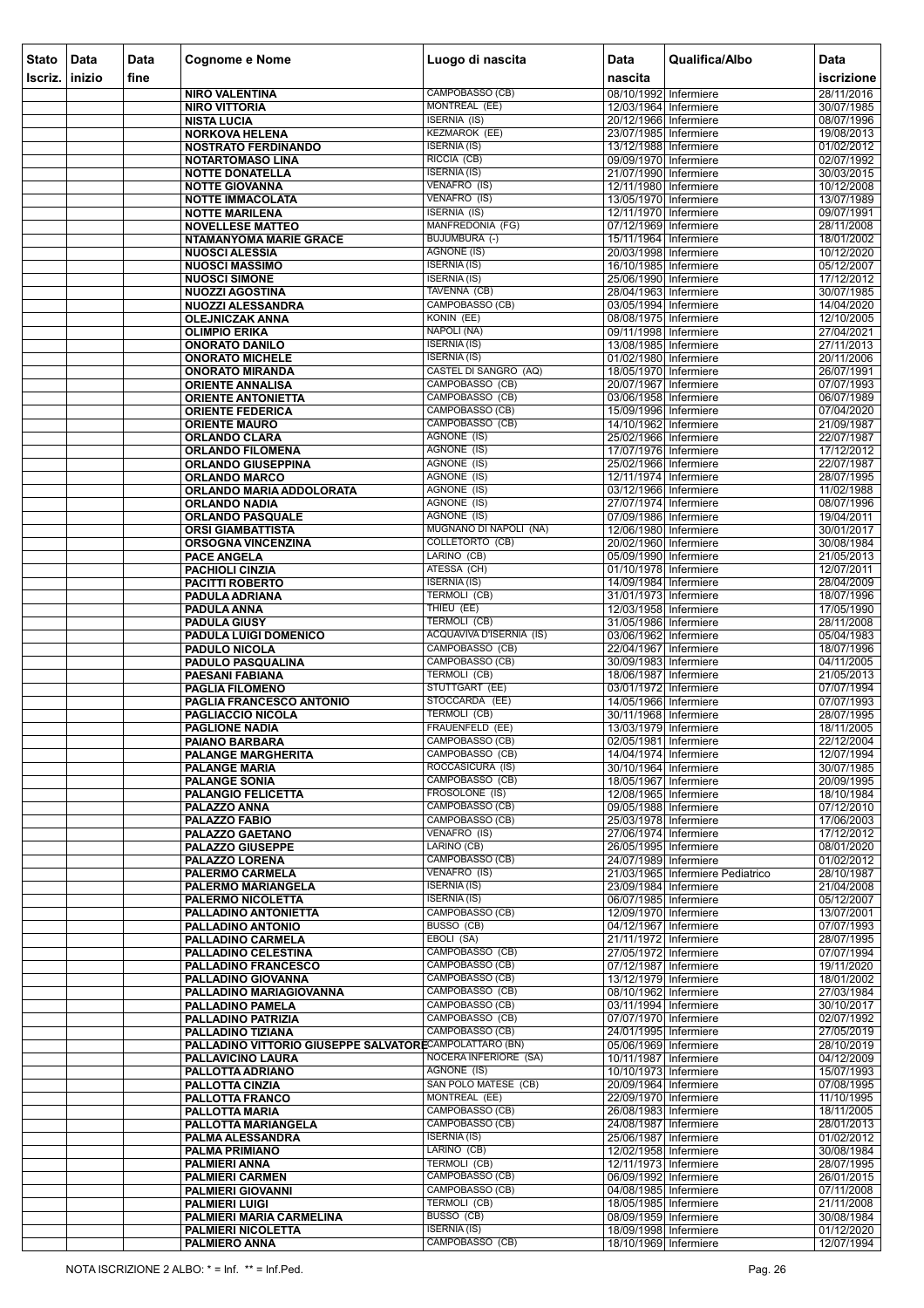| <b>Stato</b><br>Iscriz. | Data<br>inizio | Data<br>fine | Cognome e Nome                                              | Luogo di nascita                           | <b>Data</b><br>nascita                         | Qualifica/Albo | Data<br>iscrizione       |
|-------------------------|----------------|--------------|-------------------------------------------------------------|--------------------------------------------|------------------------------------------------|----------------|--------------------------|
|                         |                |              | <b>PALMIERO CARMELINDA</b>                                  | CAMPOBASSO (CB)                            | 27/05/1963 Infermiere                          |                | 21/09/1987               |
|                         |                |              | <b>PALOMBO ANNA</b>                                         | CIORLANO (CE)                              | 24/02/1960 Infermiere                          |                | 11/08/1983               |
|                         |                |              | <b>PALOMBO ROMINA</b>                                       | <b>TERMOLI (CB)</b>                        | 19/01/1977 Infermiere                          |                | 06/08/1997               |
|                         |                |              | <b>PALUMBO ELEONORA</b>                                     | VENAFRO (IS)                               | 21/12/1981 Infermiere                          |                | 15/06/2005               |
|                         |                |              | <b>PALUMBO FRANCESCA</b><br><b>PALUMBO FRANCESCO</b>        | CAMPOBASSO (CB)<br>ALBANO LAZIALE ()       | 15/12/1985 Infermiere<br>21/03/1980 Infermiere |                | 07/11/2008<br>05/11/2004 |
|                         |                |              | <b>PALUMBO IOLANDA</b>                                      | ETTELBRUCK (EE)                            | 28/07/1964 Infermiere                          |                | 11/07/1990               |
|                         |                |              | <b>PALUMBO MARIA</b>                                        | CIORLANO (CE)                              | 21/04/1964 Infermiere                          |                | 26/07/1991               |
|                         |                |              | <b>PALUMBO MARIA</b>                                        | LUCERA (FG)<br><b>GALLO MATESE (CE)</b>    | 13/11/1972 Infermiere                          |                | 08/01/2020               |
|                         |                |              | <b>PALUMBO MARIA</b><br><b>PALUMBO ROMINA</b>               | VENAFRO (IS)                               | 26/02/1960 Infermiere<br>20/10/1975 Infermiere |                | 30/03/1994<br>25/01/1999 |
|                         |                |              | <b>PALUMBO VALENTINA</b>                                    | VENAFRO (IS)                               | 28/05/1985 Infermiere                          |                | 10/12/2008               |
|                         |                |              | PANELLA MARIA TERESA                                        | LARINO (CB)                                | 27/12/1960 Infermiere                          |                | 05/04/1983               |
|                         |                |              | <b>PANGIA SANDRA</b><br><b>PANGRAZIO LUCA</b>               | ROTELLO (CB)<br>VENAFRO (IS)               | 06/03/1968 Infermiere<br>26/08/1978 Infermiere |                | 09/07/1991<br>21/11/2008 |
|                         |                |              | <b>PANICELLI SERENA</b>                                     | CAMPOBASSO (CB)                            | 07/06/1987 Infermiere                          |                | 19/04/2010               |
|                         |                |              | PANICHELLA DARIO                                            | CAMPOBASSO (CB)                            | 09/12/1975 Infermiere                          |                | 18/07/1996               |
|                         |                |              | <b>PANICHELLA FRANCESCA</b><br><b>PANICHELLA GIUSEPPINA</b> | RICCIA (CB)<br>NOCERA INFERIORE (SA)       | 03/08/1990 Infermiere<br>04/04/1974 Infermiere |                | 26/01/2015<br>06/08/1997 |
|                         |                |              | PANICHELLA MARIA ANNUNZIATA                                 | RICCIA (CB)                                | 02/08/1967 Infermiere                          |                | 29/09/1994               |
|                         |                |              | PANICHELLA MARIA ANTONIETTA                                 | RICCIA (CB)                                | 01/07/1963 Infermiere                          |                | 30/08/1984               |
|                         |                |              | PANICHELLA MARIA GRAZIA                                     | RICCIA (CB)                                | 23/01/1960 Infermiere                          |                | 02/07/1985               |
|                         |                |              | PANICHELLA MARIACARMELA<br>PANICHELLA MASSIMILIANO          | RICCIA (CB)<br>CAMPOBASSO (CB)             | 14/06/1977 Infermiere<br>23/03/1969 Infermiere |                | 19/11/2003<br>28/07/1995 |
|                         |                |              | PANICHELLA NUNZIA                                           | CAMPOBASSO (CB)                            | 12/03/1981 Infermiere                          |                | 19/11/2003               |
|                         |                |              | <b>PANICHELLA TINA</b>                                      | CAMPOBASSO (CB)                            | 23/08/1993 Infermiere                          |                | 23/05/2017               |
|                         |                |              | PANICHELLA VALENTINA                                        | CAMPOBASSO (CB)<br>CAMPOBASSO (CB)         | 14/02/1974 Infermiere                          |                | 28/07/1995               |
|                         |                |              | PANICHELLA VALENTINO<br><b>PANICHELLI FRANCESCA</b>         | CAMPOBASSO (CB)                            | 10/02/1990 Infermiere<br>09/10/1963 Infermiere |                | 20/01/2014<br>07/07/1994 |
|                         |                |              | <b>PANICONI FRANCA</b>                                      | ROCCASICURA (IS)                           | 30/09/1950 Infermiere                          |                | 07/03/2003               |
|                         |                |              | PANNACCHIONE MARIA ASSUNTA                                  | <b>TERMOLI (CB)</b>                        | 14/08/1972 Infermiere                          |                | 12/07/1994               |
|                         |                |              | <b>PANNELLI FRANCESCA</b><br><b>PANNITTI FILOMENA</b>       | TERMOLI (CB)<br>LARINO (CB)                | 09/01/1983 Infermiere<br>22/01/1971 Infermiere |                | 21/11/2012<br>15/09/1993 |
|                         |                |              | PANNITTO MARIA ANGELA                                       | LA VICTORIA (EE)                           | 28/08/1984 Infermiere                          |                | 07/05/2012               |
|                         |                |              | PANNOZZO FABIOLA                                            | FONDI (LT)                                 | 09/08/1987 Infermiere                          |                | 13/12/2021               |
|                         |                |              | PANNUNZIO ANNA<br><b>PANNUNZIO CARMELA</b>                  | AGNONE (IS)<br>AGNONE (IS)                 | 11/05/1962 Infermiere<br>03/09/1969 Infermiere |                | 21/09/1987<br>27/07/1990 |
|                         |                |              | <b>PANTALEONE ANGELA</b>                                    | CAMPOBASSO (CB)                            | 02/05/1980 Infermiere                          |                | 04/11/2005               |
|                         |                |              | <b>PANTALEONE FRANCESCO</b>                                 | CAMPOBASSO (CB)                            | 12/10/1983 Infermiere                          |                | 10/11/2009               |
|                         |                |              | <b>PANTANO ASSUNTA</b>                                      | TORO (CB)<br>CAMPOBASSO (CB)               | 12/08/1957 Infermiere                          |                | 30/08/1984               |
|                         |                |              | <b>PANUNTO FEDERICA</b><br>PANZERA ANNA                     | CASTEL DI SANGRO (AQ)                      | 15/05/1996 Infermiere<br>01/03/1980 Infermiere |                | 07/04/2020<br>10/12/2008 |
|                         |                |              | <b>PANZERA EVELINA</b>                                      | CASTEL DI SANGRO (AQ)                      | 09/01/1978 Infermiere                          |                | 20/11/2006               |
|                         |                |              | PANZERA MARIA GRAZIA                                        | CAMPOBASSO (CB)                            | 20/01/1987 Infermiere                          |                | 19/04/2011               |
|                         |                |              | PANZERA MARIANTONIETTA<br><b>PANZERA ROSARIA</b>            | <b>TERMOLI (CB)</b><br>LARINO (CB)         | 12/09/1989 Infermiere<br>28/03/1975 Infermiere |                | 28/11/2011<br>05/11/1996 |
|                         |                |              | <b>PAOLANTONIO PATRIZIA</b>                                 | CAMPOBASSO (CB)                            | 28/06/1960 Infermiere                          |                | 30/07/1985               |
|                         |                |              | <b>PAOLETTI CONCETTA</b>                                    | MONTELONGO (IS)                            | 27/10/1962 Infermiere                          |                | 27/09/1989               |
|                         |                |              | PAOLIELLO LUCIANA<br><b>PAONE ALBINA</b>                    | <b>ISERNIA (IS)</b><br><b>ISERNIA (IS)</b> | 08/05/1981 Infermiere<br>31/05/1977 Infermiere |                | 09/05/2005<br>31/03/2000 |
|                         |                |              | <b>PAPA SARA</b>                                            | ISERNIA (IS)                               | 30/06/1980 Infermiere                          |                | 18/11/2005               |
|                         |                |              | <b>PAPA SARA</b>                                            | <b>VENAFRO (IS)</b>                        | 14/02/1996 Infermiere                          |                | 02/11/2020               |
|                         |                |              | <b>PAPA VITTORIO</b><br><b>PAPADOPOLI ROSA</b>              | CAMPOBASSO (CB)<br>URURI (CB)              | 17/01/1975 Infermiere<br>09/01/1964 Infermiere |                | 18/07/1996<br>22/07/1987 |
|                         |                |              | PAPARELLA FRANCESCA                                         | S. GIOVANNI ROTONDO (FG)                   | 30/11/1987 Infermiere                          |                | 26/01/2015               |
|                         |                |              | PAPAROZZI MARIA ADRIANA                                     | LOUGHBOROUGH (-)                           | 30/10/1958 Infermiere                          |                | 21/02/1984               |
|                         |                |              | <b>PARADISO PIERO</b>                                       | CAMPOBASSO (CB)<br><b>TERMOLI (CB)</b>     | 19/08/1986 Infermiere                          |                | 10/06/2014               |
|                         |                |              | <b>PARADISO VALERIA</b><br><b>PARISELLI MARIALUCIA</b>      | CASSINO (FR)                               | 19/05/1974 Infermiere<br>15/02/1984 Infermiere |                | 16/09/1999<br>08/03/2012 |
|                         |                |              | PARMENTOLA FRANCESCA                                        | CAMPOBASSO (CB)                            | 26/07/1991 Infermiere                          |                | 30/11/2015               |
|                         |                |              | <b>PARMIGIANO SIMONE</b>                                    | <b>ISERNIA (IS)</b><br>CAMPOBASSO (CB)     | 07/05/1991 Infermiere<br>15/03/1984 Infermiere |                | 08/09/2014<br>15/03/2010 |
|                         |                |              | PARZIALE MARIAGIULIA<br><b>PASCALE MARIA</b>                | AVERSA (CE)                                | 28/03/1966 Infermiere                          |                | 06/08/2018               |
|                         |                |              | <b>PASCALE VANESSA</b>                                      | CASTEL DI SANGRO (AQ)                      | 17/07/1992 Infermiere                          |                | 26/01/2015               |
|                         |                |              | PASCARELLA GIANLUCA                                         | VENAFRO (IS)                               | 03/06/1987 Infermiere                          |                | 26/11/2009               |
|                         |                |              | <b>PASQUALE ASSUNTA</b><br>PASQUALE CRISTINA WILMA          | CAMPOBASSO ()<br>KAUFBEUREN (EE)           | 20/02/1962 Infermiere<br>04/05/1980 Infermiere |                | 15/12/1982<br>23/12/2002 |
|                         |                |              | <b>PASQUALE FRANCESCO</b>                                   | MACCHIA VALFORTORE (CB)                    | 03/01/1975 Infermiere                          |                | 06/08/1997               |
|                         |                |              | PASQUALE GENNARO                                            | SAN GIULIANO DI PUGLIA (CB)                | 06/01/1963 Infermiere                          |                | 30/08/1984               |
|                         |                |              | PASQUALE LILIANA<br><b>PASQUALE LUCIA</b>                   | PIETRACATELLA (CB)<br>CAMPOBASSO (CB)      | 23/03/1973 Infermiere<br>12/09/1984 Infermiere |                | 25/01/2011<br>21/11/2008 |
|                         |                |              | PASQUALE MICHELANGELO                                       | CAMPOBASSO (CB)                            | 08/02/1974 Infermiere                          |                | 19/11/2003               |
|                         |                |              | <b>PASQUALE MICHELINA</b>                                   | CAMPOBASSO (CB)                            | 28/09/1971 Infermiere                          |                | 10/11/2009               |
|                         |                |              | <b>PASQUALE MONIA</b>                                       | PORRENTRUY (EE)<br>TORONTO (EE)            | 15/07/1983 Infermiere                          |                | 18/05/2015               |
|                         |                |              | <b>PASQUALE SALVATORE</b><br>PASQUALE SAVERIA RAFFAELA      | CAMPOBASSO (CB)                            | 07/05/1969 Infermiere<br>27/12/1960 Infermiere |                | 01/10/1996<br>25/09/1984 |
|                         |                |              | PASQUALONE CARLA                                            | CAMPOBASSO (CB)                            | 05/05/1964 Infermiere                          |                | 19/12/2017               |
|                         |                |              | PASSARELLI ASCENZA                                          | TORO (CB)                                  | 24/05/1960 Infermiere                          |                | 18/07/1996               |
|                         |                |              | PASSARELLI CARMELA<br><b>PASSARELLI GIADA</b>               | CAMPOBASSO (CB)<br>CAMPOBASSO (CB)         | 03/10/1972 Infermiere<br>29/12/1997 Infermiere |                | 28/07/1995<br>02/12/2019 |
|                         |                |              | PASSARELLI PASQUALINA                                       | CAMPOBASSO (CB)                            | 05/01/1969 Infermiere                          |                | 23/01/2001               |
|                         |                |              | PASSARELLI RAFFAELLA                                        | <b>AULETTA (SA)</b>                        | 21/10/1968 Infermiere                          |                | 28/07/1995               |
|                         |                |              | <b>PASSARELLI VINCENZA</b><br>PASTORINO SUSANNA             | CAMPOBASSO (CB)<br>LARINO (CB)             | 21/04/1967 Infermiere<br>05/10/1958 Infermiere |                | 04/10/1994<br>10/10/1983 |
|                         |                |              | <b>PATRIARCA CINZIA</b>                                     | ZURIGO (EE)                                | 30/05/1967 Infermiere                          |                | 06/08/1997               |
|                         |                |              | <b>PATRIARCA LUCIA</b>                                      | <b>ISERNIA (IS)</b>                        | 03/04/1966 Infermiere                          |                | 05/08/1987               |
|                         |                |              | <b>PATRIARCA VITO</b><br>PATULLO ALESSANDRO                 | ATESSA (CH)<br>CAMPOBASSO (CB)             | 21/01/1978 Infermiere<br>20/05/1989 Infermiere |                | 23/10/1997               |
|                         |                |              |                                                             |                                            |                                                |                | 28/11/2011               |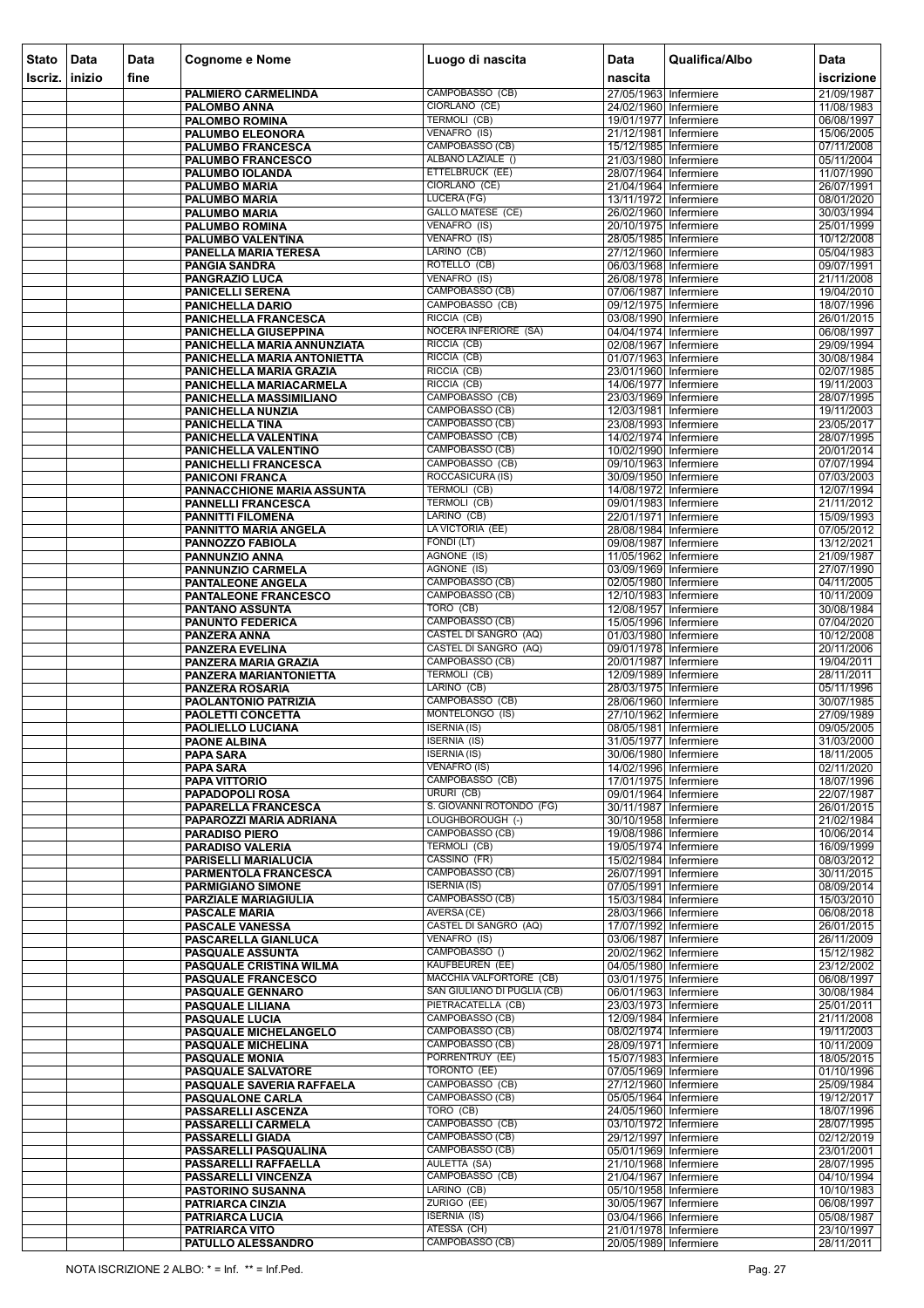| <b>Stato</b> | Data   | Data | <b>Cognome e Nome</b>                                     | Luogo di nascita                                        | <b>Data</b>                                    | Qualifica/Albo                   | Data                     |
|--------------|--------|------|-----------------------------------------------------------|---------------------------------------------------------|------------------------------------------------|----------------------------------|--------------------------|
| Iscriz.      | inizio | fine |                                                           |                                                         | nascita                                        |                                  | iscrizione               |
|              |        |      | PATULLO ANTONIO                                           | CAMPOBASSO (CB)                                         | 15/06/1984 Infermiere                          |                                  | 20/11/2006               |
|              |        |      | <b>PATUTO GIUSEPPINA</b>                                  | RICCIA (CB)<br>KANJOOR KERALA (EE)                      | 27/02/1971 Infermiere                          |                                  | 13/01/2010               |
|              |        |      | PAUL DOLPHY<br><b>PAVENTI ROBERTA</b>                     | CAMPOBASSO (CB)                                         | 15/05/1989 Infermiere<br>21/09/1973 Infermiere |                                  | 24/09/2018<br>07/08/1995 |
|              |        |      | <b>PAVONE FRANCO</b>                                      | CAMPOBASSO (CB)                                         | 17/05/1973 Infermiere                          |                                  | 02/07/1992               |
|              |        |      | PECE ANTONIO CARMINE                                      | CARACAS (EE)<br>PIEDIMONTE MATESE (CE)                  | 03/11/1967 Infermiere<br>17/12/1984 Infermiere |                                  | 07/07/1994               |
|              |        |      | PECE GIANVINCENZO<br>PECORARO MARIA LEONORA               | PALERMO (PA)                                            | 12/04/1970 Infermiere                          |                                  | 27/10/2014<br>15/06/2005 |
|              |        |      | PEDICILLO MICHELE                                         | S. GIOVANNI ROTONDO (FG)                                | 27/09/1971 Infermiere                          |                                  | 01/02/2012               |
|              |        |      | PELLEGRINO MILENA                                         | LARINO (CB)                                             | 10/05/1998 Infermiere                          |                                  | 01/12/2020               |
|              |        |      | PELLICCIA CINZIA<br><b>PELLICCIA MIRIANA</b>              | VASTO (CH)<br><b>BOURG SAINT MAURICE (EE)</b>           | 13/03/1985 Infermiere<br>06/11/1976 Infermiere |                                  | 28/08/2017<br>19/10/2016 |
|              |        |      | PELUSO CLAUDIA ELVIRA                                     | <b>GOIANIA (EE)</b>                                     | 02/11/1974 Infermiere                          |                                  | 13/02/1998               |
|              |        |      | PELUSO NICOLA                                             | TORO (CB)                                               | 03/07/1958 Infermiere                          |                                  | 30/08/1984               |
|              |        |      | PELUSO NICOLETTA<br>PENNETTA VALENTINA                    | CAMPOBASSO (CB)<br>CAMPOBASSO (CB)                      | 10/05/1982 Infermiere<br>18/05/1993 Infermiere |                                  | 18/11/2005<br>30/01/2017 |
|              |        |      | <b>PENSIERO MICHELA</b>                                   | CAMPOBASSO (CB)                                         | 28/03/1981 Infermiere                          |                                  | 05/11/2004               |
|              |        |      | PENTA ADELINA EMILIA                                      | <b>FRANKFURT MAIN (EE)</b>                              | 06/02/1968 Infermiere                          |                                  | 09/07/1991               |
|              |        |      | <b>PENTA MIRCO</b><br><b>PENTA YLENIA</b>                 | CASTEL DI SANGRO (AQ)<br>ROMA (RM)                      | 17/09/1994 Infermiere<br>19/09/1988 Infermiere |                                  | 02/12/2019<br>26/10/2015 |
|              |        |      | PENTORI STEFANO                                           | CAMPOBASSO (CB)                                         | 29/07/1997 Infermiere                          |                                  | 08/01/2020               |
|              |        |      | PEPE MARIANNA                                             | <b>BENEVENTO (BN)</b>                                   | 18/05/1978 Infermiere                          |                                  | 16/11/2007               |
|              |        |      | <b>PEPE SALVATORE</b>                                     | PAGANI (SA)<br>BRASOV (EE)                              | 29/01/1981 Infermiere                          |                                  | 20/11/2006               |
|              |        |      | PEPENE LOREDANA MARIANA<br>PERAZZELLI VIRGINIA ALBA       | <b>BOJANO (CB)</b>                                      | 16/01/1980 Infermiere<br>26/04/1968 Infermiere |                                  | 31/08/2010<br>26/07/1991 |
|              |        |      | PERCESEPE EVA MARIA                                       | <b>BOBLINGEN (EE)</b>                                   | 14/08/1974 Infermiere                          |                                  | 12/07/1994               |
|              |        |      | PERELLA MICHELE                                           | <b>ISERNIA (IS)</b>                                     | 19/10/1991 Infermiere                          |                                  | 26/01/2015               |
|              |        |      | PERFETTO ANTONIETTA<br>PERNA MONIA FERNANDA               | <b>BOJANO (CB)</b><br>VENAFRO (IS)                      | 10/05/1968 Infermiere<br>06/08/1982 Infermiere |                                  | 15/07/1993<br>10/12/2008 |
|              |        |      | PERRELLA ADRIANA                                          | <b>BOJANO (CB)</b>                                      | 11/12/1958 Infermiere                          |                                  | 30/07/1985               |
|              |        |      | PERRELLA CARLA                                            | <b>BOJANO (CB)</b>                                      | 25/12/1972 Infermiere                          |                                  | 15/12/1995               |
|              |        |      | PERRELLA DANIELA<br>PERRELLA MARIA ASSUNTA                | <b>ISERNIA (IS)</b><br><b>BOJANO (CB)</b>               | 31/07/1985 Infermiere<br>22/02/1958 Infermiere |                                  | 25/01/2011<br>30/07/1985 |
|              |        |      | PERRELLA ORIELLA                                          | <b>ISERNIA (IS)</b>                                     | 14/08/1982 Infermiere                          |                                  | 07/07/2008               |
|              |        |      | PERRELLA SANTINA                                          | <b>ISERNIA (IS)</b>                                     | 01/11/1975 Infermiere                          |                                  | 06/08/1997               |
|              |        |      | PERRETTA CARMELA                                          | NAPOLI (NA)<br>NAPOLI (NA)                              | 18/12/1994 Infermiere<br>16/10/1992 Infermiere |                                  | 06/03/2017<br>22/11/2017 |
|              |        |      | PERRETTA MARIACRISTINA<br>PERRINO ANTONIO                 | ROMA (RM)                                               | 09/06/1973 Infermiere                          |                                  | 28/07/1995               |
|              |        |      | PERRINO CATERINA                                          | CAMPOBASSO (CB)                                         | 24/01/1971 Infermiere                          |                                  | 02/07/1992               |
|              |        |      | <b>PERRINO FRANCESCO</b><br>PERROTTA ANNA                 | <b>ISERNIA (IS)</b><br><b>BAIA E LATINA (CE)</b>        | 19/05/1992 Infermiere<br>24/07/1966 Infermiere |                                  | 28/11/2016<br>25/01/2011 |
|              |        |      | PERSICHILLI FILOMENA MILENA                               | CAMPOBASSO (CB)                                         | 10/05/1960 Infermiere                          |                                  | 10/04/2017               |
|              |        |      | PERSICHILLI FIORELLA                                      | CAMPOBASSO (CB)                                         | 10/06/1974 Infermiere                          |                                  | 27/09/1993               |
|              |        |      | PERSICHILLO ANGIOLINA MARIA                               | <b>SAN GIULIANO DI PUGLIA (CB)</b><br>MONTECILFONE (CB) | 02/10/1960 Infermiere                          |                                  | 04/11/1983               |
|              |        |      | PERSICHITTI LUCILLA<br>PERUGINI GIAMPAOLO                 | NAPOLI (NA)                                             | 27/10/1962 Infermiere<br>02/10/1979 Infermiere |                                  | 05/04/1983<br>28/10/2019 |
|              |        |      | <b>PERUGINI LUCIA</b>                                     | LARINO (CB)                                             | 07/08/1971 Infermiere                          |                                  | 10/07/1992               |
|              |        |      | PERUGINO GIUSEPPINA                                       | LARINO (CB)<br><b>TERMOLI (CB)</b>                      | 29/12/1981 Infermiere                          |                                  | 10/11/2009               |
|              |        |      | PESCARA VINCENZINA<br><b>PESCOSOLIDO IVANA</b>            | VENAFRO (IS)                                            | 22/05/1978 Infermiere<br>09/07/1986 Infermiere |                                  | 12/04/2001<br>25/01/2011 |
|              |        |      | PETESCIA ROBERTO                                          | VENAFRO (IS)                                            | 24/08/1975 Infermiere                          |                                  | 18/07/1996               |
|              |        |      | PETOSA CRISTINA                                           | FERRAZZANO (CB)<br>CAMPOBASSO (CB)                      | 31/10/1959 Infermiere                          |                                  | 07/09/1982               |
|              |        |      | PETOSA DAVIDE<br>PETRARCA ANTONIO                         | <b>ISERNIA (IS)</b>                                     | 21/05/1996 Infermiere<br>23/10/1972 Infermiere |                                  | 13/04/2022<br>05/11/1996 |
|              |        |      | PETRARCA FRANCESCA                                        | <b>ISERNIA (IS)</b>                                     | 20/01/1983 Infermiere                          |                                  | 21/04/2008               |
|              |        |      | PETRARCA MARIA PIERA                                      | <b>ISERNIA (IS)</b><br><b>ISERNIA (IS)</b>              | 10/01/1987 Infermiere<br>02/03/1992 Infermiere |                                  | 28/01/2013<br>26/01/2015 |
|              |        |      | PETRARCA MARIKA<br>PETRARCA NADIA                         | <b>ISERNIA (IS)</b>                                     | 22/12/1979 Infermiere                          |                                  | 26/01/2022               |
|              |        |      | PETRARCA NICO                                             | <b>ISERNIA (IS)</b>                                     | 16/09/1986 Infermiere                          |                                  | 05/12/2011               |
|              |        |      | PETRARCA SIMONA<br>PETRARCA VALERIA                       | <b>ISERNIA (IS)</b><br><b>FORNELLI (IS)</b>             | 17/09/1980 Infermiere<br>17/09/1991 Infermiere |                                  | 13/01/2010<br>27/11/2013 |
|              |        |      | PETRAROIA MASSIMO                                         | <b>BORGO SAN LORENZO (FI)</b>                           | 07/06/1994 Infermiere                          |                                  | 27/06/2018               |
|              |        |      | PETRAROIA PAOLO DOMENICO                                  | BORGO SAN LORENZO (FI)                                  | 01/03/1990 Infermiere                          |                                  | 20/06/2016               |
|              |        |      | PETRECCA IVANA<br>PETRECCA MATILDE                        | CAMPOBASSO (CB)<br>PESCHE (IS)                          | 13/08/1985 Infermiere<br>30/05/1968 Infermiere |                                  | 07/12/2010<br>29/07/1994 |
|              |        |      | PETRECCA ROSSETTA                                         | <b>CRETEIL (EE)</b>                                     | 29/08/1966 Infermiere                          |                                  | 06/08/1997               |
|              |        |      | PETRELLA SONIA                                            | CAMPOBASSO (CB)                                         | 24/05/1995 Infermiere                          |                                  | 10/12/2018               |
|              |        |      | PETRICA FLORENTINA MANUELA RODICA<br>PETRIELLA ANNA MARIA | <b>BUCAREST (EE)</b><br>LARINO (CB)                     | 08/02/1969 Infermiere<br>05/02/1967 Infermiere |                                  | 10/06/2014<br>06/07/1989 |
|              |        |      | PETRILLI MICHELA                                          | CAMPOBASSO (CB)                                         | 15/12/1981 Infermiere                          |                                  | 21/11/2008               |
|              |        |      | PETRILLO GIUSEPPINA                                       | CAMPOBASSO (CB)                                         | 19/03/1972 Infermiere                          |                                  | 07/08/1995               |
|              |        |      | PETRILLO STEFANO<br>PETROCELLI CLAUDIA                    | CAMPOBASSO (CB)<br><b>ISERNIA (IS)</b>                  | 03/10/1987 Infermiere<br>23/10/1999 Infermiere |                                  | 30/10/2013<br>09/05/2022 |
|              |        |      | PETROCELLI DAVIDE                                         | CAMPOBASSO (CB)                                         | 27/02/1993 Infermiere                          |                                  | 10/04/2017               |
|              |        |      | PETROCELLI ELENA FRANZINA                                 | <b>ACQUAVIVA D'ISERNIA (IS)</b>                         | 28/06/1960 Infermiere                          |                                  | 12/11/1982               |
|              |        |      | PETROCELLI IDA<br>PETROLLINO DEBORA                       | <b>CASTEL DI SANGRO (AQ)</b><br>CAMPOBASSO (-)          | 29/09/1977 Infermiere<br>07/11/1999 Infermiere |                                  | 12/04/2001<br>13/12/2021 |
|              |        |      | PETRONE ANTONELLA                                         | CAMPOBASSO (CB)                                         |                                                | 16/07/1966 Infermiere Pediatrico | 28/10/1987               |
|              |        |      | <b>PETRONE ANTONIETTA</b>                                 | TUFARA (CB)                                             | 16/10/1960 Infermiere                          |                                  | 30/08/1984               |
|              |        |      | <b>PETRONE BENEDETTA</b><br>PETRONE FEDERICA              | CAMPOBASSO (CB)<br>CAMPOBASSO (CB)                      | 27/08/1996 Infermiere<br>02/08/1992 Infermiere |                                  | 19/04/2021<br>09/05/2016 |
|              |        |      | PETRUCCELLI MARIA                                         | S. MARCO IN LAMIS (FG)                                  | 25/01/1960 Infermiere                          |                                  | 20/12/1983               |
|              |        |      | <b>PETRUCCI GIUSEPPE</b>                                  | CASTELLINO DEL BIFERNO (CB)                             | 18/05/1962 Infermiere                          |                                  | 07/07/1993               |
|              |        |      | PETRUCCI PAOLA<br>PETRUCCI ROBERTO                        | CAMPOBASSO (CB)<br>CAMPOBASSO (CB)                      | 30/01/1990 Infermiere<br>21/02/1984 Infermiere |                                  | 21/05/2013<br>21/11/2008 |
|              |        |      | PETRUNTI ANTONIA                                          | LARINO (CB)                                             | 07/03/1977 Infermiere                          |                                  | 14/06/2011               |
|              |        |      | PETRUNTI FILOMENA                                         | LARINO (CB)                                             | 08/11/1973 Infermiere                          |                                  | 06/12/2000               |
|              |        |      | PETTA BARBARA                                             | TERMOLI (CB)                                            | 25/05/1981 Infermiere                          |                                  | 21/11/2008               |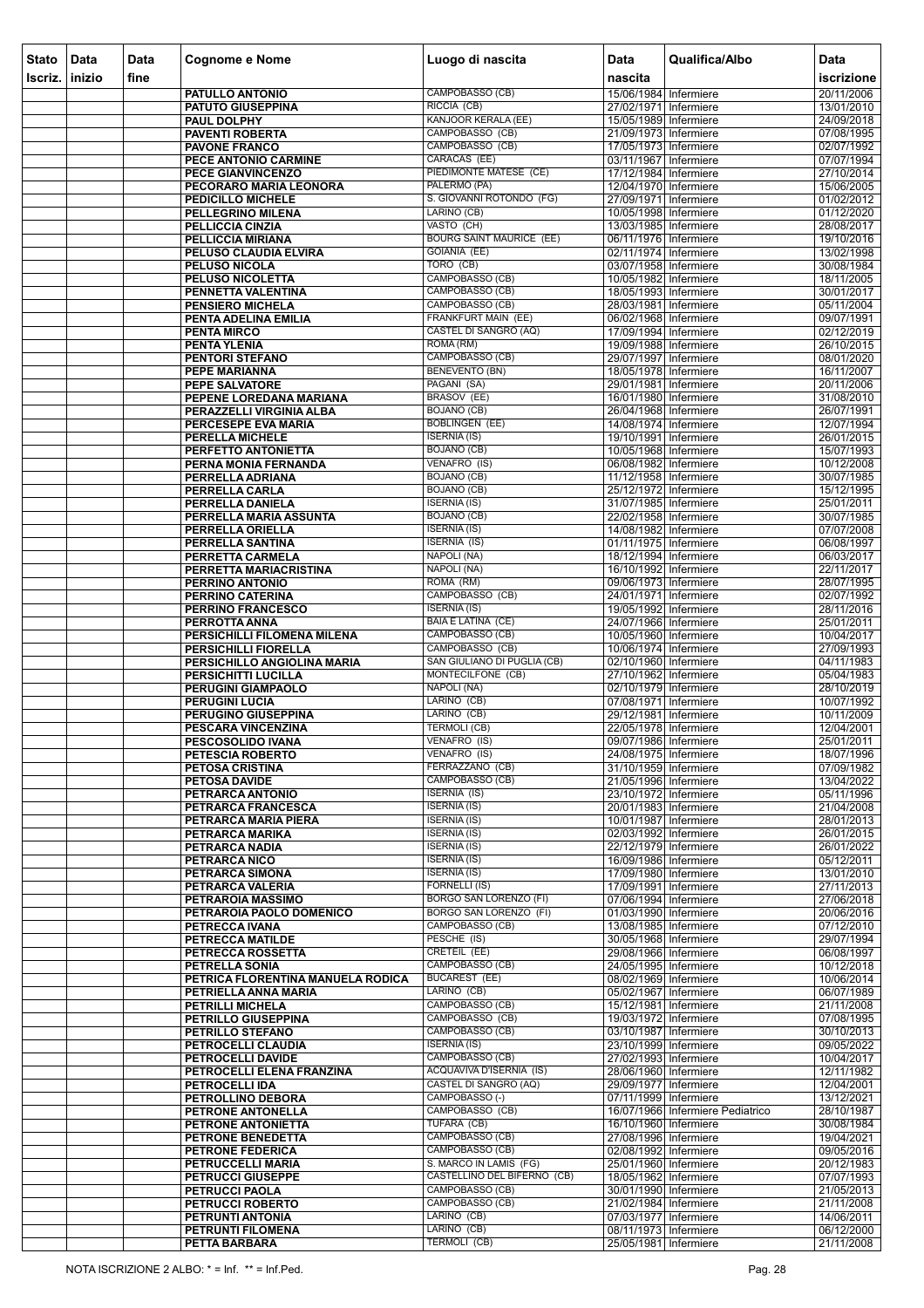| Stato   | Data                          | <b>Data</b> | <b>Cognome e Nome</b>                             | Luogo di nascita                                    | <b>Data</b>                                      | Qualifica/Albo | <b>Data</b>              |
|---------|-------------------------------|-------------|---------------------------------------------------|-----------------------------------------------------|--------------------------------------------------|----------------|--------------------------|
| Iscriz. | inizio                        | fine        |                                                   |                                                     | nascita                                          |                | iscrizione               |
|         |                               |             | PETTI MARIA GRAZIA                                | NAPOLI (NA)<br>MONTEFALCONE NEL SANNIO (CB)         | 02/07/1971 Infermiere                            |                | 18/01/2002               |
|         | Sospesa 05/04/2022            | 31/12/2022  | <b>PETTI MIRIAM</b><br>PETTI VALENTINA            | CASSINO (FR)                                        | 19/09/1974 Infermiere<br>17/08/1983 Infermiere   |                | 07/07/1993<br>26/11/2009 |
|         |                               |             | <b>PETTINARI TERESA</b>                           | <b>TERMOLI (CB)</b>                                 | 18/12/1973 Infermiere                            |                | 12/07/1994               |
|         |                               |             | PETTOFREZZA ANTONELLA<br><b>PETTOROSSI MARCO</b>  | CAMPOBASSO (CB)<br><b>ISERNIA (IS)</b>              | 13/01/1973 Infermiere<br>23/05/1976 Infermiere   |                | 19/01/1996               |
|         |                               |             | PETTOROSSI ORNELLA                                | POZZILLI (IS)                                       | 11/10/1964 Infermiere                            |                | 06/12/2000<br>06/07/1989 |
|         |                               |             | <b>PEZZOLLA MICHELE</b>                           | VENAFRO (IS)                                        | 04/07/1949 Infermiere                            |                | 27/05/1986               |
|         |                               |             | PEZZOTTA ANNA AURORA<br><b>PIACENTE LIVIA</b>     | MONTENERO DI BISACCIA (CB)<br>LARINO (CB)           | 29/04/1962 Infermiere<br>23/03/1967 Infermiere   |                | 15/09/1983<br>11/07/1990 |
|         |                               |             | <b>PIACQUADIO MICHELE</b>                         | RICCIA (CB)                                         | 31/08/1969 Infermiere                            |                | 28/07/1995               |
|         |                               |             | <b>PIANCONE MARIA</b>                             | <b>CAMPOBASSO (CB)</b>                              | 28/07/1983 Infermiere                            |                | 05/05/2014               |
|         |                               |             | <b>PIANESI SANDRA</b><br><b>PIANO LAURA</b>       | VENAFRO (IS)<br>CAMPOBASSO (CB)                     | 25/02/1960 Infermiere<br>02/08/1973 Infermiere   |                | 10/10/1983<br>08/10/1993 |
|         |                               |             | PICARIELLO ALBA                                   | NAPOLI (NA)                                         | 08/10/1961 Infermiere                            |                | 12/11/1982               |
|         |                               |             | <b>PICCHIONE ERMINIA</b>                          | <b>BONEFRO (CB)</b>                                 | 12/05/1960 Infermiere                            |                | 28/07/1995               |
|         | Sospesa 27/04/2022 31/12/2022 |             | PICCIANO ANGELICA<br>PICCIANO ANGELO              | <b>ISERNIA (IS)</b><br>CAMPOBASSO (CB)              | 24/03/1994 Infermiere<br>27/08/1990 Infermiere   |                | 28/11/2016<br>30/10/2013 |
|         |                               |             | PICCIANO GIOVANNI FIORIGIO C.                     | BUSSO (CB)                                          | 08/12/1964 Infermiere                            |                | 15/10/1985               |
|         | Sospeso 05/04/2022            | 31/12/2022  | <b>PICCIANO ROBERTO</b>                           | <b>VENEZIA (VE)</b>                                 | 20/01/1990 Infermiere                            |                | 20/01/2014               |
|         |                               |             | PICIUCCO ROSSELLA<br>PICOZZI CARLA                | <b>CAMPOBASSO (CB)</b><br>VENAFRO (IS)              | 21/10/1994 Infermiere<br>20/01/1973 Infermiere   |                | 21/05/2021<br>28/07/1995 |
|         |                               |             | PIEMONTESE PIO FRANCESCO                          | <b>TERMOLI (CB)</b>                                 | 27/09/1988 Infermiere                            |                | 14/06/2011               |
|         | Sospesa 06/06/2022 31/12/2022 |             | <b>PIETRA FLORA</b>                               | <b>CAMPOBASSO (CB)</b>                              | 15/06/1985 Infermiere                            |                | 16/11/2007               |
|         |                               |             | <b>PIETRA VINCENZO</b><br>PIETRANGELO ANNA EMILIA | NAPOLI (NA)<br>TERMOLI (CB)                         | 24/01/1956 Infermiere<br>21/05/1970 Infermiere   |                | 26/05/1988<br>09/07/1991 |
|         |                               |             | PIETRANGELO ANTONIO                               | CAMPOBASSO (CB)                                     | 19/10/1963 Infermiere                            |                | 30/08/1984               |
|         |                               |             | PIETRANGELO VALENTINA                             | VENAFRO (IS)                                        | 11/03/1985 Infermiere                            |                | 05/12/2007               |
|         |                               |             | PIETRANTONIO GIANCARLO<br>PIETRANTONIO PARDO      | CAMPOBASSO (CB)<br>LARINO (CB)                      | 23/10/1966 Infermiere<br>04/02/1970 Infermiere   |                | 26/07/1991<br>28/07/1995 |
|         |                               |             | PIETRAROIA MARIAGRAZIA                            | CAMPOBASSO (CB)                                     | 12/04/1984 Infermiere                            |                | 20/11/2006               |
|         |                               |             | PIETRAROIA NICOLA                                 | CAMPOBASSO (CB)<br>CAMPOBASSO (CB)                  | 11/02/1990   Infermiere                          |                | 10/12/2018               |
|         |                               |             | PIETROFITTA GAETANO GIUSEPPE<br>PIETRONIRO CINZIA | CAMPOBASSO (CB)                                     | 05/06/1965 Infermiere<br>16/06/1973 Infermiere   |                | 07/07/1993<br>29/07/1994 |
|         |                               |             | PIETRUNTI MASSIMO                                 | CAMPOBASSO (CB)                                     | 12/08/1963 Infermiere                            |                | 30/07/1985               |
|         |                               |             | PIGNOTTA PASQUALE                                 | CASTROPIGNANO (CB)<br>LARINO (CB)                   | 25/10/1959 Infermiere<br>08/06/1954 Infermiere   |                | 30/07/1985<br>20/12/1983 |
|         |                               |             | <b>PILLA MATTEO</b><br>PINDA MARTA ALICJA         | RUSZELCZYCE (EE)                                    | 06/06/1969 Infermiere                            |                | 07/12/2010               |
|         |                               |             | PINELLI ANNA RITA                                 | <b>ISERNIA (IS)</b>                                 | 03/04/1967 Infermiere                            |                | 27/11/2002               |
|         |                               |             | <b>PINELLI CINZIA</b><br><b>PINELLI FILOMENA</b>  | ROCCAMANDOLFI (IS)<br>WERL (EE)                     | 05/10/1971 Infermiere<br>22/10/1976 Infermiere   |                | 09/07/1991<br>06/08/1997 |
|         |                               |             | <b>PINTI MELANIA</b>                              | <b>TERMOLI (CB)</b>                                 | 13/01/1989 Infermiere                            |                | 23/05/2017               |
|         |                               |             | PINTO ANTONELLO                                   | CIUDAD OJEDA (EE)                                   | 27/12/1971 Infermiere                            |                | 10/11/2009               |
|         |                               |             | <b>PIO FABIO</b><br>PIORKOWSKA MONIKA ANNA        | <b>VENAFRO (IS)</b><br>LIMANOWA (EE)                | 27/05/1990 Infermiere<br>17/07/1982 Infermiere   |                | 23/01/2020<br>04/03/2011 |
|         |                               |             | <b>PIPOLI DEBORA</b>                              | FIRENZE (FI)                                        | 10/01/1996 Infermiere                            |                | 10/12/2018               |
|         |                               |             | PIRAU EMANUELA CRISTINA                           | <b>CODLEA</b> (EE)                                  | 24/07/1993 Infermiere                            |                | 18/11/2019               |
|         |                               |             | PIRAU SARA RALUCA<br>PIROLLO CLAUDIA              | <b>CODLEA (EE)</b><br>VENAFRO (IS)                  | 24/04/1996 Infermiere<br>30/11/1989 Infermiere   |                | 27/05/2020<br>04/04/2012 |
|         |                               |             | PIRRAGLIA DOMENICA ANGELA                         | <b>ISERNIA (IS)</b>                                 | 07/09/1971 Infermiere                            |                | 19/11/2003               |
|         |                               |             | <b>PISANO CHIARA</b>                              | <b>ISERNIA (IS)</b><br>VENAFRO (IS)                 | 23/06/1993 Infermiere                            |                | 25/01/2016               |
|         |                               |             | <b>PISANO LUIGI</b><br><b>PISANO MARIANNA</b>     | VENAFRO (IS)                                        | 10/03/1981 Infermiere<br>22/05/1989 Infermiere   |                | 05/03/2013<br>01/02/2012 |
|         |                               |             | <b>PISANO PATRIZIA</b>                            | <b>ISERNIA (IS)</b>                                 | 23/06/1978 Infermiere                            |                | 06/12/2000               |
|         |                               |             | <b>PISANO VALENTINA</b>                           | <b>ISERNIA (IS)</b><br>AVELLINO (AV)                | 02/10/1984 Infermiere                            |                | 20/11/2006               |
|         |                               |             | <b>PISO CRISTIAN</b><br><b>PISO FABIO</b>         | <b>AVELLINO (AV)</b>                                | 26/08/1993 Infermiere<br>01/02/1990 Infermiere   |                | 25/01/2016<br>17/12/2012 |
|         |                               |             | <b>PISTACCHIA LUCIA</b>                           | <b>CAMPOLATTARO (BN)</b>                            | 10/02/1969 Infermiere                            |                | 18/12/2020               |
|         |                               |             | PISTACCHIA ROSETTA<br>PISTACCHIO ANTONELLA        | <b>CAMPOLATTARO (BN)</b><br>PIEDIMONTE MATESE (CE)  | 02/04/1966 Infermiere<br>06/11/1981   Infermiere |                | 08/03/2021<br>01/02/2012 |
|         |                               |             | <b>PISTILLO MARIA</b>                             | CAMPOBASSO (CB)                                     | 19/05/1970 Infermiere                            |                | 02/07/1992               |
|         |                               |             | <b>PITISCI FEDERICA</b>                           | VENAFRO (IS)                                        | 18/06/1987 Infermiere                            |                | 04/12/2009               |
|         |                               |             | PITOCCO ANGELICA<br><b>PITOCCO ANGELINA</b>       | PIEDIMONTE MATESE (CE)<br>PIEDIMONTE MATESE (CE)    | 12/10/1977 Infermiere<br>26/06/1990 Infermiere   |                | 21/02/2013<br>10/12/2020 |
|         |                               |             | <b>PITOSCIA GIUSEPPINA</b>                        | CAMPOBASSO (CB)                                     | 23/06/1965 Infermiere                            |                | 11/02/1988               |
|         |                               |             | PITTÀ SIMONE                                      | <b>VENAFRO (IS)</b>                                 | 11/06/1996 Infermiere                            |                | 28/01/2019               |
|         |                               |             | <b>PITTARELLI PIETRO</b><br>PIUNNO CONCETTA       | CAMPOBASSO (CB)<br>CAMPOBASSO (CB)                  | 16/12/1979 Infermiere<br>07/12/1968 Infermiere   |                | 04/11/2005<br>29/09/1994 |
|         |                               |             | PIUNNO MICHELINO ENZO                             | CAMPOBASSO (CB)                                     | 17/11/1966 Infermiere                            |                | 30/10/2018               |
|         |                               |             | <b>PIZZI MICHELA</b>                              | LARINO (CB)                                         | 11/01/1985 Infermiere                            |                | 10/11/2009               |
|         |                               |             | <b>PIZZI NICOLA</b><br><b>PIZZI PAOLA</b>         | LARINO (CB)<br>LARINO (CB)                          | 06/12/1959 Infermiere<br>23/06/1968 Infermiere   |                | 30/08/1984<br>27/09/1989 |
|         |                               |             | <b>PIZZI TIZIANA</b>                              | <b>ISERNIA (IS)</b>                                 | 25/09/1971 Infermiere                            |                | 20/11/2006               |
|         |                               |             | <b>PIZZUTO FRANCESCA</b>                          | LARINO (CB)<br>LARINO (CB)                          | 30/07/1998 Infermiere                            |                | 21/05/2021<br>01/02/2012 |
|         |                               |             | PLESCIA MICHELINO<br>PLESCIA TIZIANA              | <b>TERMOLI (CB)</b>                                 | 08/04/1989 Infermiere<br>15/06/1981 Infermiere   |                | 26/11/2004               |
|         |                               |             | PLESU MIHAELA ORTANSA                             | <b>BUCAREST (EE)</b>                                | 27/01/1969 Infermiere                            |                | 21/11/2008               |
|         |                               |             | <b>POLIDORO MARCO</b><br>POLITANO CHIARA          | <b>ISERNIA (IS)</b><br>NAPOLI (NA)                  | 08/04/1987 Infermiere<br>17/07/1990 Infermiere   |                | 09/05/2016<br>21/05/2013 |
|         |                               |             | POLLETTA ROSANNA                                  | CAMPOBASSO (CB)                                     | 21/03/1994 Infermiere                            |                | 23/05/2017               |
|         |                               |             | POLZELLA ADRIANO                                  | S. CROCE DEL SANNIO (BN)                            | 05/03/1956 Infermiere                            |                | 17/10/1994               |
|         |                               |             | POMPEO CHRISTIAN<br>POMPEO GIOVANNA               | PIEDIMONTE MATESE (CE)<br>CAMPOBASSO (CB)           | 05/08/1996 Infermiere<br>07/04/1986 Infermiere   |                | 08/01/2020<br>19/04/2011 |
|         |                               |             | <b>POMPEO MARCO</b>                               | <b>ISERNIA (IS)</b>                                 | 07/04/1989 Infermiere                            |                | 05/12/2011               |
|         |                               |             | POMPEO MARIA GIOVANNA                             | CAMPOBASSO (CB)                                     | 01/02/1971 Infermiere                            |                | 05/10/1992               |
|         |                               |             | <b>POMPEO STEFANO</b><br>PONTARELLI ANTIMA        | <b>TERMOLI (CB)</b><br><b>CASTEL DI SANGRO (AQ)</b> | 28/10/1964 Infermiere<br>15/09/1980 Infermiere   |                | 18/07/1996<br>12/04/2006 |
|         |                               |             | PONTELANDOLFO MAURO                               | RICCIA (CB)                                         | 21/09/1971 Infermiere                            |                | 11/07/1990               |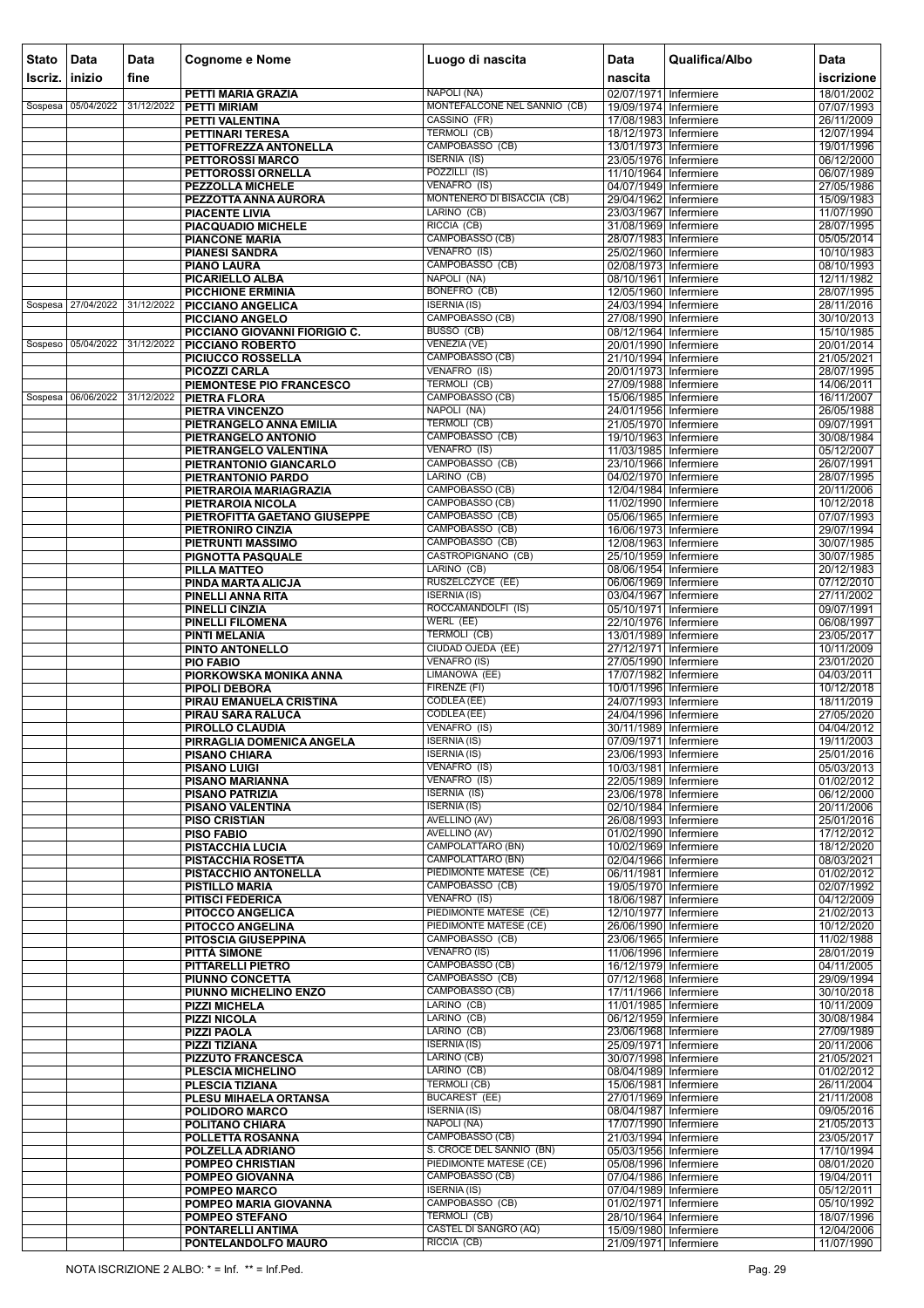| <b>Stato</b> | Data   | <b>Data</b> | <b>Cognome e Nome</b>                                     | Luogo di nascita                                         | <b>Data</b>                                    | Qualifica/Albo                   | Data                     |
|--------------|--------|-------------|-----------------------------------------------------------|----------------------------------------------------------|------------------------------------------------|----------------------------------|--------------------------|
| Iscriz.      | inizio | fine        |                                                           |                                                          | nascita                                        |                                  | iscrizione               |
|              |        |             | PORCELLI ALESSIO                                          | <b>ISERNIA (IS)</b>                                      | 24/02/1987 Infermiere                          |                                  | 14/12/2016               |
|              |        |             | PORFILIO MARIA LUCIA                                      | AGNONE (IS)                                              |                                                | 07/09/1964 Infermiere Pediatrico | 28/07/1986               |
|              |        |             | <b>PORFILIO MINA</b>                                      | AGNONE (IS)<br>CAMPOMARINO (CB)                          | 16/09/1969 Infermiere<br>24/07/1964 Infermiere |                                  | 10/07/1992               |
|              |        |             | <b>PORRECA CRISTINA</b><br><b>POTENA LINDA</b>            | LARINO (CB)                                              | 28/03/1970 Infermiere                          |                                  | 23/09/1985<br>22/12/1998 |
|              |        |             | <b>POTENTE ANTONIO</b>                                    | <b>TERMOLI (CB)</b>                                      | 29/03/1966 Infermiere                          |                                  | 20/10/1993               |
|              |        |             | <b>POZZUTO FABRIZIO</b>                                   | CAMPOBASSO (CB)                                          | 17/10/1997 Infermiere                          |                                  | 17/06/2021               |
|              |        |             | <b>POZZUTO GIUSEPPINA</b>                                 | CARLANTINO (FG)<br><b>BENEVENTO (BN)</b>                 | 26/12/1960 Infermiere                          |                                  | 25/09/1984               |
|              |        |             | <b>POZZUTO MARIA</b><br><b>PRESUTTI CELESTE</b>           | CAMPOBASSO (CB)                                          | 22/12/1985 Infermiere<br>08/12/1986 Infermiere |                                  | 28/04/2010<br>28/04/2009 |
|              |        |             | <b>PRESUTTI FABIO</b>                                     | CAMPOBASSO (CB)                                          | 05/07/1966 Infermiere                          |                                  | 02/07/1992               |
|              |        |             | <b>PRESUTTI GIUSEPPE</b>                                  | CAMPOBASSO (CB)                                          | 17/02/1966 Infermiere                          |                                  | 06/08/1997               |
|              |        |             | <b>PRESUTTI LUISA</b>                                     | LA GUAIRA (EE)<br>CAMPOBASSO (CB)                        | 22/12/1958 Infermiere                          | 18/11/1964 Infermiere Pediatrico | 25/09/1984               |
|              |        |             | <b>PRESUTTI MARIO</b><br>PRESUTTI MASSIMILIANO            | CAMPOBASSO (CB)                                          | 19/12/1969 Infermiere                          |                                  | 30/10/1985<br>18/07/1996 |
|              |        |             | <b>PRESUTTI NICOLETTE</b>                                 | CAMPOBASSO (CB)                                          | 07/09/1989 Infermiere                          |                                  | 05/12/2011               |
|              |        |             | <b>PRETE VALENTINA</b>                                    | <b>ISERNIA (IS)</b>                                      | 14/04/1987 Infermiere                          |                                  | 26/11/2009               |
|              |        |             | PREZIOSO MARIANNA                                         | <b>ISERNIA (IS)</b><br>PRESTON (EE)                      | 06/05/1993 Infermiere<br>11/10/1970 Infermiere |                                  | 29/02/2016               |
|              |        |             | PREZIOSO ROSAMARIA<br><b>PRIANO FABIANA</b>               | CAMPOBASSO (CB)                                          | 02/12/1989 Infermiere                          |                                  | 15/07/1993<br>27/11/2013 |
|              |        |             | <b>PRIMERANO SAVINA</b>                                   | <b>ISERNIA</b> (IS)                                      | 27/07/1957 Infermiere                          |                                  | 10/10/1983               |
|              |        |             | <b>PRIMIANI LUIGI</b>                                     | LARINO (CB)                                              | 15/10/1980 Infermiere                          |                                  | 10/11/2009               |
|              |        |             | <b>PRIMIANO MICHELA</b>                                   | CAMPOBASSO (CB)                                          | 05/04/1986 Infermiere                          |                                  | 10/11/2009               |
|              |        |             | PRIOLO MARIA GRAZIA<br>PROCIDA MARIAROSARIA               | <b>ISERNIA (IS)</b><br>CASTELLAMMARE DI STABIA (NA)      | 08/01/1987 Infermiere<br>03/04/1986 Infermiere |                                  | 19/04/2011<br>19/04/2011 |
|              |        |             | <b>PROIETTI FABIO</b>                                     | ROMA (RM)                                                | 05/11/1972 Infermiere                          |                                  | 06/08/1997               |
|              |        |             | <b>PRONI MILVA</b>                                        | <b>ACQUAVIVA D'ISERNIA (IS)</b>                          | 10/09/1966 Infermiere                          |                                  | 20/07/1992               |
|              |        |             | <b>PUDETTI GIUSEPPE</b>                                   | CAMPOBASSO (CB)                                          | 20/12/1973 Infermiere                          |                                  | 11/12/1997               |
|              |        |             | <b>PUIA FABIANA</b><br><b>PULICELLA CONCETTINA</b>        | GORIZIA (GO)<br>CAMPOBASSO (CB)                          | 27/07/1978 Infermiere<br>20/05/1955 Infermiere |                                  | 22/03/2004<br>19/10/2016 |
|              |        |             | <b>PULLERIO FRANCA</b>                                    | CASACALENDA (CB)                                         | 20/06/1958 Infermiere                          |                                  | 18/11/2005               |
|              |        |             | <b>PUNZI MIRIANA</b>                                      | <b>ISERNIA (IS)</b>                                      | 23/10/1993 Infermiere                          |                                  | 13/01/2016               |
|              |        |             | <b>QUAGLIERI TANIA</b>                                    | <b>ISERNIA (IS)</b>                                      | 14/07/1982 Infermiere                          |                                  | 28/11/2011               |
|              |        |             | <b>QUETO CATERINA</b>                                     | SAN SEVERO (FG)<br>TERMOLI (CB)                          | 22/07/1990 Infermiere                          |                                  | 28/01/2013               |
|              |        |             | <b>QUICI IRENE</b><br><b>RADOGNA CATERINA</b>             | <b>ISERNIA (IS)</b>                                      | 09/03/1982 Infermiere<br>01/03/1973 Infermiere |                                  | 05/11/2004<br>13/02/1998 |
|              |        |             | RAFFAELLI ELISABETTA                                      | LUCCA (LU)                                               | 01/06/1969 Infermiere                          |                                  | 28/11/2016               |
|              |        |             | RAGNI MARIA ANTONIETTA                                    | LARINO (CB)                                              | 03/05/1962 Infermiere                          |                                  | 10/10/1983               |
|              |        |             | <b>RAGO ANNA CLAUDIA</b>                                  | <b>AUBAGNE (EE)</b>                                      | 12/05/1976 Infermiere                          |                                  | 08/07/1996               |
|              |        |             | <b>RAGO MARIA CRISTINA</b><br><b>RAIMONDO RENATA</b>      | MONTENERO DI BISACCIA (CB)<br>MONTORIO NEI FRENTANI (CB) | 22/10/1965 Infermiere<br>25/05/1964 Infermiere |                                  | 22/08/1996<br>15/07/1993 |
|              |        |             | <b>RAINONE MARIA</b>                                      | TERMOLI (CB)                                             | 04/03/1970 Infermiere                          |                                  | 04/07/1990               |
|              |        |             | <b>RAINONE ROSANNA</b>                                    | BOLZANO (BZ)                                             | 20/12/1964 Infermiere                          |                                  | 02/07/1992               |
|              |        |             | <b>RAMACCIATO VALERIA</b>                                 | CAMPOBASSO (CB)                                          | 30/10/1988 Infermiere                          |                                  | 26/01/2015               |
|              |        |             | <b>RAMAZZOTTI FRANCESCO</b><br><b>RAMBALDI MARGHERITA</b> | <b>ISERNIA (IS)</b><br>VENAFRO (IS)                      | 03/07/1994 Infermiere<br>31/07/1981 Infermiere |                                  | 23/11/2018<br>28/04/2010 |
|              |        |             | <b>RANALLO ELENA</b>                                      | <b>ISERNIA (IS)</b>                                      | 17/11/1990 Infermiere                          |                                  | 23/05/2017               |
|              |        |             | <b>RANALLO SARA</b>                                       | CAMPOBASSO (CB)                                          | 08/05/1993 Infermiere                          |                                  | 23/05/2017               |
|              |        |             | RAPACCIUOLO CONSUELO                                      | CAMPOBASSO (CB)<br>CAMPOBASSO (CB)                       | 11/04/1990 Infermiere<br>19/08/1974 Infermiere |                                  | 18/05/2015               |
|              |        |             | RAPAGNETTI ALESSANDRO<br><b>RATENI ANTONELLA</b>          | CASTELMAURO (CB)                                         | 25/06/1966 Infermiere                          |                                  | 16/11/2007<br>21/09/1987 |
|              |        |             | <b>RATINO ANNA</b>                                        | CAMPOBASSO (CB)                                          | 30/12/1972 Infermiere                          |                                  | 29/09/1994               |
|              |        |             | <b>RAUCCI ANNARITA</b>                                    | CAMPOBASSO (CB)                                          | 06/05/1979 Infermiere                          |                                  | 10/12/2008               |
|              |        |             | <b>REA LUISA</b>                                          | LARINO (CB)<br>CAMPOBASSO (CB)                           | 05/02/1981 Infermiere<br>23/09/1955 Infermiere |                                  | 09/12/2003<br>14/05/1991 |
|              |        |             | <b>REA ROSA RAFFAELLA</b><br><b>REALE ANNA</b>            | RICCIA (CB)                                              | 26/07/1966 Infermiere                          |                                  | 15/09/1993               |
|              |        |             | <b>REALE CARMINE</b>                                      | CAMPOBASSO (CB)                                          | 11/09/1970 Infermiere                          |                                  | 29/09/1994               |
|              |        |             | <b>REALE GIUSEPPE MICHELE</b>                             | CAMPOBASSO (CB)                                          | 08/05/1991 Infermiere                          |                                  | 30/06/2014               |
|              |        |             | <b>REALE GIUSEPPINA</b>                                   | RICCIA (CB)<br>RICCIA (CB)                               | 24/11/1959 Infermiere<br>15/07/1963 Infermiere |                                  | 18/10/1984<br>30/07/1985 |
|              |        |             | <b>REALE MARIA CARMELA</b><br><b>REALE SALVATORE</b>      | RICCIA (CB)                                              | 09/04/1958 Infermiere                          |                                  | 30/08/1984               |
|              |        |             | <b>RECCHI MARONE</b>                                      | TERMOLI (CB)                                             | 20/12/1980 Infermiere                          |                                  | 21/12/2007               |
|              |        |             | <b>RECCO GIANMARCO</b>                                    | <b>ISERNIA (IS)</b>                                      | 02/12/1988 Infermiere                          |                                  | 01/02/2012               |
|              |        |             | <b>RECCO PIERPAOLO</b><br><b>RENZI GIANLUCA</b>           | <b>ISERNIA (IS)</b><br><b>ISERNIA (IS)</b>               | 05/04/1986 Infermiere<br>12/10/1993 Infermiere |                                  | 17/12/2012<br>28/11/2016 |
|              |        |             | <b>RENZI PAOLO</b>                                        | <b>ISERNIA (IS)</b>                                      | 12/07/1979 Infermiere                          |                                  | 10/12/2008               |
|              |        |             | <b>RIAD AICHA</b>                                         | OULED BEN HAMED (-)                                      | 15/03/1955 Infermiere                          |                                  | 12/07/1994               |
|              |        |             | <b>RICCARDI VALDISA</b>                                   | LUPARA (CB)                                              | 12/11/1969 Infermiere                          |                                  | 10/07/1992               |
|              |        |             | <b>RICCHETTI PAOLO</b><br><b>RICCHIUTI ILLARY</b>         | <b>BENEVENTO (BN)</b><br><b>ISERNIA (IS)</b>             | 06/02/1972 Infermiere<br>13/09/1988 Infermiere |                                  | 20/11/2006<br>27/10/2014 |
|              |        |             | <b>RICCHIUTI MARTINA</b>                                  | AGNONE (IS)                                              | 15/12/1987 Infermiere                          |                                  | 17/12/2012               |
|              |        |             | <b>RICCHIUTI PIERLUCA</b>                                 | <b>AGNONE (IS)</b>                                       | 21/07/1995 Infermiere                          |                                  | 17/05/2018               |
|              |        |             | <b>RICCI ANNA RITA</b>                                    | <b>COLLI A VOLTURNO (IS)</b>                             | 24/11/1959 Infermiere                          |                                  | 15/10/1985               |
|              |        |             | <b>RICCI CARMEN</b>                                       | <b>ISERNIA (IS)</b><br>MONTAQUILA (IS)                   | 09/06/1982 Infermiere                          |                                  | 22/12/2004               |
|              |        |             | <b>RICCI DOMENICA</b><br><b>RICCI DOMENICO</b>            | CIVITANOVA DEL SANNIO (IS)                               | 25/12/1961 Infermiere<br>23/05/1959 Infermiere |                                  | 30/08/1984<br>23/07/1984 |
|              |        |             | <b>RICCI EMILIA</b>                                       | VENAFRO (IS)                                             | 29/05/1986 Infermiere                          |                                  | 21/11/2008               |
|              |        |             | <b>RICCI GIANLUCA</b>                                     | AGNONE (IS)                                              | 10/11/1973 Infermiere                          |                                  | 08/07/1996               |
|              |        |             | <b>RICCI GLORIANA</b>                                     | <b>MONTAQUILA (IS)</b><br>SCAPOLI (IS)                   | 22/07/1971 Infermiere<br>29/12/1969 Infermiere |                                  | 28/07/1995<br>06/07/1989 |
|              |        |             | <b>RICCI MARCELLO</b><br><b>RICCI MARCO</b>               | VENAFRO (IS)                                             | 25/08/1995 Infermiere                          |                                  | 30/10/2017               |
|              |        |             | <b>RICCI MARCO</b>                                        | FIRENZE (FI)                                             | 09/11/1966 Infermiere                          |                                  | 06/07/1989               |
|              |        |             | <b>RICCI MASSIMO</b>                                      | S.AGAPITO (IS)                                           | 08/02/1972 Infermiere                          |                                  | 07/07/1993               |
|              |        |             | <b>RICCI MORGANA</b>                                      | PORTOFERRAIO (LI)<br><b>ISERNIA (IS)</b>                 | 26/03/1993 Infermiere                          |                                  | 14/12/2016               |
|              |        |             | <b>RICCI ROSSELLA</b><br><b>RICCI DI FIORE ASSUNTINA</b>  | <b>ISERNIA (IS)</b>                                      | 06/10/1987 Infermiere<br>01/02/1971 Infermiere |                                  | 19/04/2011<br>04/07/1990 |
|              |        |             | RICCIARDELLA ANGIOLA                                      | CAMPOBASSO (CB)                                          | 19/09/1975 Infermiere                          |                                  | 19/11/2003               |
|              |        |             | <b>RICCIARDELLA MICHELE</b>                               | CAMPOBASSO (CB)                                          | 28/06/1979 Infermiere                          |                                  | 19/11/2003               |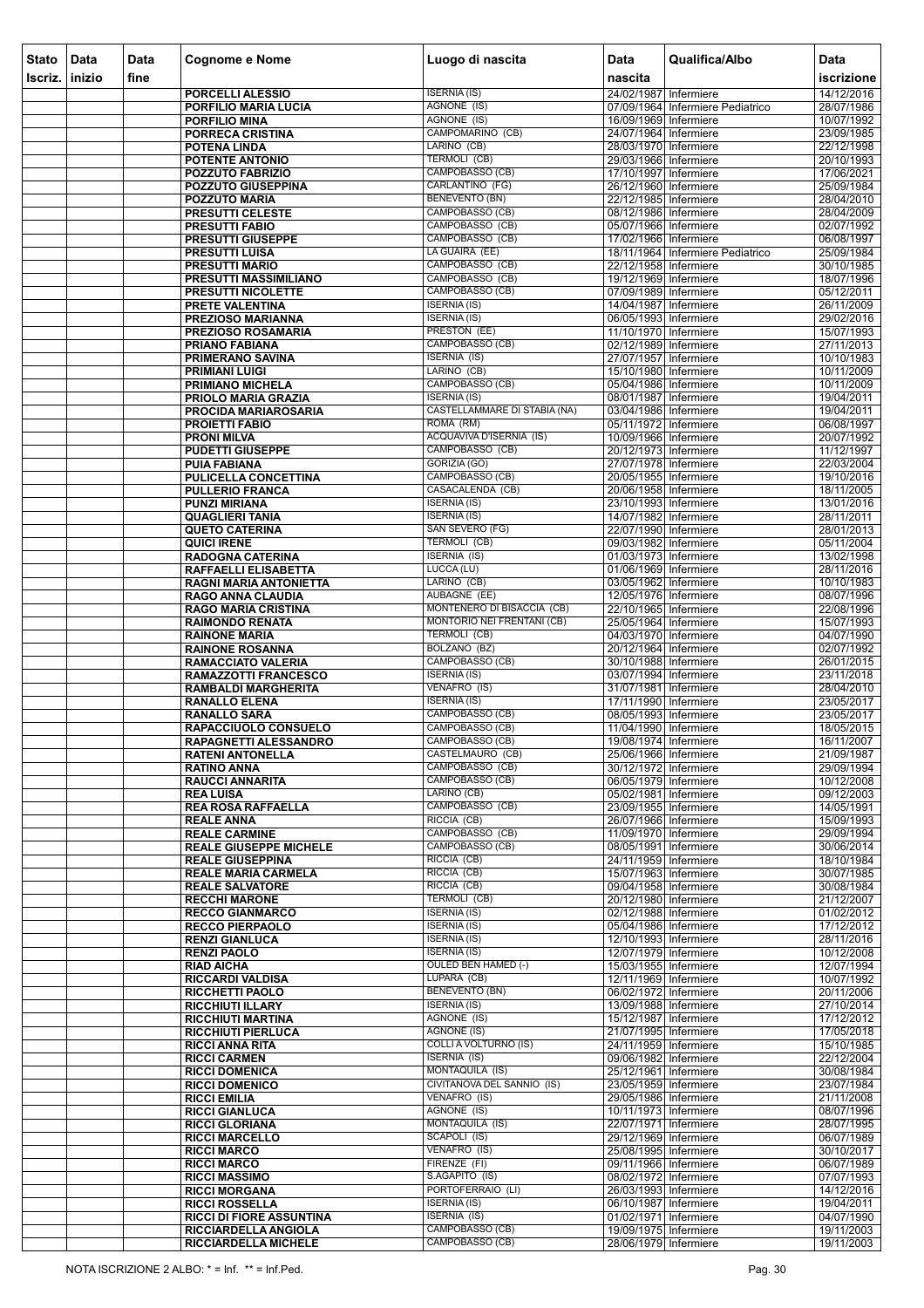| <b>Stato</b> | Data   | Data<br>fine | <b>Cognome e Nome</b>                                       | Luogo di nascita                                         | <b>Data</b><br>nascita                           | Qualifica/Albo                   | Data<br>iscrizione       |
|--------------|--------|--------------|-------------------------------------------------------------|----------------------------------------------------------|--------------------------------------------------|----------------------------------|--------------------------|
| Iscriz.      | inizio |              | <b>RICCIARDELLI MARCO</b>                                   | CAMPOBASSO (CB)                                          | 26/09/1992 Infermiere                            |                                  | 14/12/2016               |
|              |        |              | <b>RICCIARDI ANTONELLA</b>                                  | LARINO (CB)                                              | 15/02/1974 Infermiere                            |                                  | 07/08/1995               |
|              |        |              | <b>RICCIARDI GIULIANA</b>                                   | FOGGIA (FG)                                              | 10/04/1992 Infermiere                            |                                  | 26/01/2015               |
|              |        |              | <b>RICCIARDI LOREDANA</b><br><b>RICCIARDI VERONICA</b>      | CASTELMAURO (CB)<br>LARINO (CB)                          | 23/08/1966 Infermiere<br>04/03/1988 Infermiere   |                                  | 13/07/1989<br>05/12/2011 |
|              |        |              | <b>RICCIO ANGELA ANNA</b>                                   | VENAFRO (IS)                                             | 26/07/1986 Infermiere                            |                                  | 20/05/2009               |
|              |        |              | <b>RICCIO ERICA</b>                                         | CASSINO (FR)                                             | 27/10/1981 Infermiere                            |                                  | 19/11/2003               |
|              |        |              | <b>RICCIO EVELINA</b><br><b>RICCIO PAOLA</b>                | VENAFRO (IS)<br>VENAFRO (IS)                             | 02/05/1989 Infermiere<br>27/04/1992 Infermiere   |                                  | 01/02/2012<br>28/11/2016 |
|              |        |              | <b>RICCIUTI ANTONIO</b>                                     | <b>TERMOLI (CB)</b>                                      | 13/05/1965 Infermiere                            |                                  | 26/11/2004               |
|              |        |              | <b>RICCIUTI CARMEN</b>                                      | <b>ISERNIA (IS)</b><br>CASTELBOTTACCIO (CB)              | 29/03/1997 Infermiere                            |                                  | 18/11/2019               |
|              |        |              | <b>RICCIUTI LUIGI</b><br><b>RICCIUTI MARIA</b>              | LIESTAL (EE)                                             | 07/11/1967 Infermiere<br>28/08/1973 Infermiere   |                                  | 20/09/1995<br>07/07/1993 |
|              |        |              | <b>RICCIUTI MORENA</b>                                      | <b>ISERNIA (IS)</b>                                      | 17/12/1988 Infermiere                            |                                  | 13/01/2016               |
|              |        |              | <b>RICCIUTI SILVIA</b>                                      | CHIEUTI (FG)<br><b>ISERNIA (IS)</b>                      | 17/08/1965 Infermiere                            |                                  | 28/11/2008               |
|              |        |              | <b>RICCIUTI STEFANIA</b><br><b>RICCIUTO CLAUDIA</b>         | CAMPOBASSO (CB)                                          | 08/07/1991 Infermiere<br>09/11/1997 Infermiere   |                                  | 26/10/2015<br>09/02/2021 |
|              |        |              | <b>RIGNANESE LAURA</b>                                      | MONTE SANT'ANGELO (FG)                                   | 30/06/1969 Infermiere                            |                                  | 28/11/2008               |
|              |        |              | <b>RIMI ELISA</b>                                           | PALERMO (PA)<br>CAMPOBASSO (CB)                          | 21/09/1996 Infermiere<br>24/10/1962 Infermiere   |                                  | 13/04/2022               |
|              |        |              | RINALDI MARIAROSARIA<br><b>RINALDI MICHELE</b>              | <b>TERMOLI (CB)</b>                                      | 09/08/1982 Infermiere                            |                                  | 30/07/1985<br>15/12/2014 |
|              |        |              | <b>RINALDI TOMMASO</b>                                      | <b>TERMOLI (CB)</b>                                      | 21/11/1964 Infermiere                            |                                  | 15/10/1985               |
|              |        |              | <b>RIVELLI ANNA</b>                                         | VENAFRO (IS)<br>ROMA (RM)                                |                                                  | 19/09/1960 Infermiere Pediatrico | 15/12/1982               |
|              |        |              | <b>RIVELLINO LAURA</b><br><b>RIZZI ANGELA</b>               | <b>ISERNIA (IS)</b>                                      | 11/08/1971 Infermiere<br>01/08/1974 Infermiere   |                                  | 06/08/1997<br>13/02/1998 |
|              |        |              | <b>RIZZI CAROLINA GIUSEPPA</b>                              | ROCCAMANDOLFI (IS)                                       | 19/03/1956 Infermiere                            |                                  | 31/10/1978               |
|              |        |              | <b>RIZZI GIOVANNA</b>                                       | <b>ISERNIA (IS)</b><br><b>BUCAREST (EE)</b>              | 27/08/1986 Infermiere                            |                                  | 07/12/2010               |
|              |        |              | <b>RIZZI REBECCA</b><br><b>ROBUSTO ANNA</b>                 | CAMPOBASSO (CB)                                          | 24/05/1994 Infermiere<br>08/12/1960 Infermiere   |                                  | 10/12/2018<br>30/08/1984 |
|              |        |              | <b>ROCCHIO ANDREA</b>                                       | VENAFRO (IS)                                             | 28/04/1989 Infermiere                            |                                  | 21/05/2013               |
|              |        |              | <b>ROCCHIO MARIA</b><br><b>ROCCIO PASQUALINA</b>            | <b>GALLO MATESE (CE)</b><br><b>BOJANO (CB)</b>           | 09/05/1959 Infermiere<br>08/10/1965 Infermiere   |                                  | 15/09/1983<br>15/10/1985 |
|              |        |              | <b>ROCCO MIRIAM</b>                                         | <b>ISERNIA (IS)</b>                                      | 31/07/1994 Infermiere                            |                                  | 18/11/2019               |
|              |        |              | <b>ROMAGNOLI STEFANIA</b>                                   | TERMOLI (CB)                                             | 09/11/1971 Infermiere                            |                                  | 17/12/1996               |
|              |        |              | <b>ROMANO ANNA</b><br><b>ROMANO ANTONIETTA</b>              | LEOMGERG (EE)<br>LOSANNA (EE)                            | 30/05/1971 Infermiere<br>18/11/1966 Infermiere   |                                  | 09/07/1991<br>06/07/1989 |
|              |        |              | <b>ROMANO ASSUNTA KATIA</b>                                 | AGNONE (IS)                                              | 09/07/1972 Infermiere                            |                                  | 23/10/1997               |
|              |        |              | <b>ROMANO DOMENICO</b>                                      | CAMPOBASSO (CB)                                          | 09/08/1981 Infermiere                            |                                  | 20/11/2006               |
|              |        |              | <b>ROMANO FRANCA</b><br><b>ROMANO FRANCESCO</b>             | ESSEN (EE)<br><b>BENEVENTO (BN)</b>                      | 10/01/1968 Infermiere<br>30/08/1957 Infermiere   |                                  | 07/07/1994<br>03/03/1996 |
|              |        |              | <b>ROMANO GIADA</b>                                         | TIVOLI (RM)                                              | 17/07/1992 Infermiere                            |                                  | 25/01/2016               |
|              |        |              | <b>ROMANO LUCIA</b>                                         | LUCERA (FG)                                              | 23/09/1982 Infermiere                            |                                  | 30/03/2015               |
|              |        |              | <b>ROMANO LUIGI</b><br><b>ROMANO MANUELA</b>                | <b>CAMPOMARINO (CB)</b><br>CAMPOBASSO (CB)               | 01/07/1958 Infermiere<br>12/04/1983 Infermiere   |                                  | 15/03/2010<br>18/11/2005 |
|              |        |              | <b>ROMANO MONICA</b>                                        | <b>BOJANO (CB)</b>                                       | 06/04/1983 Infermiere                            |                                  | 12/04/2006               |
|              |        |              | <b>ROMANO SAMANTA</b>                                       | LARINO (CB)<br>CAMPOBASSO (CB)                           | 23/10/1989 Infermiere                            |                                  | 21/05/2013               |
|              |        |              | <b>ROMANO TERESA</b><br><b>RONCONE FRANCESCO ANTONIO</b>    | BARI (BA)                                                | 15/12/1986 Infermiere<br>18/02/1970 Infermiere   |                                  | 27/11/2013<br>20/07/1992 |
|              |        |              | <b>RONZULLO ELIANA MARIA</b>                                | SAN SEVERO (FG)                                          | 01/07/1980 Infermiere                            |                                  | 21/11/2012               |
|              |        |              | <b>ROSA ALESSANDRA</b>                                      | <b>ISERNIA (IS)</b><br>CAMPOBASSO (CB)                   | 07/05/1983 Infermiere<br>07/03/1995 Infermiere   |                                  | 04/11/2005<br>19/12/2017 |
|              |        |              | <b>ROSA FRANCESCO</b><br><b>ROSA GIANNINA</b>               | CERCEMAGGIORE (CB)                                       | 20/07/1973 Infermiere                            |                                  | 21/04/2008               |
|              |        |              | <b>ROSA MARISETTA LIBERA</b>                                | MATRICE (CB)                                             | 13/02/1969 Infermiere                            |                                  | 04/10/1994               |
|              |        |              | <b>ROSA SERAFINO</b><br><b>ROSATI MONICA</b>                | LARINO (CB)<br>ORVIETO (TR)                              | 11/03/1984 Infermiere<br>24/06/1964 Infermiere   |                                  | 07/12/2010<br>30/08/1984 |
|              |        |              | <b>ROSELLI MATTIA</b>                                       | <b>VENAFRO (IS)</b>                                      | 01/01/1995 Infermiere                            |                                  | 23/11/2018               |
|              |        |              | <b>ROSSI IVANA</b>                                          | <b>VENAFRO (IS)</b>                                      | 31/03/1981 Infermiere                            |                                  | 21/01/2009               |
|              |        |              | <b>ROSSI LAURA</b><br><b>ROSSI LAURA</b>                    | TERMOLI (CB)<br>PISA (PI)                                | 20/05/1990 Infermiere<br>27/03/1959 Infermiere   |                                  | 21/05/2013<br>25/09/1984 |
|              |        |              | <b>ROSSI MARTA</b>                                          | CAMPOBASSO (CB)                                          | 26/08/1971 Infermiere                            |                                  | 07/07/1994               |
|              |        |              | <b>ROSSI MIRIANA</b>                                        | <b>ISERNIA (IS)</b>                                      | 18/03/1999 Infermiere                            |                                  | 09/05/2022               |
|              |        |              | <b>ROSSI MONICA</b><br><b>ROSSI RAFFAELLA</b>               | CAMPOBASSO (CB)<br>VENAFRO (IS)                          | 13/08/1969 Infermiere<br>18/12/1970 Infermiere   |                                  | 02/07/1992<br>02/09/1997 |
|              |        |              | <b>ROSSI RICCARDO</b>                                       | <b>ISERNIA (IS)</b>                                      | 09/05/1993 Infermiere                            |                                  | 19/12/2017               |
|              |        |              | <b>ROSSI ROBERTA</b>                                        | <b>TORRE DEL GRECO (NA)</b><br><b>AUBERVILLIERS (EE)</b> | 21/02/1971 Infermiere                            |                                  | 08/07/1996               |
|              |        |              | <b>ROSSI SANDRA MARIA</b><br><b>ROSSI ULDERICO</b>          | <b>ISERNIA (IS)</b>                                      | 27/11/1969 Infermiere<br>08/09/1981 Infermiere   |                                  | 14/05/1991<br>28/11/2011 |
|              |        |              | <b>ROSSI WALTER</b>                                         | CASTEL DI SANGRO (AQ)                                    | 13/06/1988 Infermiere                            |                                  | 28/11/2011               |
|              |        |              | <b>ROSSINI GRAZIANA</b>                                     | LARINO (CB)<br>CAMPOBASSO (CB)                           | 30/11/1978 Infermiere<br>21/04/1994 Infermiere   |                                  | 26/11/2009<br>28/11/2016 |
|              |        |              | <b>ROSSODIVITA MARCO</b><br><b>ROTONDI PAOLA</b>            | SORA (FR)                                                | 12/07/1969 Infermiere                            |                                  | 12/09/2003               |
|              |        |              | <b>ROTONDO ANNA MARIA</b>                                   | SAN SEVERO (FG)                                          | 07/07/1972 Infermiere                            |                                  | 11/10/1995               |
|              |        |              | <b>ROTONDO CARMINE</b><br><b>ROTUNDO ANTONIA</b>            | HILDEN (EE)<br>CAMPOBASSO (CB)                           | 28/07/1968 Infermiere<br>27/02/1993 Infermiere   |                                  | 31/07/1992<br>26/01/2015 |
|              |        |              | <b>ROTUNNO MICHELINA</b>                                    | <b>BENSBERG</b> (EE)                                     | 26/05/1969 Infermiere                            |                                  | 10/07/1992               |
|              |        |              | <b>RUBERTO LORENZINA</b>                                    | CROYDON (EE)                                             | 01/12/1966 Infermiere                            |                                  | 06/07/1989               |
|              |        |              | <b>RUBERTO VITTORIA GIUSEPPINA</b><br><b>RUBINO DANIELA</b> | CROYDON (EE)<br>CAMPOBASSO (CB)                          | 31/12/1963 Infermiere<br>11/04/1994   Infermiere |                                  | 04/07/1990<br>14/04/2020 |
|              |        |              | <b>RUBORTONE BETTINA</b>                                    | AYLESBURY (EE)                                           | 11/06/1971 Infermiere                            |                                  | 08/03/2012               |
|              |        |              | <b>RUBORTONE STEFANO</b>                                    | AYLESBURY (EE)                                           | 07/08/1975 Infermiere                            |                                  | 23/12/2002               |
|              |        |              | <b>RUCCI FRANCA</b><br><b>RUCCI LEOPOLDO</b>                | SEPINO (CB)<br>SEPINO (CB)                               | 04/10/1964 Infermiere<br>04/06/1958 Infermiere   |                                  | 15/07/1993<br>30/08/1984 |
|              |        |              | <b>RUFFO MICHELE</b>                                        | CAMPOBASSO (CB)                                          | 19/08/1986 Infermiere                            |                                  | 28/04/2010               |
|              |        |              | <b>RUFO ALESSANDRO</b>                                      | <b>ISERNIA (IS)</b>                                      | 12/09/1996 Infermiere                            |                                  | 23/11/2018               |
|              |        |              | <b>RUGGI VITTORIA</b><br><b>RUGGIERO ANTONELLA</b>          | CERCEMAGGIORE (CB)<br>CAMPOBASSO (CB)                    | 24/04/1958 Infermiere<br>10/12/1978 Infermiere   |                                  | 30/07/1985<br>04/12/2009 |
|              |        |              | <b>RUGGIERO CLAUDIO</b>                                     | CAMPOBASSO (CB)                                          | 07/07/1989 Infermiere                            |                                  | 02/12/2019               |
|              |        |              | <b>RUGGIERO FILOMENA</b>                                    | CAMPOBASSO (CB)                                          | 06/09/1973 Infermiere                            |                                  | 18/07/1996               |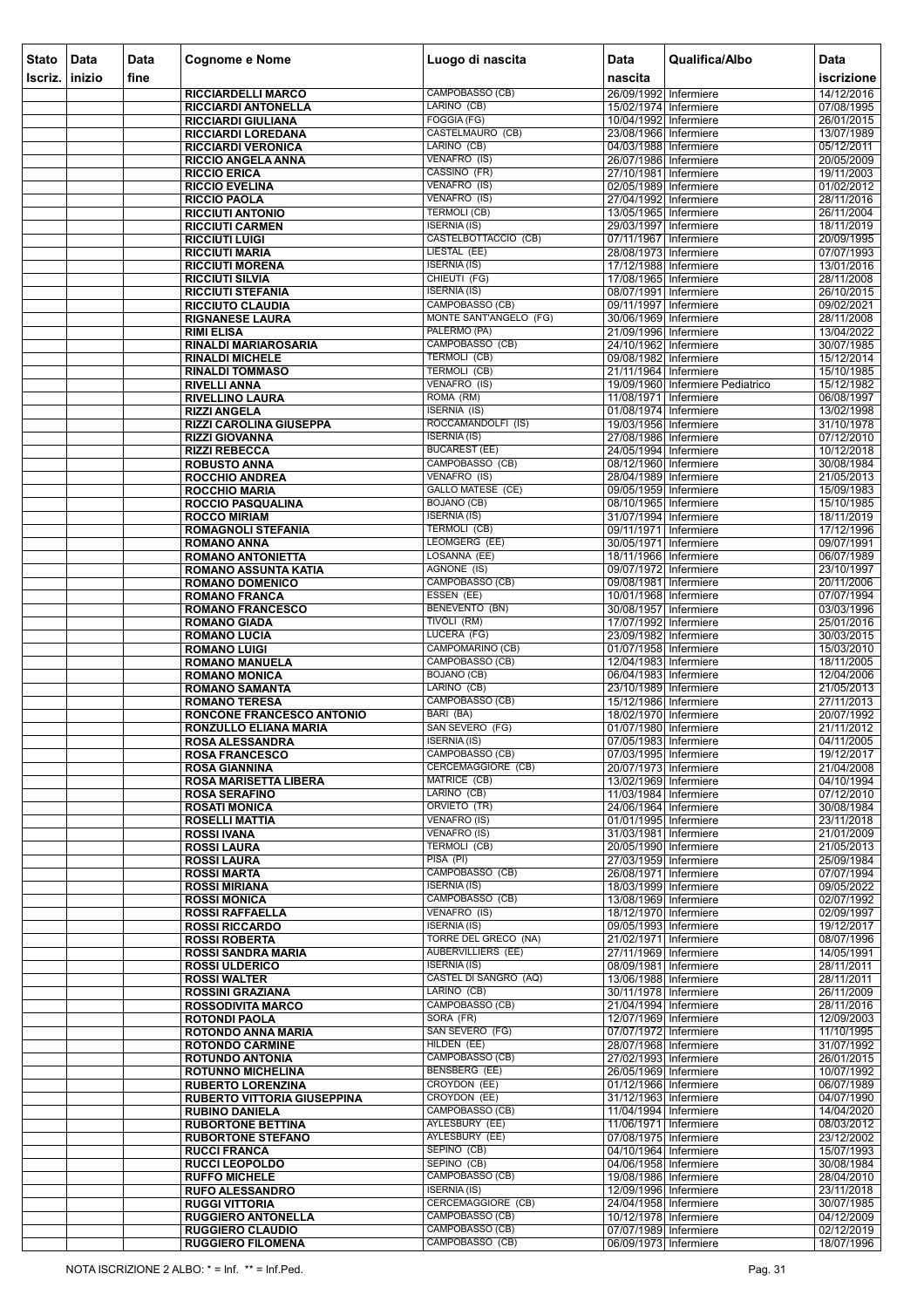| <b>Stato</b> | Data       | <b>Data</b> | <b>Cognome e Nome</b>                                           | Luogo di nascita                                | <b>Data</b>                                    | Qualifica/Albo                   | Data                     |
|--------------|------------|-------------|-----------------------------------------------------------------|-------------------------------------------------|------------------------------------------------|----------------------------------|--------------------------|
| Iscriz.      | inizio     | fine        |                                                                 |                                                 | nascita                                        |                                  | iscrizione               |
|              |            |             | <b>RUGGIERO GIUSEPPINA</b><br><b>RUGGIERO MARIA</b>             | CAMPOBASSO (CB)<br>TUFARA (CB)                  | 16/10/1969 Infermiere<br>18/12/1953 Infermiere |                                  | 26/07/1991<br>09/07/1991 |
|              |            |             | <b>RUGGIERO TONINO</b>                                          | CAMPOBASSO (CB)                                 | 14/06/1985 Infermiere                          |                                  | 13/01/2010               |
|              |            |             | <b>RULLI AURORA</b>                                             | <b>BULACH (EE)</b>                              | 28/03/1967 Infermiere                          |                                  | 28/10/1987               |
|              |            |             | RUOCCHIO TIZIANA<br><b>RUSCETTA FAUSTO</b>                      | VENAFRO (IS)<br>CAMPOBASSO (CB)                 | 29/12/1971 Infermiere<br>28/07/1990 Infermiere |                                  | 28/04/2010<br>18/05/2015 |
|              |            |             | <b>RUSCETTA FRANCESCO</b>                                       | CAMPOBASSO (CB)                                 | 06/07/1989 Infermiere                          |                                  | 28/11/2011               |
|              |            |             | <b>RUSCITTO ANGELICA</b>                                        | CAMPOBASSO (CB)                                 | 16/11/1967 Infermiere                          |                                  | 21/09/1987               |
|              |            |             | <b>RUSCITTO ANTONIETTA</b>                                      | CAMPOBASSO (CB)<br>CAMPOBASSO (CB)              | 22/06/1959 Infermiere<br>31/07/1995 Infermiere |                                  | 30/07/1985               |
|              |            |             | <b>RUSCITTO SARA</b><br><b>RUSSO AGNESE</b>                     | CAMPOBASSO (CB)                                 | 23/02/1975 Infermiere                          |                                  | 20/04/2020<br>06/08/1997 |
|              |            |             | <b>RUSSO CAMILLA</b>                                            | CAMPOBASSO (CB)                                 | 20/10/1999 Infermiere                          |                                  | 13/04/2022               |
|              |            |             | <b>RUSSO CONSIGLIA</b>                                          | NAPOLI (NA)                                     | 01/12/1975 Infermiere                          |                                  | 25/01/2011               |
|              |            |             | <b>RUSSO FRANCESCA</b><br><b>RUSSO GABRIELLA</b>                | CAMPOBASSO (CB)<br>CAMPOBASSO (CB)              | 23/07/1989 Infermiere<br>29/08/1967 Infermiere |                                  | 20/01/2014<br>07/08/1995 |
|              |            |             | <b>RUSSO GIANFRANCO</b>                                         | PIEDIMONTE MATESE (CE)                          | 16/02/1970 Infermiere                          |                                  | 15/06/2005               |
|              |            |             | <b>RUSSO GIUSEPPE</b>                                           | <b>VENAFRO (IS)</b>                             | 08/09/1992 Infermiere                          |                                  | 23/11/2018               |
|              |            |             | <b>RUSSO GIUSEPPINA</b><br><b>RUSSO MARILENA</b>                | MONTERODUNI (IS)<br>CAMPOBASSO (CB)             | 11/03/1971 Infermiere<br>09/11/1977 Infermiere |                                  | 15/07/1993<br>03/12/2000 |
|              |            |             | <b>RUSSO ROSANNA</b>                                            | VENAFRO (IS)                                    | 12/03/1964 Infermiere                          |                                  | 23/07/1984               |
|              |            |             | <b>RUSSO SANTO</b>                                              | PRATELLA (CE)                                   | 01/11/1963 Infermiere                          |                                  | 30/07/1985               |
|              |            |             | <b>RUSSO TANIA</b><br><b>RUSSO TERESA</b>                       | CAMPOBASSO (CB)<br>CAMPOBASSO (CB)              | 12/09/1988 Infermiere<br>05/05/1988 Infermiere |                                  | 17/12/2012<br>27/10/2014 |
|              |            |             | <b>RUSSOTTO MICHELA</b>                                         | MILANO (MI)                                     | 17/06/1972 Infermiere                          |                                  | 28/07/1995               |
|              |            |             | <b>RUZZO TONI</b>                                               | VENAFRO (IS)                                    | 04/01/1965 Infermiere                          |                                  | 30/07/1985               |
|              |            |             | <b>SABINO ILENIA</b>                                            | CASERTA (CE)                                    | 07/10/1997 Infermiere                          |                                  | 15/11/2021               |
|              |            |             | <b>SACCO ELENA</b><br><b>SACCO MARIA</b>                        | <b>ISERNIA (IS)</b><br>DORNACH (EE)             | 20/02/1985 Infermiere<br>16/03/1972 Infermiere |                                  | 12/05/2008<br>15/07/1993 |
|              |            |             | <b>SACCO TINA</b>                                               | FALCONARA ALBANESE (CS)                         | 29/01/1971 Infermiere                          |                                  | 28/11/2011               |
|              |            |             | <b>SACCOMANNA KATYUSCIA</b>                                     | <b>ISERNIA (IS)</b>                             | 04/05/1971 Infermiere                          |                                  | 27/10/2014               |
|              |            |             | <b>SALDARELLI MARIA</b><br><b>SALE TERESA</b>                   | TERLIZZI (BA)<br>MONTREAL (EE)                  | 24/08/1971 Infermiere<br>17/12/1960 Infermiere |                                  | 06/08/1997<br>30/08/1984 |
|              |            |             | <b>SALERNO MICHELINA</b>                                        | <b>TERMOLI (CB)</b>                             | 07/07/1967 Infermiere                          |                                  | 09/07/1991               |
|              |            |             | <b>SALERNO VITTORIA</b>                                         | TERMOLI (CB)                                    | 07/07/1967 Infermiere                          |                                  | 21/09/1987               |
|              |            |             | <b>SALOTTO GIOVANNA</b><br><b>SALVATORE ALINA</b>               | CAMPOBASSO (CB)<br><b>TERMOLI (CB)</b>          | 27/06/1961 Infermiere<br>27/09/1988 Infermiere |                                  | 30/07/1985<br>21/05/2012 |
|              |            |             | <b>SALVATORE ANNA</b>                                           | VENAFRO (IS)                                    | 04/03/1967 Infermiere                          |                                  | 06/12/1991               |
|              |            |             | <b>SALVATORE ANNALISA</b>                                       | <b>TERMOLI (CB)</b>                             | 23/09/1973 Infermiere                          |                                  | 06/08/1997               |
|              |            |             | <b>SALVATORE CONCETTA</b>                                       | CERCEMAGGIORE (CB)<br><b>CERCEMAGGIORE (CB)</b> | 04/03/1973 Infermiere                          |                                  | 06/08/1997               |
|              |            |             | <b>SALVATORE CRISTINA MARIALIBERA</b><br><b>SALVATORE DARIA</b> | <b>VENAFRO (IS)</b>                             | 28/07/1972 Infermiere<br>23/08/1974 Infermiere |                                  | 28/07/1995<br>29/10/2003 |
|              |            |             | <b>SALVATORE IVANA</b>                                          | VENAFRO (IS)                                    | 13/10/1977 Infermiere                          |                                  | 31/03/2000               |
|              |            |             | <b>SALVATORE MARIATERESA</b><br><b>SALVATORE MARILENA</b>       | CAMPOBASSO (CB)<br>CAMPOBASSO (CB)              | 12/09/1990 Infermiere<br>04/07/1995 Infermiere |                                  | 08/06/2021               |
|              |            |             | <b>SALVATORE MICHELE</b>                                        | IMOLA (BO)                                      | 10/03/1972 Infermiere                          |                                  | 10/12/2018<br>18/07/1996 |
|              |            |             | <b>SALVATORE RITA</b>                                           | VENAFRO (IS)                                    | 08/01/1964 Infermiere                          |                                  | 06/08/1996               |
|              |            |             | <b>SALZANO MARINA</b><br><b>SAMPAOLO IRMA</b>                   | AGNONE (IS)<br><b>ISERNIA (IS)</b>              | 26/02/1993 Infermiere                          | 23/03/1966 Infermiere Pediatrico | 28/07/1986<br>22/12/2015 |
|              |            |             | <b>SAMPOGNA COSTANZO</b>                                        | <b>GUARDIAREGIA (CB)</b>                        | 02/06/1967 Infermiere                          |                                  | 21/09/1987               |
|              |            |             | <b>SAMPOGNA FABRIZIO</b>                                        | CAMPOBASSO (CB)                                 | 27/09/1998 Infermiere                          |                                  | 21/05/2021               |
|              |            |             | <b>SAMPOGNA FRANCA</b><br><b>SANNA SARA</b>                     | <b>GUARDIAREGIA (CB)</b><br>CAMPOBASSO (CB)     | 07/04/1962 Infermiere<br>26/10/1987 Infermiere |                                  | 30/07/1985<br>11/05/2010 |
|              |            |             | <b>SANSONE GABRIELLA</b>                                        | <b>BAR LE DUC (EE)</b>                          | 10/07/1960 Infermiere                          |                                  | 30/07/1985               |
|              |            |             | <b>SANTAMARIA ANGELA</b>                                        | <b>BARUTA (EE)</b>                              | 13/09/1966 Infermiere                          |                                  | 10/07/1992               |
|              |            |             | <b>SANTANGELO AMALIA</b><br><b>SANTANGELO ANTONINO</b>          | <b>ISERNIA (IS)</b><br>PIETRABBONDANTE (IS)     | 10/01/1972 Infermiere<br>16/09/1973 Infermiere |                                  | 20/07/1992<br>06/08/1997 |
|              |            |             | <b>SANTANGELO FRANCESCO</b>                                     | PIETRABBONDANTE (IS)                            | 20/11/1974 Infermiere                          |                                  | 07/07/1994               |
|              |            |             | <b>SANTANGELO GIOVANNA</b>                                      | PIETRABBONDANTE (IS)                            | 11/12/1972 Infermiere                          |                                  | 09/07/1991               |
|              |            |             | <b>SANTANGELO MARGHERITA</b>                                    | <b>ISERNIA (IS)</b><br><b>CASERTA (CE)</b>      | 30/05/1985 Infermiere<br>10/03/1977 Infermiere |                                  | 26/01/2015<br>04/11/2005 |
|              |            |             | <b>SANTANGELO RAFFAELLA</b><br><b>SANTANIELLO MARTINA</b>       | CAMPOBASSO (CB)                                 | 23/12/1996 Infermiere                          |                                  | 22/04/2020               |
| Sospesa      | 06/06/2022 | 31/12/2022  | <b>SANTARELLI SABRINA</b>                                       | SAN SEVERO (FG)                                 | 11/12/1966 Infermiere                          |                                  | 28/07/2021               |
|              |            |             | <b>SANTELLA ANNA</b><br><b>SANTELLA MICHELE</b>                 | CAMPODIPIETRA (CB)<br>JELSI (CB)                | 30/09/1964 Infermiere<br>16/03/1963 Infermiere |                                  | 21/02/1984<br>06/12/2000 |
|              |            |             | <b>SANTICCHIA ANNA MARIA</b>                                    | PETACCIATO (CB)                                 | 11/09/1956 Infermiere                          |                                  | 13/07/1989               |
|              |            |             | <b>SANTILLI CARMELA</b>                                         | CAMPOBASSO (CB)                                 | 26/07/1974 Infermiere                          |                                  | 02/09/1997               |
|              |            |             | <b>SANTILLI FRANCESCO</b><br><b>SANTILLI SIMONA</b>             | <b>ISERNIA (IS)</b><br>AGNONE (IS)              | 01/07/1986 Infermiere<br>07/05/1977 Infermiere |                                  | 28/04/2010<br>05/12/2011 |
|              |            |             | SANTILLI DI LUIA MANUEL                                         | VENAFRO (IS)                                    | 26/09/1996 Infermiere                          |                                  | 23/11/2018               |
|              |            |             | <b>SANTONE ANGELA</b>                                           | MACCHIA VALFORTORE (CB)                         | 07/06/1964 Infermiere                          |                                  | 11/07/1990               |
|              |            |             | <b>SANTOPOLO FERNANDO</b><br><b>SANTOPOLO MONICA</b>            | PIETRACATELLA (CB)<br>CAMPOBASSO (CB)           | 06/06/1963 Infermiere<br>02/09/1973 Infermiere |                                  | 07/08/1995<br>15/12/1995 |
|              |            |             | <b>SANTOPUOLI CARMEN</b>                                        | RICCIA (CB)                                     | 05/10/1976 Infermiere                          |                                  | 03/11/1995               |
|              |            |             | <b>SANTOPUOLI MONICA</b>                                        | SCHORNDORF (EE)                                 | 06/02/1974 Infermiere                          |                                  | 18/07/1996               |
|              |            |             | <b>SANTOPUOLI PATRIZIA</b><br><b>SANTORO FRANCESCA</b>          | SCHORNDORF (EE)<br>CAMPOBASSO (CB)              | 11/03/1971 Infermiere<br>28/09/1988 Infermiere |                                  | 07/08/1995<br>07/12/2010 |
|              |            |             | <b>SANTORO IDA</b>                                              | RIPALIMOSANI (CB)                               | 04/04/1955 Infermiere                          |                                  | 30/08/1984               |
|              |            |             | <b>SANTORO LUCIA</b>                                            | CAMPOBASSO (CB)                                 | 10/12/1955 Infermiere                          |                                  | 30/08/1984               |
|              |            |             | <b>SANTORO STEFANIA</b><br><b>SANTORO VINCENZO</b>              | CAMPOBASSO (CB)<br>CAMPOBASSO (CB)              | 25/12/1967 Infermiere<br>05/11/1973 Infermiere |                                  | 21/09/1987<br>20/09/1995 |
|              |            |             | <b>SANTULLO ANNA</b>                                            | CAMPOBASSO (CB)                                 | 17/06/1969 Infermiere                          |                                  | 15/07/1993               |
|              |            |             | <b>SANZO' MARGHERITA</b>                                        | CAMPOBASSO (CB)                                 | 08/08/1970 Infermiere                          |                                  | 15/07/1993               |
|              |            |             | <b>SANZO' MARIA</b><br><b>SANZO' MARIA CONCETTA</b>             | CAMPOBASSO (CB)<br>CAMPOBASSO (CB)              | 25/10/1961 Infermiere<br>16/10/1965 Infermiere |                                  | 30/07/1985<br>07/07/1994 |
|              |            |             | <b>SAPPRACONE MARIA PINA</b>                                    | PALATA (CB)                                     | 13/08/1963 Infermiere                          |                                  | 29/06/2015               |
|              |            |             | <b>SAPPRACONE MARIANNA</b>                                      | <b>TERMOLI (CB)</b>                             | 02/02/1989 Infermiere                          |                                  | 21/05/2012               |
|              |            |             | <b>SARACENI MANUELA</b><br><b>SARACINO BARBARA</b>              | TERMOLI (CB)<br>TERMOLI (CB)                    | 30/07/1975 Infermiere<br>15/03/1975 Infermiere |                                  | 06/08/1997<br>28/07/1995 |
|              |            |             |                                                                 |                                                 |                                                |                                  |                          |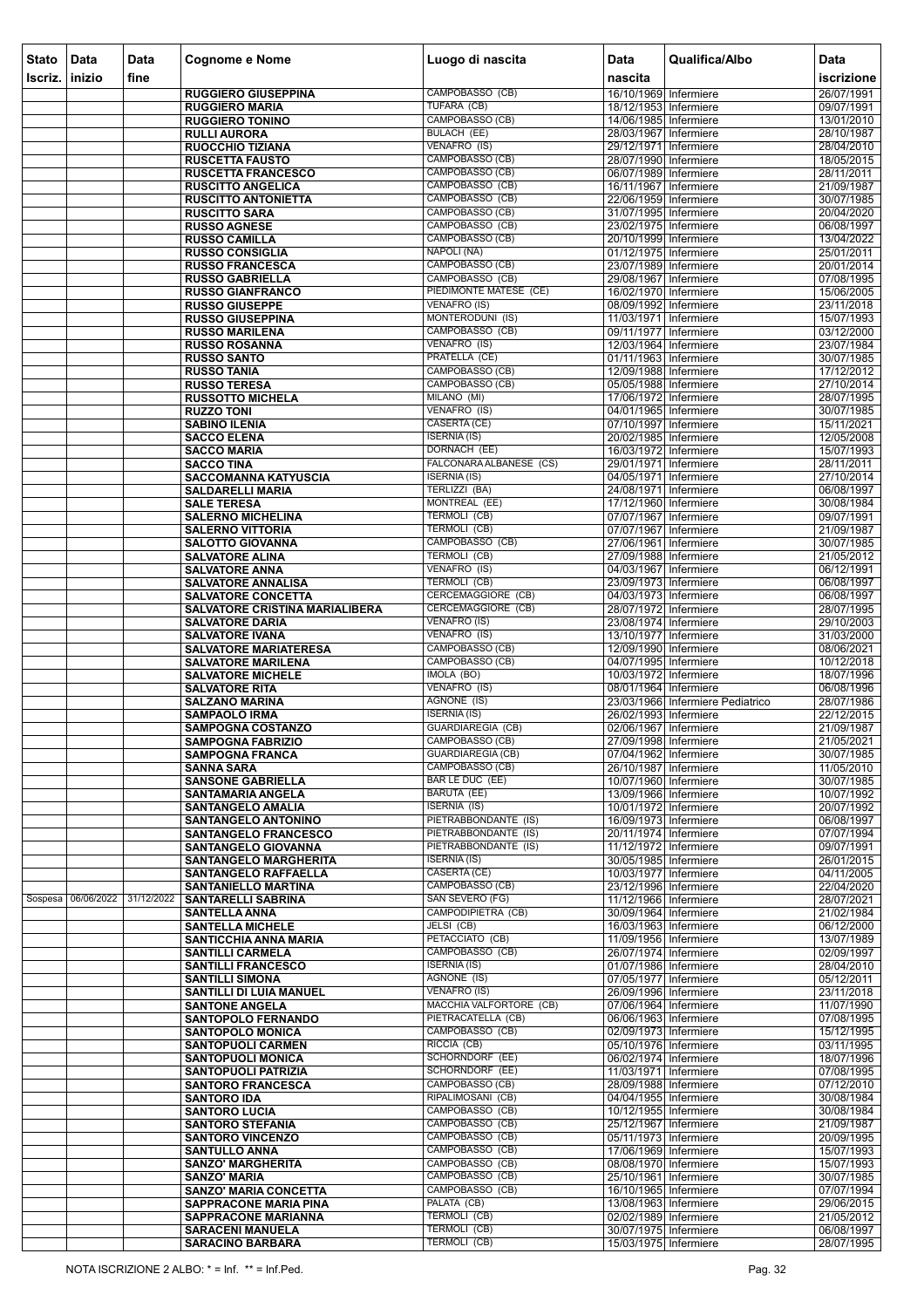| <b>Stato</b><br>Iscriz. | Data<br><b>linizio</b> | Data<br>fine | <b>Cognome e Nome</b>                                         | Luogo di nascita                               | <b>Data</b><br>nascita                         | Qualifica/Albo | Data<br>iscrizione       |
|-------------------------|------------------------|--------------|---------------------------------------------------------------|------------------------------------------------|------------------------------------------------|----------------|--------------------------|
|                         |                        |              |                                                               | CAMPOBASSO (CB)                                | 15/11/1995 Infermiere                          |                | 17/05/2018               |
|                         |                        |              | <b>SASSANI CONCETTA</b><br><b>SASSANI DANIELE</b>             | CAMPOBASSO (CB)                                | 02/12/1992 Infermiere                          |                | 13/01/2016               |
|                         |                        |              | <b>SASSANI DIANA</b>                                          | RICCIA (CB)                                    | 15/08/1975 Infermiere                          |                | 06/08/1997               |
|                         |                        |              | <b>SASSANI PIERLUIGI</b>                                      | RICCIA (CB)                                    | 04/03/1987 Infermiere                          |                | 10/11/2009               |
|                         |                        |              | <b>SASSANO ELVIRA</b>                                         | CAMPOBASSO (CB)                                | 06/07/1989 Infermiere                          |                | 27/11/2013               |
|                         |                        |              | <b>SAVAIANO DENISE</b><br><b>SAVAIANO LIBERATA</b>            | <b>CASTEL DI SANGRO (AQ)</b><br>PIZZONE (IS)   | 02/03/2000 Infermiere<br>18/08/1951 Infermiere |                | 28/11/2021<br>01/07/1986 |
|                         |                        |              | <b>SAVARESE MORGANA</b>                                       | <b>ISERNIA (IS)</b>                            | 07/01/1992 Infermiere                          |                | 29/02/2016               |
|                         |                        |              | <b>SAVASTANO DIANA</b>                                        | CAMPOBASSO (CB)                                | 10/09/1971 Infermiere                          |                | 28/07/1995               |
|                         |                        |              | <b>SAVELLI KATIA</b>                                          | NAPOLI (NA)                                    | 18/06/1994 Infermiere                          |                | 06/08/2018               |
|                         | Sospesa 05/04/2022     | 31/12/2022   | SAVIGNANO EMANUELA FABIANA<br><b>SAVU GEORGIANA MAGDALENA</b> | CASACALENDA (CB)<br>PLOIESTI (EE)              | 20/01/1971 Infermiere<br>13/05/1977 Infermiere |                | 06/08/1996<br>03/07/2017 |
|                         |                        |              | <b>SBRIGLIA MIRKO</b>                                         | <b>ISERNIA (IS)</b>                            | 06/11/1996 Infermiere                          |                | 23/11/2018               |
|                         |                        |              | <b>SBROCCA ANNAMARIA</b>                                      | CAMPOBASSO (CB)                                | 20/02/1972 Infermiere                          |                | 12/07/1994               |
|                         |                        |              | <b>SCACCIAVILLANI DOMENICA</b>                                | <b>FROSOLONE (IS)</b>                          | 25/03/1956 Infermiere                          |                | 26/05/2003               |
|                         |                        |              | <b>SCAMPAMORTE PAOLO</b><br><b>SCAPILLATI ALESSANDRA</b>      | AGNONE (IS)<br>CAMPOBASSO (CB)                 | 26/09/1995 Infermiere<br>04/03/1997 Infermiere |                | 22/11/2017<br>10/12/2020 |
|                         |                        |              | <b>SCAPILLATI CARMELINA</b>                                   | CASTROPIGNANO (CB)                             | 07/07/1969 Infermiere                          |                | 15/07/1993               |
|                         |                        |              | <b>SCARABEO LORENZO</b>                                       | VENAFRO (IS)                                   | 27/02/1993 Infermiere                          |                | 28/11/2016               |
|                         |                        |              | <b>SCARANO ANNALAURA</b>                                      | <b>TERMOLI (CB)</b>                            | 09/08/1996 Infermiere                          |                | 07/05/2019               |
|                         |                        |              | <b>SCARDAPANE STEFANIA</b><br><b>SCARDINO AURELIO</b>         | TERMOLI (CB)<br><b>ISERNIA (IS)</b>            | 31/07/1971 Infermiere<br>12/10/1991 Infermiere |                | 06/08/1996<br>30/01/2017 |
|                         |                        |              | <b>SCARDINO MICHELA</b>                                       | CAMPOBASSO (CB)                                | 12/10/1996 Infermiere                          |                | 29/04/2019               |
|                         |                        |              | <b>SCARDINO VIRGINIA</b>                                      | <b>ISERNIA (IS)</b>                            | 04/05/1990 Infermiere                          |                | 28/01/2013               |
|                         |                        |              | <b>SCARDUZIO NELLA</b>                                        | AARAU (EE)                                     | 05/05/1979 Infermiere                          |                | 26/01/2015               |
|                         |                        |              | <b>SCARLATELLA MONICA</b>                                     | TERMOLI (CB)<br>LARINO (CB)                    | 28/04/1972 Infermiere<br>01/09/1974 Infermiere |                | 07/08/1995<br>06/08/1996 |
|                         |                        |              | <b>SCARLINO CARMELA</b><br><b>SCARPINA GIOVANNA</b>           | <b>GALLIPOLI (LE)</b>                          | 01/09/1968 Infermiere                          |                | 26/05/2003               |
|                         |                        |              | <b>SCARPITTI PAOLO</b>                                        | CAROVILLI (IS)                                 | 20/06/1964 Infermiere                          |                | 07/07/1993               |
|                         |                        |              | <b>SCARPITTI ROSA</b>                                         | <b>ISERNIA (IS)</b>                            | 28/09/1994 Infermiere                          |                | 28/11/2021               |
|                         |                        |              | <b>SCARPONE NOEMI</b>                                         | <b>TERMOLI (CB)</b><br><b>ISERNIA (IS)</b>     | 13/02/1997 Infermiere<br>04/08/1966 Infermiere |                | 04/05/2020               |
|                         |                        |              | <b>SCARSELLI ANTONIETTA</b><br><b>SCEPPACERQUA MARIELLA</b>   | CAMPOBASSO (CB)                                | 10/10/1986 Infermiere                          |                | 05/08/1987<br>21/01/2009 |
|                         |                        |              | <b>SCHETTINO MARCO</b>                                        | NAPOLI (NA)                                    | 14/10/1974 Infermiere                          |                | 15/11/1994               |
|                         |                        |              | <b>SCHIAVONE FRANCESCA</b>                                    | CASTEL DI SANGRO (AQ)                          | 18/01/1981 Infermiere                          |                | 28/01/2013               |
|                         |                        |              | <b>SCHIAVONE GIUSEPPINA</b>                                   | CAMPOBASSO (CB)<br>CAMPOBASSO (CB)             | 28/02/1969 Infermiere                          |                | 03/11/1995               |
|                         |                        |              | <b>SCHIAVONE MARIA</b><br><b>SCHIAVONE STEFANIA</b>           | <b>ISERNIA (IS)</b>                            | 05/08/1971 Infermiere<br>16/07/1966 Infermiere |                | 12/07/1994<br>11/07/1990 |
|                         |                        |              | <b>SCHIOPPA BELISARIO</b>                                     | <b>VENAFRO (IS)</b>                            | 22/09/1993 Infermiere                          |                | 30/10/2018               |
|                         |                        |              | <b>SCIANDRA ANTONELLA</b>                                     | CAMPOBASSO (CB)                                | 23/06/1994 Infermiere                          |                | 23/05/2017               |
|                         |                        |              | <b>SCIARRA GIOVANNA</b><br><b>SCIARRA PIERA</b>               | SESSANO DEL MOLISE (IS)<br><b>ISERNIA (IS)</b> | 01/03/1957 Infermiere<br>24/07/1973 Infermiere |                | 15/10/1985<br>07/07/1994 |
|                         |                        |              | <b>SCIARRETTA ANNA RITA</b>                                   | <b>GUGLIONESI (CB)</b>                         | 23/04/1963 Infermiere                          |                | 20/12/1983               |
|                         |                        |              | <b>SCIARRETTA GIANFRANCO</b>                                  | <b>TERMOLI (CB)</b>                            | 19/03/1977 Infermiere                          |                | 13/07/2005               |
|                         |                        |              | <b>SCIARRETTA SALVATORE</b>                                   | <b>TERMOLI (CB)</b><br>VENAFRO (IS)            | 29/05/1969 Infermiere<br>29/05/1969 Infermiere |                | 21/11/2012<br>28/07/1995 |
|                         |                        |              | <b>SCIOLI ANNUNZIATA</b><br><b>SCIOLI CARLA</b>               | <b>ISERNIA (IS)</b>                            | 21/03/1980 Infermiere                          |                | 13/04/2005               |
|                         |                        |              | <b>SCIOLI FEDERICA</b>                                        | ROMA (RM)                                      | 16/05/1989 Infermiere                          |                | 26/01/2015               |
|                         |                        |              | <b>SCIPPA BARBARA</b>                                         | TERMOLI (CB)                                   | 16/04/1971 Infermiere                          |                | 23/06/1994               |
|                         |                        |              | <b>SCIRPOLI MARIA</b><br><b>SCISCENTE ANTONIO</b>             | CAMPOBASSO (CB)<br>LARINO (CB)                 | 06/08/1967 Infermiere<br>17/09/1987 Infermiere |                | 06/07/1989<br>13/01/2010 |
|                         |                        |              | <b>SCISCENTE ORNELLA</b>                                      | <b>MANDURIA (TA)</b>                           | 14/11/1964 Infermiere                          |                | 23/09/1985               |
|                         |                        |              | <b>SCISCENTE RENATO</b>                                       | CASACALENDA (CB)                               | 11/11/1960 Infermiere                          |                | 30/07/1985               |
|                         |                        |              | <b>SCIULLO ENRICA</b>                                         | CASTEL DI SANGRO (AQ)<br>CAMPOBASSO (CB)       | 27/03/1965 Infermiere                          |                | 30/07/1985<br>06/08/1997 |
|                         |                        |              | <b>SCOCCA MARIANTONIETTA</b><br><b>SCOCCIMARRA CHIARA</b>     | CAMPOBASSO (CB)                                | 30/04/1975 Infermiere<br>05/11/1993 Infermiere |                | 02/12/2019               |
|                         |                        |              | <b>SCOPECE MAURO</b>                                          | CAMPOBASSO (CB)                                | 31/12/1970 Infermiere                          |                | 15/12/1995               |
|                         |                        |              | <b>SCOZZARELLA GIGLIOLA</b>                                   | MILANO (MI)                                    | 05/09/1973 Infermiere                          |                | 06/06/2001               |
|                         |                        |              | <b>SCROCCA LETIZIA</b>                                        | <b>COLLETORTO (CB)</b><br>ROMA (RM)            | 19/06/1966 Infermiere                          |                | 06/07/1989<br>10/04/2017 |
|                         |                        |              | <b>SCUNGIO PAOLO</b><br><b>SEBASTIANO EMILIA</b>              | LARINO (CB)                                    | 21/06/1994 Infermiere<br>23/09/1987 Infermiere |                | 25/06/2012               |
|                         |                        |              | <b>SELVAGGI MARISA</b>                                        | <b>TERMOLI (CB)</b>                            | 23/02/1984 Infermiere                          |                | 01/04/2009               |
|                         |                        |              | <b>SELVAGGIO ANTONIO</b>                                      | SAN SEVERO (FG)                                | 05/03/1952 Infermiere                          |                | 28/07/1986               |
|                         |                        |              | <b>SENERCHIA ANTONELLA</b><br><b>SENERCHIA IDA</b>            | <b>ISERNIA (IS)</b><br><b>ISERNIA (IS)</b>     | 12/02/1990 Infermiere<br>06/09/1990 Infermiere |                | 22/12/2015<br>10/12/2018 |
|                         |                        |              | <b>SENESE VINCENZINA</b>                                      | MONTECILFONE (CB)                              | 04/02/1964 Infermiere                          |                | 21/09/1987               |
|                         |                        |              | <b>SEPEDE SIMONA</b>                                          | CAMPOBASSO (CB)                                | 20/05/1994 Infermiere                          |                | 23/05/2017               |
|                         |                        |              | <b>SERAFINI DONATELLA</b>                                     | LARINO (CB)                                    | 03/08/1974 Infermiere                          |                | 18/07/1996               |
|                         |                        |              | <b>SERAFINI LINA</b><br><b>SERAFINI LUCIANA</b>               | AGNONE (IS)<br>CAMPOBASSO (CB)                 | 17/04/1971 Infermiere<br>07/08/1964 Infermiere |                | 06/08/1997<br>06/07/1989 |
|                         |                        |              | <b>SERAFINO ANNA</b>                                          | TERMOLI (CB)                                   | 06/12/1988 Infermiere                          |                | 17/12/2012               |
|                         |                        |              | <b>SERAFINO JAKOB</b>                                         | TERMOLI (CB)                                   | 14/05/1988 Infermiere                          |                | 05/05/2014               |
|                         |                        |              | <b>SERGIO AMBRA</b>                                           | <b>ISERNIA (IS)</b><br><b>ISERNIA (IS)</b>     | 18/09/1990 Infermiere                          |                | 28/11/2016               |
|                         |                        |              | <b>SERGIO GIADA</b><br><b>SERIO ANGELANTONIO</b>              | CAMPOBASSO (CB)                                | 15/04/1994 Infermiere<br>23/10/1971 Infermiere |                | 28/11/2016<br>03/11/1995 |
|                         |                        |              | <b>SERIO ANTONELLA</b>                                        | BOJANO (CB)                                    | 18/05/1965 Infermiere                          |                | 06/08/1997               |
|                         |                        |              | <b>SERLENGA NINA</b>                                          | <b>ISERNIA (IS)</b>                            | 27/12/1959 Infermiere                          |                | 15/12/1982               |
|                         |                        |              | <b>SERRA VALERIA</b><br><b>SERRECCHIA NUNZIA</b>              | VASTO (CH)<br>MILANO (MI)                      | 31/03/1994 Infermiere<br>01/10/1970 Infermiere |                | 14/12/2016<br>21/11/2008 |
|                         |                        |              | <b>SERRICCHIO LUCIANA</b>                                     | <b>ISERNIA (IS)</b>                            | 12/12/1973 Infermiere                          |                | 11/10/1995               |
|                         |                        |              | <b>SERVILLO ANGELINA</b>                                      | <b>GUARDIALFIERA (CB)</b>                      | 22/10/1963 Infermiere                          |                | 28/07/1995               |
|                         |                        |              | <b>SESSA MARIACARMELA</b>                                     | <b>ISERNIA (IS)</b>                            | 26/03/1996 Infermiere                          |                | 18/11/2019               |
|                         |                        |              | <b>SETARO GIANLUCA</b><br><b>SETARO MARIO</b>                 | CAMPOBASSO (CB)<br>CAMPOBASSO (CB)             | 07/07/1993 Infermiere<br>05/11/1980 Infermiere |                | 21/12/2020<br>18/11/2005 |
|                         |                        |              | <b>SETTEMBRINI MARIA GRAZIA</b>                               | PIEDIMONTE MATESE (CE)                         | 09/02/1989 Infermiere                          |                | 04/04/2016               |
|                         |                        |              | <b>SEVESTRE SAVINA</b>                                        | PREMOSELLO CHIOVENDA (NO)                      | 24/11/1972 Infermiere                          |                | 10/04/2017               |
|                         |                        |              | <b>SFERRA ANTONIO</b><br><b>SFERRA MILVA</b>                  | CAROVILLI (IS)<br><b>ISERNIA (IS)</b>          | 13/08/1966 Infermiere<br>08/03/1973 Infermiere |                | 05/08/1987<br>28/07/1995 |
|                         |                        |              |                                                               |                                                |                                                |                |                          |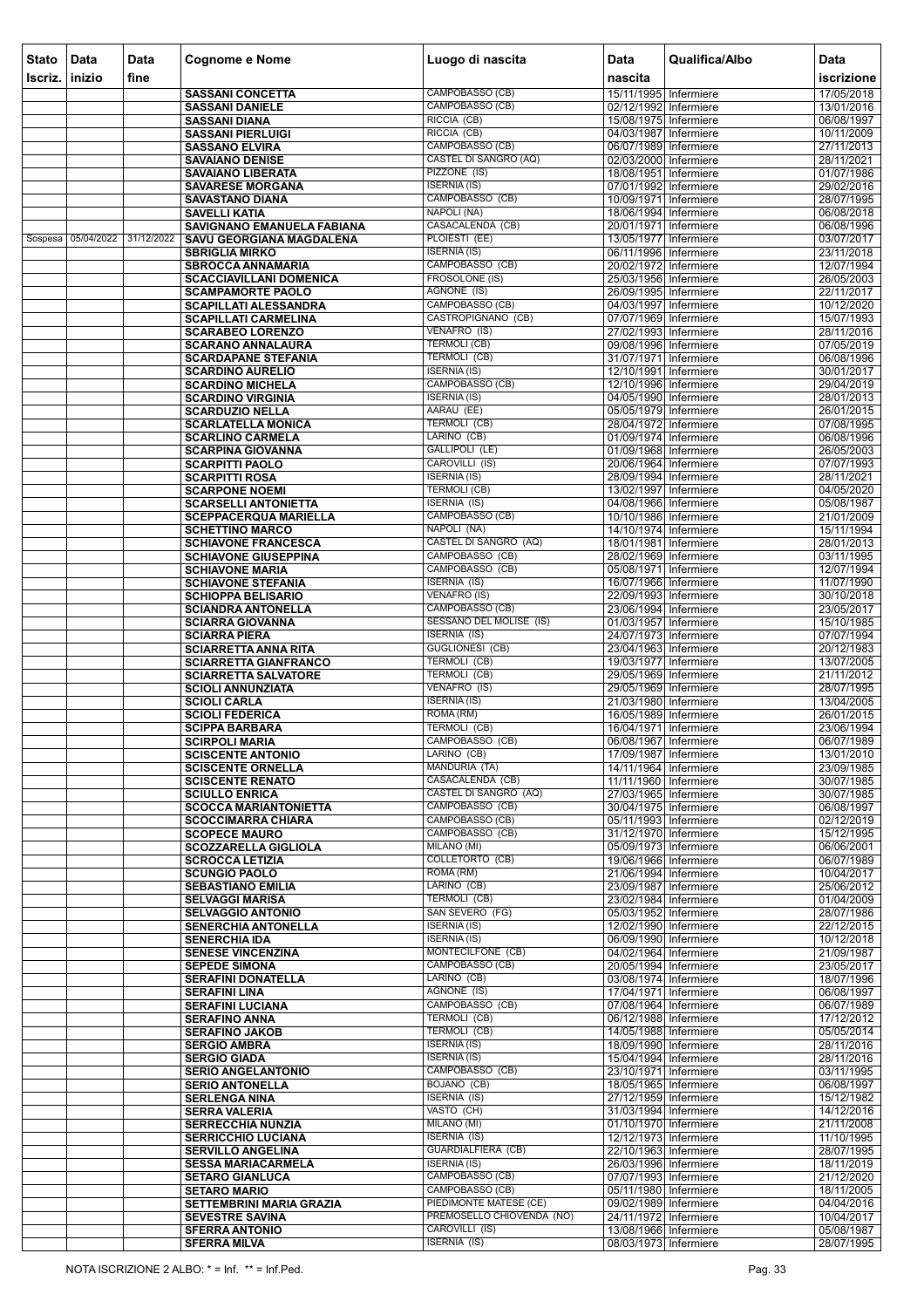| <b>Stato</b> | Data               | <b>Data</b> | <b>Cognome e Nome</b>                                   | Luogo di nascita                                    | <b>Data</b>                                    | Qualifica/Albo | Data                     |
|--------------|--------------------|-------------|---------------------------------------------------------|-----------------------------------------------------|------------------------------------------------|----------------|--------------------------|
| Iscriz.      | inizio             | fine        |                                                         |                                                     | nascita                                        |                | iscrizione               |
|              |                    |             | <b>SICA ANTONIO</b>                                     | AGNONE (IS)                                         | 18/01/1968 Infermiere                          |                | 07/07/1994               |
|              |                    |             | <b>SICA LAURA</b>                                       | RIETI (RI)                                          | 10/04/1971 Infermiere                          |                | 16/03/1995               |
|              |                    |             | <b>SICIGNANO GIANLUCA</b>                               | NOCERA INFERIORE (SA)<br>SAN GIORGIO A CREMANO (NA) | 04/06/1980 Infermiere                          |                | 28/04/2010               |
|              | Sospesa 31/03/2022 | 31/12/2022  | <b>SILENTE FORTUNA</b><br><b>SILVA ASSUNTA</b>          | CAMPOBASSO (CB)                                     | 02/03/1998 Infermiere<br>11/05/1955 Infermiere |                | 02/11/2020<br>15/03/1977 |
|              |                    |             | <b>SILVANO ANTONIO</b>                                  | LARINO (CB)                                         | 15/05/1967 Infermiere                          |                | 11/07/1990               |
|              |                    |             | <b>SILVAROLI ROSANNA</b>                                | LARINO (CB)                                         | 29/12/1981 Infermiere                          |                | 16/11/2007               |
|              |                    |             | <b>SILVESTRI ANTONELLA</b><br><b>SILVESTRI ANTONIO</b>  | CAMPOBASSO (CB)<br>CASSINO (FR)                     | 11/06/1963 Infermiere<br>20/06/1977 Infermiere |                | 03/11/1995<br>08/07/1996 |
|              |                    |             | <b>SILVESTRI DANILO</b>                                 | VENAFRO (IS)                                        | 18/12/1989 Infermiere                          |                | 21/05/2013               |
|              |                    |             | <b>SILVESTRI DAPHNE</b>                                 | GINEVRA (EE)                                        | 25/06/1991 Infermiere                          |                | 30/11/2015               |
|              |                    |             | <b>SILVESTRI DAVIDE</b>                                 | CAMPOBASSO (CB)                                     | 16/12/1993 Infermiere                          |                | 24/02/2020               |
|              |                    |             | <b>SILVESTRI GIOVANNA</b><br><b>SILVESTRI KATIUSCIA</b> | SESTO CAMPANO (IS)<br>CAMPOBASSO (CB)               | 24/06/1964 Infermiere<br>31/03/1992 Infermiere |                | 26/07/1991<br>18/02/2021 |
|              |                    |             | <b>SILVESTRI MARINA</b>                                 | <b>SESTO CAMPANO (IS)</b>                           | 14/10/1969 Infermiere                          |                | 26/07/1991               |
|              |                    |             | <b>SILVESTRI MASSIMO</b>                                | <b>SESTO CAMPANO (IS)</b>                           | 29/05/1968 Infermiere                          |                | 07/07/1993               |
|              |                    |             | <b>SILVESTRI STEFANIA</b><br><b>SIMEONE EUGENIA</b>     | LARINO (CB)<br><b>ISERNIA (IS)</b>                  | 26/12/1984 Infermiere<br>13/09/1998 Infermiere |                | 14/06/2011<br>27/11/2020 |
|              |                    |             | SIMIELE ROSARIA ANTONIETTA                              | CAMPOBASSO (CB)                                     | 13/06/1967 Infermiere                          |                | 18/07/1996               |
|              |                    |             | <b>SIMONE CINZIA</b>                                    | LIVINGSTON (-)                                      | 08/03/1973 Infermiere                          |                | 12/04/2001               |
|              |                    |             | <b>SIMONE SABRINA</b>                                   | <b>ISERNIA (IS)</b><br>CAMPOBASSO (CB)              | 12/06/1988 Infermiere                          |                | 25/01/2011               |
|              |                    |             | <b>SIMONE SIMONA</b><br><b>SIMONELLI FILOMENA</b>       | MILANO (MI)                                         | 08/02/1974 Infermiere<br>21/06/1971 Infermiere |                | 06/08/1997<br>07/07/1994 |
|              |                    |             | <b>SIMONELLI GIOVANNI</b>                               | STUTTGART BAD CAMMSSTAT (EE)                        | 17/07/1972 Infermiere                          |                | 28/07/1995               |
|              |                    |             | <b>SIMONELLI MERCURIO</b>                               | STOCCARDA (EE)                                      | 23/05/1970 Infermiere                          |                | 12/07/1994               |
|              |                    |             | <b>SIRAVO MARIO</b>                                     | <b>ISERNIA (IS)</b><br>ATESSA (CH)                  | 05/07/1988 Infermiere                          |                | 27/11/2013<br>11/05/2010 |
|              |                    |             | <b>SISTI EULALIA</b><br><b>SISTO GIULIANA</b>           | LARINO (CB)                                         | 04/05/1984 Infermiere<br>01/01/1963 Infermiere |                | 06/07/1989               |
|              |                    |             | <b>SISTO IRENE</b>                                      | LARINO (CB)                                         | 06/01/1962 Infermiere                          |                | 29/11/1983               |
|              |                    |             | <b>SIVILLA CABIRIA</b>                                  | <b>TERMOLI (CB)</b>                                 | 05/01/1988 Infermiere                          |                | 21/05/2012               |
|              |                    |             | <b>SKLADANOVA IRYNA</b><br><b>SOCCI DOMENICO</b>        | <b>KRYVYY RIG (EE)</b><br>CAMPOBASSO (CB)           | 07/10/1987 Infermiere<br>09/08/1969 Infermiere |                | 28/11/2011<br>13/11/1998 |
|              |                    |             | <b>SOCCI ROSARIO</b>                                    | CAMPOBASSO (CB)                                     | 20/12/1959 Infermiere                          |                | 30/08/1984               |
|              |                    |             | <b>SOCCIO DANIELA</b>                                   | PROVVIDENTI (CB)                                    | 18/11/1968 Infermiere                          |                | 10/07/1992               |
|              |                    |             | <b>SOCCIO DIZIANA</b>                                   | PROVVIDENTI (CB)<br><b>ISERNIA (IS)</b>             | 05/04/1973 Infermiere                          |                | 06/08/1997               |
|              |                    |             | <b>SOLAZZO MARTINA</b><br><b>SOLLAZZI ANNA</b>          | <b>COLLI A VOLTURNO (IS)</b>                        | 01/01/1993 Infermiere<br>21/12/1976 Infermiere |                | 30/01/2017<br>21/04/2008 |
|              |                    |             | <b>SOLLAZZI EMILIA</b>                                  | <b>COLLI A VOLTURNO (IS)</b>                        | 31/03/1960 Infermiere                          |                | 24/09/2004               |
|              |                    |             | <b>SOMMARIVA MARCO</b>                                  | CAMPOBASSO (CB)                                     | 13/08/1986 Infermiere                          |                | 21/11/2008               |
|              |                    |             | SOMMELLA ANTONIETTA RENATA<br><b>SONCINI SIMONA</b>     | MARIGLIANELLA (NA)<br><b>TERMOLI (CB)</b>           | 09/02/1966 Infermiere<br>05/11/1973 Infermiere |                | 02/09/1997<br>16/11/2007 |
|              |                    |             | <b>SORCE RITA</b>                                       | CAMPOBASSO (CB)                                     | 03/09/1966 Infermiere                          |                | 06/07/1989               |
|              |                    |             | <b>SORELLA ERICA</b>                                    | LARINO (CB)                                         | 03/04/1994 Infermiere                          |                | 23/05/2017               |
|              |                    |             | <b>SORRENTINO GENNARO</b>                               | CAMPOBASSO (CB)<br><b>VENAFRO (IS)</b>              | 20/04/1967 Infermiere                          |                | 07/07/1994               |
|              |                    |             | <b>SOTGIU ALESSIA</b><br><b>SOTGIU MORENO</b>           | <b>VENAFRO (IS)</b>                                 | 19/04/1995 Infermiere<br>11/02/1989 Infermiere |                | 10/12/2018<br>02/11/2020 |
|              |                    |             | SPADANUDA GIOVANNA                                      | <b>TERMOLI (CB)</b>                                 | 25/06/1973 Infermiere                          |                | 12/07/1994               |
|              |                    |             | <b>SPADARI CRISTINA</b>                                 | <b>ALESSANDRIA (AL)</b>                             | 09/02/1966 Infermiere                          |                | 30/09/2019               |
|              |                    |             | <b>SPANO MONICA</b><br><b>SPARVIERI MARIANGELA</b>      | CAMPOBASSO (CB)<br>CAMPOBASSO (CB)                  | 08/02/1972 Infermiere<br>18/11/1978 Infermiere |                | 05/12/2007<br>20/11/2006 |
|              |                    |             | SPIDALIERI IVANA                                        | <b>GUARDIALFIERA (CB)</b>                           | 05/03/1965 Infermiere                          |                | 12/07/1994               |
|              |                    |             | <b>SPINA ANGELA</b>                                     | <b>BOJANO (CB)</b>                                  | 19/08/1970 Infermiere                          |                | 02/07/1992               |
|              |                    |             | <b>SPINA CARMELA</b><br><b>SPINA GABRIELLA</b>          | CAMPOBASSO (CB)<br>CAMPOBASSO (CB)                  | 20/11/1963 Infermiere<br>20/08/1991 Infermiere |                | 21/01/2009<br>13/01/2016 |
|              |                    |             | <b>SPINA GELSOMINA</b>                                  | COLLETORTO (CB)                                     | 21/10/1970 Infermiere                          |                | 19/09/1991               |
|              |                    |             | <b>SPINA KATIA</b>                                      | CAMPOBASSO (CB)                                     | 01/09/1992 Infermiere                          |                | 18/05/2015               |
|              |                    |             | <b>SPINA MARIA ADDOLORATA</b>                           | SAN POLO MATESE (CB)<br>LARINO (CB)                 | 11/12/1994   Infermiere                        |                | 30/01/2017<br>06/07/1989 |
|              |                    |             | SPINA MARIA GELSOMINA<br><b>SPINA MICHELA</b>           | CAMPOBASSO (CB)                                     | 02/07/1967 Infermiere<br>11/10/1982 Infermiere |                | 14/06/2011               |
|              |                    |             | <b>SPINA PATRIZIA</b>                                   | <b>BOJANO (CB)</b>                                  | 11/04/1966 Infermiere                          |                | 06/07/1989               |
|              |                    |             | <b>SPINA RITA</b>                                       | <b>BOJANO (CB)</b>                                  | 22/05/1963 Infermiere                          |                | 30/07/1985               |
|              |                    |             | <b>SPINELLI LUCILLA</b><br><b>SPIRITO ALESSIA</b>       | SANT'OMERO (TE)<br>CAMPOBASSO (CB)                  | 22/11/1967 Infermiere<br>04/12/1996 Infermiere |                | 19/09/1991<br>31/05/2021 |
|              |                    |             | <b>SPIRITO MARIAGRAZIA</b>                              | CAMPOBASSO (CB)                                     | 06/03/1969 Infermiere                          |                | 02/07/1992               |
|              |                    |             | <b>STAFA SARA</b>                                       | <b>TERMOLI (CB)</b>                                 | 20/06/1992 Infermiere                          |                | 18/05/2015               |
|              |                    |             | <b>STAFFIERI LUCIANO</b><br><b>STAFFIERI MANUELA</b>    | VENAFRO (IS)<br>CAMPOBASSO (CB)                     | 29/08/1959 Infermiere<br>08/05/1992 Infermiere |                | 30/07/1985<br>23/11/2020 |
|              |                    |             | <b>STAFFIERI SIMONA</b>                                 | <b>ISERNIA (IS)</b>                                 | 06/02/1975 Infermiere                          |                | 13/02/1998               |
|              |                    |             | <b>STANISCIA ADALGISA</b>                               | PETACCIATO (CB)                                     | 02/01/1961 Infermiere                          |                | 30/08/1984               |
|              |                    |             | <b>STANISCIA CONCETTA</b>                               | CAMPOMARINO (CB)<br>TERMOLI (CB)                    | 24/05/1964 Infermiere                          |                | 13/07/1989               |
|              |                    |             | <b>STANISCIA LAURA</b><br><b>STANZIANO GIOVANNI</b>     | <b>TERMOLI (CB)</b>                                 | 05/01/1971 Infermiere<br>22/08/1986 Infermiere |                | 08/10/1993<br>10/11/2009 |
|              |                    |             | <b>STEDUTO MADDALENA</b>                                | S. GIOVANNI ROTONDO (FG)                            | 04/04/1986 Infermiere                          |                | 19/04/2011               |
|              |                    |             | <b>STEFANELLI FRANCESCA</b>                             | CAMPOBASSO (CB)                                     | 02/11/1983 Infermiere                          |                | 20/11/2006               |
|              |                    |             | <b>STENO LUCIA</b><br><b>STINZIANI CINZIA</b>           | CAMPOBASSO (CB)<br>MONTEFALCONE NEL SANNIO (CB)     | 22/08/1965 Infermiere<br>23/05/1968 Infermiere |                | 21/09/1987<br>13/07/1990 |
|              |                    |             | <b>STINZIANI PALMINA</b>                                | TRIVENTO (CB)                                       | 07/03/1973 Infermiere                          |                | 22/12/1992               |
|              |                    |             | <b>STIVALETTI LUCIA</b>                                 | RIPALIMOSANI (CB)                                   | 12/12/1961 Infermiere                          |                | 30/03/2022               |
|              |                    |             | <b>STIVALETTI MICHELE</b><br><b>STOCCHETTI ANTONIA</b>  | CAMPOBASSO (CB)<br>PIEDIMONTE MATESE (CE)           | 01/06/1969 Infermiere<br>26/03/1977 Infermiere |                | 09/07/1991<br>19/04/2011 |
|              |                    |             | STOLERIU FLORENTINA DANIELA                             | PASCANI (EE)                                        | 17/04/1981 Infermiere                          |                | 09/10/2013               |
|              |                    |             | <b>STORTO PAOLO FRANCO</b>                              | ST. CATHARINES (EE)                                 | 22/02/1971 Infermiere                          |                | 06/08/1997               |
|              |                    |             | <b>STRACCIALANO SAMANDA</b>                             | LARINO (CB)                                         | 15/12/1976 Infermiere                          |                | 18/11/2005               |
|              |                    |             | <b>STRIANO ANGELO</b><br><b>STRIANO INNOCENZO</b>       | RIPALIMOSANI (CB)<br><b>CASERTA CASOLLA (CE)</b>    | 05/02/1963 Infermiere<br>25/01/1962 Infermiere |                | 30/08/1984<br>28/10/1987 |
|              |                    |             | <b>STRIANO ROSA</b>                                     | TORRE DEL GRECO (NA)                                | 21/03/1982 Infermiere                          |                | 20/11/2006               |
|              |                    |             | <b>STRUZZOLINO MICHELA</b>                              | CAMPOBASSO (CB)                                     | 04/07/1982 Infermiere                          |                | 05/11/2004               |
|              |                    |             | <b>SUCCI TERESA</b>                                     | <b>ISERNIA (IS)</b>                                 | 31/12/1961 Infermiere                          |                | 20/08/1984               |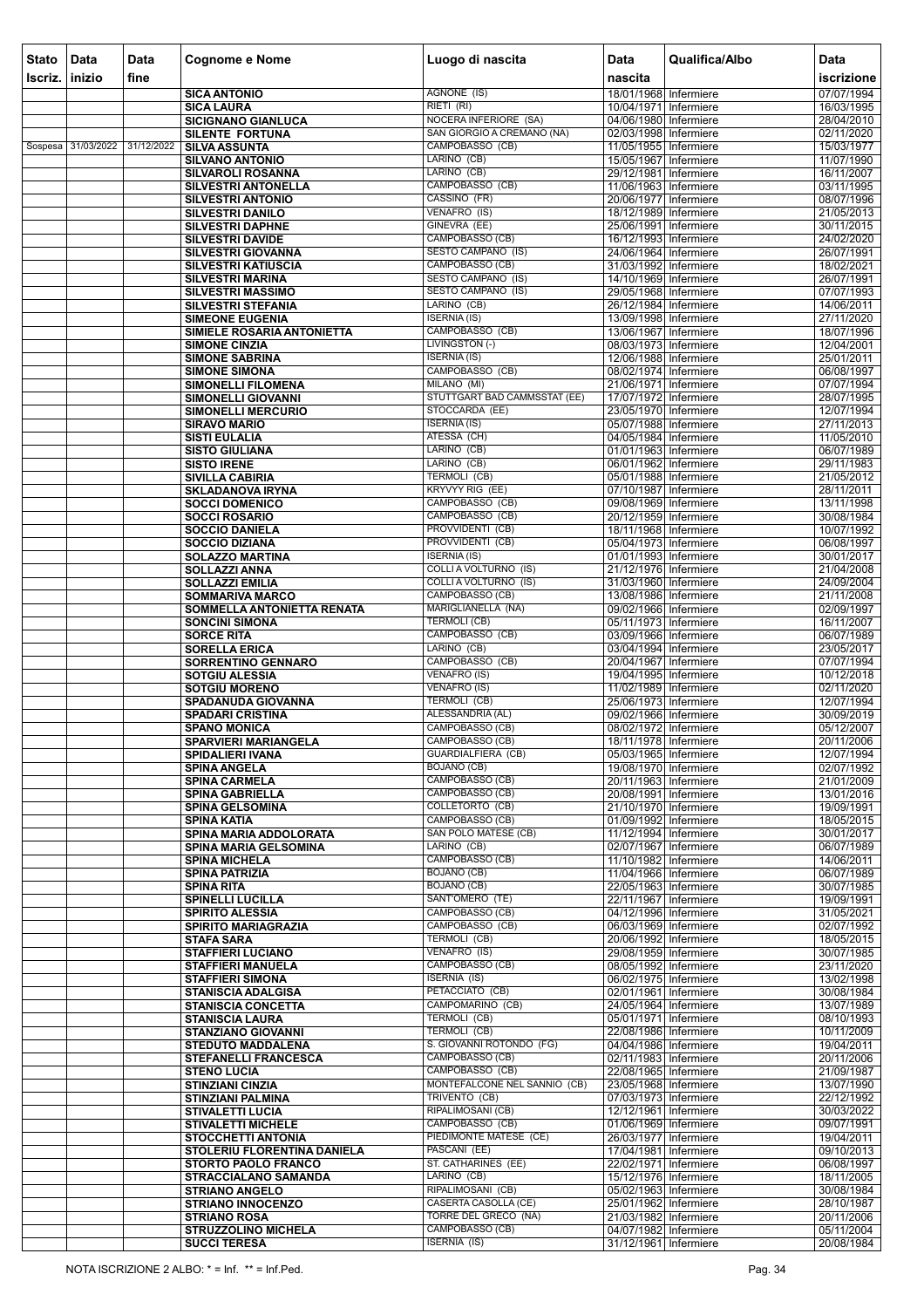| <b>Stato</b> | Data                          | <b>Data</b> | <b>Cognome e Nome</b>                                             | Luogo di nascita                                   | <b>Data</b>                                      | Qualifica/Albo | <b>Data</b>              |
|--------------|-------------------------------|-------------|-------------------------------------------------------------------|----------------------------------------------------|--------------------------------------------------|----------------|--------------------------|
| scriz.       | inizio                        | fine        |                                                                   |                                                    | nascita                                          |                | iscrizione               |
|              |                               |             | <b>SUPINO DANIELA</b>                                             | MARIANO COMENSE (CO)                               | 06/07/1974 Infermiere                            |                | 22/08/1996               |
|              |                               |             | <b>TABACCHINO VINCENZA</b>                                        | PIEDIMONTE MATESE (CE)                             | 09/08/1987 Infermiere                            |                | 07/05/2012               |
|              |                               |             | <b>TABASSO MICAELA</b><br><b>TACCHIO ANTONELLA</b>                | LANDSBERG (EE)<br>CAMPOBASSO (CB)                  | 11/01/1972 Infermiere<br>13/06/1964 Infermiere   |                | 28/07/1995<br>12/04/2001 |
|              |                               |             | <b>TADDEI VALERIA</b>                                             | CASTEL DI SANGRO (AQ)                              | 05/06/1986 Infermiere                            |                | 28/04/2009               |
|              |                               |             | <b>TADDEO MIRELLA</b>                                             | S.MARIA DEL MOLISE (IS)                            | 23/02/1967 Infermiere                            |                | 06/07/1989               |
|              |                               |             | <b>TADDEO PAOLA</b>                                               | CAMPOBASSO (CB)                                    | 06/06/1974 Infermiere                            |                | 18/07/1996               |
|              |                               |             | <b>TAFEUDONG IDRISS PROSPER</b><br><b>TAFFURI GIUSEPPE</b>        | DOUALA (EE)<br><b>VENAFRO (IS)</b>                 | 30/09/1988 Infermiere<br>08/05/1996 Infermiere   |                | 13/01/2016<br>27/05/2019 |
|              |                               |             | <b>TAFFURI ILARIA</b>                                             | VENAFRO (IS)                                       | 06/03/1992 Infermiere                            |                | 18/05/2015               |
|              |                               |             | <b>TAGLIAFERRI MARIA</b>                                          | <b>BOJANO (CB)</b>                                 | 10/07/1954 Infermiere                            |                | 23/07/1984               |
|              |                               |             | <b>TAGLIAFIERRO ANNALISA</b><br><b>TAGLIENTI LIDA</b>             | CAMPOBASSO (CB)<br>CERRO AL VOLTURNO (IS)          | 08/07/1998 Infermiere<br>01/11/1975   Infermiere |                | 31/05/2022<br>18/11/2005 |
|              |                               |             | <b>TALUCCI ASSUNTA</b>                                            | SESTO SAN GIOVANNI (MI)                            | 15/08/1962 Infermiere                            |                | 03/08/1984               |
|              |                               |             | <b>TAMARO ANTONIO</b>                                             | ALESSANDRIA (AL)                                   | 12/11/1975 Infermiere                            |                | 13/02/2003               |
|              |                               |             | <b>TAMBORRINO CHIARA</b>                                          | ANCONA (AN)<br>MISTRETTA (ME)                      | 06/11/1999 Infermiere                            |                | 09/05/2022               |
|              |                               |             | <b>TAMBURELLO MARIO SAVERIO</b><br><b>TAMBURRI NICOLO'</b>        | CAMPOBASSO (CB)                                    | 10/12/1952 Infermiere<br>08/10/1984 Infermiere   |                | 12/10/1989<br>05/12/2011 |
|              | Sospesa 05/04/2022            | 31/12/2022  | <b>TAMBURRI ROMINA</b>                                            | <b>ISERNIA (IS)</b>                                | 06/02/1991 Infermiere                            |                | 27/11/2013               |
|              |                               |             | <b>TAMBURRO ANTONIETTA</b>                                        | CAMPOBASSO (CB)                                    | 07/05/1972 Infermiere                            |                | 03/11/1995               |
|              |                               |             | <b>TAMBURRO CATERINA</b><br><b>TAMMARO GIULIA</b>                 | CAMPOBASSO (CB)<br>BRESSANONE (BZ)                 | 11/01/1971 Infermiere<br>20/02/1973 Infermiere   |                | 06/02/1995<br>01/02/2012 |
|              | Sospesa 05/04/2022 31/12/2022 |             | <b>TANA ADELINA</b>                                               | <b>TERMOLI (CB)</b>                                | 21/02/1981 Infermiere                            |                | 19/04/2011               |
|              |                               |             | <b>TANCREDI FRANCESCA</b>                                         | FOGGIA (FG)                                        | 04/05/1992 Infermiere                            |                | 17/05/2018               |
|              |                               |             | <b>TANGA GIOVANNI CARMINE</b>                                     | SAN SEVERO (FG)                                    | 16/07/1975 Infermiere                            |                | 16/09/1999               |
|              |                               |             | <b>TANGA GIOVINA FILOMENA</b><br><b>TANO SAVERIO</b>              | PORTOCANNONE (CB)<br><b>TERMOLI (CB)</b>           | 05/07/1956 Infermiere<br>19/07/1960 Infermiere   |                | 24/01/1984<br>07/03/1983 |
|              |                               |             | <b>TARASCO ANGELINA</b>                                           | ORATINO (CB)                                       | 16/05/1956 Infermiere                            |                | 30/08/1985               |
|              |                               |             | <b>TARASCO LETIZIA</b>                                            | CAMPOBASSO (CB)                                    | 29/10/1978 Infermiere                            |                | 06/12/2000               |
|              |                               |             | <b>TARONNO ANGELA</b>                                             | SAN GIOVANNI ROTONDO (FG)<br>S. ELIAA PIANISI (CB) | 30/06/1975 Infermiere<br>31/01/1960 Infermiere   |                | 07/11/2008<br>25/09/1984 |
|              |                               |             | <b>TARTAGLIA ANNAFELICIA</b><br><b>TARTAGLIONE FRANCESCO</b>      | CASSINO (FR)                                       | 27/01/1983 Infermiere                            |                | 18/11/2005               |
|              |                               |             | <b>TARTAGLIONE GIUSEPPINA</b>                                     | <b>ISERNIA (IS)</b>                                | 19/03/1976 Infermiere                            |                | 05/05/2014               |
|              |                               |             | <b>TARTAGLIONE LUDOVICA MARIA</b>                                 | <b>ISERNIA (IS)</b>                                | 08/09/1995 Infermiere                            |                | 19/12/2017               |
|              |                               |             | <b>TARTAGLIONE MARIA MADDALENA</b><br><b>TARTAGLIONE RAFFAELE</b> | MONTERODUNI (IS)<br><b>ISERNIA (IS)</b>            | 26/10/1960 Infermiere<br>06/09/1988 Infermiere   |                | 28/09/1992<br>22/11/2017 |
|              |                               |             | <b>TARULLO JESSICA</b>                                            | <b>ISERNIA (IS)</b>                                | 18/09/1988 Infermiere                            |                | 27/11/2013               |
|              |                               |             | <b>TASILLO MARIASSUNTA</b>                                        | <b>ISERNIA (IS)</b>                                | 29/04/1982 Infermiere                            |                | 13/04/2005               |
|              |                               |             | TATA ANNA MARIA<br><b>TEMPESTA TERESA</b>                         | MATRICE (CB)<br>TERLIZZI (BA)                      | 03/08/1961 Infermiere<br>17/01/1995 Infermiere   |                | 30/07/1985<br>29/04/2019 |
|              |                               |             | <b>TERRANOVA MARIA MICHELA</b>                                    | CAMPOBASSO (CB)                                    | 10/06/1972 Infermiere                            |                | 28/07/1995               |
|              |                               |             | <b>TERRIACA ANGELINA</b>                                          | <b>FROSOLONE (IS)</b>                              | 15/09/1970 Infermiere                            |                | 11/07/1990               |
|              |                               |             | <b>TERRIACA DOMENICO</b>                                          | <b>ISERNIA (IS)</b><br><b>ISERNIA (IS)</b>         | 21/08/1992 Infermiere                            |                | 08/01/2020               |
|              |                               |             | <b>TERRIACA MARTINA</b><br><b>TERRIACA STELLA</b>                 | <b>ISERNIA (IS)</b>                                | 11/06/1990 Infermiere<br>01/07/1995 Infermiere   |                | 27/11/2013<br>04/05/2020 |
|              |                               |             | <b>TESTA ALESSANDRO</b>                                           | <b>ISERNIA (IS)</b>                                | 21/06/1983 Infermiere                            |                | 21/04/2008               |
|              |                               |             | <b>TESTA AMEDEO</b>                                               | TERMOLI (CB)<br>CAMPOBASSO (CB)                    | 26/03/1993 Infermiere                            |                | 10/04/2017               |
|              | Sospeso 05/04/2022 31/12/2022 |             | <b>TESTA ANDREA</b><br><b>TESTA ANDREA</b>                        | CAMPODIPIETRA (CB)                                 | 16/04/1995 Infermiere<br>23/08/1967 Infermiere   |                | 23/01/2020<br>12/07/1994 |
|              |                               |             | <b>TESTA ANGIOLINA</b>                                            | CAMPOBASSO (CB)                                    | 10/10/1962 Infermiere                            |                | 25/09/1984               |
|              |                               |             | <b>TESTA FABRIZIA</b>                                             | <b>ISERNIA (IS)</b>                                | 02/11/1992   Infermiere                          |                | 27/10/2014               |
|              |                               |             | <b>TESTA FERDINANDO</b><br><b>TESTA GIUSEPPE</b>                  | CAMPOBASSO (CB)<br>RICCIA (CB)                     | 18/03/1988 Infermiere<br>18/04/1974 Infermiere   |                | 27/11/2013<br>15/12/1995 |
|              |                               |             | <b>TESTA MARIAROSARIA</b>                                         | CAMPOBASSO (CB)                                    | 29/07/1968 Infermiere                            |                | 06/07/1989               |
|              |                               |             | <b>TESTA MARILENA</b>                                             | CAMPOBASSO (CB)                                    | 19/04/1994 Infermiere                            |                | 23/11/2018               |
|              |                               |             | <b>TESTA MONICA</b><br><b>TESTA PIERLUIGI</b>                     | CASSINO (FR)<br><b>ISERNIA (IS)</b>                | 20/12/1996 Infermiere<br>17/02/1970 Infermiere   |                | 01/12/2020<br>06/08/1997 |
|              |                               |             | <b>TESTA VALERIA</b>                                              | <b>TERMOLI (CB)</b>                                | 18/02/1984 Infermiere                            |                | 23/06/2009               |
|              |                               |             | <b>TESTAMENTO ELISA</b>                                           | SALERNO (SA)                                       | 12/09/1978 Infermiere                            |                | 20/11/2006               |
|              |                               |             | <b>TIBERIO GENEROSA</b>                                           | CAMPOBASSO (CB)<br>CAMPOBASSO (CB)                 | 06/08/1995 Infermiere<br>16/02/1980 Infermiere   |                | 22/01/2018               |
|              |                               |             | <b>TIRABASSO DONATELLO</b><br><b>TIRABASSO GIANCARLO</b>          | CAMPOBASSO (CB)                                    | 24/05/1967 Infermiere                            |                | 19/11/2003<br>28/07/1995 |
|              |                               |             | <b>TIRABASSO PIERLUIGI</b>                                        | CAMPOBASSO (CB)                                    | 08/07/1969 Infermiere                            |                | 28/07/1995               |
|              |                               |             | <b>TIROLESE TERESA ANTONIETTA</b>                                 | RICCIA (CB)<br>CAMPOBASSO (CB)                     | 12/06/1965 Infermiere                            |                | 05/08/1987               |
|              |                               |             | <b>TIRRO GABRIELLA</b><br><b>TIVOLI GIUSEPPE LUCIO ANTONIO</b>    | CAMPOBASSO (CB)                                    | 03/03/1980 Infermiere<br>08/03/1967 Infermiere   |                | 20/11/2006<br>18/07/1996 |
|              |                               |             | <b>TIVOLI MARIA LUISA</b>                                         | CAMPOBASSO (CB)                                    | 16/05/1973 Infermiere                            |                | 07/08/1995               |
|              |                               |             | <b>TIZZANI ANGELINA</b>                                           | CAMPOBASSO (CB)                                    | 07/04/1980 Infermiere                            |                | 20/11/2006               |
|              |                               |             | <b>TIZZANI ANTONELLA</b><br><b>TIZZANI DANIELA</b>                | CAMPOBASSO (CB)<br>CAMPOBASSO (CB)                 | 07/03/1982 Infermiere<br>30/04/1996 Infermiere   |                | 20/11/2006<br>21/05/2021 |
|              |                               |             | <b>TIZZANO MENA ANNA</b>                                          | CAMPOBASSO (CB)                                    | 24/07/1989 Infermiere                            |                | 05/12/2011               |
|              |                               |             | <b>TOCCARIELLO PATRIZIA</b>                                       | ROCCAVIVARA (CB)                                   | 08/01/1966 Infermiere                            |                | 06/07/1989               |
|              |                               |             | TODIRUTA GABRIELA ANCUTA                                          | ROMAN (EE)<br>ROMA (RM)                            | 17/11/1988 Infermiere                            |                | 30/09/2019               |
|              |                               |             | <b>TOFINI DAVIDE</b><br><b>TOFINI MARCO</b>                       | ROMA (RM)                                          | 23/12/1987 Infermiere<br>23/12/1987 Infermiere   |                | 05/12/2011<br>27/11/2013 |
|              |                               |             | <b>TOLO GIUSEPPE NICOLA</b>                                       | SAN GIULIANO DI PUGLIA (CB)                        | 28/10/1963 Infermiere                            |                | 06/07/1989               |
|              |                               |             | <b>TOLO LUISA</b>                                                 | SAN GIULIANO DI PUGLIA (CB)                        | 30/09/1972 Infermiere                            |                | 15/07/1993               |
|              |                               |             | <b>TOMARO NADIA</b><br><b>TOMARRO GABRIELLA</b>                   | <b>BOJANO (CB)</b><br>CAMPOBASSO (CB)              | 12/01/1965 Infermiere<br>10/12/1965 Infermiere   |                | 30/07/1985<br>23/09/1985 |
|              |                               |             | <b>TOMASI DONATELLA</b>                                           | CAMPOBASSO (CB)                                    | 11/04/1993 Infermiere                            |                | 30/01/2017               |
|              |                               |             | <b>TOMASI JASMINE</b>                                             | CAMPOBASSO (CB)                                    | 28/05/1995 Infermiere                            |                | 30/10/2017               |
|              |                               |             | <b>TOMASINI MARIA CRISTINA</b>                                    | <b>BOLOGNA (BO)</b><br>CAMPOBASSO (CB)             | 26/04/1961 Infermiere<br>13/06/1967 Infermiere   |                | 14/09/1983<br>18/07/1996 |
|              |                               |             | <b>TOMASONE FERNANDO</b><br><b>TOMASSI AGOSTINO</b>               | NAPOLI (NA)                                        | 17/04/1974 Infermiere                            |                | 15/07/1993               |
|              |                               |             | <b>TOMASSI PIERFRANCO</b>                                         | SASSARI (SS)                                       | 10/11/1969 Infermiere                            |                | 18/07/1996               |
|              |                               |             | <b>TOMASSO GILDA</b>                                              | VENAFRO (IS)                                       | 23/03/1988 Infermiere                            |                | 26/11/2009               |
|              |                               |             | <b>TOMASSO LUANA</b><br><b>TOMASSO MARTINA</b>                    | <b>ISERNIA (IS)</b><br><b>CAMPOBASSO (CB)</b>      | 26/12/1990 Infermiere<br>02/02/1989 Infermiere   |                | 18/05/2015<br>20/01/2014 |
|              |                               |             |                                                                   |                                                    |                                                  |                |                          |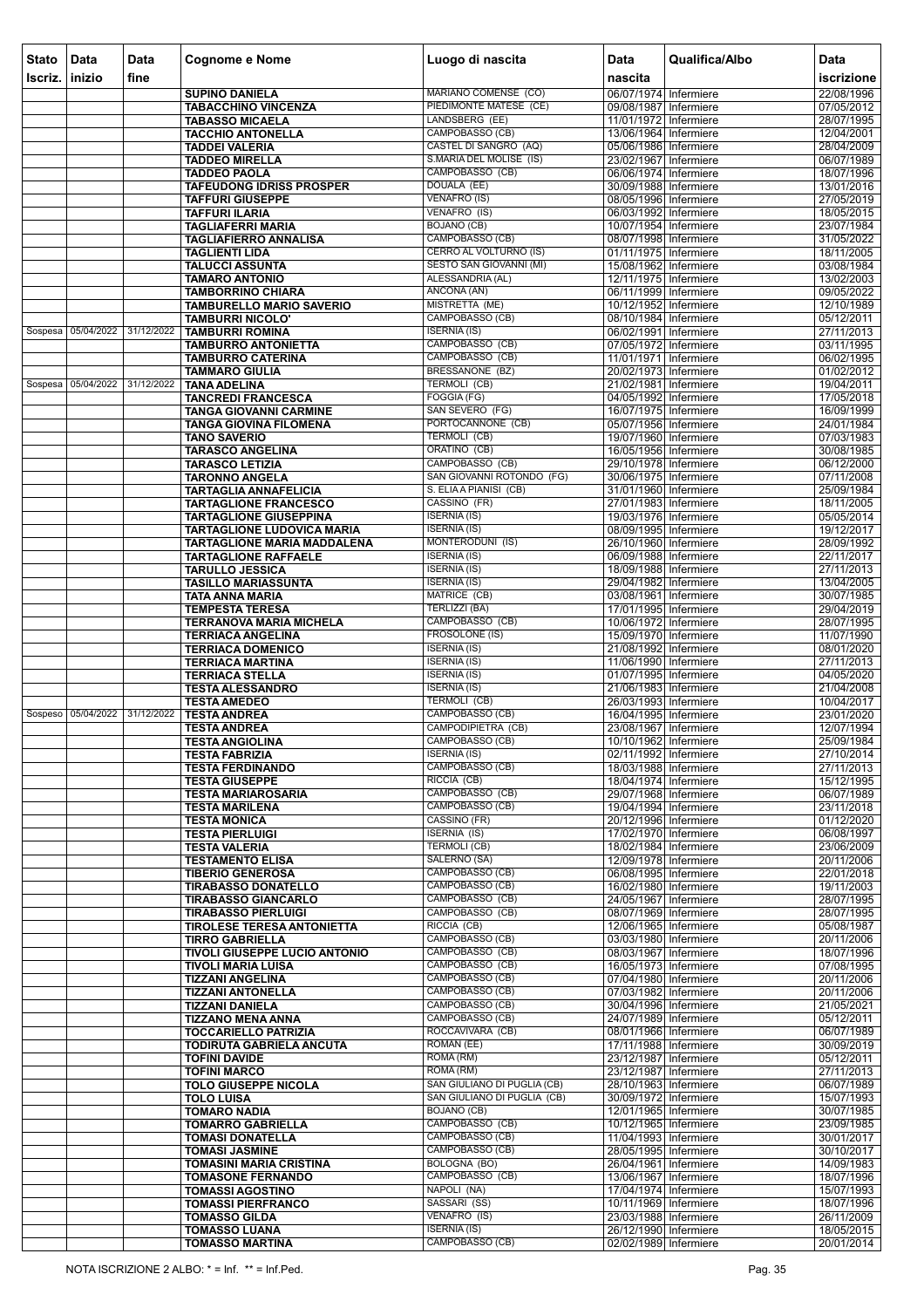| <b>Stato</b><br>Iscriz. | Data<br>$ $ inizio | Data<br>fine | <b>Cognome e Nome</b>                                          | Luogo di nascita                                 | <b>Data</b><br>nascita                           | Qualifica/Albo                              | Data                     |
|-------------------------|--------------------|--------------|----------------------------------------------------------------|--------------------------------------------------|--------------------------------------------------|---------------------------------------------|--------------------------|
|                         |                    |              |                                                                | MONTAGANO (CB)                                   | 24/01/1948 Infermiere                            |                                             | iscrizione<br>30/04/1977 |
|                         |                    |              | <b>TOMASSO MIRELLA</b><br><b>TOMASSO ROBERTA</b>               | <b>CAMPOBASSO (CB)</b>                           | 27/05/1982 Infermiere                            |                                             | 07/12/2010               |
|                         |                    |              | <b>TOMASSO TERESA</b>                                          | CAMPOBASSO (CB)                                  | 29/05/1956 Infermiere                            |                                             | 02/05/1991               |
|                         |                    |              | <b>TOMMASONI MARTINA</b>                                       | CAMPOBASSO (CB)                                  | 23/04/1991 Infermiere                            |                                             | 28/11/2016               |
|                         |                    |              | TOPINI NAZARENA IVANA<br><b>TORTOLA FELISIA</b>                | TERMOLI (CB)<br>CASTEL DI SANGRO (AQ)            | 14/07/1959 Infermiere<br>19/05/1992 Infermiere   |                                             | 21/09/1987<br>26/10/2015 |
|                         |                    |              | <b>TORTOLANI GIOVANNI ANGELO</b>                               | GLASGOW (EE)                                     | 08/09/1986 Infermiere                            |                                             | 17/12/2012               |
|                         |                    |              | <b>TORTORELLI ANTONELLA</b>                                    | SAN MASSIMO (CB)                                 | 25/12/1971 Infermiere                            |                                             | 29/07/1994               |
|                         |                    |              | <b>TOSCANO GIUSY</b>                                           | PIEDIMONTE MATESE (CE)                           | 22/12/1998 Infermiere                            |                                             | 13/12/2021               |
|                         |                    |              | <b>TOSCANO RAFFAELE</b><br><b>TOTO SONIA</b>                   | AILANO (CE)<br><b>ISERNIA (IS)</b>               | 15/10/1968 Infermiere<br>22/05/1985 Infermiere   |                                             | 10/04/2017<br>16/11/2007 |
|                         |                    |              | <b>TRAPANESE DANIELE</b>                                       | CARIGNANO (TO)                                   | 12/05/1969 Infermiere                            |                                             | 10/07/1992               |
|                         |                    |              | <b>TRAPANI NATALE</b>                                          | MELITO DI PORTO SALVO (RC)                       | 12/12/1986 Infermiere                            |                                             | 13/12/2021               |
|                         |                    |              | <b>TRAVAGLINI ANTONELLA</b>                                    | <b>TERMOLI (CB)</b>                              | 07/12/1974 Infermiere                            |                                             | 04/03/1999               |
|                         |                    |              | <b>TRECCAPE MASSIMO</b><br><b>TRENTALANGE ALESSIA</b>          | <b>ISERNIA (IS)</b><br>CAMPOBASSO (CB)           | 31/10/1971 Infermiere<br>27/07/1987 Infermiere   |                                             | 06/08/1996<br>21/05/2012 |
|                         |                    |              | <b>TREPELLA MADDALENA</b>                                      | LARINO (CB)                                      | 27/05/1963 Infermiere                            |                                             | 30/07/1985               |
|                         |                    |              | TRICARICO DONATELLA, INCORONATA                                | SAN SEVERO (FG)                                  | 21/08/1973 Infermiere                            |                                             | 07/03/2003               |
|                         |                    |              | <b>TRIVISONNO ADRIANA</b>                                      | CAMPOBASSO (CB)                                  | 02/02/1966 Infermiere                            |                                             | 06/07/1989               |
|                         |                    |              | <b>TRIVISONNO ANGELA</b><br><b>TRIVISONNO FABIANA</b>          | CAMPOBASSO (CB)<br>CAMPOBASSO (CB)               | 02/08/1969 Infermiere<br>10/03/1997 Infermiere   |                                             | 02/07/1992<br>13/12/2021 |
|                         |                    |              | <b>TRIVISONNO PARDO</b>                                        | LARINO (CB)                                      | 08/05/1970 Infermiere                            |                                             | 11/07/1990               |
|                         |                    |              | <b>TRIVISONNO SIMONA</b>                                       | CAMPOBASSO (CB)                                  | 11/05/1986 Infermiere                            |                                             | 11/05/2010               |
|                         |                    |              | <b>TROIANO ORNELLA</b>                                         | SCHIAVI DI ABRUZZO (CH)                          | 06/01/1973 Infermiere                            |                                             | 03/11/2000               |
|                         |                    |              | <b>TROLIO ASSUNTA</b><br><b>TROMBA ANNAMARIA</b>               | <b>TERMOLI (CB)</b><br>CAMPOBASSO (CB)           | 01/10/1987 Infermiere<br>17/10/1965 Infermiere   |                                             | 05/12/2011<br>28/09/1992 |
|                         |                    |              | <b>TRONCA ERIKA</b>                                            | ROMA (RM)                                        | 09/06/1986 Infermiere                            |                                             | 07/12/2010               |
|                         |                    |              | <b>TRONCA MARIA</b>                                            | RICCIA (CB)                                      | 02/01/1975 Infermiere                            |                                             | 06/08/1997               |
|                         |                    |              | <b>TROTTA ANTONIO</b>                                          | CAMPOBASSO (CB)<br>CAMPOBASSO (CB)               | 30/04/1981 Infermiere                            |                                             | 07/12/2010               |
|                         |                    |              | <b>TROTTA GIANMARCO</b><br><b>TROTTA MADDALENA</b>             | WATTWIL (EE)                                     | 15/11/1973 Infermiere<br>05/06/1968 Infermiere   |                                             | 18/01/2002<br>07/07/1994 |
|                         |                    |              | <b>TRUDO DOMENICO</b>                                          | <b>ISERNIA (IS)</b>                              | 12/03/1998 Infermiere                            |                                             | 28/11/2021               |
|                         |                    |              | <b>TUCCI DIEGO</b>                                             | CAMPOBASSO (CB)                                  | 01/09/1997 Infermiere                            |                                             | 31/05/2022               |
|                         |                    |              | <b>TUCCI MARIACRISTINA</b>                                     | CAMPOBASSO (CB)<br>CAMPOBASSO (CB)               | 05/11/1974 Infermiere                            |                                             | 16/11/2007               |
|                         |                    |              | <b>TUDINO MICHELE</b><br>TUE ILDIKO GEORGIANA                  | HOREZU (EE)                                      | 22/04/1969 Infermiere<br>25/05/1977 Infermiere   |                                             | 06/08/1996<br>24/02/2020 |
|                         |                    |              | <b>TUFILLI MARIA ELISA</b>                                     | ROCCAVIVARA (CB)                                 | 25/05/1960 Infermiere                            |                                             | 11/12/1984               |
|                         |                    |              | <b>TUFILLI MARIANA</b>                                         | VASTO (CH)                                       | 27/07/1994 Infermiere                            |                                             | 14/12/2016               |
|                         |                    |              | <b>TUMINI PATRIZIA</b>                                         | TERMOLI (CB)                                     |                                                  | 13/02/1972 Infermiere Pediatrico<br>$\star$ | 28/07/1995               |
|                         |                    |              | <b>TUMINI PATRIZIA</b><br><b>TUONO DANIELA</b>                 | TERMOLI (CB)<br><b>ISERNIA (IS)</b>              | 13/02/1972 Infermiere<br>05/11/1993 Infermiere   | $\star\star$                                | 18/07/1996<br>26/10/2015 |
|                         |                    |              | <b>TURCO ROSA</b>                                              | <b>BENEVENTO (BN)</b>                            | 26/10/1967 Infermiere                            |                                             | 07/03/2003               |
|                         |                    |              | <b>TURTURO SILVIA</b>                                          | TRANI (BT)                                       | 08/05/1990 Infermiere                            |                                             | 06/03/2017               |
|                         |                    |              | <b>UCCI ALESSIA</b>                                            | CAMPOBASSO (CB)<br><b>ISERNIA (IS)</b>           | 14/07/1987 Infermiere<br>21/04/1984 Infermiere   |                                             | 04/12/2009<br>20/11/2006 |
|                         |                    |              | <b>UCCI GIUSEPPE</b><br><b>UCCIFERRI MARGHERITA</b>            | <b>ISERNIA (IS)</b>                              | 10/03/1959 Infermiere                            |                                             | 25/09/1984               |
|                         |                    |              | <b>VACCA ALESSANDRA</b>                                        | <b>ISERNIA (IS)</b>                              | 14/08/1994 Infermiere                            |                                             | 23/05/2017               |
|                         |                    |              | VACCA ANNA MARIA                                               | CASTELPETROSO (IS)                               | 12/01/1960 Infermiere                            |                                             | 15/09/1983               |
|                         |                    |              | <b>VACCA GIUSEPPE</b><br><b>VACCA IVANA</b>                    | <b>CASTELPETROSO (IS)</b><br><b>ISERNIA (IS)</b> | 23/03/1953 Infermiere<br>25/09/1998 Infermiere   |                                             | 05/04/1983<br>27/04/2021 |
|                         |                    |              | <b>VACCA VIVIAN</b>                                            | <b>ISERNIA (IS)</b>                              | 22/10/1996 Infermiere                            |                                             | 23/11/2018               |
|                         |                    |              | <b>VACCARELLA MARIAPIA</b>                                     | CAMPOBASSO (CB)                                  | 26/09/1968 Infermiere                            |                                             | 05/11/2004               |
|                         |                    |              | <b>VACCARELLA SIMONETTA</b>                                    | CAMPOBASSO (CB)                                  |                                                  | 09/10/1971 Infermiere Pediatrico            | 29/07/1994               |
|                         |                    |              | VACCARO FRANCA GIOVANNA<br><b>VACCARO MARIA LUCIA</b>          | BONEFRO (CB)<br><b>TERMOLI (CB)</b>              | 11/01/1961   Infermiere<br>07/04/1991 Infermiere |                                             | 30/08/1984<br>18/12/2013 |
|                         |                    |              | <b>VACCARO NICOL MARTA</b>                                     | <b>TERMOLI (CB)</b>                              | 08/10/1992 Infermiere                            |                                             | 13/04/2022               |
|                         |                    |              | <b>VACCONE ADRIANO</b>                                         | VENAFRO (IS)                                     | 04/11/1980 Infermiere                            |                                             | 20/11/2006               |
|                         |                    |              | <b>VAINELLA ELVIRA</b>                                         | SAN SEVERO (FG)<br><b>TORREMAGGIORE (FG)</b>     | 23/05/1970 Infermiere                            |                                             | 18/12/2013               |
|                         |                    |              | <b>VAINO MARIELLA</b><br><b>VALENTE ANGELA</b>                 | CAMPOBASSO (CB)                                  | 06/12/1970 Infermiere<br>28/02/1969 Infermiere   |                                             | 03/03/1996<br>27/07/1990 |
|                         |                    |              | <b>VALENTE DEBORAH</b>                                         | <b>ISERNIA (IS)</b>                              | 19/12/1989 Infermiere                            |                                             | 21/05/2012               |
|                         |                    |              | <b>VALENTE LINA</b>                                            | VENAFRO (IS)                                     | 17/01/1963 Infermiere                            |                                             | 06/07/1989               |
|                         |                    |              | <b>VALENTE MATTEO</b>                                          | MOTTA MONTECORVINO (FG)<br>CAMPOBASSO (CB)       | 28/11/1969 Infermiere<br>18/06/1988 Infermiere   |                                             | 24/09/2004<br>21/05/2012 |
|                         |                    |              | <b>VALENTE VIRGINIA</b><br><b>VALENTINI TIZIANA</b>            | VASTO (CH)                                       | 01/03/1970 Infermiere                            |                                             | 09/10/2001               |
|                         |                    |              | <b>VALENZA CHIARA</b>                                          | CAMPOBASSO (CB)                                  | 30/12/1980 Infermiere                            |                                             | 30/03/2022               |
|                         | Sospesa 06/06/2022 | 31/12/2022   | <b>VALERI CLARISSA</b>                                         | <b>ISERNIA (IS)</b>                              | 21/07/1991 Infermiere                            |                                             | 26/01/2015               |
|                         |                    |              | <b>VALERIO ELIA</b><br><b>VALERIO MICHELINA</b>                | CAMPOBASSO (CB)<br><b>CARPINONE (IS)</b>         | 18/01/1994 Infermiere<br>16/05/1968 Infermiere   |                                             | 22/01/2018<br>13/07/1989 |
|                         |                    |              | <b>VALIANTE ANTONIETTA</b>                                     | CAMPOBASSO (CB)                                  | 17/04/1964 Infermiere                            |                                             | 27/08/1993               |
|                         |                    |              | <b>VALIANTE CANDIDA</b>                                        | JELSI (CB)                                       | 16/12/1953 Infermiere                            |                                             | 23/07/1984               |
|                         |                    |              | <b>VALIANTE MARISA</b>                                         | CAMPOBASSO (CB)<br>CAMPOBASSO (CB)               | 11/06/1981 Infermiere                            |                                             | 19/11/2003               |
|                         |                    |              | <b>VALIANTE NICOLA</b><br><b>VALITUTTO ANTONIO</b>             | ROMA (RM)                                        | 20/05/1990 Infermiere<br>01/12/1990 Infermiere   |                                             | 13/04/2022<br>21/05/2013 |
|                         |                    |              | <b>VALLERA SIMONE</b>                                          | CAMPOBASSO (CB)                                  | 12/09/1981 Infermiere                            |                                             | 28/01/2019               |
|                         | Sospesa 06/06/2022 | 31/12/2022   | <b>VALLERIO ADRIENE GILDA</b>                                  | PHILADELPHIA (EE)                                | 12/09/1959 Infermiere                            |                                             | 08/10/1993               |
|                         |                    |              | <b>VALLONE ANNA</b>                                            | <b>SESTO CAMPANO (IS)</b><br>VENAFRO (IS)        | 12/04/1972 Infermiere                            |                                             | 07/12/2001<br>07/05/2019 |
|                         |                    |              | <b>VALLONE ANTONELLA</b><br><b>VANACORE ORESTE</b>             | CERCOLA (NA)                                     | 13/05/1978 Infermiere<br>21/10/1966 Infermiere   |                                             | 21/04/2008               |
|                         |                    |              | <b>VANNI ANTONIO</b>                                           | <b>ISERNIA (IS)</b>                              | 16/12/1965 Infermiere                            |                                             | 02/07/1992               |
|                         |                    |              | <b>VARGA CELINA</b>                                            | BACAU (EE)                                       | 04/05/1981 Infermiere                            |                                             | 07/12/2010               |
|                         |                    |              | <b>VARIKAKUZHIYIL JOSEPH THRESIA KUTTY</b><br><b>VARJU EVA</b> | MATTAKARA (EE)<br><b>BUDAPEST (EE)</b>           | 06/06/1949 Infermiere<br>05/01/1971 Infermiere   |                                             | 29/06/2015<br>31/05/2021 |
|                         |                    |              | <b>VARONE DEBORA</b>                                           | <b>ISERNIA (IS)</b>                              | 12/09/1989 Infermiere                            |                                             | 20/01/2014               |
|                         |                    |              | <b>VARONE MARIA</b>                                            | VENAFRO (IS)                                     | 14/08/1972 Infermiere                            |                                             | 07/07/1994               |
|                         |                    |              | <b>VARRECCHIONE ANTONIO</b>                                    | <b>ISERNIA (IS)</b>                              | 13/04/1987 Infermiere                            |                                             | 28/01/2013               |
|                         |                    |              | <b>VARRECCHIONE VINCENZO</b><br><b>VARRIANO ROSANNA</b>        | <b>ISERNIA (IS)</b><br>CAMPOBASSO (CB)           | 03/10/1989 Infermiere<br>13/01/1977 Infermiere   |                                             | 07/05/2012<br>28/04/2009 |
|                         |                    |              |                                                                |                                                  |                                                  |                                             |                          |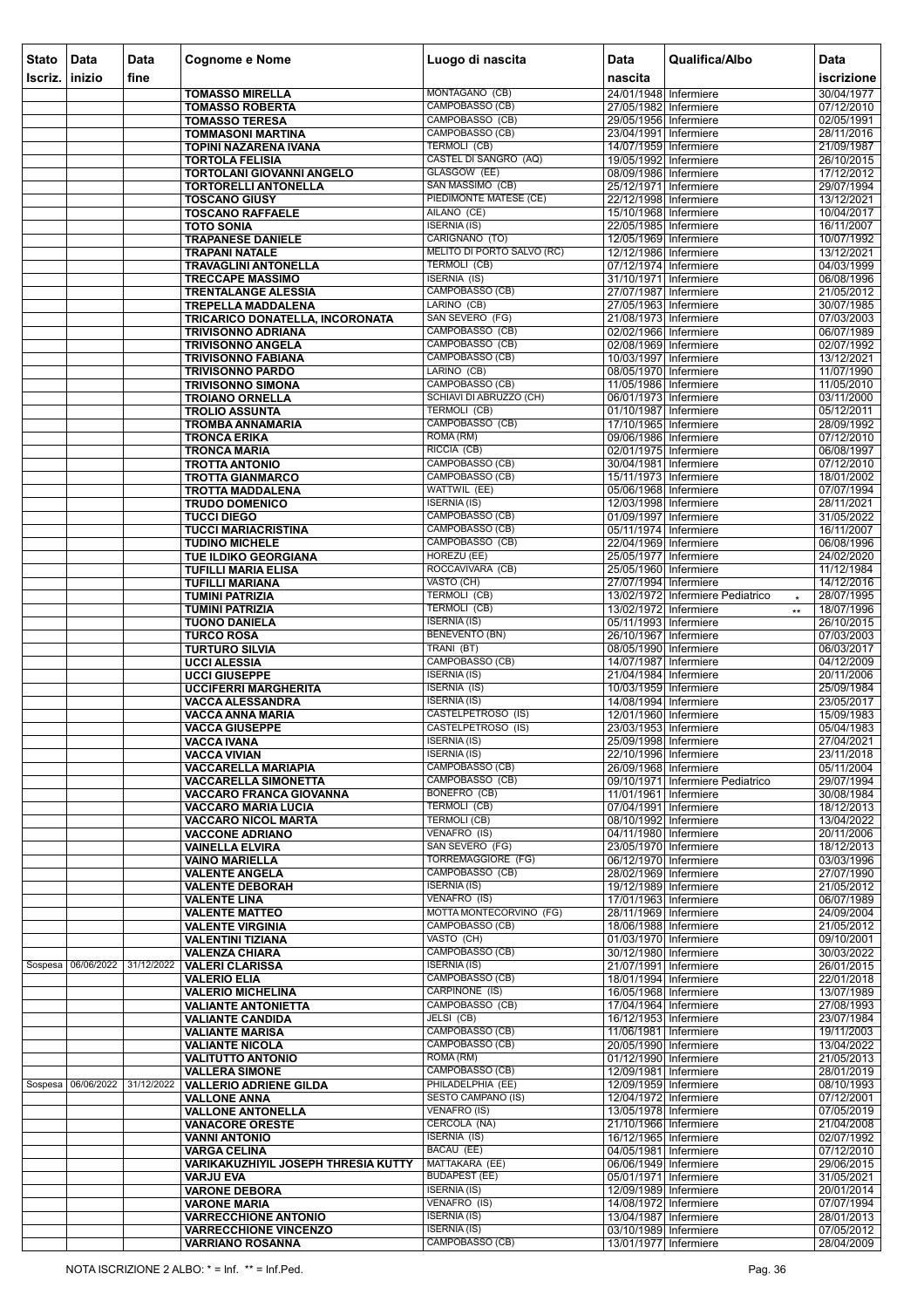| <b>Stato</b> | Data               | <b>Data</b> | <b>Cognome e Nome</b>                                            | Luogo di nascita                                   | Data                                           | Qualifica/Albo                   | <b>Data</b>              |
|--------------|--------------------|-------------|------------------------------------------------------------------|----------------------------------------------------|------------------------------------------------|----------------------------------|--------------------------|
| Iscriz.      | inizio             | fine        |                                                                  |                                                    | nascita                                        |                                  | iscrizione               |
|              |                    |             | <b>VASILE CARMINE</b>                                            | <b>TRIVENTO (CB)</b>                               | 16/09/1960 Infermiere                          |                                  | 30/08/1984               |
|              |                    |             | <b>VASILE DONATELLA</b>                                          | CAMPOBASSO (CB)                                    | 28/11/1982 Infermiere                          |                                  | 18/11/2005               |
|              |                    |             | <b>VASSALLO SILVANA</b><br><b>VENA ANTONIO</b>                   | VENAFRO (IS)<br>CAMPOBASSO (CB)                    | 11/06/1971 Infermiere                          | 07/08/1964 Infermiere Pediatrico | 03/03/1986<br>19/01/1996 |
|              |                    |             | <b>VENA GABRIELE</b>                                             | CAMPOBASSO (CB)                                    | 27/02/1992 Infermiere                          |                                  | 18/05/2015               |
|              |                    |             | <b>VENA ROSA</b>                                                 | GAMBATESA (CB)                                     | 31/01/1952 Infermiere                          |                                  | 29/11/1983               |
|              |                    |             | <b>VENDETTUOLI FRANCESCA</b>                                     | <b>ISERNIA (IS)</b>                                | 16/01/1991 Infermiere                          |                                  | 30/01/2017               |
|              |                    |             | <b>VENDITTI DOMENICA DOLORES</b><br><b>VENDITTI GIOVANNA</b>     | <b>SESTO CAMPANO (IS)</b><br><b>CARPINONE (IS)</b> | 03/04/1976 Infermiere<br>15/09/1959 Infermiere |                                  | 27/03/1998<br>05/04/1983 |
|              |                    |             | <b>VENDITTI Maria Rosaria</b>                                    | <b>SOUTHAMTON (EE)</b>                             | 23/12/1966 Infermiere                          |                                  | 06/07/1989               |
|              |                    |             | <b>VENEZIALE ELISABETTA</b>                                      | <b>ISERNIA (IS)</b>                                | 22/11/1980 Infermiere                          |                                  | 08/03/2012               |
|              |                    |             | <b>VENEZIALE GIUSEPPINA</b>                                      | <b>ISERNIA (IS)</b><br>LUDWIGSHAFEN (EE)           | 12/12/1971 Infermiere<br>30/01/1968 Infermiere |                                  | 28/07/1995<br>13/07/1989 |
|              |                    |             | <b>VENEZIALE MARIA GERMANIA</b><br><b>VENEZIALE VALENTINA</b>    | <b>ISERNIA (IS)</b>                                | 03/08/1987 Infermiere                          |                                  | 26/11/2009               |
|              |                    |             | <b>VENTURINI GIUSY</b>                                           | CAMPOBASSO (CB)                                    | 17/02/1994 Infermiere                          |                                  | 10/12/2018               |
|              |                    |             | <b>VENUTI ANTONELLA</b>                                          | NAPOLI (NA)                                        | 25/05/1967 Infermiere                          |                                  | 18/05/1999               |
|              |                    |             | <b>VERDE CARMELA</b><br><b>VERDONE FABIO</b>                     | CAMPOBASSO (CB)<br>AGNONE (IS)                     | 19/06/1961 Infermiere<br>02/01/1966 Infermiere |                                  | 15/12/1982<br>28/12/1990 |
|              |                    |             | <b>VERDONE MASSIMILIANO</b>                                      | <b>AGNONE (IS)</b>                                 | 03/05/1971 Infermiere                          |                                  | 09/02/2021               |
|              |                    |             | <b>VERDONE SERENA</b>                                            | CAMPOBASSO (CB)                                    | 08/10/1987 Infermiere                          |                                  | 05/05/2014               |
|              |                    |             | <b>VERNACCHIA VERA</b>                                           | VINCHIATURO (CB)<br>CERVARO (FR)                   | 24/12/1960 Infermiere                          | 28/04/1953 Infermiere Pediatrico | 30/08/1984<br>28/07/1986 |
|              |                    |             | <b>VERO GIOVANNA</b><br><b>VERONA MARIA</b>                      | FOGGIA (FG)                                        | 29/05/1971 Infermiere                          |                                  | 04/04/2008               |
|              |                    |             | <b>VERRATTI FRANCESCO DOMENICO</b>                               | <b>MONTORIO NEI FRENTANI (CB)</b>                  | 18/08/1968 Infermiere                          |                                  | 06/08/1997               |
|              |                    |             | <b>VERRECCHIA CARMELA</b>                                        | VENAFRO (IS)                                       | 30/08/1967 Infermiere                          |                                  | 06/08/1997               |
|              |                    |             | <b>VERRECCHIA FLAVIA</b><br><b>VERRECCHIA LUCIANA</b>            | <b>ISERNIA (IS)</b><br>VENAFRO (IS)                | 25/08/1989 Infermiere<br>07/09/1981 Infermiere |                                  | 21/05/2012<br>20/11/2006 |
|              |                    |             | <b>VERRECCHIA MIRKO</b>                                          | <b>BATTIPAGLIA (SA)</b>                            | 01/04/1986 Infermiere                          |                                  | 04/04/2016               |
|              |                    |             | <b>VERTOLO SERGIO</b>                                            | BEDFORD (EE)                                       | 24/05/1961 Infermiere                          |                                  | 18/10/1984               |
|              |                    |             | <b>VETRANO ANTONELLA</b>                                         | <b>ISERNIA (IS)</b>                                | 20/02/1986 Infermiere                          |                                  | 26/10/2015               |
|              |                    |             | <b>VETRANO SABRINA</b><br><b>VETTESE GERARDO</b>                 | <b>ISERNIA (IS)</b><br>CASSINO (FR)                | 11/12/1980 Infermiere<br>22/03/1994 Infermiere |                                  | 26/11/2009<br>28/01/2019 |
|              |                    |             | <b>VICCIONE NICANDRINA</b>                                       | <b>ISERNIA (IS)</b>                                | 15/11/1991   Infermiere                        |                                  | 27/10/2014               |
|              |                    |             | <b>VIELE ILENIA</b>                                              | BOJANO (CB)                                        | 28/09/1985 Infermiere                          |                                  | 07/12/2010               |
|              |                    |             | <b>VIELE MARIATERESA</b>                                         | <b>BOJANO</b> (CB)                                 | 10/07/1971 Infermiere                          |                                  | 03/03/1996               |
|              |                    |             | <b>VIGLIOTTI ANGELO</b><br><b>VIGLIOTTI GABRIELLA</b>            | LARINO (CB)<br>LARINO (CB)                         | 01/10/1996 Infermiere<br>05/03/1987 Infermiere |                                  | 08/01/2020<br>10/11/2009 |
|              |                    |             | <b>VIGNONE MARIAGIOVANNA</b>                                     | CAMPOBASSO (CB)                                    | 18/01/1991 Infermiere                          |                                  | 02/12/2019               |
|              |                    |             | <b>VILLA DOMENICO</b>                                            | AVELLINO (AV)                                      | 18/09/1972 Infermiere                          |                                  | 18/07/1996               |
|              |                    |             | <b>VILLANI CONCETTA</b><br><b>VINCELLI ALESSANDRA</b>            | PIEDIMONTE MATESE (CE)<br>CAMPOBASSO (CB)          | 07/09/1983 Infermiere<br>12/10/1994 Infermiere |                                  | 16/06/2006<br>07/05/2019 |
|              |                    |             | <b>VINCELLI ANNALISA</b>                                         | LARINO (CB)                                        | 18/02/1965 Infermiere                          |                                  | 06/08/1997               |
|              |                    |             | <b>VINCELLI GIUSEPPINA</b>                                       | MONTREAL (EE)                                      | 02/07/1959 Infermiere                          |                                  | 30/10/1985               |
|              |                    |             | <b>VINDIGNI GIOVANNI</b>                                         | RAGUSA (RG)<br><b>BENEVENTO (BN)</b>               | 28/11/1968 Infermiere                          |                                  | 27/10/2014               |
|              |                    |             | <b>VIOLA GIOVANNA</b><br><b>VISCIONE SERENA</b>                  | <b>ISERNIA (IS)</b>                                | 14/04/1961 Infermiere<br>15/12/1991 Infermiere |                                  | 30/08/1984<br>27/11/2013 |
|              |                    |             | <b>VISCO CARLA</b>                                               | CASTEL DI SANGRO (AQ)                              | 26/11/1978 Infermiere                          |                                  | 13/02/2003               |
|              |                    |             | <b>VISCUSI ANNALISA</b>                                          | CAMPOBASSO (CB)                                    | 10/08/1982 Infermiere                          |                                  | 28/04/2010               |
|              |                    |             | <b>VISCUSI MARCO</b><br><b>VITOLONE GIUSEPPINA CARMINA</b>       | RICCIA (CB)<br>FROSOLONE (IS)                      | 26/04/1985 Infermiere<br>27/03/1960 Infermiere |                                  | 19/04/2011<br>14/05/1984 |
|              |                    |             | <b>VITULLI MILENA</b>                                            | LARINO (CB)                                        | 12/02/1973 Infermiere                          |                                  | 20/07/1992               |
|              |                    |             | <b>VITULLI TERESA</b>                                            | LARINO (CB)                                        | 18/05/1992 Infermiere                          |                                  | 26/01/2015               |
|              |                    |             | <b>VITULLO DIANA</b>                                             | <b>AGNONE (IS)</b><br><b>VENAFRO (IS)</b>          | 14/05/1996 Infermiere<br>08/10/1997 Infermiere |                                  | 10/12/2018<br>15/11/2021 |
|              |                    |             | <b>VIZZACCARO ANTONELLA</b><br><b>VIZZARRI MARIELLA</b>          | S.FELICE DEL MOLISE (CB)                           | 21/07/1965 Infermiere                          |                                  | 23/09/1985               |
|              |                    |             | <b>VOLPACCHIO GIULIA</b>                                         | CAMPOBASSO (CB)                                    | 31/05/1974 Infermiere                          |                                  | 06/08/1997               |
|              |                    |             | <b>VOLPE ALESSANDRA</b>                                          | <b>ISERNIA (IS)</b>                                | 12/08/1991 Infermiere                          |                                  | 27/11/2013               |
|              |                    |             | <b>VOLPE FRANCESCA</b><br><b>VOLPE PASQUALE</b>                  | <b>ISERNIA (IS)</b><br><b>MONTERODUNI (IS)</b>     | 19/06/1990 Infermiere<br>25/01/1966 Infermiere |                                  | 27/11/2013<br>02/07/1992 |
|              |                    |             | <b>VOLPE PIERLUIGI</b>                                           | <b>ISERNIA (IS)</b>                                | 02/01/1994 Infermiere                          |                                  | 28/01/2019               |
|              |                    |             | <b>VOLPE SUSANNA</b>                                             | VENAFRO (IS)                                       | 05/02/1968 Infermiere                          |                                  | 22/10/1987               |
|              |                    |             | <b>VORGIC SANDRA MONIKA</b><br><b>WRZESINSKA BEATA AGNIESZKA</b> | KARLSRUHE (EE)<br>KWIDZYN (EE)                     | 20/02/1973 Infermiere<br>04/03/1977 Infermiere |                                  | 06/08/1996<br>21/04/2008 |
|              | Sospesa 05/04/2022 | 31/12/2022  | <b>XHAFERAJ ALMIRA</b>                                           | VLORE (EE)                                         | 05/11/1976 Infermiere                          |                                  | 23/12/2005               |
|              |                    |             | <b>ZANNI MONICA</b>                                              | SINGEN (EE)                                        | 10/04/1973 Infermiere                          |                                  | 06/08/1997               |
|              |                    |             | <b>ZAPPONE ASSUNTA</b>                                           | <b>CAMPOBASSO (CB)</b><br>CAMPOBASSO (CB)          | 30/08/1982 Infermiere                          |                                  | 05/11/2004<br>16/11/2007 |
|              |                    |             | <b>ZAPPONE CLAUDIO</b><br><b>ZAPPONE CRISTINA</b>                | CAMPOBASSO (CB)                                    | 18/04/1984 Infermiere<br>04/12/1973 Infermiere |                                  | 07/07/1994               |
|              |                    |             | <b>ZAPPONE MARIALIBERA</b>                                       | <b>CERCEMAGGIORE (CB)</b>                          | 28/02/1961 Infermiere                          |                                  | 27/07/1990               |
|              |                    |             | <b>ZAPPONE SERENELLA</b>                                         | CAMPOBASSO (CB)                                    | 22/09/1968 Infermiere                          |                                  | 05/10/1992               |
|              |                    |             | <b>ZARA PAMELA</b><br><b>ZARLI ORIANA SERENA</b>                 | TAVENNA (CB)<br>VENAFRO (IS)                       | 24/01/1973 Infermiere<br>14/12/1981 Infermiere |                                  | 07/08/1995<br>25/01/2011 |
|              |                    |             | <b>ZEFFIRO PIETRO</b>                                            | LARINO (CB)                                        | 21/02/1971 Infermiere                          |                                  | 06/08/1997               |
|              |                    |             | <b>ZEOLI LAURA</b>                                               | TERMOLI (CB)                                       | 03/09/1974 Infermiere                          |                                  | 15/07/1993               |
|              |                    |             | <b>ZEOLI MARIA PRUDENZIA</b>                                     | LARINO (CB)<br><b>BENEVENTO (BN)</b>               | 08/02/1971 Infermiere                          |                                  | 06/08/1997               |
|              |                    |             | <b>ZEOLLA LUCIA</b><br><b>ZEOLLA SIMONE</b>                      | CAMPOBASSO (CB)                                    | 04/12/1982 Infermiere<br>27/12/1991 Infermiere |                                  | 05/11/2004<br>18/05/2015 |
|              |                    |             | <b>ZEOLLA TATIANA</b>                                            | CAMPOBASSO (CB)                                    | 04/08/1984 Infermiere                          |                                  | 16/04/2007               |
|              |                    |             | <b>ZICCARDI ANTONELLA</b>                                        | CAMPOBASSO (CB)                                    | 18/11/1971 Infermiere                          |                                  | 15/07/1993               |
|              |                    |             | <b>ZICCHILLO PATRIZIA</b><br><b>ZILLI CECILIA</b>                | CAMPOBASSO (CB)<br>VENAFRO (IS)                    | 28/10/1963 Infermiere<br>26/04/1984 Infermiere |                                  | 21/02/1984<br>28/04/2010 |
|              |                    |             | <b>ZINGARO FILOMENA</b>                                          | <b>MACCHIA VALFORTORE (CB)</b>                     | 09/11/1961 Infermiere                          |                                  | 15/09/1983               |
|              |                    |             | <b>ZINGARO NICOLETTA</b>                                         | CAMPOBASSO (CB)                                    | 06/06/1984 Infermiere                          |                                  | 05/12/2007               |
|              |                    |             | <b>ZIO MICHELE</b><br><b>ZIPPO ANNA</b>                          | SAN MARTINO IN PENSILIS (CB)<br>CAMPOBASSO (CB)    | 07/12/1956 Infermiere<br>22/08/1965 Infermiere |                                  | 20/12/1983<br>04/07/1990 |
|              |                    |             | <b>ZIPPO ROSSELLA</b>                                            | CAMPOBASSO (CB)                                    | 14/05/1989 Infermiere                          |                                  | 21/05/2012               |
|              |                    |             | <b>ZIRUOLO ROBERTO</b>                                           | SERRACAPRIOLA (FG)                                 | 22/02/1972 Infermiere                          |                                  | 30/07/2007               |
|              |                    |             | ZOGLIO JULIETE                                                   | SAN PAOLO (-)                                      | 23/09/1985 Infermiere                          |                                  | 07/05/2012               |